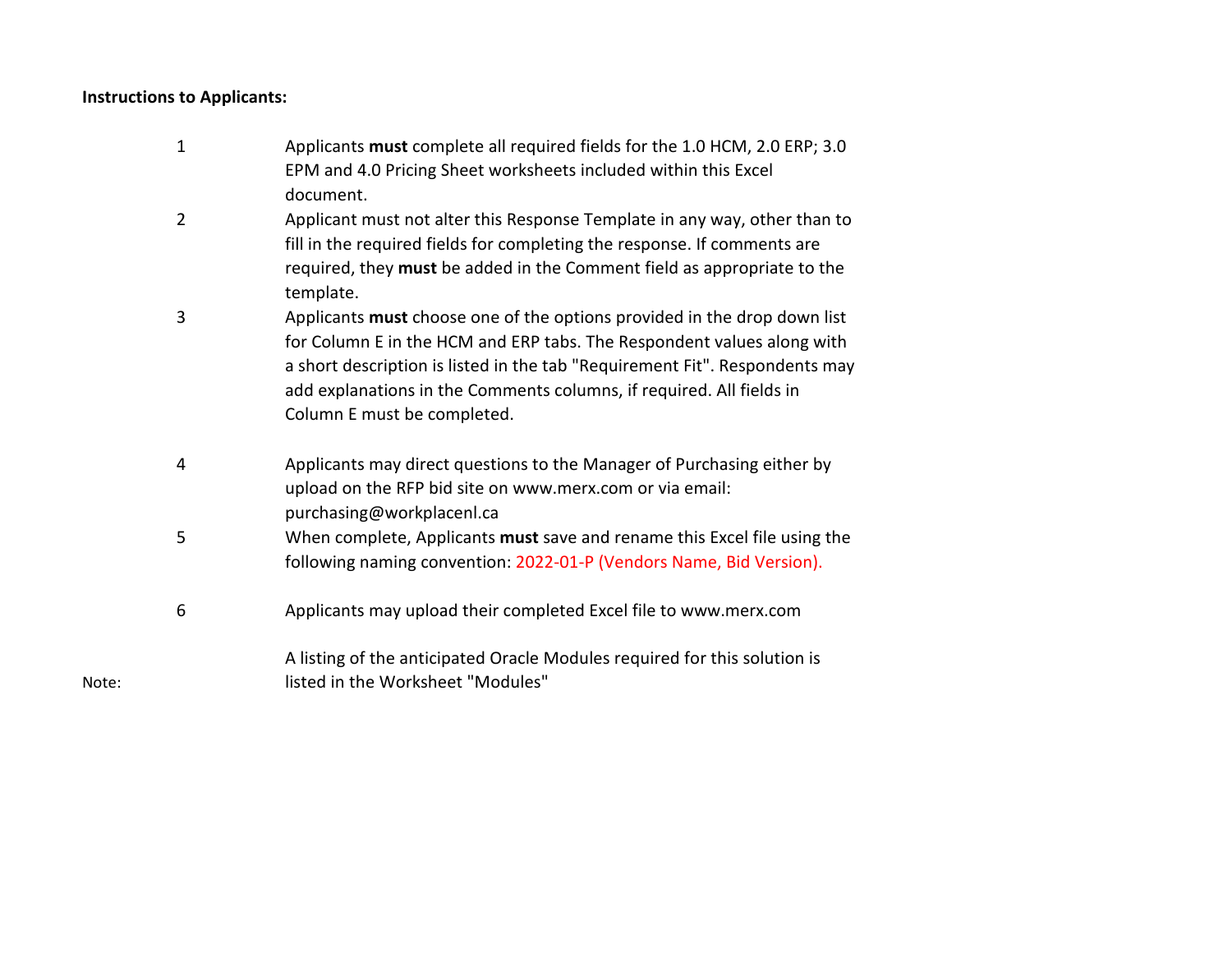| Release        | Area       | <b>Feature</b>                                                         | Module                                   |
|----------------|------------|------------------------------------------------------------------------|------------------------------------------|
| $\overline{2}$ | <b>ERP</b> | ERP - 01 Accounts Payable                                              | <b>Accounts Payable</b>                  |
| $\overline{2}$ | <b>ERP</b> | ERP - 02 Cash Management                                               | <b>Cash Management</b>                   |
| $\overline{2}$ | <b>ERP</b> | ERP - 03 Expenses                                                      | Expenses                                 |
| $\overline{2}$ | <b>ERP</b> | ERP - 04 Fixed Assets                                                  | <b>Fixed Assets</b>                      |
| $\overline{2}$ | <b>ERP</b> | ERP - 06 Project Costing and Billings                                  | <b>Project Costing and Billings</b>      |
| $\overline{2}$ | <b>ERP</b> | ERP - 07 Purchasing                                                    | Purchasing                               |
| $\overline{c}$ | <b>ERP</b> | ERP - 08 Procurement Contracts                                         | <b>Procurement Contracts</b>             |
|                | <b>ERP</b> | ERP - 09 Self Service Procurement                                      | Self Service Procurement                 |
| $\overline{2}$ | <b>ERP</b> | ERP - 10 Sourcing                                                      | Sourcing                                 |
| $\overline{2}$ | <b>ERP</b> | ERP - 11 Supplier Portal                                               | <b>Supplier Portal</b>                   |
| $\overline{2}$ | <b>ERP</b> | ERP - 12 Supplier Qualification Management                             | <b>Supplier Qualification Management</b> |
| $\overline{2}$ | <b>HCM</b> | HCM - 01 Absence Management                                            | Absence Management                       |
| 2              | <b>HCM</b> | HCM - 02 Benefits                                                      | <b>Benefits</b>                          |
| $\overline{2}$ | <b>HCM</b> | HCM - 06 Payroll                                                       | Payroll                                  |
| $\overline{2}$ | <b>HCM</b> | HCM - 08 Time and Labour                                               | Time and Labour                          |
| $\overline{2}$ | <b>ERP</b> | ERP - Oracle WebCenter Forms CS (Invoice Automation)                   | <b>Invoice Automation</b>                |
| $\overline{2}$ | SaaS       | Oracle Integration CS                                                  | Integration                              |
| $\overline{2}$ | <b>EPM</b> | EPM (integration with actuals from ERP and workforce data<br>from HCM) | Enterprise Performance Management        |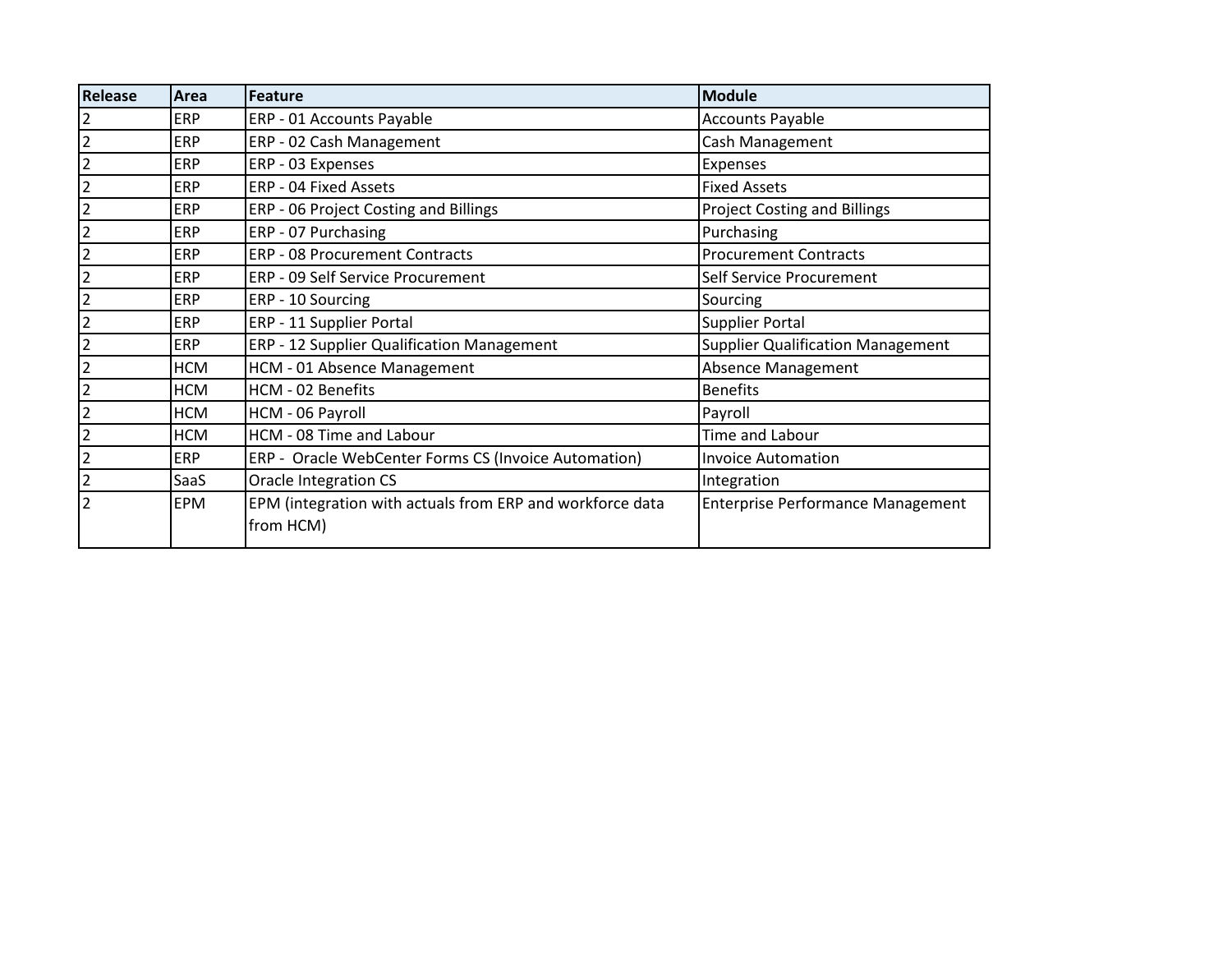| <b>Req Num</b> | <b>Feature (Module)</b>                | <b>Business Requirements Description (Final)</b>                                             | <b>Process</b>                 | <b>Respondent Response</b> | <b>Respondent Comments</b> |
|----------------|----------------------------------------|----------------------------------------------------------------------------------------------|--------------------------------|----------------------------|----------------------------|
| HCM-01-006     | HCM - 01 Absence Management            | Ability for managers and HR specialists to make updates to                                   | Absence Access                 |                            |                            |
|                |                                        | employee absences. The addition of access for secretary in                                   |                                |                            |                            |
|                |                                        | the same department can be met using customized roles.                                       |                                |                            |                            |
| HCM-01-015     | HCM - 01 Absence Management            | Ability to allow managers to make leave adjustments for any                                  | Absence Adjustment             |                            |                            |
|                |                                        | leave type for an employee. Manager must enter the reason                                    |                                |                            |                            |
|                |                                        | code when making the adjustment.                                                             |                                |                            |                            |
| HCM-01-020     | HCM - 01 Absence Management            | Ability for employee to enter, update & retain attachments,                                  | Absence Data Storage           |                            |                            |
|                |                                        | comments & reasons when requesting an absence. Ability for                                   |                                |                            |                            |
|                |                                        | HR specialist to manage attachments, doc type with any                                       |                                |                            |                            |
|                |                                        | other relevant absence file linked to absences requested by                                  |                                |                            |                            |
|                |                                        | employee.                                                                                    |                                |                            |                            |
|                | HCM-01-019 HCM - 01 Absence Management | Ability to notify an employee and their Manager if a sick note Absence Note                  |                                |                            |                            |
|                |                                        | is required for approval of leave. An employee should be able                                |                                |                            |                            |
|                |                                        | to select annual or unpaid leave in lieu of sick leave if sick                               |                                |                            |                            |
|                |                                        | leave is exhausted.                                                                          |                                |                            |                            |
|                | HCM-01-014 HCM - 01 Absence Management | Ability to provide Attendance Leave reports targeted at leave Absence Report                 |                                |                            |                            |
|                |                                        | data for an individual, department and overall organization                                  |                                |                            |                            |
|                |                                        | for one or more types of leave through the OTBI tool.                                        |                                |                            |                            |
|                |                                        |                                                                                              |                                |                            |                            |
| HCM-01-017     | HCM - 01 Absence Management            | Ability for employees to view a summary of their yearly sick                                 | Annual Summary Notification    |                            |                            |
|                |                                        | leave amount used for the year and balance, and receive                                      |                                |                            |                            |
|                |                                        | formal notification annually of this information from HR.                                    |                                |                            |                            |
| HCM-01-008     | HCM - 01 Absence Management            | Ability to re-direct the approval when the original approver                                 | Approval of Absences           |                            |                            |
|                |                                        | as not reviewed the transaction.                                                             |                                |                            |                            |
| HCM-01-022     | HCM - 01 Absence Management            | Ability for an employee to request annual leave payouts in                                   | Cash Payouts                   |                            |                            |
|                |                                        | December.                                                                                    |                                |                            |                            |
| HCM-01-018     | HCM - 01 Absence Management            | Ability to send notification to Human Resources Officers                                     | <b>Disability Notification</b> |                            |                            |
|                |                                        | (HRO) when an employees' absence is greater than 5 days, to                                  |                                |                            |                            |
|                |                                        | trigger the disability management program.                                                   |                                |                            |                            |
|                | HCM-01-021 HCM - 01 Absence Management | Ability to allow managers and HR specialists to make updates Job Level Access                |                                |                            |                            |
|                |                                        | to employee absence. The addition of access based on job                                     |                                |                            |                            |
|                |                                        | level can be met using customized roles.                                                     |                                |                            |                            |
| HCM-01-009     | HCM - 01 Absence Management            | Ability to assign users to managers for Attendance Leave                                     | Manager Approvals              |                            |                            |
|                |                                        | transaction approvals.                                                                       |                                |                            |                            |
| HCM-01-010     | HCM - 01 Absence Management            | Ability for managers to address all Attendance Leave                                         | Manager Approvals Page         |                            |                            |
|                |                                        | transactions on a single page.                                                               |                                |                            |                            |
| HCM-01-011     | HCM - 01 Absence Management            | Ability to allow approvals to be re-directed in cases where the Re-assign Absences Approvals |                                |                            |                            |
|                |                                        | original approver has not reviewed the transaction.                                          |                                |                            |                            |
| HCM-01-012     | HCM - 01 Absence Management            | Ability to built custom notifications to flag to recover annual                              | Recover Balance Notification   |                            |                            |
|                |                                        | leave not earned based on a bargaining unit employee not                                     |                                |                            |                            |
|                |                                        | working at least 2/3 of the month, and Management working                                    |                                |                            |                            |
| HCM-01-016     | HCM - 01 Absence Management            | at least 1/2 of the month.<br>Ability to allow employees to log time on and off work using   | Remote access                  |                            |                            |
|                |                                        | mobile applicable. Users can use self service functionalities to                             |                                |                            |                            |
|                |                                        | enter, approve and update absences.                                                          |                                |                            |                            |
| HCM-01-004     | HCM - 01 Absence Management            | Ability to enter and process absence related date that route                                 | Requesting and Submitting      |                            |                            |
|                |                                        | to required approvals.                                                                       | Absence Entries                |                            |                            |
| HCM-01-001     | HCM - 01 Absence Management            | Ability for designated staff to review leave requests that were Unapproved Absences          |                                |                            |                            |
|                |                                        | never approved through the OTBI tool.                                                        |                                |                            |                            |
| HCM-01-002     | HCM - 01 Absence Management            | Ability to provide a unionized employee with their Employee                                  | Union Report                   |                            |                            |
|                |                                        | Sick Leave Yearly Summary details through the OTBI tool.                                     |                                |                            |                            |
|                |                                        |                                                                                              |                                |                            |                            |
| HCM-01-013     | HCM - 01 Absence Management            | Ability to allow managers and employees to view absence                                      | View Absence details           |                            |                            |
|                |                                        | entries, absence balances and update absence entries                                         |                                |                            |                            |
|                |                                        | through Self Service pages.                                                                  |                                |                            |                            |
| HCM-01-005     | HCM - 01 Absence Management            | Ability to display all Attendance Leave transactions recorded                                | <b>Viewing Absence Entries</b> |                            |                            |
|                |                                        | for all employees. The time period provided by Oracle is as                                  |                                |                            |                            |
|                |                                        | follows: 1) Last 6 months, 2) Last 12 months, 3) Last 2 years,                               |                                |                            |                            |
|                |                                        | 4) Last 3 years, 5) Last 5 years, 6) Future, 7) All.                                         |                                |                            |                            |
|                | HCM-02-004 HCM - 02 Benefits           | Ability to identify what Pension Plan type an employee is                                    | <b>Benefits Enrollment</b>     |                            |                            |
|                |                                        | receiving.                                                                                   |                                |                            |                            |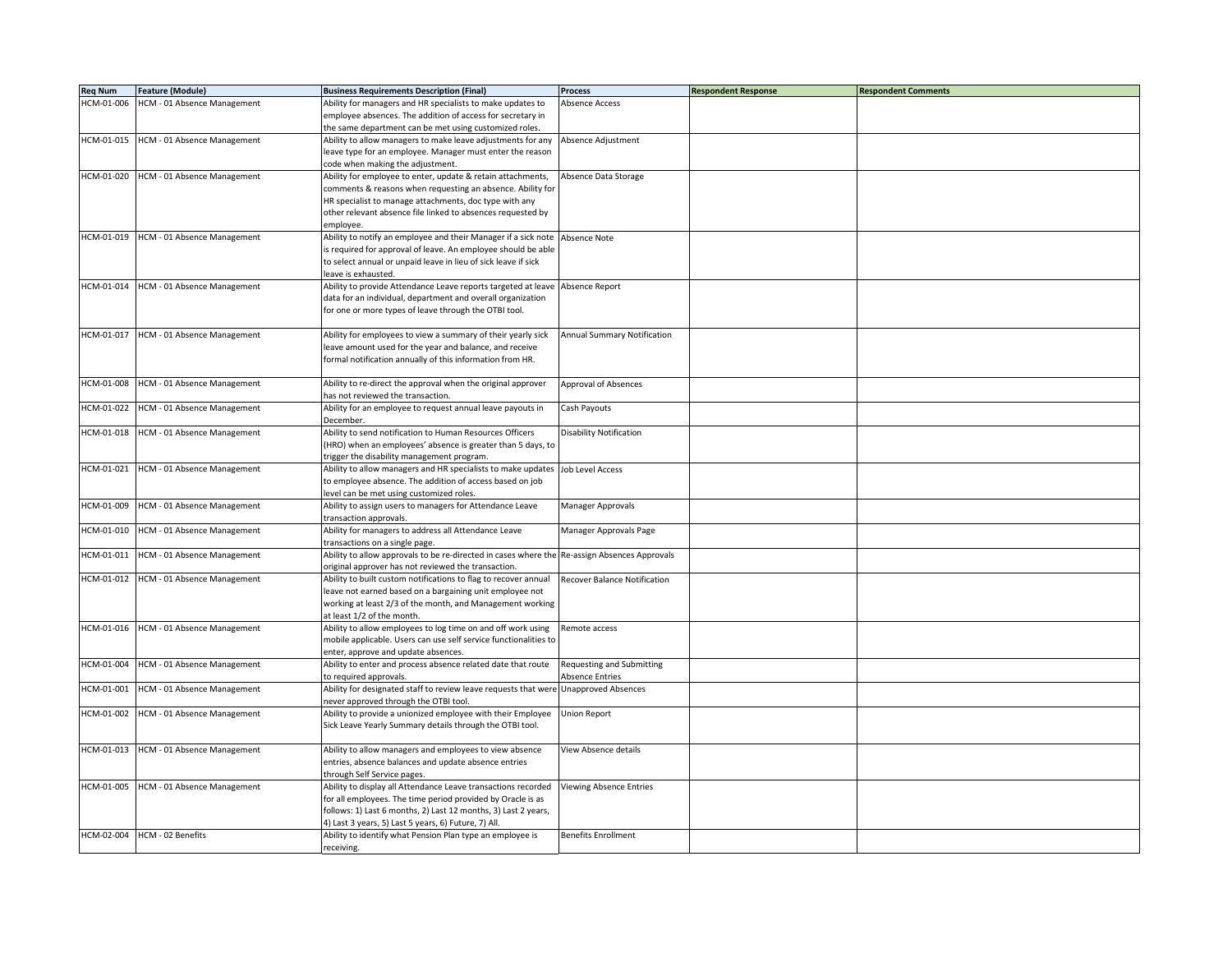| HCM-02-005 | HCM - 02 Benefits            | Ability to produce a report on eligibility for retirement based Benefits Enrollment |                                 |  |
|------------|------------------------------|-------------------------------------------------------------------------------------|---------------------------------|--|
|            |                              | on years of service (transfer of pensionable service and                            |                                 |  |
|            |                              | WorkplaceNL service) and age.                                                       |                                 |  |
| HCM-02-006 | HCM - 02 Benefits            | Ability to establish benefits relationships upon new hire of                        | <b>Benefits Enrollment</b>      |  |
|            |                              | employees                                                                           |                                 |  |
|            |                              |                                                                                     |                                 |  |
| HCM-02-007 | HCM - 02 Benefits            | Ability to detect life events when an employee is hired.                            | <b>Benefits Enrollment</b>      |  |
| HCM-02-019 | HCM - 02 Benefits            | Ability for a Benefits Administrator to approve or reject a                         | <b>Benefits Enrollment</b>      |  |
|            |                              | document uploaded by an employee.                                                   |                                 |  |
| HCM-02-020 | HCM - 02 Benefits            | Ability for a Benefits Administrator to complete a action item                      | <b>Benefits Enrollment</b>      |  |
|            |                              | for the employee after they have reviewed the document.                             |                                 |  |
|            |                              | Once the action item is completed, it no longer shows up as a                       |                                 |  |
|            |                              |                                                                                     |                                 |  |
|            |                              | pending action item to the employee.                                                |                                 |  |
| HCM-02-021 | HCM - 02 Benefits            | Ability to add contacts for the employees.                                          | <b>Benefits Enrollment</b>      |  |
| HCM-02-022 | HCM - 02 Benefits            | Ability to create benefits group for specific eligibilities like                    | <b>Benefits Enrollment</b>      |  |
|            |                              | retirees, grandfathered benefits etc.                                               |                                 |  |
| HCM-02-023 | HCM - 02 Benefits            | Ability for a Benefit Administrators to add a life event                            | <b>Benefits Enrollment</b>      |  |
|            |                              |                                                                                     |                                 |  |
|            |                              | manually. This can be required in instances where the                               |                                 |  |
|            |                              | administrator wants to make some changes to employee                                |                                 |  |
|            |                              | enrollments or when the administrator adds a benefits group                         |                                 |  |
|            |                              | and would need to process the enrollments after adding the                          |                                 |  |
|            |                              | group.                                                                              |                                 |  |
| HCM-02-024 | HCM - 02 Benefits            | Ability for the Benefit Administrators to manually process a                        | <b>Benefits Enrollment</b>      |  |
|            |                              |                                                                                     |                                 |  |
|            |                              | life event.                                                                         |                                 |  |
| HCM-02-025 | HCM - 02 Benefits            | Ability to view the pending action items for the employees.                         | <b>Benefits Enrollment</b>      |  |
| HCM-02-026 | HCM - 02 Benefits            | Ability for a Benefits Administrator to upload the action                           | <b>Benefits Enrollment</b>      |  |
|            |                              | tems on behalf of the employee.                                                     |                                 |  |
| HCM-02-027 | HCM - 02 Benefits            | Ability to unprocess a life event that was processed in error.                      | <b>Benefits Enrollment</b>      |  |
|            |                              |                                                                                     |                                 |  |
|            |                              |                                                                                     |                                 |  |
| HCM-02-028 | HCM - 02 Benefits            | Ability to override the enrollment details (coverage start                          | <b>Benefits Enrollment</b>      |  |
|            |                              | date, coverage end date, rates, coverages etc.) for the                             |                                 |  |
|            |                              | employees.                                                                          |                                 |  |
| HCM-02-029 | HCM - 02 Benefits            | Ability for a Benefits Administrator to record a note for a                         | <b>Benefits Enrollment</b>      |  |
|            |                              |                                                                                     |                                 |  |
|            |                              | given employees.                                                                    |                                 |  |
| HCM-02-032 | HCM - 02 Benefits            | Ability to upload billing payment information.                                      | Benefits Processing and Uploads |  |
|            |                              |                                                                                     |                                 |  |
| HCM-02-033 | HCM - 02 Benefits            | Ability to complete certificates for multiple employees at a                        | Benefits Processing and Uploads |  |
|            |                              | time.                                                                               |                                 |  |
| HCM-02-034 | HCM - 02 Benefits            | Ability to upload benefit balances for multiple persons at a                        | Benefits Processing and Uploads |  |
|            |                              |                                                                                     |                                 |  |
|            |                              | time.                                                                               |                                 |  |
| HCM-02-035 | HCM - 02 Benefits            | Ability to update benefit group information for the                                 | Benefits Processing and Uploads |  |
|            |                              | employees.                                                                          |                                 |  |
| HCM-02-036 | HCM - 02 Benefits            | Ability to update disability status, student status, and other                      | Benefits Processing and Uploads |  |
|            |                              | benefits information for multiple contacts at a time.                               |                                 |  |
| HCM-02-001 | HCM - 02 Benefits            | Ability to extract benefit enrollment information for benefit                       | <b>Benefits Providers</b>       |  |
|            |                              |                                                                                     |                                 |  |
|            |                              | providers.                                                                          |                                 |  |
| HCM-02-002 | HCM - 02 Benefits            | Ability to validate / compare the benefit information recorded Benefits Report      |                                 |  |
|            |                              | in the Oracle HCM Solution with the data recorded with Great                        |                                 |  |
|            |                              | West Life.                                                                          |                                 |  |
| HCM-02-003 | HCM - 02 Benefits            | Ability to query pension information including printable and                        | <b>Benefits Report</b>          |  |
|            |                              |                                                                                     |                                 |  |
|            |                              | downloadable forms for exchange with Provident10.                                   |                                 |  |
| HCM-02-030 | HCM - 02 Benefits            | Ability to collapse (consolidate) multiple life events in to one                    | <b>Collapsing Life Events</b>   |  |
|            |                              | winning life event.                                                                 |                                 |  |
| HCM-02-031 | HCM - 02 Benefits            | Ability for the administrators to delete the court orders if no                     | Court Orders                    |  |
|            |                              | longer required.                                                                    |                                 |  |
| HCM-02-008 | HCM - 02 Benefits            | Ability for employees to change or update contact details.                          | Self Service                    |  |
|            |                              |                                                                                     |                                 |  |
| HCM-02-009 | HCM - 02 Benefits            | Ability for the employees to change or update beneficiary                           | Self Service                    |  |
|            |                              | organizations/trusts.                                                               |                                 |  |
| HCM-02-010 | HCM - 02 Benefits            | Ability to display a warning to add the contacts before the                         | Self Service                    |  |
|            |                              | employee makes his plan selections.                                                 |                                 |  |
| HCM-02-011 | HCM - 02 Benefits            | Ability to view/update primary care physicians.                                     | Self Service                    |  |
| HCM-02-012 | HCM - 02 Benefits            | The ability to provide authorization or instructional text to                       | Self Service                    |  |
|            |                              |                                                                                     |                                 |  |
|            |                              | employees during plan / program selections.                                         |                                 |  |
|            | HCM-02-013 HCM - 02 Benefits | Ability for employees to provide signed hard copies for the                         | Self Service                    |  |
|            |                              | benefit plans they have elected.                                                    |                                 |  |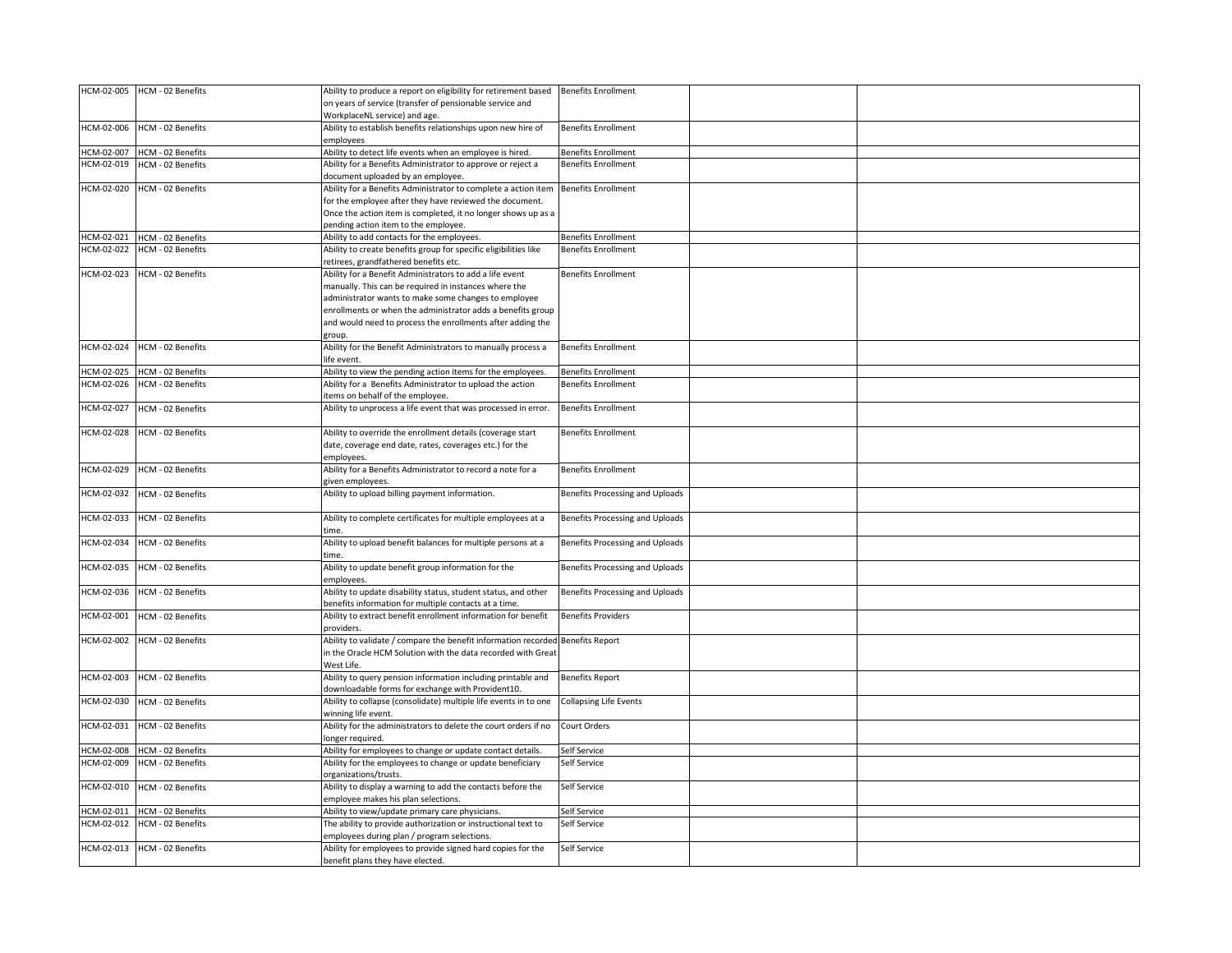|            | HCM-02-014 HCM - 02 Benefits                    | Ability for employees to provide signed hard copies for the                                                               | Self Service           |  |
|------------|-------------------------------------------------|---------------------------------------------------------------------------------------------------------------------------|------------------------|--|
|            |                                                 | benefit plans they have elected.                                                                                          |                        |  |
|            | HCM-02-015 HCM - 02 Benefits                    | Ability for Employees to upload the action items from                                                                     | Self Service           |  |
|            |                                                 | employee self serve. The action items are the documents that                                                              |                        |  |
|            |                                                 | might be required from the employees or their contacts for                                                                |                        |  |
|            |                                                 | verification purposes.                                                                                                    |                        |  |
|            | HCM-02-016 HCM - 02 Benefits                    | Ability to attach a document along with the action item.                                                                  | Self Service           |  |
| HCM-02-017 | HCM - 02 Benefits                               | Ability to trigger a notification based on the action item                                                                | Self Service           |  |
|            |                                                 | uploaded by the employee or when the benefits                                                                             |                        |  |
|            |                                                 | administrator approves/rejects the document.                                                                              |                        |  |
|            | HCM-02-018 HCM - 02 Benefits                    | Ability to view the uploaded documents.                                                                                   | Self Service           |  |
| HCM-06-013 | HCM - 06 Payroll<br>HCM-06-014 HCM - 06 Payroll | Ability to record extra deductions for employees.                                                                         | Calculate Payroll      |  |
|            |                                                 | Ability to process payroll according to the payroll frequency<br>such as weekly, bi weekly etc.                           | Calculate Payroll      |  |
| HCM-06-015 | HCM - 06 Payroll                                | Ability to specify holidays in the Payroll calendar.                                                                      | Calculate Payroll      |  |
| HCM-06-016 | HCM - 06 Payroll                                | Ability to create or modify/use delivered payroll cycle flow                                                              | Calculate Payroll      |  |
|            |                                                 | patterns.                                                                                                                 |                        |  |
| HCM-06-017 | HCM - 06 Payroll                                | Ability to calculate prorated amounts for payroll.                                                                        | Calculate Payroll      |  |
| HCM-06-018 | HCM - 06 Payroll                                | Ability to apply payroll changes retroactively.                                                                           | Calculate Payroll      |  |
| HCM-06-019 | HCM - 06 Payroll                                | Ability to calculate payroll elements based on various                                                                    | Calculate Payroll      |  |
|            |                                                 | formulas.                                                                                                                 |                        |  |
| HCM-06-020 | HCM - 06 Payroll                                | Ability to calculate gross payroll given net payroll amounts.                                                             | Calculate Payroll      |  |
| HCM-06-021 | HCM - 06 Payroll                                | Ability to calculate payroll for overtime using multipliers (e.g.                                                         | Calculate Payroll      |  |
|            |                                                 | time and a half, double-time).                                                                                            |                        |  |
|            | HCM-06-022 HCM - 06 Payroll                     | Ability to validate earnings, deductions as per specific                                                                  | Calculate Payroll      |  |
|            |                                                 | validations that are mandated by company rules / policies.                                                                |                        |  |
| HCM-06-024 | HCM - 06 Payroll                                | Ability to integrate with external Time recording system for                                                              | Calculate Payroll      |  |
|            |                                                 | time sheets and absences for payroll calculations.                                                                        |                        |  |
| HCM-06-037 | HCM - 06 Payroll                                | Ability to update and maintain Canada Tax information.                                                                    | Canadian Taxation      |  |
| HCM-06-035 | HCM - 06 Payroll                                | Ability to convert payroll related data from legacy systems.                                                              | Conversion             |  |
| HCM-06-008 | HCM - 06 Payroll                                | Ability to process payroll for pay elements such as base pay,                                                             | Elements               |  |
|            |                                                 | benefits and absences and other earnings, deductions and                                                                  |                        |  |
|            | HCM-06-009 HCM - 06 Payroll                     | supplemental earnings.                                                                                                    |                        |  |
|            |                                                 | Ability to group earnings and deduction elements that can be Elements<br>applied to employees, based on company policies. |                        |  |
|            | HCM-06-010 HCM - 06 Payroll                     | Ability to process and calculate voluntary/involuntary                                                                    | Elements               |  |
|            |                                                 | deductions, pension, garnishments etc.                                                                                    |                        |  |
| HCM-06-011 | HCM - 06 Payroll                                | Ability to prioritize and place a cap on deductions.                                                                      | Elements               |  |
|            | HCM-06-012 HCM - 06 Payroll                     | Ability to create wage basis rules that affect tax calculations.                                                          | Elements               |  |
|            |                                                 |                                                                                                                           |                        |  |
| HCM-06-038 | HCM - 06 Payroll                                | Ability to create pre-tax and voluntary deductions like DPSP,                                                             | Elements               |  |
|            |                                                 | RPP, PSPP etc.                                                                                                            |                        |  |
| HCM-06-045 | HCM - 06 Payroll                                | Ability to generate electronic file for T4/T4A or RL1/RL2 slips                                                           | End-of-Year Processing |  |
|            |                                                 | and generate printed or online slips for employees.                                                                       |                        |  |
|            | HCM-06-046 HCM - 06 Payroll                     | Ability to select a specific month and date to make generated End-of-Year Processing                                      |                        |  |
|            |                                                 | T4/T4A, RL-1/RL-2 slips to employees.                                                                                     |                        |  |
| HCM-06-047 | HCM - 06 Payroll                                | Ability to make any adjustments to the T4/T4A boxes will be                                                               | End-of-Year Processing |  |
|            |                                                 | done by adjusting the balances for the elements for each                                                                  |                        |  |
|            |                                                 | employee.                                                                                                                 |                        |  |
|            | HCM-06-032 HCM - 06 Payroll                     | Ability to create integrations with Oracle modules and other                                                              | Integrations           |  |
| HCM-06-023 | HCM - 06 Payroll                                | external systems.<br>Ability to accumulate balances for certain period of time for                                        | Payroll Balance        |  |
|            |                                                 | certain earnings for reporting purposes.                                                                                  |                        |  |
|            | HCM-06-031 HCM - 06 Payroll                     | Ability to perform payroll costing.                                                                                       | <b>Payroll Costing</b> |  |
| HCM-06-025 | HCM - 06 Payroll                                | Ability to make payroll payments to employees using                                                                       | Payroll Payments       |  |
|            |                                                 | different payment methods.                                                                                                |                        |  |
| HCM-06-026 | HCM - 06 Payroll                                | Ability to make payments to multiple accounts for employees Payroll Payments                                              |                        |  |
|            |                                                 | (e.g. payments to a chequing account and a savings account).                                                              |                        |  |
|            |                                                 |                                                                                                                           |                        |  |
|            | HCM-06-027 HCM - 06 Payroll                     | Ability to issue payments to third-parties who aren't on the                                                              | Payroll Payments       |  |
|            |                                                 | payroll.                                                                                                                  |                        |  |
|            | HCM-06-028 HCM - 06 Payroll                     | Ability to void and re-issue payments.                                                                                    | Payroll Payments       |  |
|            | HCM-06-029 HCM - 06 Payroll                     | Ability to pay to employees from multiple bank accounts.                                                                  | Payroll Payments       |  |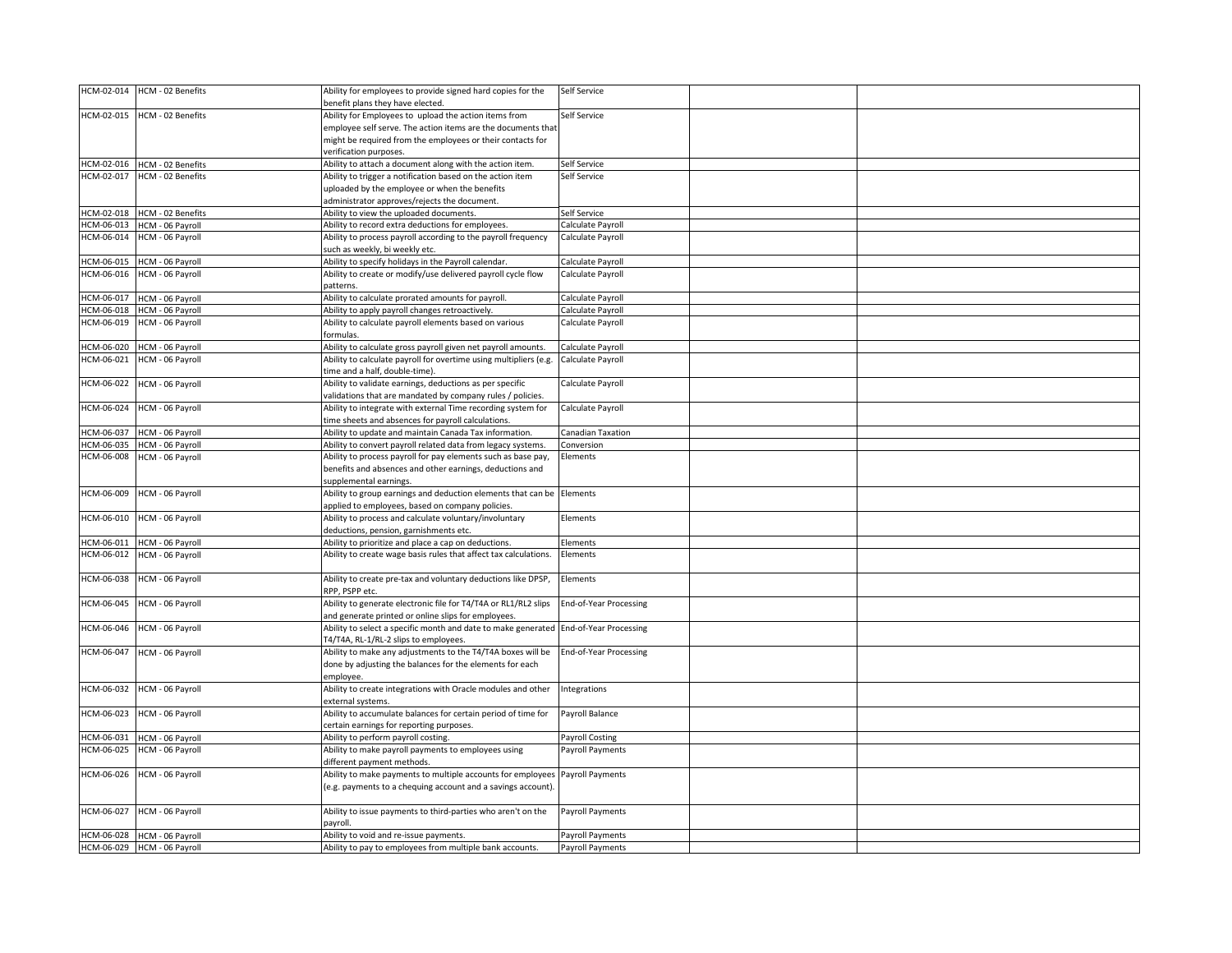|            | HCM-06-041 HCM - 06 Payroll | Ability to define payment methods for your enterprise and<br>define any rules for validating or processing the distribution<br>of pay.                                                                    | Payroll Payments & Distributions   |  |
|------------|-----------------------------|-----------------------------------------------------------------------------------------------------------------------------------------------------------------------------------------------------------|------------------------------------|--|
| HCM-06-042 | HCM - 06 Payroll            | Ability to Generate Payslip for each pay period.                                                                                                                                                          | Payroll Payments & Distributions   |  |
| HCM-06-005 | HCM - 06 Payroll            | Ability to run payroll for certain groups of employees.                                                                                                                                                   | Payroll Process                    |  |
| HCM-06-006 | HCM - 06 Payroll            | Ability to run payroll for employees with multiple<br>assignments.                                                                                                                                        | Payroll Process                    |  |
| HCM-06-007 | HCM - 06 Payroll            | Ability to differentiate workers between Contingent workers,<br>Employees, Nonworker Paid, Nonworker Unpaid. Payroll will<br>be processed only for workers designated as Employees and<br>Nonworker Paid. | Payroll Relationship               |  |
| HCM-06-044 | HCM - 06 Payroll            | Ability to capture provincial medical rate and accounts.                                                                                                                                                  | <b>Provincial Medical Plans</b>    |  |
| HCM-06-030 | HCM - 06 Payroll            | Ability to reconcile payroll payment with financials.                                                                                                                                                     | Reconcile Payroll                  |  |
| HCM-06-039 | HCM - 06 Payroll            | Ability to Generate Record of Employment for employees.                                                                                                                                                   | Record of Employment               |  |
| HCM-06-040 | HCM - 06 Payroll            | Ability to trigger alert to generate record of employment with Record of Employment<br>certain absence type and termination action.                                                                       |                                    |  |
| HCM-06-036 | HCM - 06 Payroll            | Ability to run payroll reports.                                                                                                                                                                           | Reports                            |  |
| HCM-06-033 | HCM - 06 Payroll            | Ability to segregate access to setup tasks, payroll processing<br>tasks, reporting etc.                                                                                                                   | Security                           |  |
| HCM-06-034 | HCM - 06 Payroll            | Ability to restrict number of bank accounts employees can<br>have for their payment.                                                                                                                      | Security                           |  |
| HCM-06-001 | HCM - 06 Payroll            | Ability to capture legal entity information, including legal<br>egistration numbers and employer account numbers.                                                                                         | Structure                          |  |
| HCM-06-002 | HCM - 06 Payroll            | Ability to process payroll for multiple legal entities within a<br>country at one time or individual legal entities.                                                                                      | Structure                          |  |
| HCM-06-003 | HCM - 06 Payroll            | Ability to report on Payroll Taxes (Year-End data) by<br>Jurisdiction (by province/state/county).                                                                                                         | Structure                          |  |
|            | HCM-06-004 HCM - 06 Payroll | Ability to run payroll for employees in different<br>provinces/states.                                                                                                                                    | Structure                          |  |
| HCM-06-043 | HCM - 06 Payroll            | Ability to capture employer's accounts and rates for WCB.                                                                                                                                                 | <b>Workers' Compensation Board</b> |  |
| HCM-06-049 | HCM - 06 Payroll            | Ability to change and update rates as required for different<br>grade/grade steps and time types.                                                                                                         | WorkplaceNL                        |  |
| HCM-06-050 | HCM - 06 Payroll            | Ability to create a payment request to internal staff and<br>external organizations.                                                                                                                      | WorkplaceNL                        |  |
| HCM-06-051 | HCM - 06 Payroll            | Ability to enable employees to buy back pension service<br>which would trigger payroll change.                                                                                                            | WorkplaceNL                        |  |
| HCM-06-052 | HCM - 06 Payroll            | Ability to record employee saving deduction amount to be<br>remitted to the Public Credit Union.                                                                                                          | WorkplaceNL                        |  |
| HCM-06-053 | HCM - 06 Payroll            | Ability to send Provident10 the Earnings and Pension<br>Contributions for employees per pay period.                                                                                                       | WorkplaceNL                        |  |
| HCM-06-055 | HCM - 06 Payroll            | Ability to upload an MS Excel file containing EI Rebate data<br>that should be paid out to employees into the Oracle ERP<br>Solution.                                                                     | WorkplaceNL                        |  |
| HCM-06-056 | HCM - 06 Payroll            | Ability to produce a Remittance Records File in a fixed length WorkplaceNL<br>text file format and an MS Excel file format.                                                                               |                                    |  |
| HCM-06-057 | HCM - 06 Payroll            | Ability to produce a Remittance Records File in a fixed length WorkplaceNL<br>ext file format and an MS Excel file format.                                                                                |                                    |  |
| HCM-08-024 | HCM - 08 Time and Labour    | Ability to edit rejected time cards and resubmit for approval.                                                                                                                                            | <b>Administer Time</b>             |  |
| HCM-08-025 | HCM - 08 Time and Labour    | Ability to view time cards in different statuses.                                                                                                                                                         | Administer Time                    |  |
| HCM-08-026 | HCM - 08 Time and Labour    | Ability to view time card summaries.                                                                                                                                                                      | Administer Time                    |  |
| HCM-08-027 | HCM - 08 Time and Labour    | Ability to delete time cards.                                                                                                                                                                             | Administer Time                    |  |
| HCM-08-028 | HCM - 08 Time and Labour    | Ability to export time card details to Excel.                                                                                                                                                             | Administer Time                    |  |
| HCM-08-021 | HCM - 08 Time and Labour    | Ability to route time cards for approval.                                                                                                                                                                 | Approve Time                       |  |
| HCM-08-022 | HCM - 08 Time and Labour    | Ability to enter approval / rejection notes when completing<br>the approval/rejection action.                                                                                                             | Approve Time                       |  |
| HCM-08-023 | HCM - 08 Time and Labour    | Ability for employees to be notified when their time cards are Approve Time<br>approved or rejected.                                                                                                      |                                    |  |
| HCM-08-001 | HCM - 08 Time and Labour    | Ability for time entered by employees to be produce<br>calculated time. (e.g. employees enter 12 hours regular but<br>this needs to be calculated to 8 regular hours and 4<br>overtime.).                 | Calculate Time                     |  |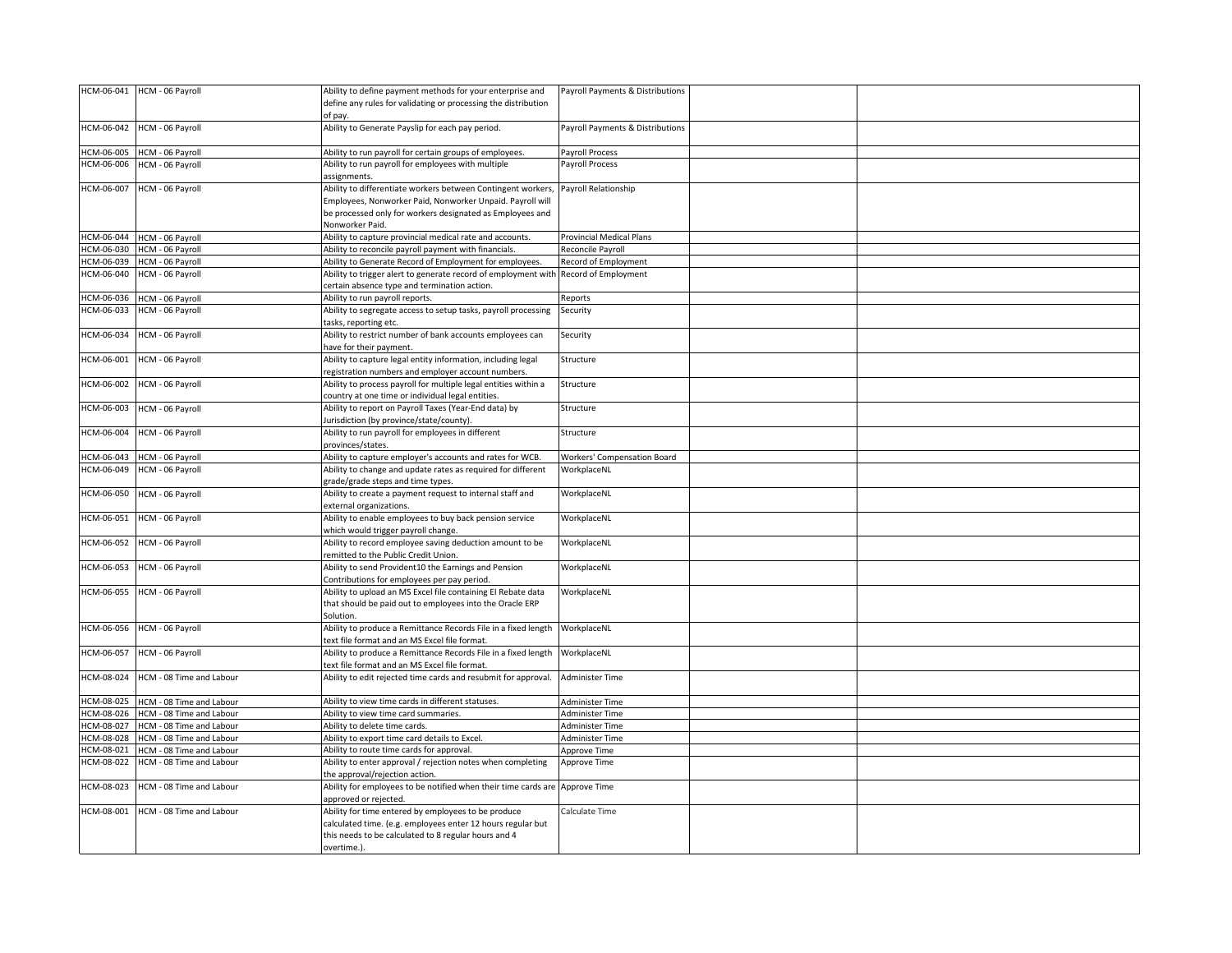|            | HCM-08-012 HCM - 08 Time and Labour | Ability to have employees' assignment number populate<br>automatically when entering time.                                                                                                    | <b>Enter Time</b>       |  |
|------------|-------------------------------------|-----------------------------------------------------------------------------------------------------------------------------------------------------------------------------------------------|-------------------------|--|
| HCM-08-013 | HCM - 08 Time and Labour            | Ability for WorkplaceNL employees to enter their time types<br>using the Oracle user interface.                                                                                               | <b>Enter Time</b>       |  |
| HCM-08-014 | HCM - 08 Time and Labour            | Ability to enter time entry using:<br>1. Hours and start and stop time<br>2. Start and stop time only<br>3. Hours only.                                                                       | <b>Enter Time</b>       |  |
| HCM-08-015 | HCM - 08 Time and Labour            | Ability to enter time for different payroll time types (e.g.<br>Regular Hours, Overtime, Sick Leave, Vacation).                                                                               | <b>Enter Time</b>       |  |
| ICM-08-016 | HCM - 08 Time and Labour            | Ability to restrict when employees can make changes to time Enter Time<br>cards in different statuses.                                                                                        |                         |  |
| HCM-08-017 | HCM - 08 Time and Labour            | Ability for employees to request changes for historical time<br>cards.                                                                                                                        | <b>Enter Time</b>       |  |
| HCM-08-018 | HCM - 08 Time and Labour            | Ability for managers to edit time cards on behalf of direct<br>reports.                                                                                                                       | <b>Enter Time</b>       |  |
| HCM-08-019 | HCM - 08 Time and Labour            | Ability to prevent employees from entering time incorrectly<br>or restricting the use of certain time types (e.g. overtime or<br>statutory holiday time type on statutory holidays, etc.).    | <b>Enter Time</b>       |  |
| HCM-08-003 | HCM - 08 Time and Labour            | Ability to extract time information to send to third-party<br>payroll providers.                                                                                                              | Extracts                |  |
| HCM-08-008 | HCM - 08 Time and Labour            | Ability to group employees using various criteria (e.g. legal<br>entity, full-time/part-time status, etc.) for the purposes of<br>generating time cards in the correct format and scheduling. | Generate Time Cards     |  |
| HCM-08-009 | HCM - 08 Time and Labour            | Ability to create time cards for weekly, bi-weekly, monthly<br>etc. that start on a specific day (e.g., Sunday).                                                                              | Generate Time Cards     |  |
| HCM-08-010 | HCM - 08 Time and Labour            | Ability to generate time cards populated with scheduled<br>hours or empty time cards.                                                                                                         | Generate Time Cards     |  |
| ICM-08-011 | HCM - 08 Time and Labour            | Ability to generate time cards with different fields for<br>different employees.                                                                                                              | Generate Time Cards     |  |
| ICM-08-004 | HCM - 08 Time and Labour            | Ability to assign different types of work schedules to<br>employees.                                                                                                                          | <b>Schedule Workers</b> |  |
| ICM-08-005 | HCM - 08 Time and Labour            | Ability to define shifts for adhoc scheduling.                                                                                                                                                | <b>Schedule Workers</b> |  |
| HCM-08-006 | HCM - 08 Time and Labour            | Ability to schedule workers on an adhoc basis.                                                                                                                                                | Schedule Workers        |  |
| HCM-08-007 | HCM - 08 Time and Labour            | Ability to schedule statutory and other holidays or non-<br>working days for workers.                                                                                                         | Schedule Workers        |  |
| ICM-08-030 | HCM - 08 Time and Labour            | Ability to restrict access for time entry, time approval and<br>payroll processing.                                                                                                           | Security                |  |
| HCM-08-020 | HCM - 08 Time and Labour            | Ability to submit the time cards for approval.                                                                                                                                                | Submit Time             |  |
| HCM-08-002 | HCM - 08 Time and Labour            | Ability to export data to time collection devices including<br>person information, payroll time types, and published worker<br>schedules.                                                     | Third Party Interface   |  |
| HCM-08-029 | HCM - 08 Time and Labour            | Ability to import reported time data from third party time<br>collection devices and handle exceptions.                                                                                       | Third Party Interface   |  |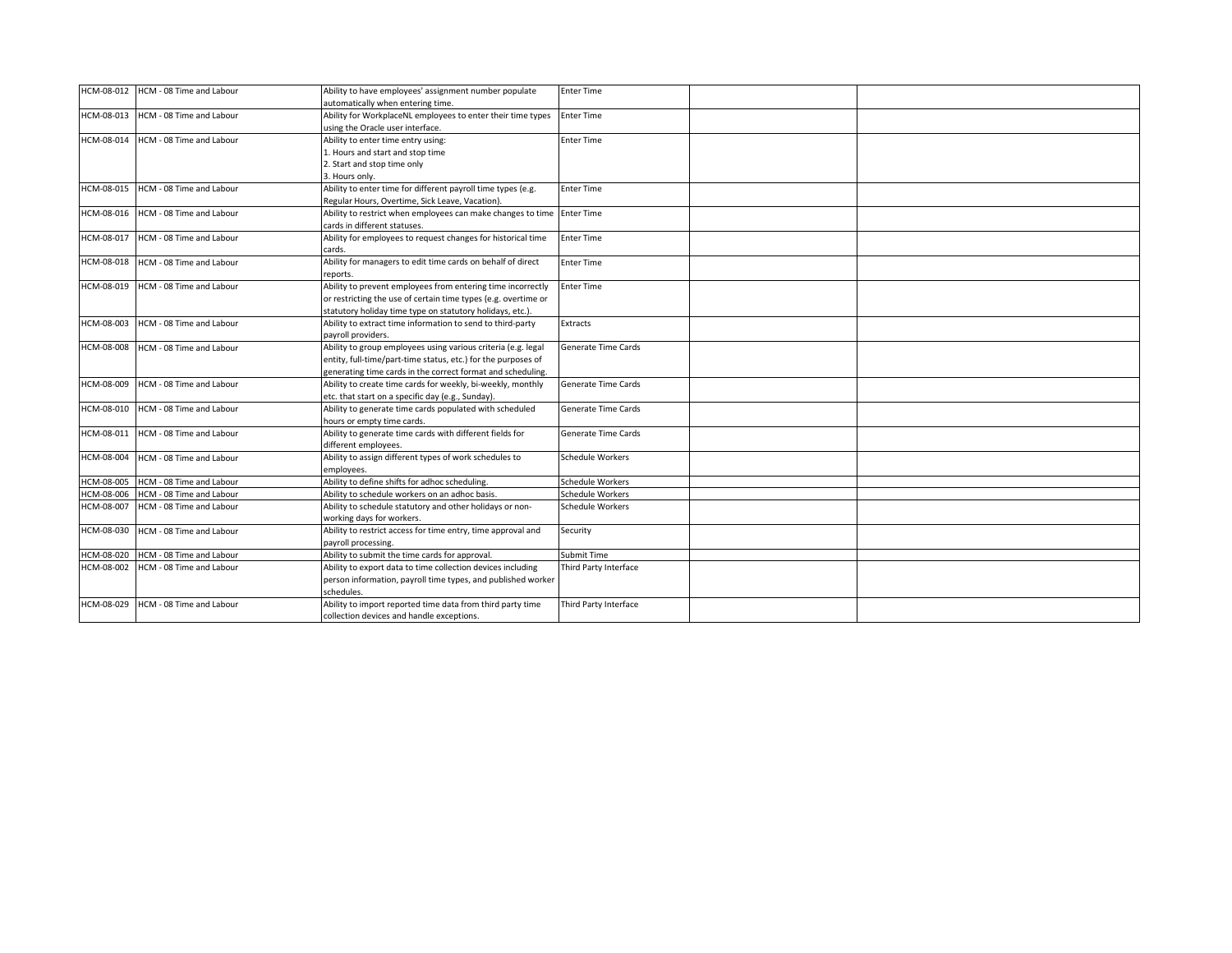| <b>Req Num</b> | <b>Feature (Module)</b>   | <b>Business Requirements Description</b>                                 | Process                              | <b>Respondent Response</b> | <b>Respondent Comments</b> |
|----------------|---------------------------|--------------------------------------------------------------------------|--------------------------------------|----------------------------|----------------------------|
| ERP-01-291     | ERP - 01 Accounts Payable | Ability to account and transfer a single invoice to the<br>GI            | Accounting                           |                            |                            |
| ERP-01-293     | ERP - 01 Accounts Payable | Ability to account invoices in draft mode                                | Accounting                           |                            |                            |
| ERP-01-294     | ERP - 01 Accounts Payable | Ability to transfer accounting information for invoices Accounting       |                                      |                            |                            |
|                |                           | but NOT post to the General Ledger.                                      |                                      |                            |                            |
| ERP-01-295     | ERP - 01 Accounts Payable | Ability to transfer accounting information for invoices                  | Accounting                           |                            |                            |
|                |                           | to Oracle Cloud General Ledger and post the journal                      |                                      |                            |                            |
|                |                           | entries.                                                                 |                                      |                            |                            |
| ERP-01-296     | ERP - 01 Accounts Payable | Ability to account payments in draft mode                                | Accounting                           |                            |                            |
| ERP-01-297     | ERP - 01 Accounts Payable | Ability to transfer accounting information for                           | Accounting                           |                            |                            |
|                |                           | payments but NOT post to the General Ledger.                             |                                      |                            |                            |
| ERP-01-298     | ERP - 01 Accounts Payable | Ability to transfer accounting information for                           | Accounting                           |                            |                            |
|                |                           | payments to Oracle Cloud General Ledger and post<br>the journal entries. |                                      |                            |                            |
| ERP-01-299     | ERP - 01 Accounts Payable | Ability to account for payments once the payment is                      | Accounting                           |                            |                            |
|                |                           | issued.                                                                  |                                      |                            |                            |
| ERP-01-304     | ERP - 01 Accounts Payable | Ability to perform Multiperiod accounting.                               | Accounting                           |                            |                            |
| ERP-01-347     | ERP - 01 Accounts Payable | Ability to provide a vendor with a copy of an invoice                    | AP Invoices                          |                            |                            |
|                |                           | the AP system cannot process.                                            |                                      |                            |                            |
| ERP-01-348     | ERP - 01 Accounts Payable | Ability to export purchase order and payment data                        | AP Invoices                          |                            |                            |
|                |                           | from the Oracle Solution to the Claims Management                        |                                      |                            |                            |
|                |                           | system (interface)                                                       |                                      |                            |                            |
| ERP-01-349     | ERP - 01 Accounts Payable | Ability to produce and transmit Exception Payments                       | AP Invoices                          |                            |                            |
| ERP-01-180     | ERP - 01 Accounts Payable | to RBC Express.<br>Ability to initiate invoices for approval.            |                                      |                            |                            |
| ERP-01-181     | ERP - 01 Accounts Payable | Ability for approver to approve/reject an invoice.                       | Approve Invoices<br>Approve Invoices |                            |                            |
| ERP-01-182     | ERP - 01 Accounts Payable | Ability to make comments mandatory when rejecting Approve Invoices       |                                      |                            |                            |
|                |                           | an invoice.                                                              |                                      |                            |                            |
| ERP-01-186     | ERP - 01 Accounts Payable | Ability to setup invoice approval rules where                            | Approve Invoices                     |                            |                            |
|                |                           | approvers are determined by management/                                  |                                      |                            |                            |
|                |                           | Supervisory hierarchy.                                                   |                                      |                            |                            |
| ERP-01-187     | ERP - 01 Accounts Payable | Ability to setup invoice approval rules where                            | Approve Invoices                     |                            |                            |
|                |                           | approvers are determined by Position Hierarchy.                          |                                      |                            |                            |
| ERP-01-188     | ERP - 01 Accounts Payable | Ability to integrate with Oracle HCM Cloud to update Approve Invoices    |                                      |                            |                            |
|                |                           | the required hierarchies for the approval process.                       |                                      |                            |                            |
| ERP-01-189     | ERP - 01 Accounts Payable | Ability to integrate with third party HCM application                    | Approve Invoices                     |                            |                            |
|                |                           | to update the required hierarchies for the approval                      |                                      |                            |                            |
|                |                           | process.                                                                 |                                      |                            |                            |
| ERP-01-190     | ERP - 01 Accounts Payable | Ability to setup invoice approval rules where                            | Approve Invoices                     |                            |                            |
|                |                           | pprovers are determined by Approval Groups.                              |                                      |                            |                            |
| ERP-01-191     | ERP - 01 Accounts Payable | Ability for the AP user to choose the starting                           | Approve Invoices                     |                            |                            |
|                |                           | approver or first approver of the approval flow                          |                                      |                            |                            |
| ERP-01-192     | ERP - 01 Accounts Payable | during invoice creation.                                                 |                                      |                            |                            |
|                |                           | Ability to auto approve invoices based on certain<br>condition(s)        | Approve Invoices                     |                            |                            |
| ERP-01-193     | ERP - 01 Accounts Payable | Ability to auto reject invoices based on certain                         | Approve Invoices                     |                            |                            |
|                |                           | condition(s)                                                             |                                      |                            |                            |
| ERP-01-194     | ERP - 01 Accounts Payable | Ability to setup serial invoice approval rules for                       | Approve Invoices                     |                            |                            |
|                |                           | invoices.                                                                |                                      |                            |                            |
| RP-01-196      | ERP - 01 Accounts Payable | Ability to setup FYI invoice approval.                                   | Approve Invoices                     |                            |                            |
| ERP-01-197     | ERP - 01 Accounts Payable | Ability for the approver to view invoice image and                       | Approve Invoices                     |                            |                            |
|                |                           | text (additional notes from invoice preparer) as                         |                                      |                            |                            |
| ERP-01-200     | ERP - 01 Accounts Payable | attachments.<br>Ability to assign owner/manager to each segment          |                                      |                            |                            |
|                |                           | value for which costs are collected and reported.                        | Approve Invoices                     |                            |                            |
| ERP-01-201     | ERP - 01 Accounts Payable | Ability to route the invoice to the cost center                          | Approve Invoices                     |                            |                            |
|                |                           | manager for approval.                                                    |                                      |                            |                            |
| ERP-01-202     | ERP - 01 Accounts Payable | Ability to route invoices to certain user(s) when an                     | Approve Invoices                     |                            |                            |
|                |                           | invoice is put on hold or when system creates the                        |                                      |                            |                            |
|                |                           | hold automatically.                                                      |                                      |                            |                            |
| ERP-01-203     | ERP - 01 Accounts Payable | Ability to route the invoice automatically to a                          | Approve Invoices                     |                            |                            |
|                |                           | distribution coder for accounting combination                            |                                      |                            |                            |
|                |                           | (coding) input in the invoice.                                           |                                      |                            |                            |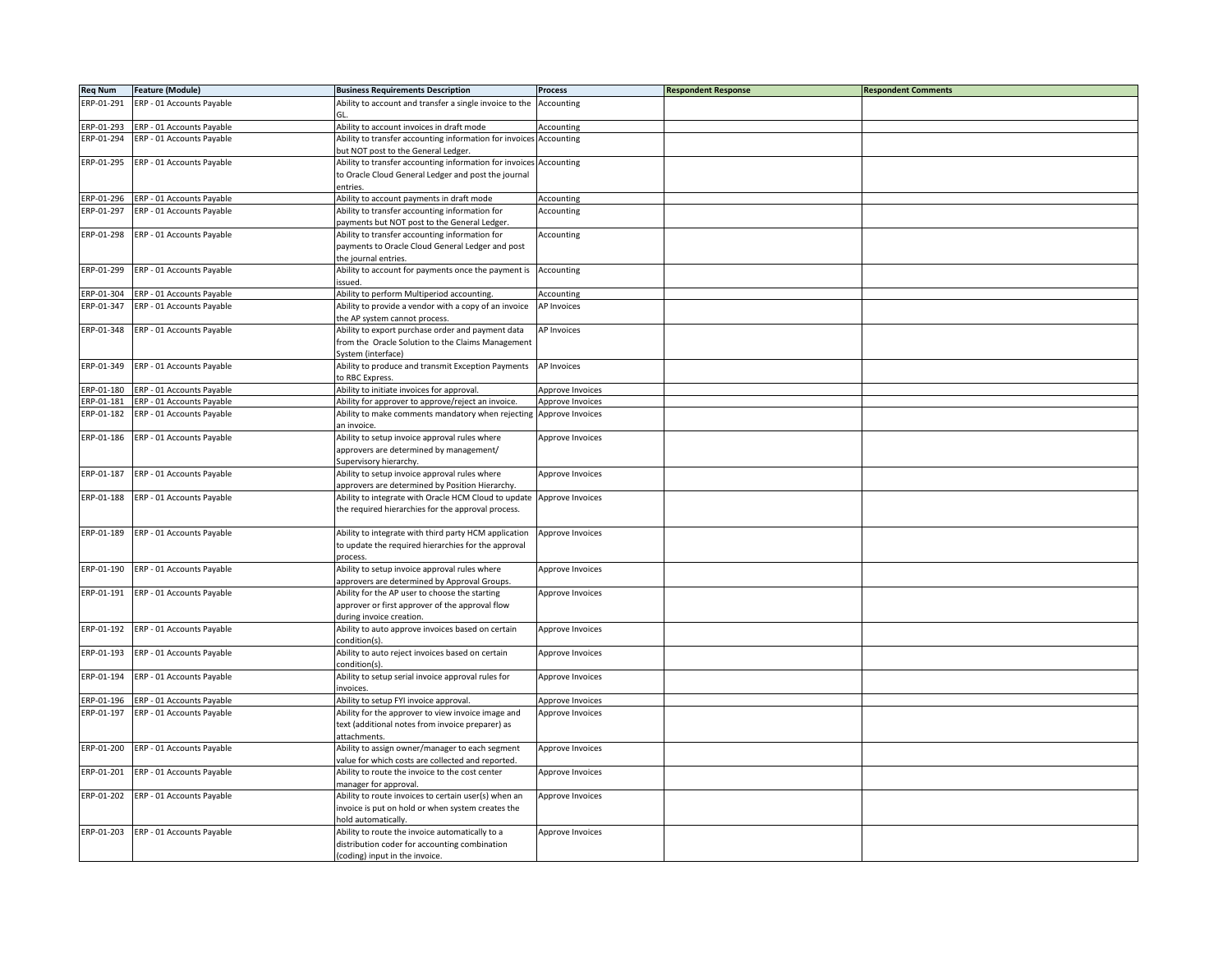|            | ERP-01-204 ERP - 01 Accounts Payable | Ability for the approver of the invoice to be notified    | Approve Invoices        |  |
|------------|--------------------------------------|-----------------------------------------------------------|-------------------------|--|
|            |                                      | when an invoice is initiated for approval.                |                         |  |
| ERP-01-205 | ERP - 01 Accounts Payable            | Ability for the preparer to receive notifications when    | Approve Invoices        |  |
|            |                                      | an invoice is approved or rejected.                       |                         |  |
| ERP-01-206 | ERP - 01 Accounts Payable            | Ability to escalate the invoice when the approver         | Approve Invoices        |  |
|            |                                      |                                                           |                         |  |
|            | ERP - 01 Accounts Payable            | does not approve within a specified time period.          |                         |  |
| ERP-01-207 |                                      | Ability for the invoices to expire when the approver      | Approve Invoices        |  |
|            |                                      | does not approve within a specified time period.          |                         |  |
| ERP-01-208 | ERP - 01 Accounts Payable            | Ability to setup approval reminders before the            | Approve Invoices        |  |
|            |                                      | approval workflow escalates and/or expires.               |                         |  |
| ERP-01-209 | ERP - 01 Accounts Payable            | Ability for AP users to withdraw invoices from            | Approve Invoices        |  |
|            |                                      | approval.                                                 |                         |  |
| ERP-01-210 | ERP - 01 Accounts Payable            | Ability for AP users to resubmit invoices for approval.   | Approve Invoices        |  |
|            |                                      |                                                           |                         |  |
| ERP-01-211 | ERP - 01 Accounts Payable            | Ability for the approver to request information on        | Approve Invoices        |  |
|            |                                      | the invoice received from AP users.                       |                         |  |
| ERP-01-212 | ERP - 01 Accounts Payable            | Ability for AP users to submit information requested      | Approve Invoices        |  |
|            |                                      | by the approver.                                          |                         |  |
| ERP-01-214 | ERP - 01 Accounts Payable            | Ability to customize invoice approval notifications.      | Approve Invoices        |  |
|            | ERP-01-215 ERP - 01 Accounts Payable | Ability to delegate/reassign approval when the            | Approve Invoices        |  |
|            |                                      | approver is on vacation.                                  |                         |  |
| ERP-01-224 | ERP - 01 Accounts Payable            | Ability to initiate payment process requests for          | <b>Approve Payments</b> |  |
|            |                                      | approval.                                                 |                         |  |
| ERP-01-075 | ERP - 01 Accounts Payable            | Ability to automatically receive high volume of           | Create Invoices         |  |
|            |                                      | invoices from suppliers directly into the system.         |                         |  |
| ERP-01-077 | ERP - 01 Accounts Payable            | Ability to manually enter Invoices.                       | Create Invoices         |  |
| ERP-01-078 | ERP - 01 Accounts Payable            | Ability to create Invoices through spreadsheets.          | Create Invoices         |  |
| ERP-01-079 | ERP - 01 Accounts Payable            | Ability to specify URL Attachments when creating          | Create Invoices         |  |
|            |                                      | supplier invoices using a spreadsheet.                    |                         |  |
| ERP-01-080 | ERP - 01 Accounts Payable            | Ability to prevent entry of duplicate invoices.           | Create Invoices         |  |
| ERP-01-083 | ERP - 01 Accounts Payable            | Ability to assign multiple account combinations (GL       | Create Invoices         |  |
|            |                                      | Coding) to an invoice line.                               |                         |  |
| ERP-01-084 | ERP - 01 Accounts Payable            | Ability to calculate Sales Tax based on tax code/ ship-   | Create Invoices         |  |
|            |                                      | to location                                               |                         |  |
| ERP-01-088 | ERP - 01 Accounts Payable            | Ability for the system to perform a validation check      | Create Invoices         |  |
|            |                                      | on the invoices                                           |                         |  |
| ERP-01-089 | ERP - 01 Accounts Payable            | Ability to create prepayment Invoices.                    | Create Invoices         |  |
| ERP-01-090 | ERP - 01 Accounts Payable            | Ability to apply prepayments to invoices.                 | Create Invoices         |  |
| ERP-01-092 | ERP - 01 Accounts Payable            | Ability to allocate freight charges to a specific invoice | Create Invoices         |  |
|            |                                      | line.                                                     |                         |  |
|            |                                      |                                                           |                         |  |
|            |                                      |                                                           |                         |  |
|            |                                      |                                                           |                         |  |
| ERP-01-093 | ERP - 01 Accounts Payable            | Ability to allocate freight charges to all invoice lines. | Create Invoices         |  |
|            |                                      |                                                           |                         |  |
|            |                                      |                                                           |                         |  |
|            |                                      |                                                           |                         |  |
| ERP-01-094 | ERP - 01 Accounts Payable            | Ability to process recurring invoices on a periodic       | Create Invoices         |  |
|            |                                      | basis.                                                    |                         |  |
| ERP-01-095 | ERP - 01 Accounts Payable            | Ability to enter credit/debit memos.                      | Create Invoices         |  |
|            | ERP-01-096 ERP - 01 Accounts Payable | Ability to capture project related costs on an invoice    | Create Invoices         |  |
|            |                                      | for projects defined in Oracle Projects Cloud.            |                         |  |
|            |                                      |                                                           |                         |  |
| ERP-01-097 | ERP - 01 Accounts Payable            | Ability to create, update and view Invoices with          | Create Invoices         |  |
|            |                                      | Project Information using REST API                        |                         |  |
| ERP-01-099 | ERP - 01 Accounts Payable            |                                                           | Create Invoices         |  |
|            |                                      | Ability to capture Fixed Asset related costs.             |                         |  |
| ERP-01-100 | ERP - 01 Accounts Payable            | Ability to capture additional information apart from      | Create Invoices         |  |
|            |                                      | attributes provided by Oracle Cloud at invoice level      |                         |  |
|            |                                      | (if applicable).                                          |                         |  |
| ERP-01-101 | ERP - 01 Accounts Payable            | Ability to add notes to invoices.                         | Create Invoices         |  |
| ERP-01-102 | ERP - 01 Accounts Payable            | Ability to add attachments associated to invoices.        | Create Invoices         |  |
| ERP-01-336 | ERP - 01 Accounts Payable            | Ability to list of all claim related payments and         | Interfaces              |  |
|            |                                      | cancellations to be sent to GP01 (interface) with         |                         |  |
|            |                                      | required fields Global Payment-only outbound              |                         |  |
|            |                                      |                                                           |                         |  |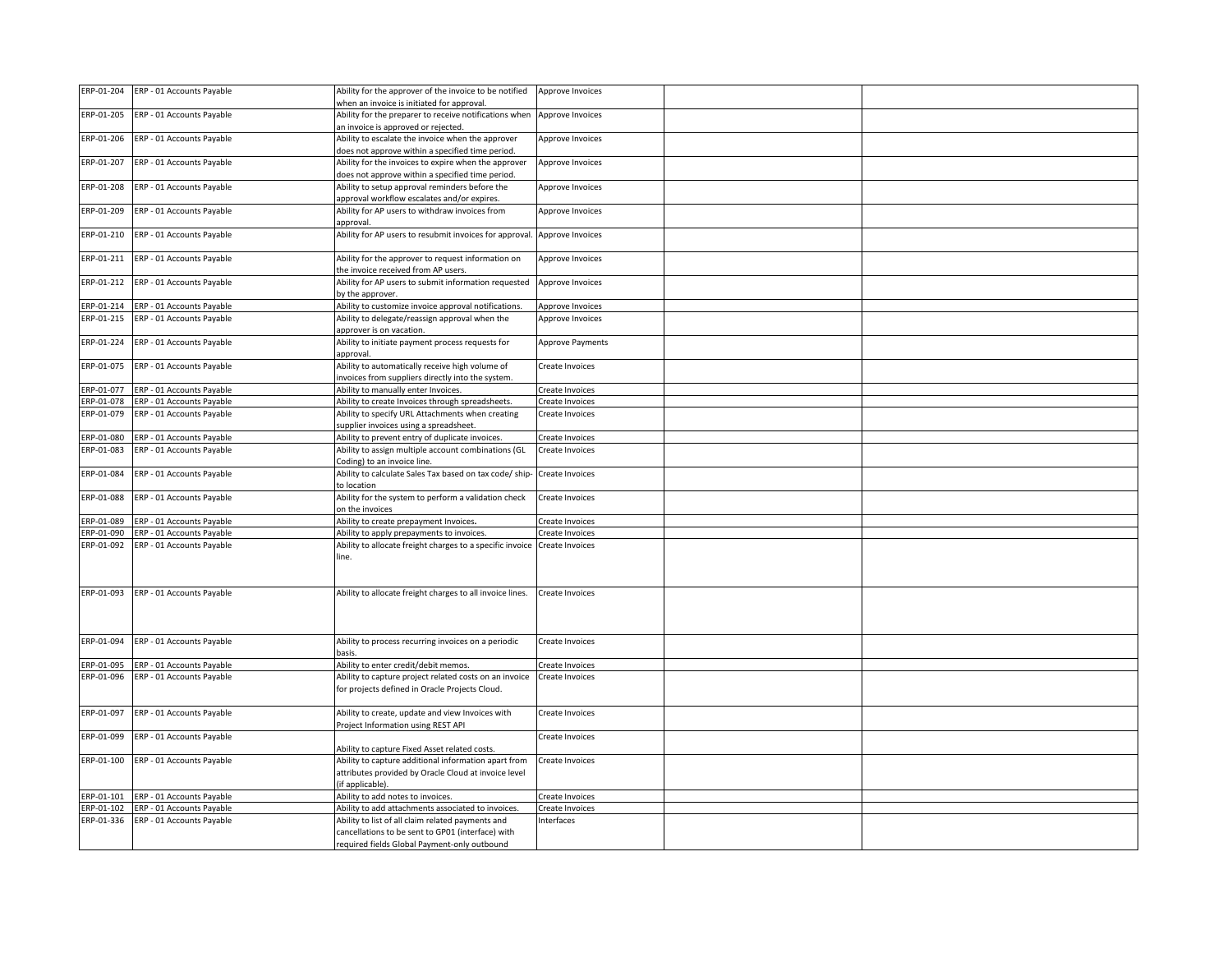|            | ERP-01-337 ERP - 01 Accounts Payable | Ability to have inbound and outbound interface                                 | Interfaces              |  |
|------------|--------------------------------------|--------------------------------------------------------------------------------|-------------------------|--|
|            |                                      |                                                                                |                         |  |
|            |                                      | from/to the Assessment system. (RICE Listing)                                  |                         |  |
| ERP-01-338 | ERP - 01 Accounts Payable            | Ability to have inbound and outbound interface                                 | nterfaces               |  |
|            |                                      | from/to the Claims Management system (RICE                                     |                         |  |
|            |                                      | Listing)                                                                       |                         |  |
| ERP-01-339 | ERP - 01 Accounts Payable            | Ability to interface to CONNECT of MA01 transactions                           | Interfaces              |  |
|            |                                      | for AP processing                                                              |                         |  |
| ERP-01-340 | ERP - 01 Accounts Payable            | Ability to update the legacy Global Vendor Table                               | Interfaces              |  |
|            |                                      | (interface) to update (keep in sync) vendor                                    |                         |  |
|            |                                      | tombstone data in the Global Vendor Table.                                     |                         |  |
| ERP-01-341 | ERP - 01 Accounts Payable            | Ability to report on claimants receiving a Pension                             | Interfaces              |  |
|            |                                      | Replacement Benefit or Retirement Benefit, who                                 |                         |  |
|            |                                      | have an overpayment.                                                           |                         |  |
|            | ERP-01-345 ERP - 01 Accounts Payable | Ability to Export all Payment information from Oracle                          | Interfaces              |  |
|            |                                      | to the Global Payment System for payments that                                 |                         |  |
|            |                                      | relate to firm experience and Claims Management                                |                         |  |
|            |                                      | System for PRB, RB and Interest. (interfaces)                                  |                         |  |
|            |                                      |                                                                                |                         |  |
| ERP-01-357 | ERP - 01 Accounts Payable            | Ability to establish an "Outbound interface from                               | Interfaces              |  |
|            |                                      |                                                                                |                         |  |
|            |                                      | Oracle Cloud to GP01 will be required for integrating                          |                         |  |
|            |                                      | some invoices with exception to some supplier types                            |                         |  |
|            |                                      | such as Retirement, Interest, Compensation and so                              |                         |  |
|            |                                      | on. This will also be required when deposit invoices                           |                         |  |
|            |                                      | are cancelled or if payments are voided"                                       |                         |  |
|            |                                      |                                                                                |                         |  |
| ERP-01-351 | ERP - 01 Accounts Payable            | Ability to record wires transfers in Oracle. One bank                          | Invoice payment         |  |
|            |                                      | (RBC) which will process both checks and EFT                                   |                         |  |
|            |                                      | payments,                                                                      |                         |  |
| ERP-01-358 | ERP - 01 Accounts Payable            | Ability to pay wage loss                                                       | Invoice payment         |  |
|            | ERP-01-359 ERP - 01 Accounts Payable | Ability to print on blank check stocks on which the                            | nvoice payment          |  |
|            |                                      | MICR is printed. WorkplaceNL planning to move to                               |                         |  |
|            |                                      | EFT for as many suppliers as possible in future.                               |                         |  |
| ERP-01-103 | ERP - 01 Accounts Payable            | Ability to receive paper copy invoices and scan it into                        | <b>Invoice Scanning</b> |  |
|            |                                      | the system.                                                                    |                         |  |
| ERP-01-104 | ERP - 01 Accounts Payable            | Ability to receive invoices as attachments to email.                           | <b>Invoice Scanning</b> |  |
| ERP-01-105 | ERP - 01 Accounts Payable            | Ability to scan invoices that meet Oracle's                                    | <b>Invoice Scanning</b> |  |
|            |                                      | specification.                                                                 |                         |  |
| ERP-01-107 | ERP - 01 Accounts Payable            | Ability to auto create an invoice from a single                                | <b>Invoice Scanning</b> |  |
|            |                                      | scanned file.                                                                  |                         |  |
| ERP-01-108 | ERP - 01 Accounts Payable            | Ability to auto create multipage invoice from a single                         | <b>Invoice Scanning</b> |  |
|            |                                      | scanned file.                                                                  |                         |  |
| ERP-01-109 | ERP - 01 Accounts Payable            | Ability to auto create multiple invoices from a single                         | <b>Invoice Scanning</b> |  |
|            |                                      | scanned file.                                                                  |                         |  |
| ERP-01-110 | ERP - 01 Accounts Payable            | Ability to auto create multiple invoices from multiple                         | <b>Invoice Scanning</b> |  |
|            |                                      | scanned files simultaneously.                                                  |                         |  |
| ERP-01-111 | ERP - 01 Accounts Payable            | Ability to send Supporting Documents along with a                              | <b>Invoice Scanning</b> |  |
|            |                                      | scanned invoice.                                                               |                         |  |
| ERP-01-112 | ERP - 01 Accounts Payable            | Ability to specify email subject when sending invoices                         | <b>Invoice Scanning</b> |  |
|            |                                      | to designated email.                                                           |                         |  |
| ERP-01-113 | ERP - 01 Accounts Payable            | Ability to exclude certain supplier types from imaging                         | <b>Invoice Scanning</b> |  |
|            |                                      | recognition in order to avoid incorrect recognition                            |                         |  |
|            |                                      | from supplier master.                                                          |                         |  |
| ERP-01-114 | ERP - 01 Accounts Payable            | Ability to view/search original supplier invoices in                           | <b>Invoice Scanning</b> |  |
|            |                                      |                                                                                |                         |  |
| ERP-01-115 | ERP - 01 Accounts Payable            | Oracle image repository.<br>Ability to import invoices from WebCenter content. | <b>Invoice Scanning</b> |  |
|            |                                      |                                                                                |                         |  |
|            | ERP-01-116 ERP - 01 Accounts Payable | Ability to view scanned invoices from the Accounts                             | <b>Invoice Scanning</b> |  |
|            |                                      | Payables dashboard.                                                            |                         |  |
|            | ERP-01-117 ERP - 01 Accounts Payable | Ability to train the system to learn to read some of                           | nvoice Scanning         |  |
|            |                                      | the attributes from the invoice image utilizing the                            |                         |  |
|            |                                      | machine learning capability.                                                   |                         |  |
|            |                                      |                                                                                |                         |  |
| ERP-01-118 | ERP - 01 Accounts Payable            | Ability to eliminate OCR process for PDF invoices that                         | <b>Invoice Scanning</b> |  |
|            |                                      | are text based.                                                                |                         |  |
|            | ERP-01-122 ERP - 01 Accounts Payable | Ability for the system to recognize Invoice number                             | <b>Invoice Scanning</b> |  |
|            |                                      | from the scanned invoice.                                                      |                         |  |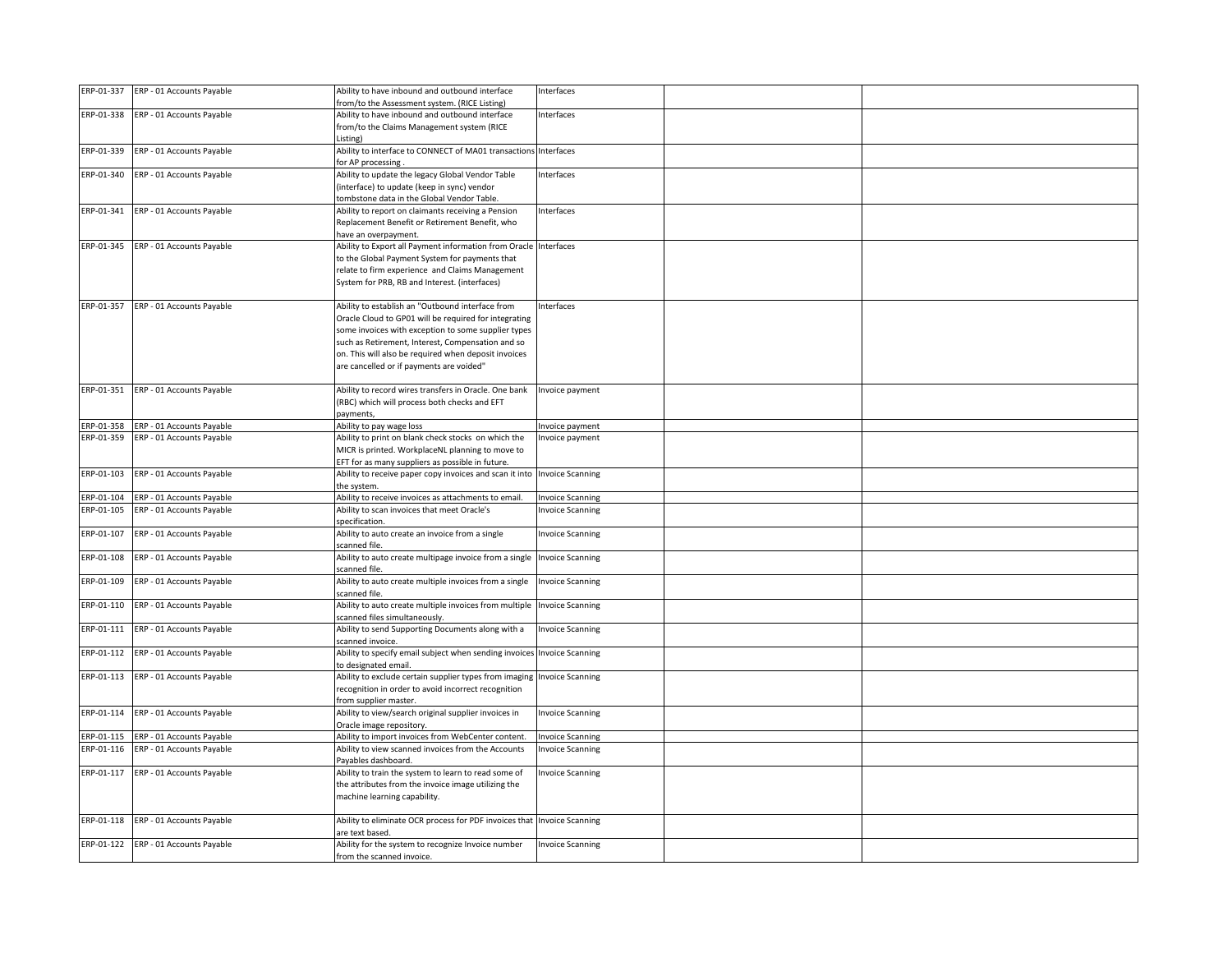| ERP-01-123               | ERP - 01 Accounts Payable                              | Ability to recognize invoice header attributes.                                           | <b>Invoice Scanning</b>                            |  |
|--------------------------|--------------------------------------------------------|-------------------------------------------------------------------------------------------|----------------------------------------------------|--|
| ERP-01-124               | ERP - 01 Accounts Payable                              | Ability to recognize currency from the scanned<br>invoice.                                | <b>Invoice Scanning</b>                            |  |
| ERP-01-126               | ERP - 01 Accounts Payable                              | Ability to identify and indicate duplicate invoices<br>from the same supplier.            | <b>Invoice Scanning</b>                            |  |
| ERP-01-127               | ERP - 01 Accounts Payable                              |                                                                                           | <b>Invoice Scanning</b>                            |  |
|                          |                                                        | Ability to manually complete invoices that have not                                       |                                                    |  |
| ERP-01-129               | ERP - 01 Accounts Payable                              | been fully read by the imaging system.<br>Ability to see the scanned images as invoice    | <b>Invoice Scanning</b>                            |  |
|                          |                                                        | attachment.                                                                               |                                                    |  |
| ERP-01-130               | ERP - 01 Accounts Payable                              | Ability to change the attachment name when invoice                                        | <b>Invoice Scanning</b>                            |  |
| ERP-01-131               | ERP - 01 Accounts Payable                              | number is not identified.<br>Ability to validate that all the required information        | <b>Invoice Scanning</b>                            |  |
|                          |                                                        | are input into an incomplete invoice by the AP user.                                      |                                                    |  |
| ERP-01-132               | ERP - 01 Accounts Payable                              | Ability for the system to identify credit memo invoice Invoice Scanning                   |                                                    |  |
|                          |                                                        | from the invoice image.                                                                   |                                                    |  |
| ERP-01-133               | ERP - 01 Accounts Payable                              | Ability to recognize supplier information.                                                | <b>Invoice Scanning</b>                            |  |
| ERP-01-134<br>ERP-01-135 | ERP - 01 Accounts Payable<br>ERP - 01 Accounts Payable | Ability to recognize NEW supplier.<br>Ability to enter supplier information (if missing). | <b>Invoice Scanning</b><br><b>Invoice Scanning</b> |  |
| ERP-01-136               | ERP - 01 Accounts Payable                              | Ability to recognize PO# on the invoice.                                                  | <b>Invoice Scanning</b>                            |  |
| ERP-01-137               | ERP - 01 Accounts Payable                              | Ability to highlight the PO field if unrecognized during                                  | <b>Invoice Scanning</b>                            |  |
|                          |                                                        | scanning.                                                                                 |                                                    |  |
| ERP-01-138               | ERP - 01 Accounts Payable                              | Ability for the system to automatically default                                           | <b>Invoice Scanning</b>                            |  |
|                          |                                                        | supplier information from PO for PO matched                                               |                                                    |  |
|                          |                                                        | scanned invoice.                                                                          |                                                    |  |
|                          |                                                        |                                                                                           |                                                    |  |
| ERP-01-139               | ERP - 01 Accounts Payable                              | Ability to change the mismatched supplier/supplier                                        | <b>Invoice Scanning</b>                            |  |
|                          |                                                        | site on a scanned invoice matched to PO.                                                  |                                                    |  |
| ERP-01-140               | ERP - 01 Accounts Payable                              | Ability to create single invoice line for invoices that                                   | <b>Invoice Scanning</b>                            |  |
|                          |                                                        | are matched to services purchase orders.                                                  |                                                    |  |
| ERP-01-144               | ERP - 01 Accounts Payable                              | Ability to recognize invoice line attributes.                                             | <b>Invoice Scanning</b>                            |  |
| ERP-01-146               | ERP - 01 Accounts Payable                              | Ability to delete invoice lines from the invoice                                          | <b>Invoice Scanning</b>                            |  |
|                          |                                                        | created from a scanned invoice image.                                                     |                                                    |  |
| ERP-01-147               | ERP - 01 Accounts Payable                              | Ability for the system to recognize and match the tax                                     | <b>Invoice Scanning</b>                            |  |
|                          |                                                        | amount on the imaged invoice with the tax amount                                          |                                                    |  |
|                          |                                                        | calculated by the system.                                                                 |                                                    |  |
| ERP-01-148               | ERP - 01 Accounts Payable                              | Ability for the system to calculate tax during<br>mporting scanned invoices.              | <b>Invoice Scanning</b>                            |  |
| ERP-01-150               | ERP - 01 Accounts Payable                              | Ability to reconcile the invoices sent by suppliers with                                  | <b>Invoice Scanning</b>                            |  |
|                          |                                                        | the invoices imported to the system.                                                      |                                                    |  |
| ERP-01-352               | ERP - 01 Accounts Payable                              | Ability to prioritize invoices in the AP incomplete                                       | <b>Invoice Scanning</b>                            |  |
|                          |                                                        | queue for the AP users to focus on.                                                       |                                                    |  |
| ERP-01-249               | ERP - 01 Accounts Payable                              | Ability to validate supplier banking information                                          | Pay Invoices                                       |  |
|                          |                                                        | during payment.                                                                           |                                                    |  |
| ERP-01-250               | ERP - 01 Accounts Payable                              | Ability to print Legal Entity name on the checks.                                         | Pay Invoices                                       |  |
| ERP-01-252               | ERP - 01 Accounts Payable                              | Ability to print Entity name on checks (applicable                                        | Pay Invoices                                       |  |
|                          |                                                        | only if the Entity name is not same as Legal Entity.)                                     |                                                    |  |
| ERP-01-255               | ERP - 01 Accounts Payable                              | Ability to process zero dollar payments using<br>existing/new bank account.               | Pay Invoices                                       |  |
| ERP-01-258               | ERP - 01 Accounts Payable                              | Ability to process check payments using blank check                                       | Pay Invoices                                       |  |
|                          |                                                        | stock.                                                                                    |                                                    |  |
| ERP-01-259               | ERP - 01 Accounts Payable                              | Ability to define beginning Check numbers for each                                        | Pay Invoices                                       |  |
|                          |                                                        | bank account in Oracle Cloud.                                                             |                                                    |  |
| ERP-01-260               | ERP - 01 Accounts Payable                              | Ability to have an electronic/auto signature on                                           | Pay Invoices                                       |  |
|                          |                                                        | checks.                                                                                   |                                                    |  |
| ERP-01-261               | ERP - 01 Accounts Payable                              | Ability to have two electronic/auto signatures on<br>checks.                              | Pay Invoices                                       |  |
| ERP-01-262               | ERP - 01 Accounts Payable                              | Ability to add or remove individual invoices from                                         | Pay Invoices                                       |  |
|                          |                                                        | Payment batches during payment processing.                                                |                                                    |  |
| ERP-01-264               | ERP - 01 Accounts Payable                              | Ability to choose supplier bank account when                                              | Pay Invoices                                       |  |
|                          |                                                        | reviewing during payment processing                                                       |                                                    |  |
| ERP-01-268               | ERP - 01 Accounts Payable                              | Ability to print checks directly from Oracle Cloud.                                       | Pay Invoices                                       |  |
| ERP-01-269               | ERP - 01 Accounts Payable                              | Ability to print invoice information on the check                                         | Pay Invoices                                       |  |
|                          |                                                        | remittance/stub.                                                                          |                                                    |  |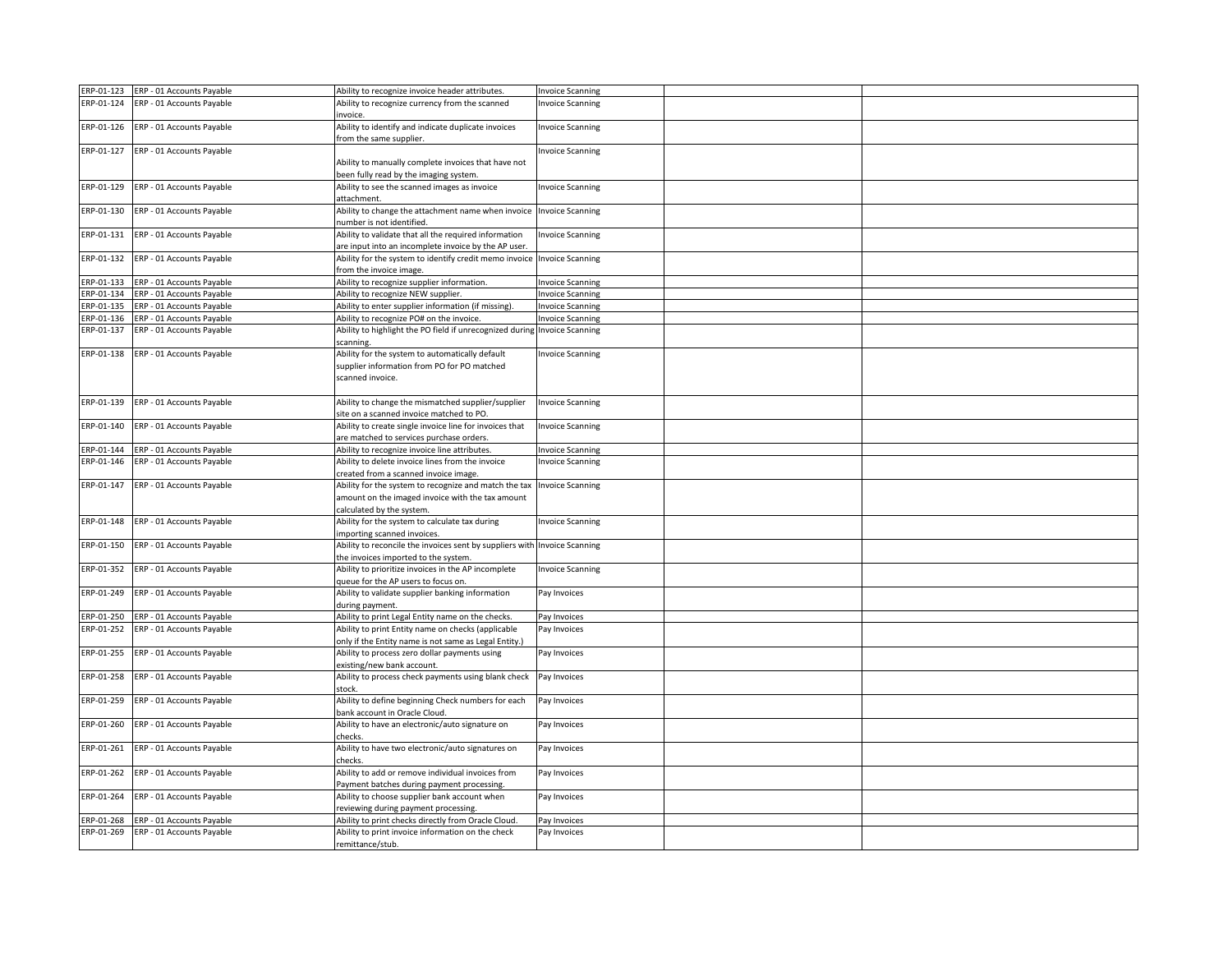|            | ERP-01-270 ERP - 01 Accounts Payable | Ability to specify maximum number of documents           | Pay Invoices            |  |
|------------|--------------------------------------|----------------------------------------------------------|-------------------------|--|
|            |                                      |                                                          |                         |  |
|            |                                      | that can be printed per payment.                         |                         |  |
| ERP-01-271 | ERP - 01 Accounts Payable            | Ability to process international payments.               | Pay Invoices            |  |
| ERP-01-272 | ERP - 01 Accounts Payable            |                                                          | Pay Invoices            |  |
|            |                                      | Ability to send emails to the suppliers immediately      |                         |  |
|            |                                      | after the EFT/ACH payments are disbursed.                |                         |  |
|            |                                      |                                                          |                         |  |
|            | ERP-01-273 ERP - 01 Accounts Payable | Ability to send separate remittance advice and payer     | Pay Invoices            |  |
|            |                                      | notification reports as PDF attachments to the email     |                         |  |
|            |                                      |                                                          |                         |  |
| ERP-01-274 | ERP - 01 Accounts Payable            |                                                          | Pay Invoices            |  |
|            |                                      | Ability to send emails to the suppliers manually after   |                         |  |
|            |                                      |                                                          |                         |  |
|            |                                      | the EFT/ACH payments are disbursed.                      |                         |  |
| ERP-01-275 | ERP - 01 Accounts Payable            | Ability to transmit EFT payment files automatically to   | Pay Invoices            |  |
|            |                                      | the bank server.                                         |                         |  |
| ERP-01-277 | ERP - 01 Accounts Payable            | Ability to transmit positive pay files automatically to  | Pay Invoices            |  |
|            |                                      | the bank server.                                         |                         |  |
|            |                                      |                                                          |                         |  |
| ERP-01-278 | ERP - 01 Accounts Payable            | Ability to generate positive pay files at any point in   | Pay Invoices            |  |
|            |                                      | time and upload to the bank server.                      |                         |  |
| ERP-01-279 | ERP - 01 Accounts Payable            | Ability to print a Check register before and after       | Pay Invoices            |  |
|            |                                      | printing Checks.                                         |                         |  |
| ERP-01-280 | ERP - 01 Accounts Payable            | Ability to terminate the payment process as required.    | Pay Invoices            |  |
|            |                                      |                                                          |                         |  |
|            |                                      |                                                          |                         |  |
| ERP-01-281 | ERP - 01 Accounts Payable            | Ability to void payments.                                | Pay Invoices            |  |
| ERP-01-282 | ERP - 01 Accounts Payable            | Ability to cancel an invoice while voiding a payment.    | Pay Invoices            |  |
|            |                                      |                                                          |                         |  |
|            |                                      |                                                          |                         |  |
| ERP-01-283 | ERP - 01 Accounts Payable            | Ability to issue a new payment at the time of voiding    | Pay Invoices            |  |
|            |                                      | a payment.                                               |                         |  |
| ERP-01-284 | ERP - 01 Accounts Payable            | Ability to stop payments in Oracle.                      | Pay Invoices            |  |
| ERP-01-285 | ERP - 01 Accounts Payable            | Ability to confirm that the check payment has been       | Pay Invoices            |  |
|            |                                      | processed successfully (e.g. checks have been printed    |                         |  |
|            |                                      |                                                          |                         |  |
|            |                                      | without printer jam).                                    |                         |  |
| ERP-01-289 | ERP - 01 Accounts Payable            | Ability to pay each invoice in a batch separately        | Pay Invoices            |  |
| ERP-01-290 | ERP - 01 Accounts Payable            | Ability to reconcile supplier payments in Oracle Cloud   | Pay Invoices            |  |
|            |                                      | Cash Management.                                         |                         |  |
| ERP-01-217 | ERP - 01 Accounts Payable            | Ability to future date payments/Bills Payables.          | <b>Payment Creation</b> |  |
|            |                                      |                                                          |                         |  |
| ERP-01-218 | ERP - 01 Accounts Payable            |                                                          | Payment Creation        |  |
|            |                                      | Ability to group and collectively pay all invoices using |                         |  |
|            |                                      | check as a payment method.                               |                         |  |
| ERP-01-220 | ERP - 01 Accounts Payable            |                                                          | Payment Creation        |  |
|            |                                      | Ability to group and record all invoices that were       |                         |  |
|            |                                      |                                                          |                         |  |
|            |                                      | processed manually at the bank using wire as a           |                         |  |
|            |                                      | payment method.                                          |                         |  |
| ERP-01-221 | ERP - 01 Accounts Payable            |                                                          | <b>Payment Creation</b> |  |
|            |                                      | Ability to group and collectively pay all invoices using |                         |  |
|            |                                      | EFT/ACH as a payment method.                             |                         |  |
|            |                                      |                                                          |                         |  |
| ERP-01-222 | ERP - 01 Accounts Payable            | Ability to pay the expense report invoices collectively  | Payment Creation        |  |
|            |                                      | in a batch.                                              |                         |  |
| ERP-01-223 | ERP - 01 Accounts Payable            | Ability to process individual payments for urgent        | Payment Creation        |  |
|            |                                      | needs.                                                   |                         |  |
| ERP-01-168 | ERP - 01 Accounts Payable            | Ability to process the expense reimbursements            | Payment Request         |  |
|            |                                      |                                                          |                         |  |
|            |                                      | transferred to Oracle Payables Cloud from Oracle         |                         |  |
|            |                                      | Expenses Cloud.                                          |                         |  |
| ERP-01-169 | ERP - 01 Accounts Payable            | Ability to add/modify expense report invoice             | Payment Request         |  |
|            |                                      | information in Payables module.                          |                         |  |
| ERP-01-170 | ERP - 01 Accounts Payable            | Ability to default payment method for expense            | Payment Request         |  |
|            |                                      |                                                          |                         |  |
|            |                                      | report invoices.                                         |                         |  |
| ERP-01-172 | ERP - 01 Accounts Payable            | Ability to process invoices through Oracle Supplier      | Payment Request         |  |
|            |                                      | Portal.                                                  |                         |  |
| ERP-01-173 | ERP - 01 Accounts Payable            | Ability to route supplier portal invoices for approval.  | Payment Request         |  |
|            |                                      |                                                          |                         |  |
|            |                                      |                                                          |                         |  |
| ERP-01-175 | ERP - 01 Accounts Payable            | Ability to Withdraw approvals of supplier portal         | Payment Request         |  |
|            |                                      | invoices.                                                |                         |  |
|            | ERP-01-176 ERP - 01 Accounts Payable | Ability to resubmit the supplier portal Invoices in      | Payment Request         |  |
|            |                                      | Payables.                                                |                         |  |
|            |                                      |                                                          |                         |  |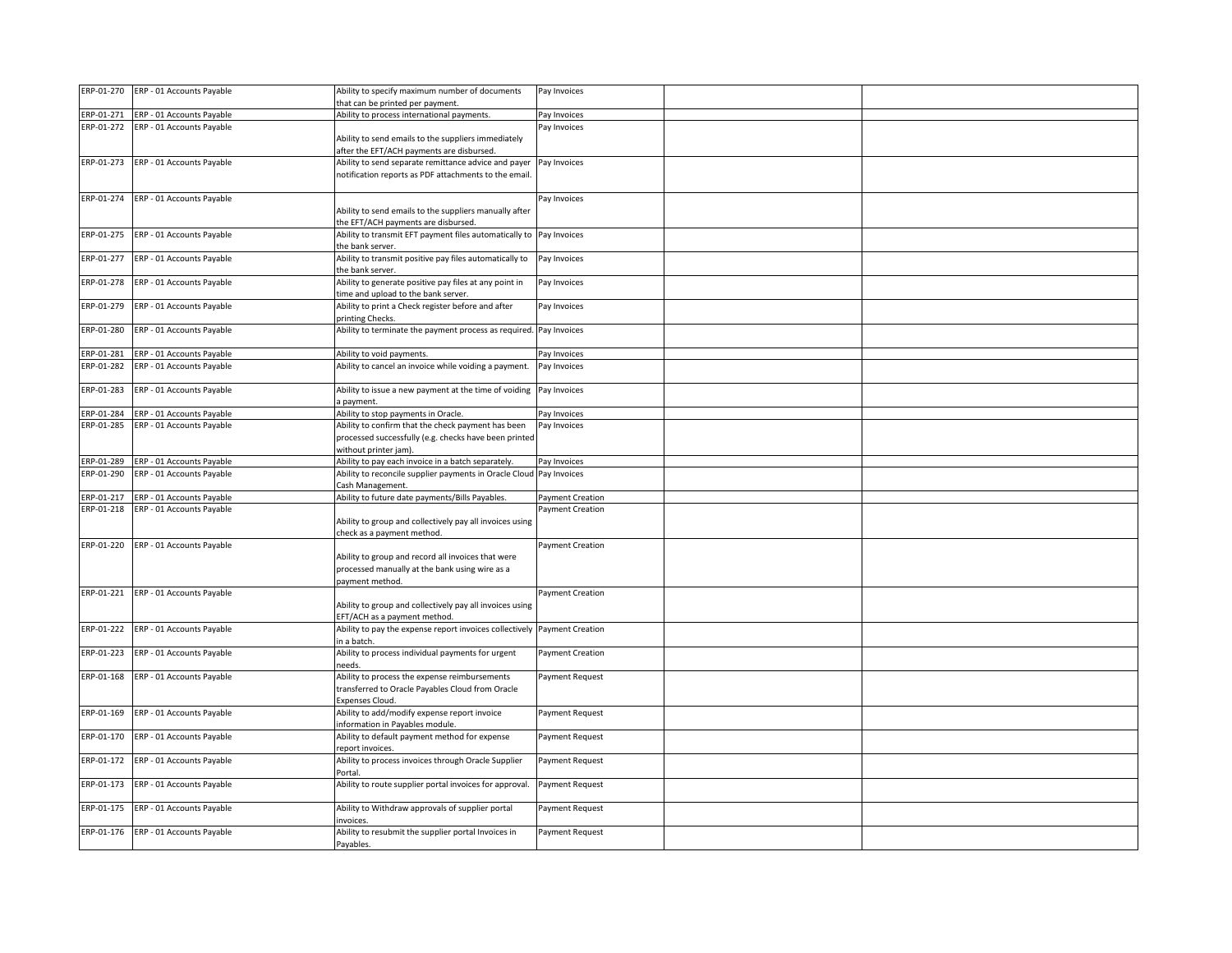|            | ERP-01-177 ERP - 01 Accounts Payable | Ability for approvers to take required action on the           | Payment Request             |  |
|------------|--------------------------------------|----------------------------------------------------------------|-----------------------------|--|
|            |                                      | upplier portal invoices.                                       |                             |  |
| ERP-01-178 | ERP - 01 Accounts Payable            | Ability to cancel supplier portal invoices from                | Payment Request             |  |
|            |                                      | Accounts Payable dashboard.                                    |                             |  |
| ERP-01-155 | ERP - 01 Accounts Payable            | Ability to cancel invoice(s).                                  | Process Invoices            |  |
| ERP-01-156 | ERP - 01 Accounts Payable            | Ability to cancel invoice line(S)                              | Process Invoices            |  |
| ERP-01-157 | ERP - 01 Accounts Payable            | Ability to place Invoices on hold(Manual/system).              | Process Invoices            |  |
| ERP-01-158 | ERP - 01 Accounts Payable            | Ability to release holds manually for invoice to be            | Process Invoices            |  |
|            |                                      | processed for payment.                                         |                             |  |
| ERP-01-167 | ERP - 01 Accounts Payable            | Ability to modify the payment method at the invoice            | Process Invoices            |  |
|            |                                      | level.                                                         |                             |  |
| ERP-01-160 | ERP - 01 Accounts Payable            | Ability to support 2-way (PO-Invoice) match PO                 | Process PO Matched Invoices |  |
|            |                                      | invoices in the system.                                        |                             |  |
| ERP-01-161 | ERP - 01 Accounts Payable            | Ability to support 3-way (PO-Receipt-Invoice) match            | Process PO Matched Invoices |  |
|            |                                      | PO invoices in the system.                                     |                             |  |
| ERP-01-163 | ERP - 01 Accounts Payable            | Ability to prevent matching of an invoice to a finally         | Process PO Matched Invoices |  |
|            |                                      | closed PO.                                                     |                             |  |
| ERP-01-164 | ERP - 01 Accounts Payable            | Ability to add/modify the tax code on a PO matched             | Process PO Matched Invoices |  |
|            |                                      | nvoice                                                         |                             |  |
| ERP-01-165 | ERP - 01 Accounts Payable            | Ability to un-match/cancel PO matched line/ invoice            | Process PO Matched Invoices |  |
|            |                                      |                                                                |                             |  |
| ERP-01-308 | ERP - 01 Accounts Payable            | Ability to schedule seeded reports and automate                | Reports                     |  |
|            |                                      | report delivery through email.                                 |                             |  |
| ERP-01-309 | ERP - 01 Accounts Payable            | Ability to automatically send an email to users when           | Reports                     |  |
|            |                                      | the scheduled job results in the event of                      |                             |  |
|            |                                      | failure/success.                                               |                             |  |
| ERP-01-310 | ERP - 01 Accounts Payable            | Ability to reconcile AP Liability account in Payables          | Reports                     |  |
|            |                                      | with the AP Liability Account in General Ledger.               |                             |  |
|            |                                      |                                                                |                             |  |
|            |                                      |                                                                |                             |  |
| ERP-01-311 | ERP - 01 Accounts Payable            | Ability to generate Payables to General Ledger                 | Reports                     |  |
|            |                                      | reconciliation report.                                         |                             |  |
| ERP-01-314 | ERP - 01 Accounts Payable            | Ability to drill down from custom reports to the               | Reports                     |  |
|            |                                      | purchase order in Oracle Cloud.                                |                             |  |
| ERP-01-355 | ERP - 01 Accounts Payable            | Ability to create a credit invoice in the Oracle System        | Reports                     |  |
|            |                                      | based money owing in the Assessment System.                    |                             |  |
|            |                                      |                                                                |                             |  |
|            | ERP-01-362 ERP - 01 Accounts Payable | Ability to have custom reports on the dashboard and Reports    |                             |  |
|            |                                      | to have a deep link leading back to underlying invoice         |                             |  |
|            |                                      |                                                                |                             |  |
| ERP-01-019 | ERP - 01 Accounts Payable            | Ability to manually release system holds.                      | Set up                      |  |
| ERP-01-003 | ERP - 01 Accounts Payable            | Ability to assign manual/automatic/gapless                     | Setup                       |  |
|            |                                      | sequential numbering to supplier invoices.                     |                             |  |
| ERP-01-004 | ERP - 01 Accounts Payable            | Ability to assign manual/automatic/gapless                     | Setup                       |  |
|            |                                      | sequential numbering to supplier payments.                     |                             |  |
| ERP-01-007 | ERP - 01 Accounts Payable            | Ability to group invoices to facilitate search/payment         | Setup                       |  |
|            |                                      | of invoices based on the group name.                           |                             |  |
|            |                                      |                                                                |                             |  |
| ERP-01-010 | ERP - 01 Accounts Payable            | Ability to create new payment terms.                           | Setup                       |  |
|            | ERP-01-011 ERP - 01 Accounts Payable | Ability to override accounting for a PO matched                | Setup                       |  |
|            |                                      | invoice.                                                       |                             |  |
| ERP-01-012 | ERP - 01 Accounts Payable            | Ability to transfer additional information from a              | Setup                       |  |
|            |                                      | purchase order distribution to an invoice.                     |                             |  |
| ERP-01-015 | ERP - 01 Accounts Payable            | Ability to prevent deletion of invoice attachments.            | Setup                       |  |
| ERP-01-020 | ERP - 01 Accounts Payable            | Ability to setup Supplier Bank Accounts required for           | Setup                       |  |
|            |                                      | processing EFT payments in Oracle Cloud.                       |                             |  |
| ERP-01-021 | ERP - 01 Accounts Payable            | Ability to define aging periods for invoice aging              | Setup                       |  |
| ERP-01-356 | ERP - 01 Accounts Payable            | reports.<br>Ability to have Descriptive Flex Field to link the |                             |  |
|            |                                      | supplier in AP to Assessment system in AR                      | Setup                       |  |
| ERP-01-046 | ERP - 01 Accounts Payable            | Ability to create a location/address associated with           | Supplier Address            |  |
|            |                                      | the supplier                                                   |                             |  |
| ERP-01-047 | ERP - 01 Accounts Payable            | Ability to specify the purpose of the address created          | Supplier Address            |  |
|            |                                      |                                                                |                             |  |
|            |                                      |                                                                |                             |  |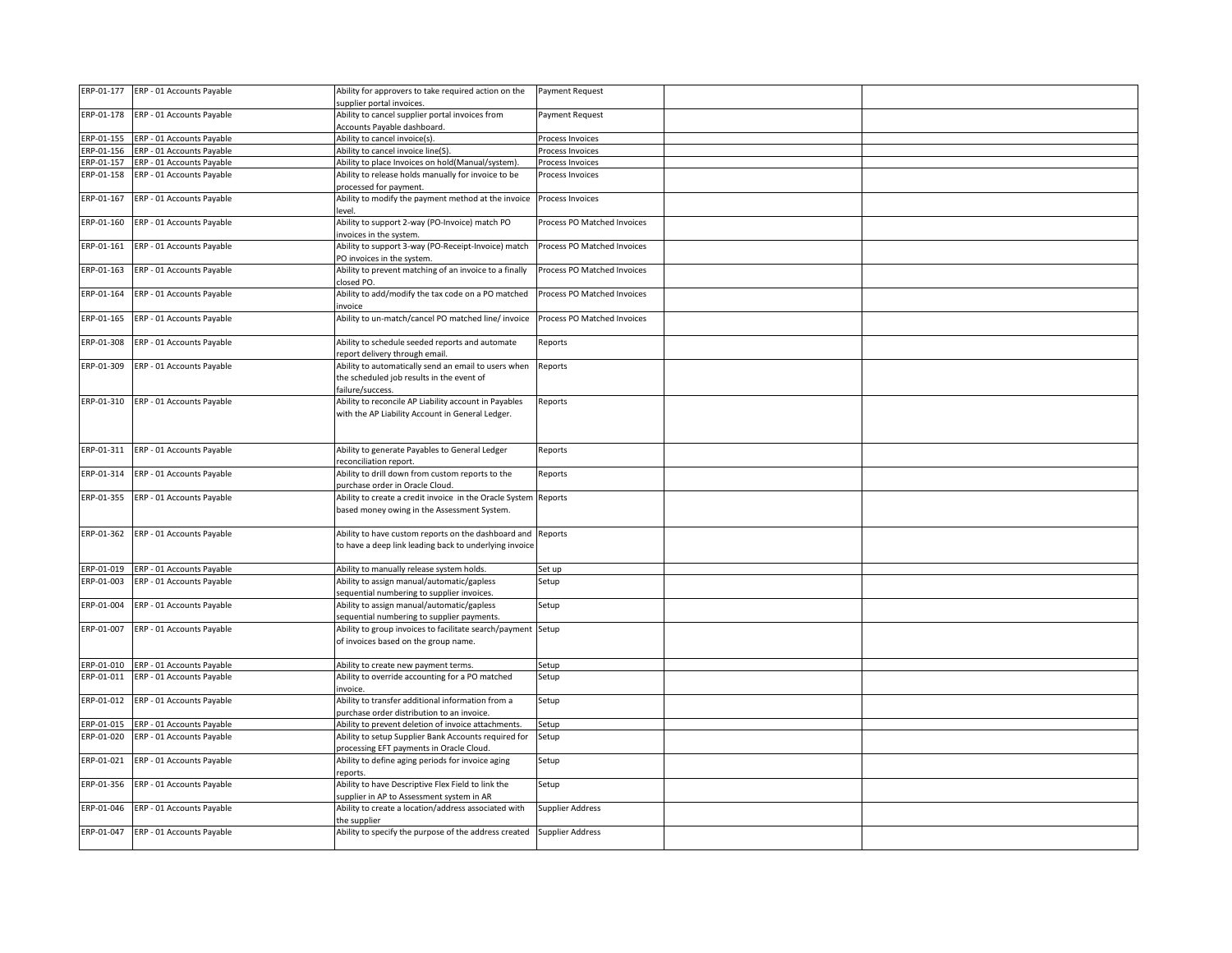|            | ERP-01-048 ERP - 01 Accounts Payable | Ability to inactivate supplier's address if no longer<br>required                  | Supplier Address         |  |
|------------|--------------------------------------|------------------------------------------------------------------------------------|--------------------------|--|
|            | ERP - 01 Accounts Payable            | Ability to route supplier creation for approval                                    |                          |  |
| ERP-01-066 |                                      |                                                                                    | Supplier Approval        |  |
| ERP-01-067 | ERP - 01 Accounts Payable            | Ability to route supplier creation approval to<br>individual or multiple approvers | Supplier Approval        |  |
| ERP-01-068 | ERP - 01 Accounts Payable            | Ability to route supplier registration requests for                                | Supplier Approval        |  |
|            |                                      | approval to a single approver, to an approval group,                               |                          |  |
|            |                                      | ob level or supervisory hierarchy                                                  |                          |  |
| ERP-01-069 | ERP - 01 Accounts Payable            | Ability to route supplier registration requests for                                | Supplier Approval        |  |
|            |                                      | approval in parallel to multiple approvers where the                               |                          |  |
|            |                                      | approval is completed by the first responder or in                                 |                          |  |
|            |                                      | consensus                                                                          |                          |  |
| ERP-01-070 | ERP - 01 Accounts Payable            | Ability to route supplier registration requests for                                | Supplier Approval        |  |
|            |                                      | approval in serial                                                                 |                          |  |
| ERP-01-071 | ERP - 01 Accounts Payable            | Ability to approve or reject supplier registration                                 | Supplier Approval        |  |
|            |                                      | requests and notify the status of the request to the                               |                          |  |
|            |                                      | requestor                                                                          |                          |  |
| ERP-01-072 | ERP - 01 Accounts Payable            | Ability to withdraw supplier registration requests                                 | Supplier Approval        |  |
|            |                                      | from approval                                                                      |                          |  |
| ERP-01-073 | ERP - 01 Accounts Payable            | Ability to re-submit supplier registration requests                                | Supplier Approval        |  |
|            |                                      | after rejection and edits to requests                                              |                          |  |
| ERP-01-074 | ERP - 01 Accounts Payable            | Ability to promote a supplier to perform dollar value                              | Supplier Approval        |  |
|            |                                      | purchasing transactions with the buying organization                               |                          |  |
|            |                                      | and routed to an approval workflow                                                 |                          |  |
| ERP-01-061 | ERP - 01 Accounts Payable            | Ability to create supplier contact and associate one                               | <b>Supplier Contact</b>  |  |
|            |                                      | or more contacts to supplier address                                               |                          |  |
| ERP-01-022 | ERP - 01 Accounts Payable            | Ability to capture prospective suppliers in the system                             | <b>Supplier Creation</b> |  |
|            |                                      |                                                                                    |                          |  |
| ERP-01-023 | ERP - 01 Accounts Payable            | Ability to specify spend authority for a supplier                                  | <b>Supplier Creation</b> |  |
| ERP-01-024 | ERP - 01 Accounts Payable            | Ability to promote a supplier to perform dollar value                              | <b>Supplier Creation</b> |  |
|            |                                      | purchasing transactions with the buying organization                               |                          |  |
| ERP-01-025 | ERP - 01 Accounts Payable            | Ability to manually create a supplier in the                                       | <b>Supplier Creation</b> |  |
|            |                                      | application                                                                        |                          |  |
| ERP-01-027 | ERP - 01 Accounts Payable            | Ability to prevent duplicate suppliers being created                               | <b>Supplier Creation</b> |  |
| ERP-01-028 | ERP - 01 Accounts Payable            | Ability to capture tax information pertaining to a                                 | <b>Supplier Creation</b> |  |
|            |                                      | supplier                                                                           |                          |  |
| ERP-01-029 | ERP - 01 Accounts Payable            | Ability to capture transaction tax information                                     | <b>Supplier Creation</b> |  |
|            |                                      | (including classifications) at supplier level for                                  |                          |  |
|            |                                      | supplier's financial transactions                                                  |                          |  |
| ERP-01-030 | ERP - 01 Accounts Payable            | Ability to define tax reporting codes for supplier                                 | Supplier Creation        |  |
| ERP-01-031 | ERP - 01 Accounts Payable            | Ability to define withholding tax registrations details                            | <b>Supplier Creation</b> |  |
|            |                                      | and exemptions                                                                     |                          |  |
| ERP-01-032 | ERP - 01 Accounts Payable            | Ability to capture a supplier's income tax details in                              | <b>Supplier Creation</b> |  |
|            |                                      | Oracle Cloud                                                                       |                          |  |
| ERP-01-033 | ERP - 01 Accounts Payable            | Ability to define a parent supplier in Oracle Cloud                                | <b>Supplier Creation</b> |  |
| ERP-01-034 | ERP - 01 Accounts Payable            | Ability to automatically or manually assign a unique                               | <b>Supplier Creation</b> |  |
|            |                                      | supplier number for each supplier                                                  |                          |  |
| RP-01-035  | ERP - 01 Accounts Payable            | Ability to provide an alternate name for a supplier                                | <b>Supplier Creation</b> |  |
| ERP-01-036 | ERP - 01 Accounts Payable            | Ability to classify a supplier based on category or                                | <b>Supplier Creation</b> |  |
|            |                                      | their line of business                                                             |                          |  |
| ERP-01-037 | ERP - 01 Accounts Payable            | Ability to classify supplier based on their business                               | <b>Supplier Creation</b> |  |
|            |                                      | and capture their certification details                                            |                          |  |
| ERP-01-038 | ERP - 01 Accounts Payable            | Ability to inactivate a supplier for future transactions                           | <b>Supplier Creation</b> |  |
|            |                                      |                                                                                    |                          |  |
| ERP-01-039 | ERP - 01 Accounts Payable            | Ability to attach additional documents/information                                 | <b>Supplier Creation</b> |  |
| ERP-01-040 | ERP - 01 Accounts Payable            | to supplier records<br>Ability to capture additional supplier related              | <b>Supplier Creation</b> |  |
|            |                                      | information and identification numbers                                             |                          |  |
| RP-01-041  | ERP - 01 Accounts Payable            | Ability to create a supplier for one time use only                                 | <b>Supplier Creation</b> |  |
| ERP-01-042 | ERP - 01 Accounts Payable            | Ability to capture supplier's corporate and financial                              | <b>Supplier Creation</b> |  |
|            |                                      | profile details                                                                    |                          |  |
| ERP-01-043 | ERP - 01 Accounts Payable            | Ability to categorize suppliers based on goods and                                 | <b>Supplier Creation</b> |  |
|            |                                      | services they provide                                                              |                          |  |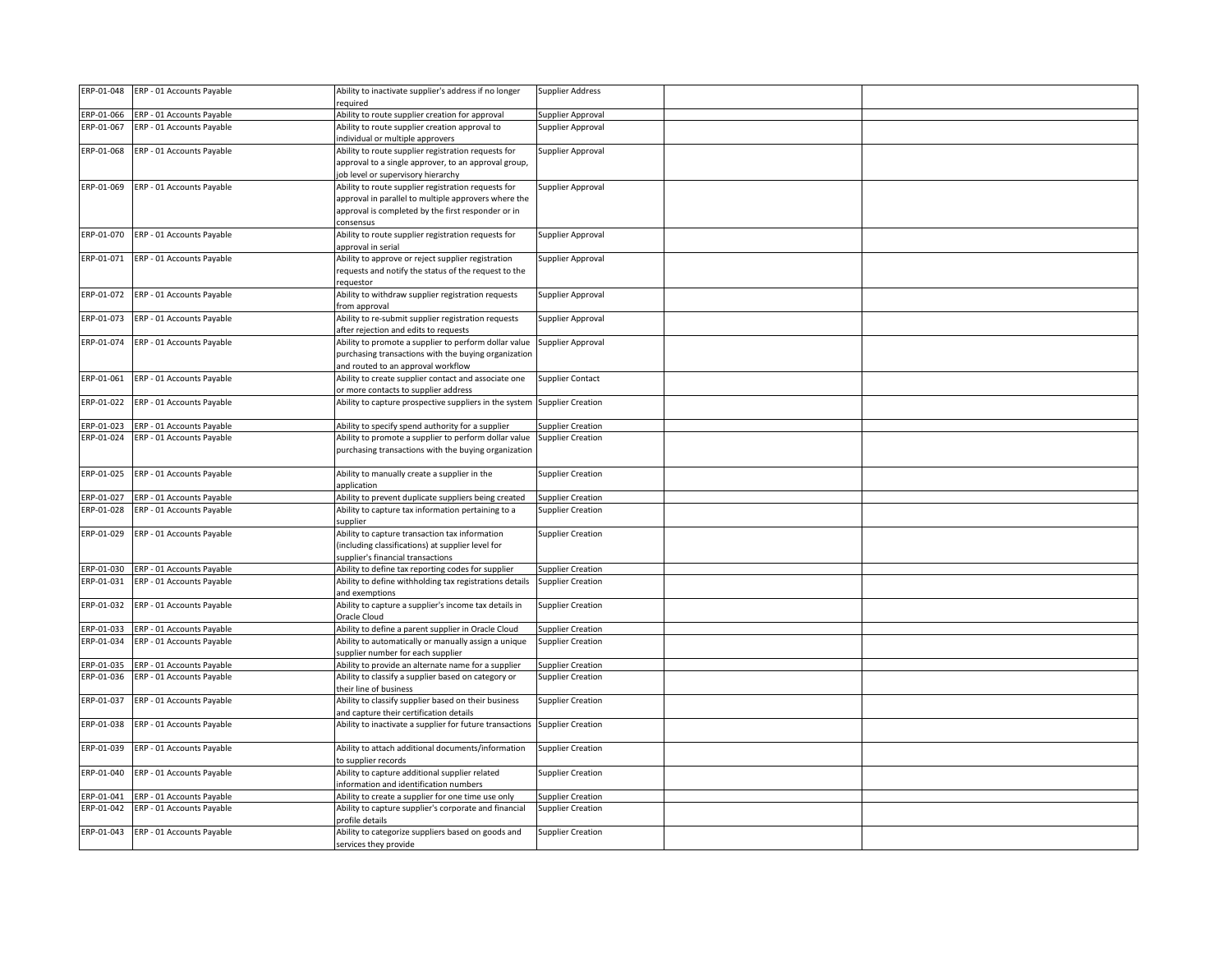|                          | ERP-01-044 ERP - 01 Accounts Payable                   | Ability to select a default payment method for<br>supplier                          | <b>Supplier Creation</b>         |  |
|--------------------------|--------------------------------------------------------|-------------------------------------------------------------------------------------|----------------------------------|--|
|                          |                                                        |                                                                                     |                                  |  |
| ERP-01-045               | ERP - 01 Accounts Payable                              | Ability to capture supplier's banking information and                               | <b>Supplier Creation</b>         |  |
| ERP-01-026               | ERP - 01 Accounts Payable                              | payment details<br>Ability to create suppliers in bulk using a spreadsheet          | <b>Supplier Creation using</b>   |  |
|                          |                                                        | upload                                                                              | FBDI/supplier import             |  |
| ERP-01-062               | ERP - 01 Accounts Payable                              | Ability to make changes in the supplier profile                                     | Supplier Management              |  |
| ERP-01-063               | ERP - 01 Accounts Payable                              | Ability to export the suppliers list to excel                                       | Supplier Management              |  |
|                          |                                                        | spreadsheet                                                                         |                                  |  |
| ERP-01-064               | ERP - 01 Accounts Payable                              | Ability to merge two suppliers and supplier                                         | Supplier Management              |  |
|                          |                                                        | documents                                                                           |                                  |  |
| ERP-01-065               | ERP - 01 Accounts Payable                              | Ability to view supplier's merge history details                                    | Supplier Management              |  |
| ERP-01-350               | ERP - 01 Accounts Payable                              | Ability to use Supplier portal for most of the PO and                               | Supplier portal                  |  |
|                          |                                                        | Non-PO invoice creation                                                             |                                  |  |
| ERP-01-363               | ERP - 01 Accounts Payable                              | Ability for some suppliers to be able to create only                                | Supplier portal                  |  |
|                          |                                                        | PO matched invoices, while some others can create                                   |                                  |  |
|                          |                                                        | PO and Non PO invoices. Vigilant to check if page                                   |                                  |  |
|                          |                                                        | customizations can be achieved                                                      |                                  |  |
| ERP-01-364               | ERP - 01 Accounts Payable                              | Ability to allow Invoice Tolerances for invoices                                    | Supplier portal                  |  |
|                          |                                                        | created in the supplier portal                                                      |                                  |  |
| ERP-01-049               | ERP - 01 Accounts Payable                              | Ability to link the supplier address to a supplier to                               | Supplier Site                    |  |
|                          |                                                        | enable processing of purchase order and payable                                     |                                  |  |
|                          |                                                        | invoices                                                                            |                                  |  |
| ERP-01-050<br>ERP-01-051 | ERP - 01 Accounts Payable<br>ERP - 01 Accounts Payable | Ability to define purpose of the supplier site                                      | Supplier Site                    |  |
|                          |                                                        | Ability to inactivate supplier site if no longer required                           | Supplier Site                    |  |
| ERP-01-052               | ERP - 01 Accounts Payable                              | Ability to enable a supplier site for B2B                                           | Supplier Site                    |  |
|                          |                                                        | communication                                                                       |                                  |  |
| ERP-01-053               | ERP - 01 Accounts Payable                              | Ability to add defaults and controls at a supplier site                             | Supplier Site                    |  |
|                          |                                                        | to govern the purchasing activities performed on that                               |                                  |  |
|                          |                                                        | site                                                                                |                                  |  |
| ERP-01-054               | ERP - 01 Accounts Payable                              | Ability to add defaults and controls at a supplier site                             | Supplier Site                    |  |
|                          |                                                        | to govern the receiving activities performed on that                                |                                  |  |
|                          |                                                        | site                                                                                |                                  |  |
| ERP-01-055               | ERP - 01 Accounts Payable                              | Ability to add defaults and controls at a supplier site                             | Supplier Site                    |  |
|                          |                                                        | to govern the invoicing activities performed on that                                |                                  |  |
|                          |                                                        | site                                                                                |                                  |  |
| ERP-01-056               | ERP - 01 Accounts Payable                              | Ability to manually apply and release payment holds                                 | Supplier Site                    |  |
|                          |                                                        | on supplier site                                                                    |                                  |  |
| ERP-01-057               | ERP - 01 Accounts Payable                              | Ability to define payment terms for a supplier site                                 | Supplier Site                    |  |
| ERP-01-058               | ERP - 01 Accounts Payable                              | Ability to define payment methods at supplier site<br>level                         | Supplier Site                    |  |
| ERP-01-059               | ERP - 01 Accounts Payable                              | Ability to associate supplier sites with Procurement                                | <b>Supplier Site Assignments</b> |  |
|                          |                                                        | business units                                                                      |                                  |  |
| ERP-01-060               | ERP - 01 Accounts Payable                              | Ability to add default ship to and bill to locations to                             | <b>Supplier Site Assignments</b> |  |
|                          |                                                        | supplier profile for purchasing transactions                                        |                                  |  |
| ERP-01-353               | ERP - 01 Accounts Payable                              | Ability to configure Taxes for all Canadian provinces.                              | Taxes                            |  |
|                          |                                                        |                                                                                     |                                  |  |
| ERP-01-360               | ERP - 01 Accounts Payable                              | Ability to roll up supplier deposits to be processed                                |                                  |  |
|                          |                                                        | as a single Deposit.                                                                |                                  |  |
|                          | ERP-01-0368 ERP - 01 Accounts Payable                  | Ability to process vendor and employer payments                                     |                                  |  |
|                          |                                                        | (Legacy), and statements will be part of the Oracle                                 |                                  |  |
|                          |                                                        | supplier solution.                                                                  |                                  |  |
|                          | ERP-01-0371 ERP - 01 Accounts Payable                  | Ability to produce the Nightly Reconciliation Reports                               |                                  |  |
|                          |                                                        | for uploading to RBC Express.                                                       |                                  |  |
|                          | ERP-01-0373 ERP - 01 Accounts Payable                  | Ability to search/ manage invoices that are created in                              |                                  |  |
|                          |                                                        | Oracle Cloud                                                                        |                                  |  |
|                          | ERP-02-010 ERP - 02 Cash Management                    | Ability to support various file formats for bank                                    | <b>Bank Statement</b>            |  |
|                          |                                                        | statement upload.                                                                   |                                  |  |
| ERP-02-012               | ERP - 02 Cash Management                               | Ability to resolve import errors/warnings during bank                               | <b>Bank Statement</b>            |  |
| ERP-02-013               | ERP - 02 Cash Management                               | statement upload.<br>Ability to automate upload of bank statements                  | <b>Bank Statement</b>            |  |
|                          |                                                        | provided by the bank.                                                               |                                  |  |
|                          | ERP-02-026 ERP - 02 Cash Management                    | Ability to manually reconcile bank statements against Bank Statement Reconciliation |                                  |  |
|                          |                                                        | system transactions.                                                                |                                  |  |
|                          |                                                        |                                                                                     |                                  |  |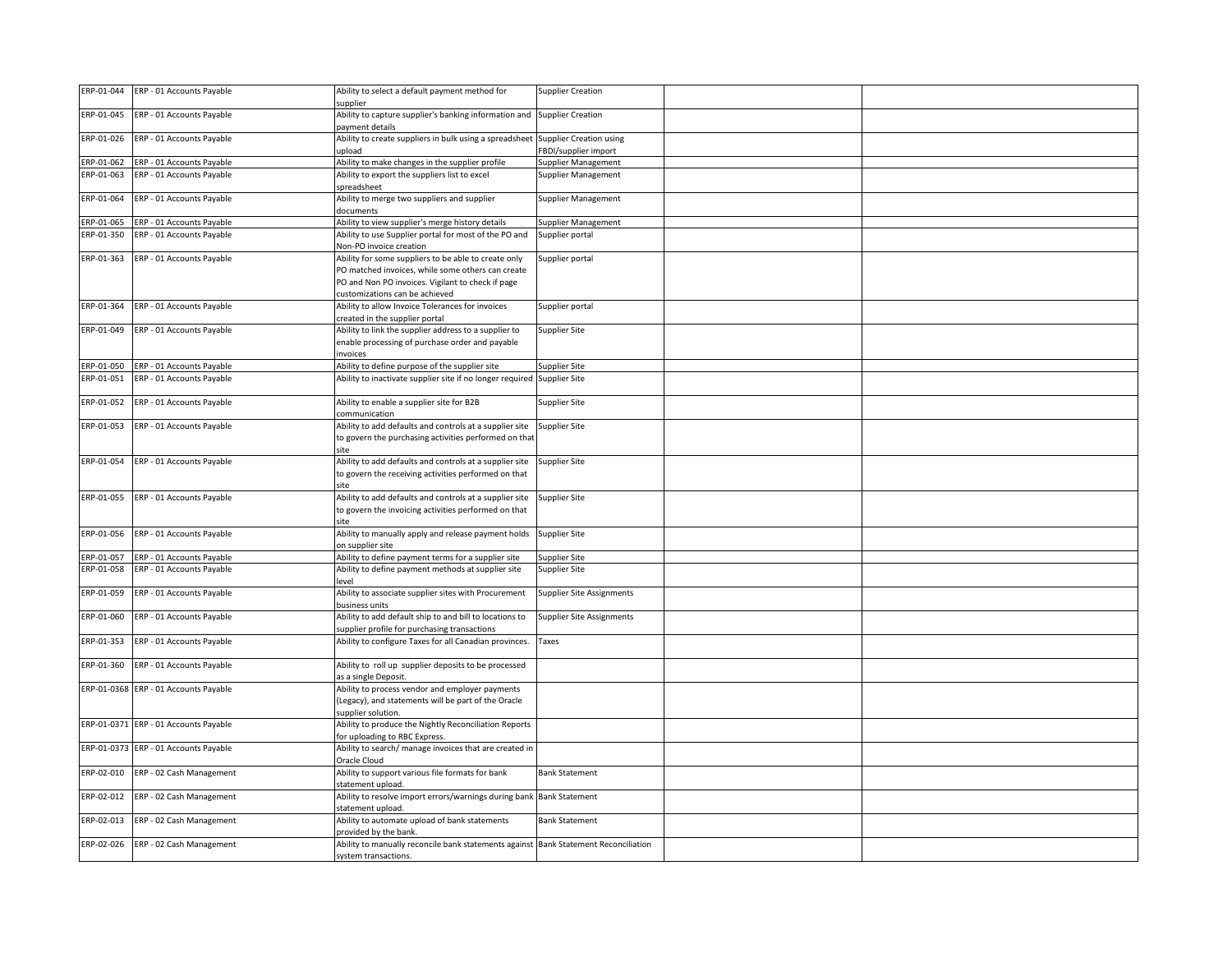| ERP-02-027 |                                     |                                                                                       |                                      |  |
|------------|-------------------------------------|---------------------------------------------------------------------------------------|--------------------------------------|--|
|            | ERP - 02 Cash Management            | Ability to automatically reconcile check transactions<br>against bank statements.     | <b>Bank Statement Reconciliation</b> |  |
| ERP-02-028 |                                     | Ability to automatically reconcile multiple EFT                                       |                                      |  |
|            | ERP - 02 Cash Management            |                                                                                       | <b>Bank Statement Reconciliation</b> |  |
|            |                                     | payments process in a payment batch against a                                         |                                      |  |
|            |                                     | consolidated bank statement line.                                                     |                                      |  |
| ERP-02-029 | ERP - 02 Cash Management            | Ability to automatically reconcile Wire transactions                                  | <b>Bank Statement Reconciliation</b> |  |
|            |                                     | against bank statements.                                                              |                                      |  |
| ERP-02-030 | ERP - 02 Cash Management            | Ability to reconcile journal Lines for multiple cash                                  | <b>Bank Statement Reconciliation</b> |  |
|            |                                     | account combinations.                                                                 |                                      |  |
| ERP-02-031 |                                     | Ability to exclude reversal journal entries from bank                                 | <b>Bank Statement Reconciliation</b> |  |
|            | ERP - 02 Cash Management            |                                                                                       |                                      |  |
|            |                                     | statement reconciliation.                                                             |                                      |  |
| ERP-02-032 | ERP - 02 Cash Management            | Ability to reconcile zero amount system transactions.                                 | <b>Bank Statement Reconciliation</b> |  |
|            |                                     |                                                                                       |                                      |  |
| ERP-02-035 | ERP - 02 Cash Management            | Ability to unreconciled transactions that are already                                 | <b>Bank Statement Reconciliation</b> |  |
|            |                                     | reconciled.                                                                           |                                      |  |
| ERP-02-036 | ERP - 02 Cash Management            | Ability to record/reconcile the adjustment entries on                                 | <b>Bank Statement Reconciliation</b> |  |
|            |                                     | the bank statement for the errors made by the bank.                                   |                                      |  |
|            |                                     |                                                                                       |                                      |  |
| ERP-02-037 | ERP - 02 Cash Management            | Ability to record/reconcile the reversal entries on the Bank Statement Reconciliation |                                      |  |
|            |                                     |                                                                                       |                                      |  |
|            |                                     | bank statement for the errors made by the bank.                                       |                                      |  |
|            |                                     |                                                                                       |                                      |  |
| ERP-02-038 | ERP - 02 Cash Management            | Ability for the system to automatically identify,                                     | <b>Bank Statement Reconciliation</b> |  |
|            |                                     | create, reconcile and account all non Oracle Sub                                      |                                      |  |
|            |                                     | Ledger cash transactions if required.                                                 |                                      |  |
| ERP-02-039 | ERP - 02 Cash Management            | Ability to automatically reconcile rejected payments                                  | <b>Bank Statement Reconciliation</b> |  |
|            |                                     |                                                                                       |                                      |  |
| ERP-02-040 | ERP - 02 Cash Management            | Ability to Automatically Reconcile Bank Accounts for                                  | <b>Bank Statement Reconciliation</b> |  |
|            |                                     | a Bank, Bank Branch or Legal Entity                                                   |                                      |  |
|            |                                     |                                                                                       |                                      |  |
| ERP-02-041 | ERP - 02 Cash Management            | Ability to Reconcile Third-Party Rollup Payments                                      | <b>Bank Statement Reconciliation</b> |  |
| ERP-02-018 | ERP - 02 Cash Management            |                                                                                       | <b>Bank Statements</b>               |  |
|            |                                     | Ability for the system to automatically recognize if a                                |                                      |  |
|            |                                     | transaction is a debit or credit based on the                                         |                                      |  |
|            |                                     | transaction code.                                                                     |                                      |  |
|            |                                     |                                                                                       |                                      |  |
| ERP-02-019 | ERP - 02 Cash Management            | Ability for the users to easily identify the bank                                     | <b>Bank Statements</b>               |  |
|            |                                     | statement that is loaded into the system.                                             |                                      |  |
| ERP-02-021 | ERP - 02 Cash Management            |                                                                                       | <b>Bank Statements</b>               |  |
|            |                                     | Ability to attach supporting documents to a bank                                      |                                      |  |
|            |                                     | statement.                                                                            |                                      |  |
| ERP-02-022 |                                     |                                                                                       |                                      |  |
|            | ERP - 02 Cash Management            | Ability for the system to automatically use the                                       | <b>Bank Statements</b>               |  |
|            |                                     | previous statement's closing balance as the next                                      |                                      |  |
|            |                                     | statement's opening balance.                                                          |                                      |  |
| ERP-02-023 | ERP - 02 Cash Management            | Ability for the system to automatically calculate the                                 | <b>Bank Statements</b>               |  |
|            |                                     |                                                                                       |                                      |  |
|            |                                     | statement's closing balance for a bank statement.                                     |                                      |  |
|            |                                     |                                                                                       |                                      |  |
| ERP-02-024 | ERP - 02 Cash Management            | Ability to automatically attach the electronic copy of                                | <b>Bank Statements</b>               |  |
|            |                                     | the bank statement in the system.                                                     |                                      |  |
| ERP-02-025 | ERP - 02 Cash Management            | Ability to provide data (such as check number)                                        | <b>Bank Statements</b>               |  |
|            |                                     | required to enable the system to auto reconcile                                       |                                      |  |
|            |                                     | manually entered bank statements.                                                     |                                      |  |
|            | ERP-02-001 ERP - 02 Cash Management | Ability to create Banks in Oracle Cloud.                                              | Banks, Branches and Accounts         |  |
| ERP-02-002 | ERP - 02 Cash Management            | Ability to create Bank Branches in Oracle Cloud.                                      | Banks, Branches and Accounts         |  |
| ERP-02-003 | ERP - 02 Cash Management            | Ability to create Bank Accounts in Oracle Cloud.                                      | Banks, Branches and Accounts         |  |
| ERP-02-004 |                                     |                                                                                       |                                      |  |
|            | ERP - 02 Cash Management            | Ability to allow zero dollar payments from bank                                       | Banks, Branches and Accounts         |  |
|            |                                     | account.                                                                              |                                      |  |
| ERP-02-006 | ERP - 02 Cash Management            | Ability to specify bank account usage across Oracle                                   | Banks, Branches and Accounts         |  |
|            |                                     | Cloud modules.                                                                        |                                      |  |
| ERP-02-058 | ERP - 02 Cash Management            | Ability to transfer funds between internal bank                                       | Cash Balances                        |  |
|            |                                     | accounts.                                                                             |                                      |  |
| ERP-02-059 | ERP - 02 Cash Management            | Ability to view cash position for a group of bank                                     | Cash Balances                        |  |
|            |                                     | accounts.                                                                             |                                      |  |
|            |                                     |                                                                                       |                                      |  |
| ERP-02-060 | ERP - 02 Cash Management            | Ability to view daily cash position.                                                  | Cash Positioning and Forecasting     |  |
|            |                                     |                                                                                       |                                      |  |
| ERP-02-061 | ERP - 02 Cash Management            | Ability to generate a cash positioning report.                                        | Cash Positioning and Forecasting     |  |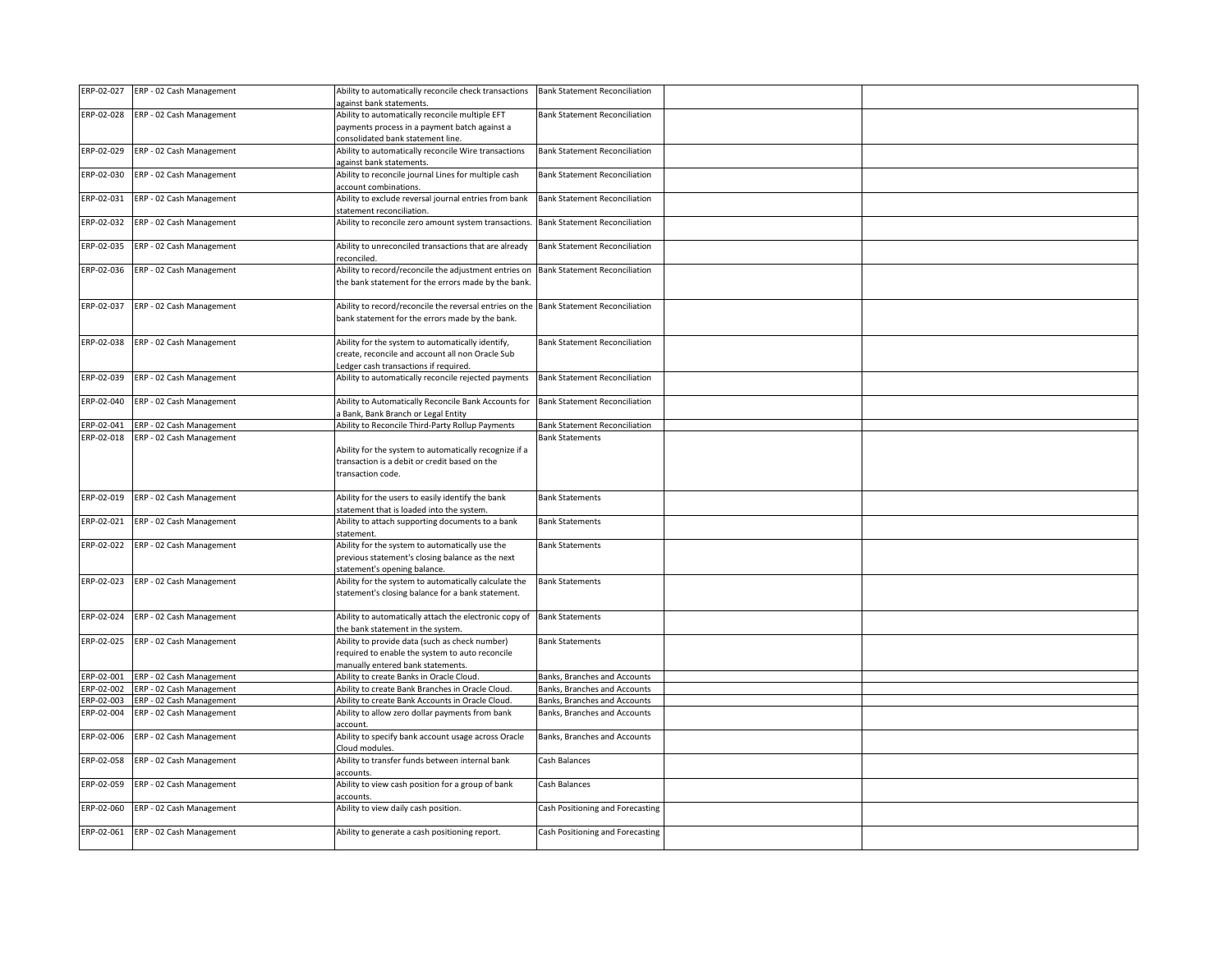| ERP-02-062 | ERP - 02 Cash Management | Ability to perform cash forecasting.                                                                                                                               | Cash Positioning and Forecasting |  |
|------------|--------------------------|--------------------------------------------------------------------------------------------------------------------------------------------------------------------|----------------------------------|--|
| ERP-02-063 | ERP - 02 Cash Management | Ability to generate a cash forecasting report.                                                                                                                     | Cash Positioning and Forecasting |  |
| ERP-02-064 | ERP - 02 Cash Management | Ability to Review the consolidated cash balance and<br>cash positioning for the cash pool.                                                                         | Cash Positioning and Forecasting |  |
| ERP-02-072 | ERP - 02 Cash Management | Ability to load open transactions from the legacy<br>system to Oracle Cloud Cash Management using<br>'Cash In Transit' template for opening balance<br>conversion. | Conversions                      |  |
| ERP-02-065 | ERP - 02 Cash Management | Ability to follow payables period to record cash<br>transactions.                                                                                                  | <b>Create Accounting</b>         |  |
| ERP-02-066 | ERP - 02 Cash Management | Ability to account for non Oracle Sub-ledger<br>ransactions.                                                                                                       | <b>Create Accounting</b>         |  |
| ERP-02-067 | ERP - 02 Cash Management | Ability to view journal entries for the accounted cash<br>transactions.                                                                                            | <b>Create Accounting</b>         |  |
| ERP-02-043 | ERP - 02 Cash Management | Ability to manually create transactions that are not<br>originated in Oracle Cloud.                                                                                | <b>External Transactions</b>     |  |
| ERP-02-044 | ERP - 02 Cash Management | Ability to create transactions that are not originated<br>in Oracle Cloud through a spreadsheet.                                                                   | <b>External Transactions</b>     |  |
| ERP-02-045 | ERP - 02 Cash Management | Ability to correct spreadsheet import errors while<br>creating transactions that are not originated in Oracle<br>Cloud.                                            | <b>External Transactions</b>     |  |
| ERP-02-046 | ERP - 02 Cash Management | Ability to attach supporting documents to an external<br>transaction.                                                                                              | <b>External Transactions</b>     |  |
| ERP-02-047 | ERP - 02 Cash Management | Ability to record the date when the cash activity is<br>recognized in the bank account.                                                                            | <b>External Transactions</b>     |  |
| ERP-02-050 | ERP - 02 Cash Management | Ability to provide offset account on an unaccounted<br>non Oracle Sub-ledger transaction.                                                                          | <b>External Transactions</b>     |  |
| ERP-02-051 | ERP - 02 Cash Management | Ability to override the offset account for an<br>accounted external transaction.                                                                                   | <b>External Transactions</b>     |  |
| ERP-02-052 | ERP - 02 Cash Management | Ability to void an unaccounted external transaction                                                                                                                | <b>External Transactions</b>     |  |
| ERP-02-068 | ERP - 02 Cash Management | Ability to generate Bank Statement Report.                                                                                                                         | Reports                          |  |
| ERP-02-069 | ERP - 02 Cash Management | Ability to generate Cash in Transit Report.                                                                                                                        | Reports                          |  |
| ERP-02-070 | ERP - 02 Cash Management | Ability to generate Cash to General Ledger<br>Reconciliation Report.                                                                                               | Reports                          |  |
| ERP-02-071 | ERP - 02 Cash Management | Ability to drill down from custom reports to the<br>transaction in Oracle Cloud.                                                                                   | Reports                          |  |
| ERP-02-008 | ERP - 02 Cash Management | Ability to create transaction codes based on the bank<br>statement provided by the bank.                                                                           | Set Up                           |  |
| ERP-02-009 | ERP - 02 Cash Management | Ability to view cash transactions created in other<br>Oracle Cloud modules such as AP, AR, GL and Payroll<br>if implemented).                                      | <b>System Transactions</b>       |  |
| ERP-03-040 | ERP - 03 Expenses        | Ability for the approver to reassign the approval<br>process to another employee during planned<br>absence.                                                        | Approval Setup                   |  |
| ERP-03-041 | ERP - 03 Expenses        | Ability for the approver to delegate the approval<br>process to another employee during planned<br>absence.                                                        | Approval Setup                   |  |
| ERP-03-042 | ERP - 03 Expenses        | Ability to setup expense report approval rules where<br>approvers are determined by Position Hierarchy.                                                            | Approval Setup                   |  |
| ERP-03-043 | ERP - 03 Expenses        | Ability to setup expense report approval rules where<br>approvers are determined by job level.                                                                     | Approval Setup                   |  |
| ERP-03-044 | ERP - 03 Expenses        | Ability to setup serial approval (one after another)<br>rules for expense reports.                                                                                 | Approval Setup                   |  |
| ERP-03-046 | ERP - 03 Expenses        | Ability to send FYI notifications to approvers.                                                                                                                    | Approval Setup                   |  |
| ERP-03-047 | ERP - 03 Expenses        | Ability for the approver to receive an approval<br>notification when approvers need to take action.                                                                | Approval Setup                   |  |
| ERP-03-049 | ERP - 03 Expenses        | Ability to route all expense report for audit approval                                                                                                             | Audit Setup                      |  |
| ERP-03-050 | ERP - 03 Expenses        | Ability for the system to randomly select expense<br>report for auditing based on specific rules.                                                                  | Audit Setup                      |  |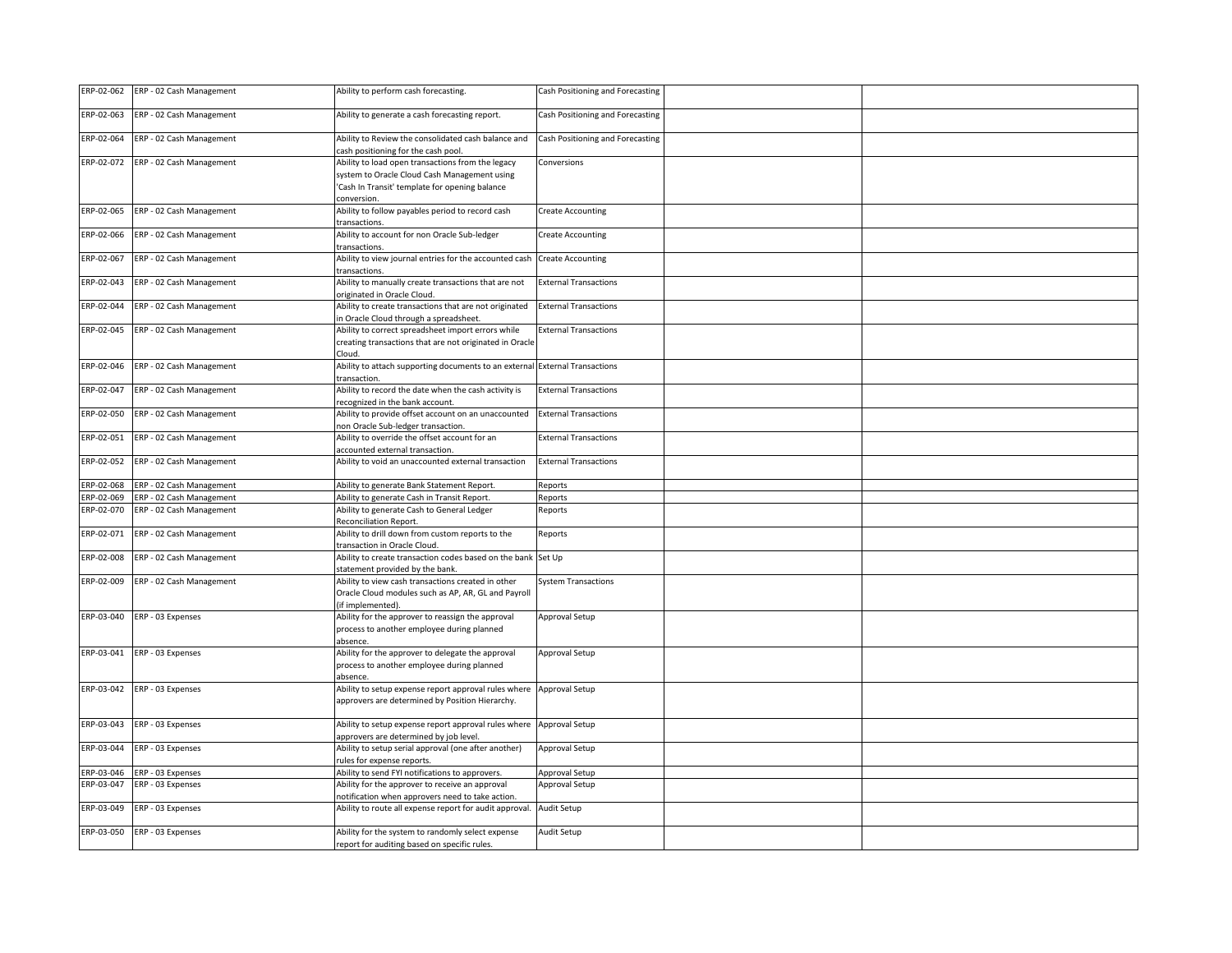|            | ERP-03-051 ERP - 03 Expenses | Ability to specify maximum number of days to wait                                              | <b>Audit Setup</b>           |  |
|------------|------------------------------|------------------------------------------------------------------------------------------------|------------------------------|--|
|            |                              | for original receipt package.                                                                  |                              |  |
|            | ERP-03-053 ERP - 03 Expenses | Ability to specify the number of policy violations                                             | Audit Setup                  |  |
|            |                              | allowed per month.                                                                             |                              |  |
|            | ERP-03-055 ERP - 03 Expenses | Ability to specify number of days an employee will                                             | Audit Setup                  |  |
|            |                              | remain on the Audit List.                                                                      |                              |  |
|            | ERP-03-056 ERP - 03 Expenses | Ability to setup notification Recipients for Audit,                                            | Audit Setup                  |  |
|            |                              | Reimbursement, and Corporate Card Transactions for                                             |                              |  |
|            |                              | nactive Employee Notifications                                                                 |                              |  |
|            | ERP-03-135 ERP - 03 Expenses | Ability for an employee to request for cash prior to                                           | Cash Advance                 |  |
|            |                              | ncurring the expense.                                                                          |                              |  |
|            | ERP-03-136 ERP - 03 Expenses | Ability for the manager to approve the advance                                                 | Cash Advance                 |  |
|            |                              | payment request by the employees.                                                              |                              |  |
|            | ERP-03-137 ERP - 03 Expenses | Ability for approvers to 'Approve' cash advance                                                | Cash Advance                 |  |
|            |                              | request submitted by employees.                                                                |                              |  |
|            | ERP-03-138 ERP - 03 Expenses | Ability for approvers to 'Reject' cash advance request                                         | Cash Advance                 |  |
|            |                              | submitted by employees.                                                                        |                              |  |
|            | ERP-03-139 ERP - 03 Expenses | Ability to notify employees of the approved /                                                  | Cash Advance                 |  |
|            |                              | ejected cash advance request.                                                                  |                              |  |
|            | ERP-03-140 ERP - 03 Expenses | Ability to notify employees if manager requested<br>more information before approving the cash | Cash Advance                 |  |
|            |                              | advance.                                                                                       |                              |  |
|            | ERP-03-141 ERP - 03 Expenses | Ability to allow employees to resubmit for approval                                            | Cash Advance                 |  |
|            |                              | once the necessary adjustments have been made.                                                 |                              |  |
|            | ERP-03-142 ERP - 03 Expenses | Ability for the auditor to approve the advance                                                 | Cash Advance                 |  |
|            |                              | payment request by the employees.                                                              |                              |  |
|            | ERP-03-143 ERP - 03 Expenses | Ability for the auditor to receive an approval request                                         | Cash Advance                 |  |
|            |                              | and should be able to approve, reject or request                                               |                              |  |
|            |                              | more information for the request.                                                              |                              |  |
|            | ERP-03-144 ERP - 03 Expenses | Ability to notify employees, if additional information                                         | Cash Advance                 |  |
|            |                              | s requested by auditor.                                                                        |                              |  |
|            | ERP-03-145 ERP - 03 Expenses | Ability to directly deposit cash advance into the                                              | Cash Advance                 |  |
|            |                              | employees bank account.                                                                        |                              |  |
|            | ERP-03-146 ERP - 03 Expenses | Ability to apply cash advances to an expense report                                            | Cash Advance                 |  |
|            |                              | that are yet to be reimbursed.                                                                 |                              |  |
|            | ERP-03-147 ERP - 03 Expenses | Ability to request cash advance on behalf of another                                           | Cash Advance                 |  |
|            |                              | employee who is a delegated user.                                                              |                              |  |
|            | ERP-03-129 ERP - 03 Expenses | Ability to create policies for cash advances that are                                          | Cash Advance Setup           |  |
|            |                              | ssued to employees.                                                                            |                              |  |
|            | ERP-03-130 ERP - 03 Expenses | Ability to route cash advances to manager for                                                  | Cash Advance Setup           |  |
|            |                              | approval                                                                                       |                              |  |
|            | ERP-03-131 ERP - 03 Expenses | Ability to route cash advances to auditor for                                                  | Cash Advance Setup           |  |
|            |                              | approval.                                                                                      |                              |  |
|            | ERP-03-132 ERP - 03 Expenses | Ability to create an expense report with negative                                              | Cash Advance Setup           |  |
|            |                              | expense lines.                                                                                 |                              |  |
|            | ERP-03-133 ERP - 03 Expenses | Ability to provide cash clearing account to record the                                         | Cash Advance Setup           |  |
|            |                              | amount to be reclaimed from an employee.                                                       |                              |  |
|            | ERP-03-134 ERP - 03 Expenses | Ability to charge the expense account when the                                                 | Cash Advance Setup           |  |
|            |                              | expense report is transferred to AP for processing.                                            |                              |  |
|            | ERP-03-256 ERP - 03 Expenses | Ability to convert accrual mileage for current year                                            | Conversion                   |  |
|            |                              | from the legacy employee travel expense application                                            |                              |  |
|            |                              | nto oracle.                                                                                    |                              |  |
|            | ERP-03-066 ERP - 03 Expenses | Ability to enter project details while entering the                                            | <b>Expense Item Creation</b> |  |
|            |                              | expense item.                                                                                  |                              |  |
| ERP-03-069 | ERP - 03 Expenses            | Ability to create Expense Items from Email Receipts.                                           | <b>Expense Item Creation</b> |  |
|            |                              |                                                                                                |                              |  |
|            | ERP-03-167 ERP - 03 Expenses | Ability to scan a receipt and create an expense report Expense Item Creation                   |                              |  |
|            |                              | automatically.                                                                                 |                              |  |
|            | ERP-03-168 ERP - 03 Expenses | Ability to create expense items through quick entry.                                           | <b>Expense Item Creation</b> |  |
|            | ERP-03-169 ERP - 03 Expenses | Ability to create expense items through voice                                                  | <b>Expense Item Creation</b> |  |
|            | ERP-03-170 ERP - 03 Expenses | recording.                                                                                     |                              |  |
|            |                              | Ability to enter and upload the expense items<br>through smartphone.                           | <b>Expense Item Creation</b> |  |
|            | ERP-03-171 ERP - 03 Expenses | Ability to submit expense reports through                                                      | <b>Expense Item Creation</b> |  |
|            |                              | smartphone (Oracle Expenses application).                                                      |                              |  |
|            |                              |                                                                                                |                              |  |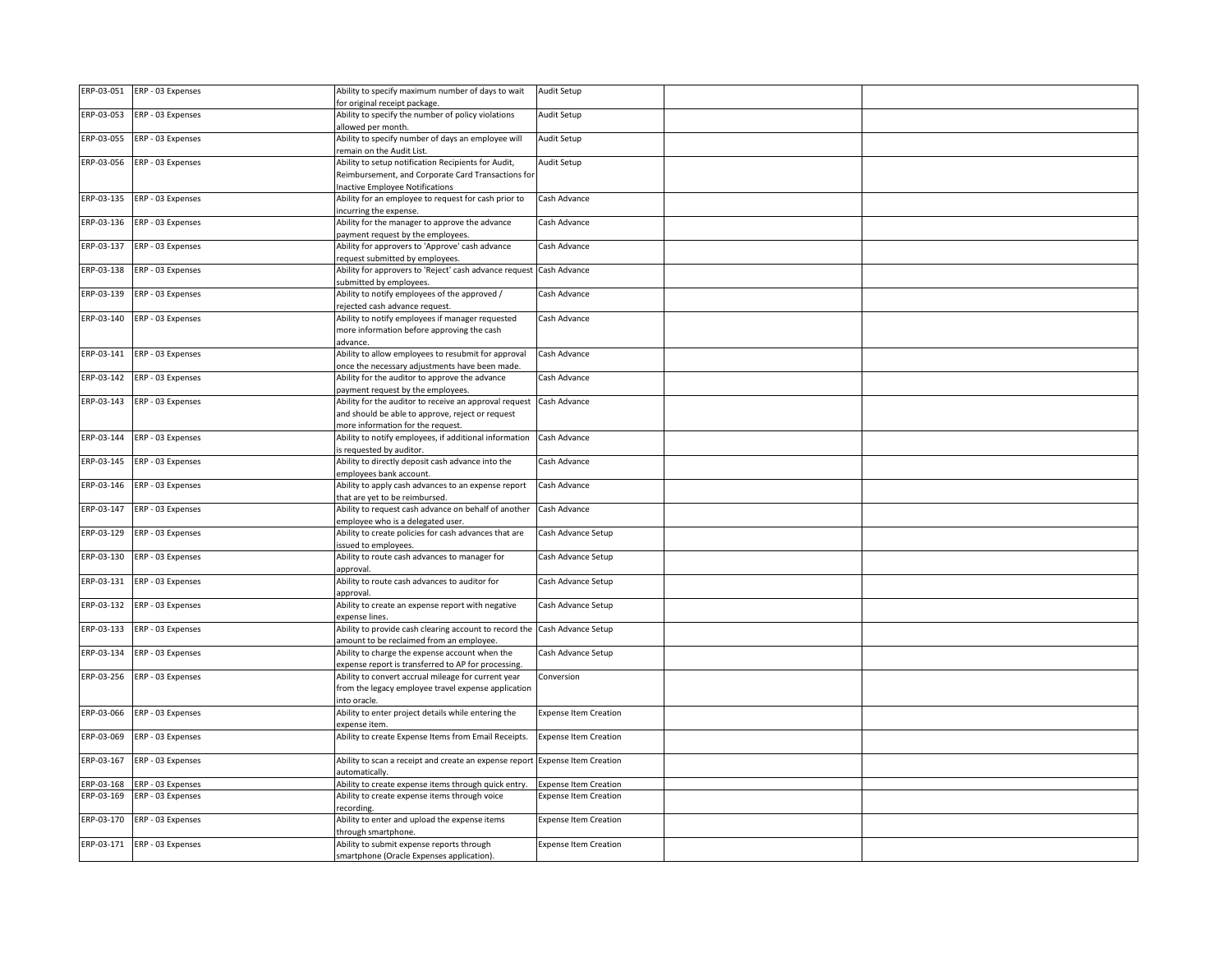|            | ERP-03-172 ERP - 03 Expenses | Ability to enter project details while entering the<br>expense item.                                                                                                                   | <b>Expense Item Creation</b>    |  |
|------------|------------------------------|----------------------------------------------------------------------------------------------------------------------------------------------------------------------------------------|---------------------------------|--|
|            | ERP-03-173 ERP - 03 Expenses | Ability to enter Mileage expenses using Smartphone.                                                                                                                                    | <b>Expense Item Creation</b>    |  |
|            | ERP-03-174 ERP - 03 Expenses | Ability to itemize expenses while entering the<br>expense items.                                                                                                                       | <b>Expense Item Creation</b>    |  |
|            | ERP-03-175 ERP - 03 Expenses | Ability to default the conversion rate for foreign<br>currency expense report.                                                                                                         | <b>Expense Item Creation</b>    |  |
|            | ERP-03-176 ERP - 03 Expenses | Ability to scan receipts through smartphone using<br>Fusion Expenses app.                                                                                                              | <b>Expense Item Creation</b>    |  |
|            | ERP-03-177 ERP - 03 Expenses | Ability to attach the receipts at line level.                                                                                                                                          | <b>Expense Item Creation</b>    |  |
|            | ERP-03-178 ERP - 03 Expenses | Ability to restrict users from submitting expense<br>report if receipt is missing (depending upon<br>company's policy).                                                                | <b>Expense Item Creation</b>    |  |
|            | ERP-03-179 ERP - 03 Expenses | Ability to capture the receipt information.                                                                                                                                            | <b>Expense Item Creation</b>    |  |
|            | ERP-03-180 ERP - 03 Expenses | Ability to make modifications to an expense item or<br>expense report in web application that were<br>submitted through mobile app.                                                    | <b>Expense Item Creation</b>    |  |
|            | ERP-03-181 ERP - 03 Expenses | Ability to validate policy violations for meals and<br>accommodation.                                                                                                                  | <b>Expense Item Creation</b>    |  |
|            | ERP-03-182 ERP - 03 Expenses | Ability to upload the expense entered to the web<br>browser.                                                                                                                           | <b>Expense Item Creation</b>    |  |
|            | ERP-03-183 ERP - 03 Expenses | Ability to submit the expense report for approval.                                                                                                                                     | <b>Expense Item Creation</b>    |  |
|            | ERP-03-184 ERP - 03 Expenses | Ability to notify the approvers on any pending<br>approval request.                                                                                                                    | <b>Expense Item Creation</b>    |  |
|            | ERP-03-265 ERP - 03 Expenses | Ability for the Oracle Travel Expense component to<br>include the ability to verify that unused travel<br>advance funds have been returned within 10 days of<br>completing the travel. | <b>Expense Report Creation</b>  |  |
|            | ERP-03-266 ERP - 03 Expenses | Ability for the Oracle Travel Expense component to<br>include the ability to recover unused travel advance<br>funds through payroll deductions after 3 months.                         | <b>Expense Report Creation</b>  |  |
|            | ERP-03-261 ERP - 03 Expenses | Ability for the Oracle Travel Expense component to<br>bay reimbursements by direct deposit.                                                                                            | <b>Expense Report Payment</b>   |  |
|            | ERP-03-087 ERP - 03 Expenses | Ability to enforce imaged receipt attachments for<br>each expense item in an expense report.                                                                                           | <b>Expense Reports</b>          |  |
| ERP-03-089 | ERP - 03 Expenses            | Ability to drill down to expense reports and expense<br>tems from OTBI.                                                                                                                | <b>Expense Reports</b>          |  |
|            | ERP-03-090 ERP - 03 Expenses | Ability to capture expense details from the receipt<br>image using image recognition in the Expenses<br>Android application.                                                           | <b>Expense Reports</b>          |  |
|            | ERP-03-094 ERP - 03 Expenses | Ability for approvers to 'Approve' an expense reports<br>submitted by employees.                                                                                                       | <b>Expense Reports Approval</b> |  |
|            | ERP-03-095 ERP - 03 Expenses | Ability for approvers to 'Reject' an expense reports<br>ubmitted by employees.                                                                                                         | <b>Expense Reports Approval</b> |  |
| ERP-03-096 | ERP - 03 Expenses            | Ability for approvers to 'Request More Information'<br>on the expense reports submitted by employees.                                                                                  | <b>Expense Reports Approval</b> |  |
| ERP-03-097 | ERP - 03 Expenses            | Ability for an approver to temporarily suspend the<br>pproval process on an expense report.                                                                                            | <b>Expense Reports Approval</b> |  |
| ERP-03-098 | ERP - 03 Expenses            | Ability for the approver to resume the approval<br>process on an expense report that was temporarily<br>alted.                                                                         | <b>Expense Reports Approval</b> |  |
|            | ERP-03-099 ERP - 03 Expenses | Ability for approvers to reassign the approval<br>authority to another user during the approval<br>process.                                                                            | <b>Expense Reports Approval</b> |  |
|            | ERP-03-100 ERP - 03 Expenses | Ability to remind approvers to take action on any<br>pending approvals within the specified number of<br>days or time.                                                                 | <b>Expense Reports Approval</b> |  |
|            | ERP-03-101 ERP - 03 Expenses | Ability to escalate approvals to their managers when<br>the approver does not take action within the<br>specified number of days or time.                                              | <b>Expense Reports Approval</b> |  |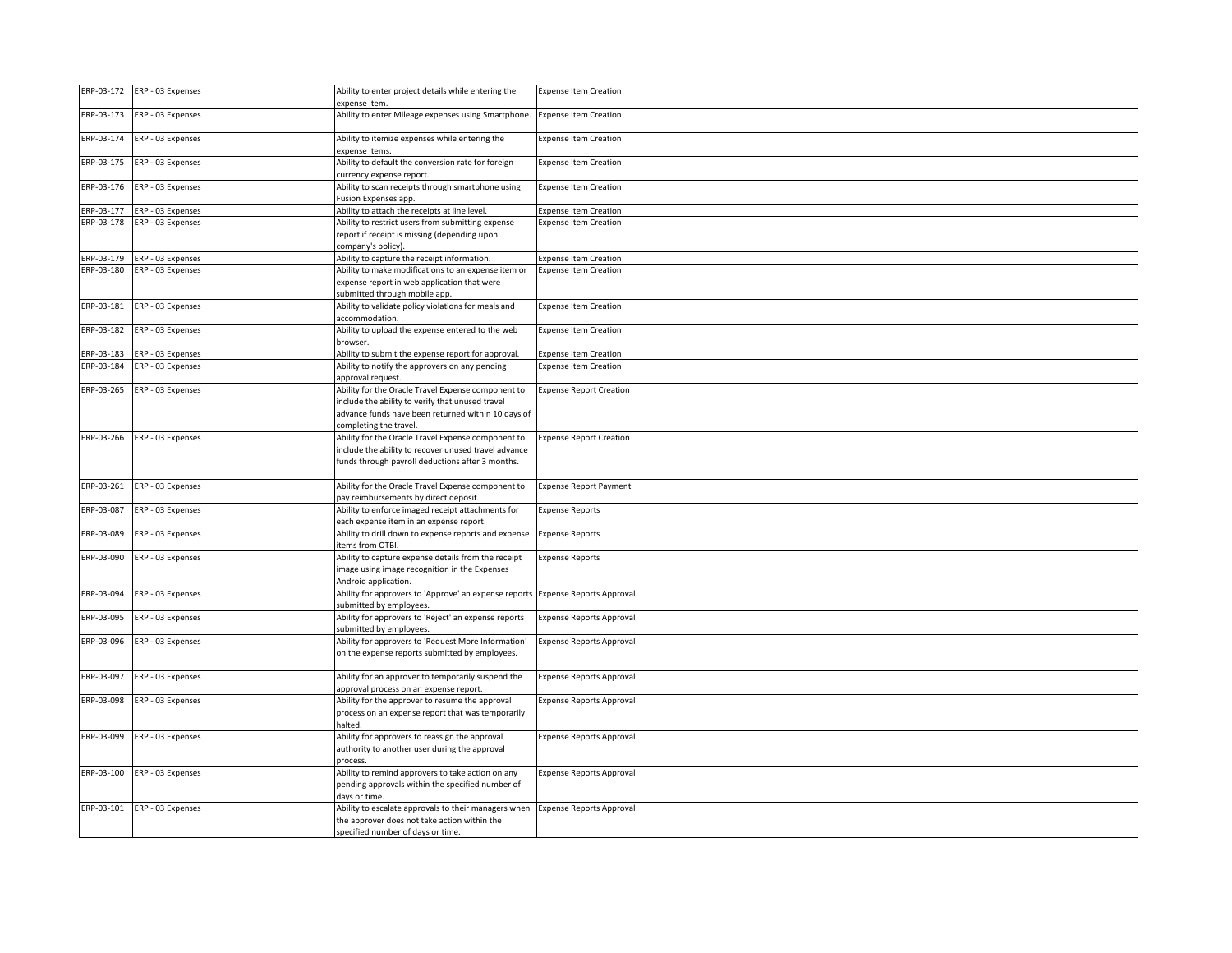|            | ERP-03-102 ERP - 03 Expenses | Ability for the system to automatically start the                                                      | <b>Expense Reports Approval</b> |  |
|------------|------------------------------|--------------------------------------------------------------------------------------------------------|---------------------------------|--|
|            |                              | approval process again (renew) or set to expire after<br>the expiration.                               |                                 |  |
|            | ERP-03-103 ERP - 03 Expenses |                                                                                                        |                                 |  |
|            |                              | Ability to notify the employee for an expense report                                                   | <b>Expense Reports Approval</b> |  |
|            |                              | that is rejected/approved by the approver/manager.                                                     |                                 |  |
| ERP-03-104 | ERP - 03 Expenses            | Ability for employees to submit the information                                                        | <b>Expense Reports Approval</b> |  |
|            |                              | equested by the approver/manager.                                                                      |                                 |  |
| ERP-03-105 | ERP - 03 Expenses            | Ability to allow/restrict employees from approving                                                     | <b>Expense Reports Approval</b> |  |
|            |                              | heir own expense report.                                                                               |                                 |  |
|            | ERP-03-106 ERP - 03 Expenses | Ability to attach and submit receipt on an expense                                                     | <b>Expense Reports Approval</b> |  |
|            |                              | eport which is already submitted for approval.                                                         |                                 |  |
| ERP-03-187 | ERP - 03 Expenses            | Ability for managers to view the receipts attached to                                                  | <b>Expense Reports Approval</b> |  |
|            |                              | In ER before approval.                                                                                 |                                 |  |
| ERP-03-188 | ERP - 03 Expenses            | Ability to review expense report status and                                                            | <b>Expense Reports Approval</b> |  |
|            |                              | comments for rejected reports.                                                                         |                                 |  |
|            | ERP-03-189 ERP - 03 Expenses | Ability for an approver to take 'approve' action on                                                    | <b>Expense Reports Approval</b> |  |
|            |                              | any pending notification.                                                                              |                                 |  |
| ERP-03-190 | ERP - 03 Expenses            | Ability for an approver to take 'reject' action on any                                                 | <b>Expense Reports Approval</b> |  |
|            |                              | ending notification.                                                                                   |                                 |  |
| ERP-03-191 | ERP - 03 Expenses            | Ability for an approver to 'request more information'                                                  | <b>Expense Reports Approval</b> |  |
|            |                              | action on any expense report.                                                                          |                                 |  |
|            | ERP-03-107 ERP - 03 Expenses | Ability to view the expense report from auditor's                                                      | <b>Expense Reports Audit</b>    |  |
|            |                              | creen                                                                                                  |                                 |  |
| ERP-03-108 | ERP - 03 Expenses            | Ability to verify attached receipts and complete the                                                   | <b>Expense Reports Audit</b>    |  |
|            | ERP-03-109 ERP - 03 Expenses | audit process/approve Expense report.<br>Ability to reject an expense report.                          | <b>Expense Reports Audit</b>    |  |
|            | ERP-03-110 ERP - 03 Expenses | Ability to request additional information from the                                                     | <b>Expense Reports Audit</b>    |  |
|            |                              | employee.                                                                                              |                                 |  |
|            | ERP-03-111 ERP - 03 Expenses | Ability to waive missing receipts and complete the                                                     | <b>Expense Reports Audit</b>    |  |
|            |                              | audit process.                                                                                         |                                 |  |
|            | ERP-03-113 ERP - 03 Expenses | Ability to automatically put the expense report on                                                     | <b>Expense Reports Audit</b>    |  |
|            |                              | payment hold when the receipts are missing or                                                          |                                 |  |
|            |                              | overdue.                                                                                               |                                 |  |
|            | ERP-03-114 ERP - 03 Expenses | Ability to release payment hold on expense reports.                                                    | <b>Expense Reports Audit</b>    |  |
|            |                              |                                                                                                        |                                 |  |
|            | ERP-03-115 ERP - 03 Expenses | Ability for the auditor to reconfirm manager's                                                         | <b>Expense Reports Audit</b>    |  |
|            |                              | approval in case of any ambiguity.                                                                     |                                 |  |
|            | ERP-03-116 ERP - 03 Expenses | Ability for the auditor to view the list of all approvers                                              | <b>Expense Reports Audit</b>    |  |
|            |                              | who approved a particular expense report.                                                              |                                 |  |
|            |                              |                                                                                                        |                                 |  |
|            | ERP-03-117 ERP - 03 Expenses | Ability for the auditors to return certain expense                                                     | <b>Expense Reports Audit</b>    |  |
|            |                              | tems in the expense report for employees review.                                                       |                                 |  |
|            | ERP-03-118 ERP - 03 Expenses | Ability for an employee to resubmit the expense                                                        | <b>Expense Reports Audit</b>    |  |
|            | ERP-03-119 ERP - 03 Expenses | eports that are short paid by the auditor.<br>Ability for the auditor to adjust the reimbursable       | <b>Expense Reports Audit</b>    |  |
|            |                              | amount as per company's policy.                                                                        |                                 |  |
|            | ERP-03-120 ERP - 03 Expenses | Ability to send FYI notifications to employees when                                                    | <b>Expense Reports Audit</b>    |  |
|            |                              | he amount is adjusted.                                                                                 |                                 |  |
|            | ERP-03-121 ERP - 03 Expenses | Ability for auditor to modify the default expense                                                      | <b>Expense Reports Audit</b>    |  |
|            |                              | account coding for each expense item in the expense                                                    |                                 |  |
|            |                              | eport.                                                                                                 |                                 |  |
|            | ERP-03-122 ERP - 03 Expenses | Ability for auditor to print expense report in pdf                                                     | <b>Expense Reports Audit</b>    |  |
|            |                              | ormat with/without receipts.                                                                           |                                 |  |
|            | ERP-03-123 ERP - 03 Expenses | Ability for the system to automatically send an                                                        | <b>Expense Reports Audit</b>    |  |
|            |                              | employee's expense report for auditing if the                                                          |                                 |  |
|            |                              | employee is in the audit list.                                                                         |                                 |  |
|            | ERP-03-124 ERP - 03 Expenses | Ability to manually add employee to the audit list.                                                    | <b>Expense Reports Audit</b>    |  |
|            | ERP-03-126 ERP - 03 Expenses | Ability for the auditor to view the status of the                                                      | Expense Reports Audit           |  |
|            |                              | payments for an expense report that is transferred to                                                  |                                 |  |
|            |                              | Oracle Cloud Payables.                                                                                 |                                 |  |
|            | ERP-03-128 ERP - 03 Expenses | Ability to transfer the expense reports to Oracle<br>Fusion Payables Cloud for reimbursement after the | <b>Expense Reports Audit</b>    |  |
|            |                              | approval process.                                                                                      |                                 |  |
|            |                              |                                                                                                        |                                 |  |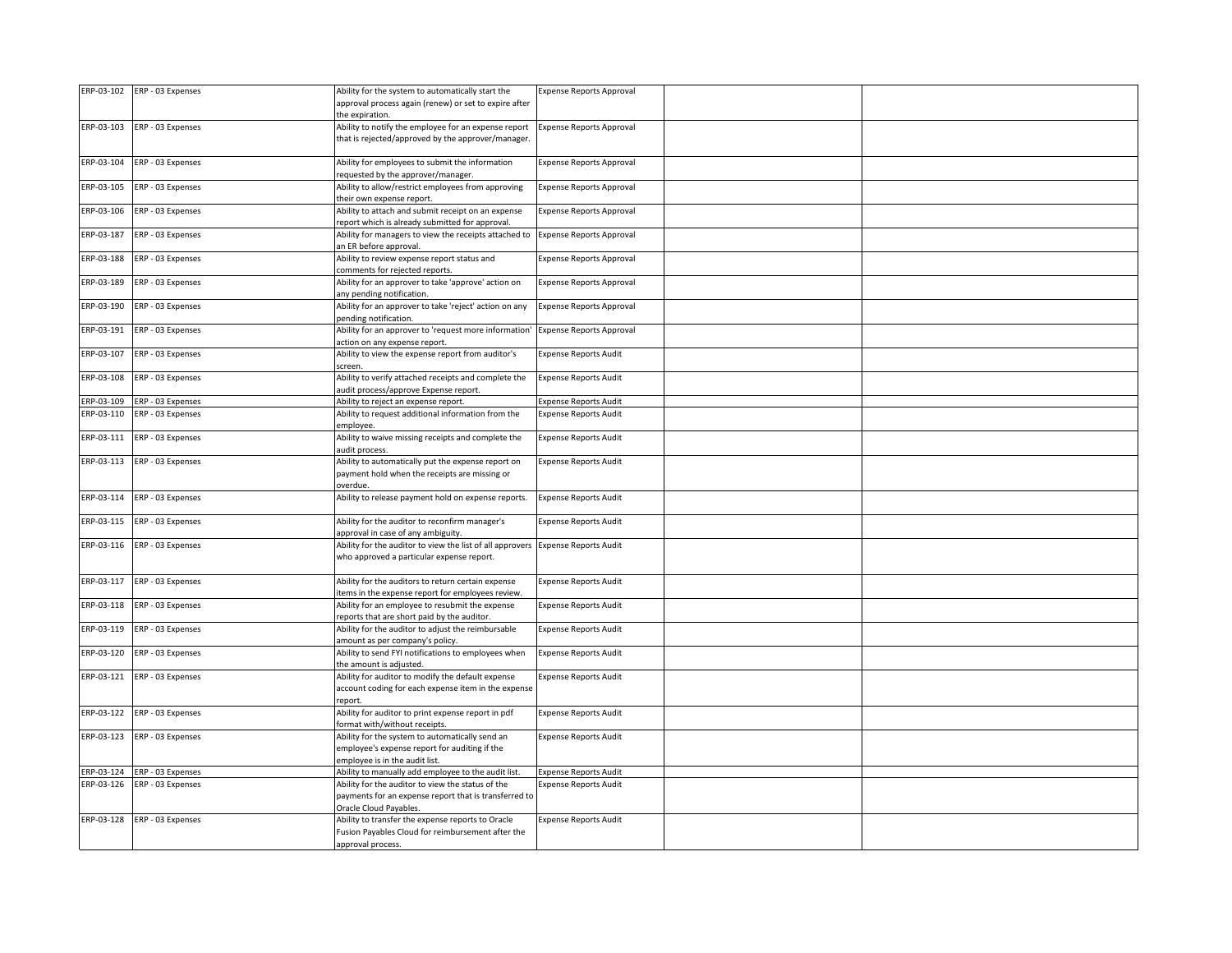|            | ERP-03-057 ERP - 03 Expenses | Ability to capture purpose for creation of expense                              | <b>Expense Reports Creation</b> |  |
|------------|------------------------------|---------------------------------------------------------------------------------|---------------------------------|--|
|            |                              | reports.                                                                        |                                 |  |
|            | ERP-03-060 ERP - 03 Expenses | Ability to create and upload the expenses incurred by Expense Reports Creation  |                                 |  |
|            |                              | the employees using spreadsheet.                                                |                                 |  |
|            | ERP-03-061 ERP - 03 Expenses | Ability to itemize expense lines during expense report Expense Reports Creation |                                 |  |
|            |                              | creation.                                                                       |                                 |  |
|            | ERP-03-062 ERP - 03 Expenses | Ability to account all the expenses incurred by                                 | <b>Expense Reports Creation</b> |  |
|            |                              | employees in the Oracle Cloud Payables.                                         |                                 |  |
|            | ERP-03-065 ERP - 03 Expenses | Ability to attach one or more receipts to an expense                            | <b>Expense Reports Creation</b> |  |
|            |                              | eport.                                                                          |                                 |  |
|            | ERP-03-070 ERP - 03 Expenses | Ability to delegate the creation of one's expense                               | <b>Expense Reports Creation</b> |  |
|            |                              | report to another employee.                                                     |                                 |  |
|            | ERP-03-071 ERP - 03 Expenses | Ability for the delegated user to submit expense                                | <b>Expense Reports Creation</b> |  |
|            |                              | eport for multiple owners at the same time.                                     |                                 |  |
|            | ERP-03-072 ERP - 03 Expenses | Ability to provide delegates with the access to enter                           | <b>Expense Reports Creation</b> |  |
|            |                              | Project/Accounting on behalf of delegators.                                     |                                 |  |
|            | ERP-03-073 ERP - 03 Expenses | Ability to end date access of creating expense reports Expense Reports Creation |                                 |  |
|            |                              | on behalf of other employees.                                                   |                                 |  |
|            | ERP-03-074 ERP - 03 Expenses | Ability to duplicate the expense report.                                        | <b>Expense Reports Creation</b> |  |
|            | ERP-03-075 ERP - 03 Expenses | Ability to modify an expense report that is already                             | <b>Expense Reports Creation</b> |  |
|            |                              | submitted for approval.                                                         |                                 |  |
|            | ERP-03-076 ERP - 03 Expenses | Ability to restrict user from expense report                                    | <b>Expense Reports Creation</b> |  |
|            |                              | submission when the company's expense policy is                                 |                                 |  |
|            |                              | violated.                                                                       |                                 |  |
|            | ERP-03-077 ERP - 03 Expenses | Ability to warn users and allow submission of                                   | <b>Expense Reports Creation</b> |  |
|            |                              | expense report when the company's expense policy                                |                                 |  |
|            |                              | s violated.                                                                     |                                 |  |
|            | ERP-03-078 ERP - 03 Expenses | Ability to take action on an expense report from a                              | <b>Expense Reports Creation</b> |  |
|            |                              | carousel display.                                                               |                                 |  |
|            | ERP-03-079 ERP - 03 Expenses | Ability to search for an expense report based on                                | <b>Expense Reports Creation</b> |  |
|            |                              | various criteria.                                                               |                                 |  |
|            | ERP-03-080 ERP - 03 Expenses | Ability to perform a quick search for an expense                                | <b>Expense Reports Creation</b> |  |
|            |                              | eport.                                                                          |                                 |  |
|            | ERP-03-081 ERP - 03 Expenses | Ability to deactivate the bank account of employee.                             | <b>Expense Reports Creation</b> |  |
| ERP-03-082 | ERP - 03 Expenses            | Ability to automatically calculate trip distance using                          | <b>Expense Reports Creation</b> |  |
|            |                              | Oracle Cloud Map Service.                                                       |                                 |  |
| ERP-03-083 | ERP - 03 Expenses            | Ability to create mileage expense report using the                              | <b>Expense Reports Creation</b> |  |
|            |                              | frequently used locations created for the                                       |                                 |  |
|            |                              | organization.                                                                   |                                 |  |
|            | ERP-03-085 ERP - 03 Expenses | Ability to split the total reimbursable amount on an                            | <b>Expense Reports Creation</b> |  |
|            |                              | expense item across multiple projects based on                                  |                                 |  |
|            |                              | certain percentage.                                                             |                                 |  |
|            | ERP-03-192 ERP - 03 Expenses | Ability to view history of the expense items and                                | <b>Expense Reports History</b>  |  |
|            |                              |                                                                                 |                                 |  |
|            |                              | reports.                                                                        |                                 |  |
|            | ERP-03-251 ERP - 03 Expenses | Ability to default payment terms on all expense                                 | <b>Expense Reports Payment</b>  |  |
|            |                              | reports that are transferred to Oracle Cloud Expenses                           |                                 |  |
|            |                              | Pavables for reimbursement.                                                     |                                 |  |
|            | ERP-03-252 ERP - 03 Expenses | Ability for an employee to enter their own bank                                 | <b>Expense Reports Payment</b>  |  |
|            |                              | account details for expense reimbursement.                                      |                                 |  |
|            | ERP-03-253 ERP - 03 Expenses | Ability for an employee to receive checks to                                    | <b>Expense Reports Payment</b>  |  |
|            |                              | designated remit to address.                                                    |                                 |  |
|            | ERP-03-255 ERP - 03 Expenses | Ability to update the status of the expense reports as                          | <b>Expense Reports Payment</b>  |  |
|            |                              | "Paid"                                                                          |                                 |  |
|            | ERP-03-193 ERP - 03 Expenses | Ability to select valid values for descriptive flex fields                      | Expenses mobile app             |  |
|            |                              | with SQL-based value sets in the Expenses Mobile                                |                                 |  |
|            |                              | Application.                                                                    |                                 |  |
|            | ERP-03-194 ERP - 03 Expenses | Ability to enforce Meals and Accommodations                                     | Expenses mobile app             |  |
|            |                              | policies in Expenses Android Application.                                       |                                 |  |
|            | ERP-03-195 ERP - 03 Expenses | Ability to capture expense details from receipts using                          | Expenses mobile app             |  |
|            |                              | Expenses iOS Application.                                                       |                                 |  |
|            | ERP-03-196 ERP - 03 Expenses | Ability to Search for Projects and Tasks to Assign to                           | Expenses mobile app             |  |
|            |                              | Expense Items in the Expenses Mobile Applications                               |                                 |  |
|            | ERP-03-161 ERP - 03 Expenses | Ability to install the Oracle Fusion Expenses Mobile                            | Mobile App Setup                |  |
|            |                              | App on any smartphone devices.                                                  |                                 |  |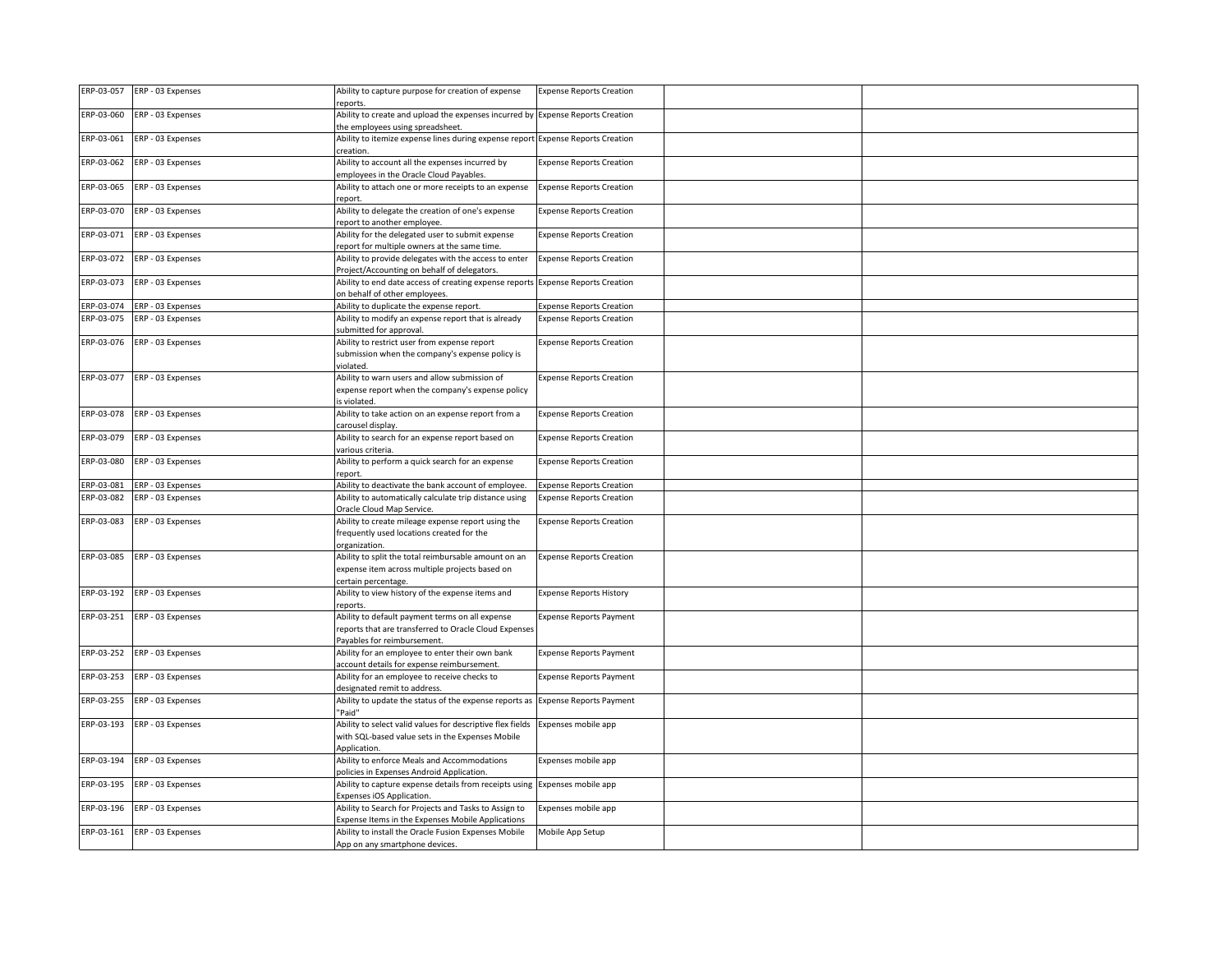|            | ERP-03-162 ERP - 03 Expenses | Ability to authenticate Mobile expense users on the<br>Mobile App.    | Mobile App Setup              |  |
|------------|------------------------------|-----------------------------------------------------------------------|-------------------------------|--|
|            | ERP-03-163 ERP - 03 Expenses | Ability to sign-in to Expenses Mobile App by                          | Mobile App Setup              |  |
|            |                              | providing the required web address.                                   |                               |  |
|            | ERP-03-164 ERP - 03 Expenses | Ability to allow the Expense Mobile application to                    | Mobile App Setup              |  |
|            |                              | save the login details on the mobile device.                          |                               |  |
|            | ERP-03-165 ERP - 03 Expenses | Ability to setup frequency of synchronization of data                 | Mobile App Setup              |  |
|            |                              | between mobile app and Oracle Cloud Web                               |                               |  |
|            |                              | application.                                                          |                               |  |
|            | ERP-03-166 ERP - 03 Expenses | Ability to setup default image size for the receipts.                 | Mobile App Setup              |  |
|            | ERP-03-260 ERP - 03 Expenses | Ability to display contextual help for all fields in the              | <b>Oracle Guided Learning</b> |  |
|            |                              | Travel Expense Component.                                             |                               |  |
|            | ERP-03-269 ERP - 03 Expenses | Ability for the Finance Department to run/create                      | Reports                       |  |
|            |                              | reports using search and filter by status, date,                      |                               |  |
|            |                              | employee, etc. for the Travel Expense Component.                      |                               |  |
|            | ERP-03-001 ERP - 03 Expenses | Ability to provide access to employees to perform                     | Setup                         |  |
|            |                              | expense related activities.                                           |                               |  |
| ERP-03-002 | ERP - 03 Expenses            | Ability to create one or more expense template                        | Setup                         |  |
|            |                              | where all the business related expenses can be                        |                               |  |
|            |                              | added.                                                                |                               |  |
|            |                              |                                                                       |                               |  |
|            | ERP-03-003 ERP - 03 Expenses | Ability to associate an expense charge account for                    | Setup                         |  |
|            |                              | each of the expenses                                                  |                               |  |
|            | ERP-03-004 ERP - 03 Expenses | Ability to capture additional information during                      | Setup                         |  |
|            |                              | expense report creation.                                              |                               |  |
|            | ERP-03-005 ERP - 03 Expenses | Ability to remove an expense item from the template Setup             |                               |  |
|            |                              | which the company no longer reimburse their                           |                               |  |
|            |                              | employees.                                                            |                               |  |
|            | ERP-03-006 ERP - 03 Expenses | Ability to auto generate unique number for every                      | Setup                         |  |
|            |                              | expense report that are created in the application.                   |                               |  |
|            | ERP-03-007 ERP - 03 Expenses | Ability to attach receipts to expense items.                          | Setup                         |  |
| ERP-03-008 | ERP - 03 Expenses            | Ability to allow/prevent employee from submitting                     | Setup                         |  |
|            |                              | an expense report based on receipt requirement.                       |                               |  |
| ERP-03-009 | ERP - 03 Expenses            | Ability to automatically track overdue receipts after                 | Setup                         |  |
|            |                              | expense report submission.                                            |                               |  |
|            | ERP-03-013 ERP - 03 Expenses | Ability to create expense policy for expense category Setup           |                               |  |
|            |                              | Accommodations'.                                                      |                               |  |
|            | ERP-03-014 ERP - 03 Expenses | Ability to create expense policy for expense category                 | Setup                         |  |
|            |                              | Airfare'.                                                             |                               |  |
|            | ERP-03-015 ERP - 03 Expenses | Ability to create expense policy for expense category<br>Car Rental'. | Setup                         |  |
|            | ERP-03-016 ERP - 03 Expenses | Ability to create expense policy for expense category Setup           |                               |  |
|            |                              | Entertainment'.                                                       |                               |  |
|            | ERP-03-018 ERP - 03 Expenses | Ability to create expense policy for expense category Setup           |                               |  |
|            |                              | Miscellaneous'.                                                       |                               |  |
|            | ERP-03-019 ERP - 03 Expenses | Ability to create expense policy for expense category                 | Setup                         |  |
|            |                              | Per diem'.                                                            |                               |  |
|            | ERP-03-020 ERP - 03 Expenses | Ability to create expense policy for expense category Setup           |                               |  |
|            |                              | Mileage '.                                                            |                               |  |
|            | ERP-03-021 ERP - 03 Expenses | Ability to automatically calculate the reimbursable                   | Setup                         |  |
|            |                              | mileage amount based on the distance travelled.                       |                               |  |
|            | ERP-03-022 ERP - 03 Expenses | Ability to display/capture tax related information on                 | Setup                         |  |
|            |                              | expense reports submitted by employees.                               |                               |  |
|            | ERP-03-023 ERP - 03 Expenses | Ability to use taxes defined for Payables for                         | Setup                         |  |
|            |                              | Employee Expenses without having to define new                        |                               |  |
|            |                              | taxes for the expenses module.                                        |                               |  |
|            | ERP-03-024 ERP - 03 Expenses | Ability to define separate taxes for Employee                         | Setup                         |  |
|            |                              | Expenses for the expenses module.                                     |                               |  |
| ERP-03-025 | ERP - 03 Expenses            | Ability to default tax code for an expense item if                    | Setup                         |  |
|            |                              | required.                                                             |                               |  |
|            | ERP-03-026 ERP - 03 Expenses | Ability for Oracle Cloud Expenses to follow Oracle                    | Setup                         |  |
|            |                              | Cloud Payables period to account the expense                          |                               |  |
|            |                              | transactions.                                                         |                               |  |
|            | ERP-03-027 ERP - 03 Expenses | Ability to display/ hide or mandate the associated                    | Setup                         |  |
|            |                              | fields for expense category Accommodations.                           |                               |  |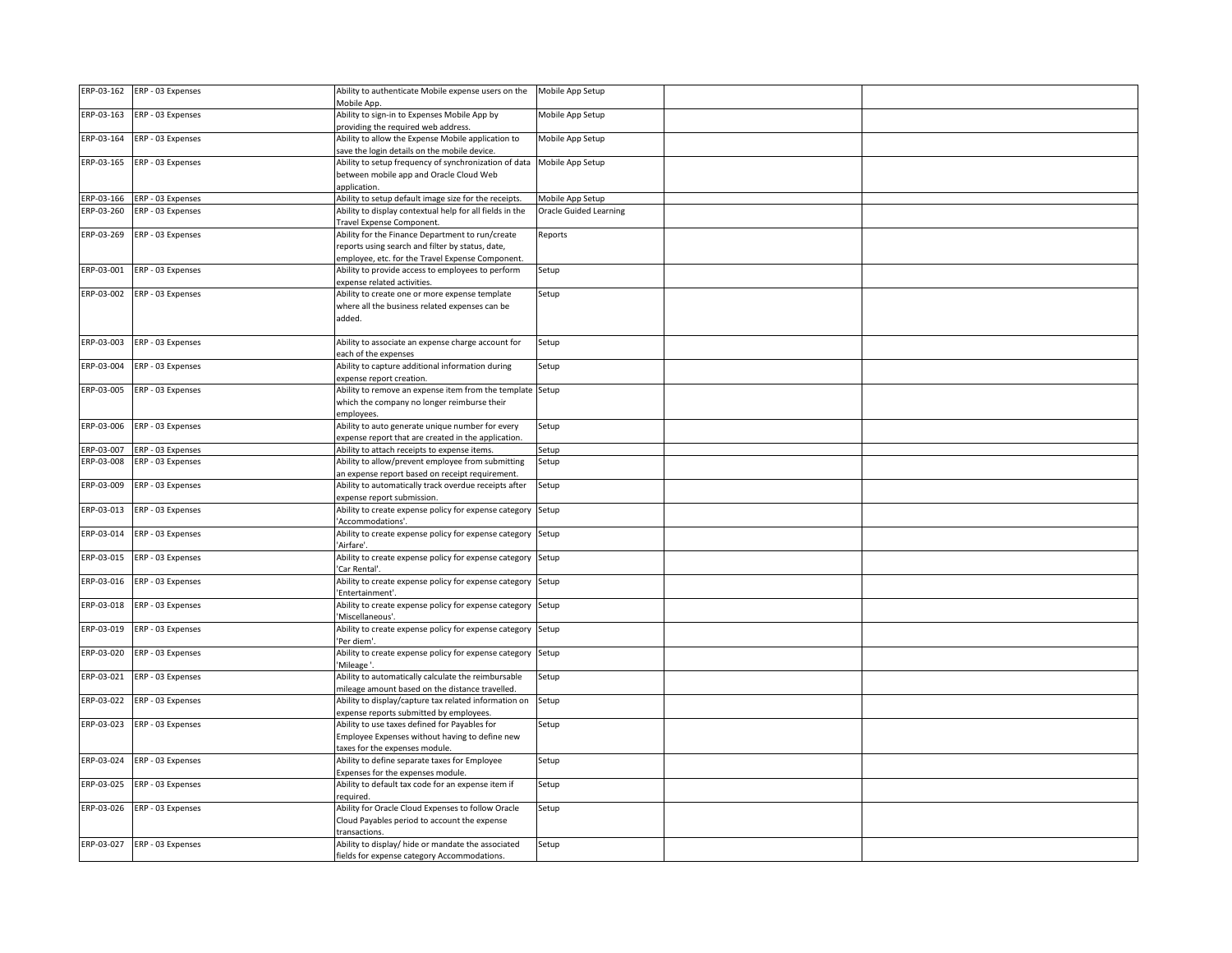|            | ERP-03-028 ERP - 03 Expenses     | Ability to display/ hide or mandate the associated                          | Setup                       |  |
|------------|----------------------------------|-----------------------------------------------------------------------------|-----------------------------|--|
|            |                                  | fields for expense category Airfare.                                        |                             |  |
|            | ERP-03-029 ERP - 03 Expenses     | Ability to display/ hide or mandate the associated                          | Setup                       |  |
|            |                                  | fields for expense category Car Rental.                                     |                             |  |
|            | ERP-03-030 ERP - 03 Expenses     | Ability to display/ hide or mandate the associated                          | Setup                       |  |
|            |                                  | fields for expense category Entertainment.                                  |                             |  |
|            | ERP-03-031 ERP - 03 Expenses     | Ability to display/ hide or mandate the associated                          | Setup                       |  |
|            |                                  | fields for expense category Meals.                                          |                             |  |
|            | ERP-03-032 ERP - 03 Expenses     | Ability to display/ hide or mandate the associated                          | Setup                       |  |
|            |                                  | fields for expense category Mileage.                                        |                             |  |
|            | ERP-03-033 ERP - 03 Expenses     | Ability to display/ hide or mandate the associated                          | Setup                       |  |
|            |                                  | fields for expense category Miscellaneous.                                  |                             |  |
|            | ERP-03-034 ERP - 03 Expenses     | Ability to display/ hide or mandate the associated                          | Setup                       |  |
|            |                                  | fields for expense category Per Diem.                                       |                             |  |
|            | ERP-03-037 ERP - 03 Expenses     | Ability to allow users to accept terms and conditions                       | Setup                       |  |
|            |                                  | from the actionable cards when submitting expense                           |                             |  |
|            |                                  | reports from the Expenses work area.                                        |                             |  |
|            |                                  |                                                                             |                             |  |
|            | ERP-03-038 ERP - 03 Expenses     | Ability to setup approval for delegated expense                             | Setup                       |  |
|            |                                  | eport.                                                                      |                             |  |
|            | ERP-03-039 ERP - 03 Expenses     | Ability to approve the expense report in parallel or in                     | Setup                       |  |
|            |                                  | equence by managers or auditors.                                            |                             |  |
|            | ERP-03-270 ERP - 03 Expenses     | Ability to reimburse Business Insurance to a                                |                             |  |
|            |                                  | maximum of \$400 per year to (Management and non-                           |                             |  |
|            |                                  | bargaining/non-management employees.                                        |                             |  |
|            | ERP-03-272 ERP - 03 Expenses     | Ability to retrieve the supervisory hierarchy and                           |                             |  |
|            |                                  | banking details for the employees from HCM.                                 |                             |  |
|            | ERP-04-094 ERP - 04 Fixed Assets | Ability to modify the financial details of an asset.                        | <b>Adjust Asset</b>         |  |
|            | ERP-04-095 ERP - 04 Fixed Assets | Ability to change the depreciation expense account                          | Adjust Asset                |  |
|            |                                  | of an asset                                                                 |                             |  |
|            | ERP-04-096 ERP - 04 Fixed Assets | Ability to reclassify asset to a different category.                        | Adjust Asset                |  |
|            | ERP-04-097 ERP - 04 Fixed Assets | Ability to transfer assets to a different location                          | <b>Adjust Asset</b>         |  |
|            | ERP-04-098 ERP - 04 Fixed Assets | Ability to assign assets to a user.                                         | Asset Assignment            |  |
| ERP-04-028 | ERP - 04 Fixed Assets            | Ability to allow impairment of assets                                       | Asset Book Setup            |  |
| ERP-04-029 | ERP - 04 Fixed Assets            | Ability to allow journal entries to be posted to the                        | Asset Book Setup            |  |
|            |                                  | general ledger                                                              |                             |  |
| ERP-04-030 | ERP - 04 Fixed Assets            | Ability to allow assets to be added to the physical                         | Asset Book Setup            |  |
|            |                                  | nventory                                                                    |                             |  |
|            | ERP-04-031 ERP - 04 Fixed Assets | Ability to capture leased assets                                            | Asset Book Setup            |  |
| ERP-04-032 | ERP - 04 Fixed Assets            | Ability to determine the date of capitalization for an                      | Asset Book Setup            |  |
|            |                                  | asset                                                                       |                             |  |
|            | ERP-04-033 ERP - 04 Fixed Assets | Ability to ensure overhead costs can be capitalized                         | Asset Book Setup            |  |
|            |                                  | along with the invoice cost                                                 |                             |  |
| ERP-04-036 | ERP - 04 Fixed Assets            | Ability to ensure the annual depreciation and the                           | Asset Book Setup            |  |
|            |                                  | total period depreciation for the fiscal year                               |                             |  |
|            |                                  | reconciles.                                                                 |                             |  |
| ERP-04-037 | ERP - 04 Fixed Assets            | Ability to define default segment values to use for                         | Asset Book Setup            |  |
|            |                                  | Asset transaction journals                                                  |                             |  |
|            | ERP-04-038 ERP - 04 Fixed Assets | Ability to define the Natural Accounts used for                             | Asset Book Setup            |  |
|            |                                  | retirement transactions                                                     |                             |  |
| ERP-04-015 | ERP - 04 Fixed Assets            | Ability to define the number of periods in a fiscal year                    | Asset Calendar Setup        |  |
|            |                                  |                                                                             |                             |  |
|            | ERP-04-016 ERP - 04 Fixed Assets | Ability to define period names for the fiscal year                          | Asset Calendar Setup        |  |
| ERP-04-017 | ERP - 04 Fixed Assets            | Ability to suffix the period name with the calendar                         | Asset Calendar Setup        |  |
|            |                                  | ear or fiscal year                                                          |                             |  |
| ERP-04-093 | ERP - 04 Fixed Assets            | Ability to capitalize CIP assets.                                           | Asset Capitalization        |  |
| ERP-04-069 | ERP - 04 Fixed Assets            | Ability to determine whether an asset will be used for Asset Category Setup |                             |  |
|            |                                  | eases or not.                                                               |                             |  |
| ERP-04-073 | ERP - 04 Fixed Assets            | Ability to create expensed asset categories                                 | Asset Category Setup        |  |
| ERP-04-075 | ERP - 04 Fixed Assets            | Ability to specify General Ledger accounts to be used                       | <b>Asset Category Setup</b> |  |
|            |                                  | for journal entries to each category specifically.                          |                             |  |
|            |                                  |                                                                             |                             |  |
| ERP-04-076 | ERP - 04 Fixed Assets            | Ability to specify General Ledger accounts to be used                       | Asset Category Setup        |  |
|            |                                  | for journal entries to each category based on options                       |                             |  |
|            |                                  | chosen in Asset Book setup.                                                 |                             |  |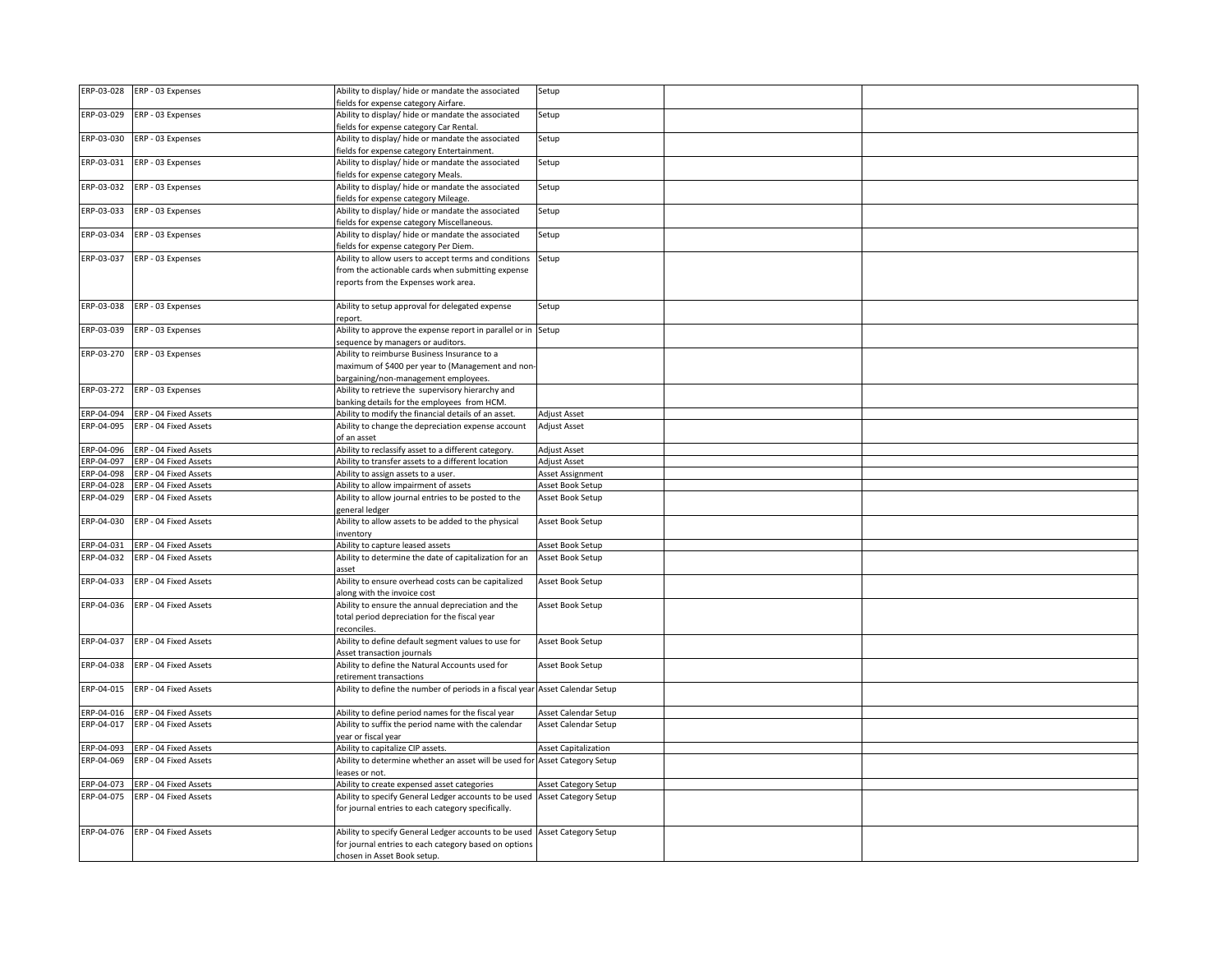| ERP-04-077 | ERP - 04 Fixed Assets            | Ability to specify the default depreciation rules for                                               | Asset Category Setup           |  |
|------------|----------------------------------|-----------------------------------------------------------------------------------------------------|--------------------------------|--|
|            |                                  | asset categories                                                                                    |                                |  |
| ERP-04-081 | ERP - 04 Fixed Assets            | Ability to manually create assets.                                                                  | <b>Asset Creation</b>          |  |
| ERP-04-082 | ERP - 04 Fixed Assets            | Ability to capitalize payables invoices.                                                            | <b>Asset Creation</b>          |  |
| ERP-04-083 | ERP - 04 Fixed Assets            | Ability to receive Construction-in-Progress (CIP)<br>information from the accounts payables module. | <b>Asset Creation</b>          |  |
|            | ERP-04-084 ERP - 04 Fixed Assets | Ability to capitalize projects                                                                      | <b>Asset Creation</b>          |  |
| ERP-04-087 | ERP - 04 Fixed Assets            | Ability to assign classification details to an asset.                                               | <b>Asset Creation</b>          |  |
| RP-04-088  | ERP - 04 Fixed Assets            | Ability to add descriptive details to the assets                                                    | <b>Asset Creation</b>          |  |
|            | ERP-04-089 ERP - 04 Fixed Assets | Ability to add a new asset to an existing asset.                                                    | <b>Asset Creation</b>          |  |
| ERP-04-091 | ERP - 04 Fixed Assets            | Ability to manually create Construction-in-Progress<br>(CIP) assets.                                | <b>Asset Creation</b>          |  |
| ERP-04-092 | ERP - 04 Fixed Assets            | Ability to create Expensed Assets for tracking<br>purposes                                          | <b>Asset Creation</b>          |  |
| ERP-04-099 | ERP - 04 Fixed Assets            | Ability to capture impairment of an asset                                                           | Asset Impairment               |  |
| ERP-04-007 | ERP - 04 Fixed Assets            | Ability to group assets based on additional common                                                  | Asset Key FlexField Setup      |  |
|            |                                  | features                                                                                            |                                |  |
| ERP-04-112 | ERP - 04 Fixed Assets            | Ability to review assets financial details, depreciation                                            | <b>Asset Queries</b>           |  |
|            |                                  | details and transactional details.                                                                  |                                |  |
| ERP-04-102 | ERP - 04 Fixed Assets            | Ability to retire an asset.                                                                         | Asset Retirement               |  |
| ERP-04-104 | ERP - 04 Fixed Assets            | Ability to reinstate an asset                                                                       | <b>Asset Retirement</b>        |  |
| ERP-04-063 | ERP - 04 Fixed Assets            | Ability to specify the threshold amount to                                                          | Capitalization Threshold       |  |
|            |                                  | automatically capitalize asset lines transferred from                                               |                                |  |
|            |                                  | other sub-ledgers.                                                                                  |                                |  |
| ERP-04-064 | ERP - 04 Fixed Assets            | Ability to automatically depreciate the assets with                                                 | Capitalization Threshold       |  |
|            |                                  | low value within the year of acquisition or in the first                                            |                                |  |
|            |                                  | year of life.                                                                                       |                                |  |
| ERP-04-001 | ERP - 04 Fixed Assets            |                                                                                                     | Category FlexField Setup       |  |
|            |                                  | Ability to group assets based on similar<br>characteristics.                                        |                                |  |
| ERP-04-002 | ERP - 04 Fixed Assets            | Ability to define multiple segments for the                                                         | Category FlexField Setup       |  |
|            |                                  |                                                                                                     |                                |  |
|            |                                  | categories.                                                                                         |                                |  |
|            |                                  |                                                                                                     |                                |  |
|            |                                  | E.g.                                                                                                |                                |  |
|            |                                  | Computer Equipment -                                                                                |                                |  |
|            |                                  | 1. Monitors                                                                                         |                                |  |
|            |                                  | 2. Others                                                                                           |                                |  |
|            |                                  |                                                                                                     |                                |  |
|            |                                  | Intangibles:                                                                                        |                                |  |
|            |                                  | 1. S/W                                                                                              |                                |  |
|            |                                  | 2. System Development                                                                               |                                |  |
|            |                                  | 3. Professional Services                                                                            |                                |  |
|            |                                  |                                                                                                     |                                |  |
|            |                                  | <b>Buildings and Improvements</b>                                                                   |                                |  |
|            |                                  | 1. Buildings and Improvements                                                                       |                                |  |
|            |                                  |                                                                                                     |                                |  |
|            |                                  | Furniture and Fixtures,                                                                             |                                |  |
|            |                                  | 1. Office Furniture                                                                                 |                                |  |
|            |                                  | 2. Other                                                                                            |                                |  |
| ERP-04-003 | ERP - 04 Fixed Assets            | Ability to relate one segment with another if more                                                  | Category FlexField Setup       |  |
|            |                                  | than two segments are used by the WorkplaceNL for                                                   |                                |  |
|            |                                  | Asset Category.                                                                                     |                                |  |
| ERP-04-111 | ERP - 04 Fixed Assets            | Ability to automatically transfer and post all asset                                                |                                |  |
|            |                                  |                                                                                                     | <b>Create Accounting</b>       |  |
| ERP-04-106 | ERP - 04 Fixed Assets            | related journal entries to general ledger.<br>Ability to calculate depreciation based on the        | Depreciation                   |  |
|            |                                  | depreciation factors assigned to the asset.                                                         |                                |  |
| ERP-04-108 | ERP - 04 Fixed Assets            | Ability to suspend/resume depreciation                                                              |                                |  |
| ERP-04-109 | ERP - 04 Fixed Assets            |                                                                                                     | Depreciation                   |  |
|            |                                  | Ability to re-calculate depreciation starting from the                                              | Depreciation                   |  |
|            |                                  | date placed in service, when changes are made to an                                                 |                                |  |
|            |                                  | asset.                                                                                              |                                |  |
| ERP-04-110 | ERP - 04 Fixed Assets            | Ability to make adjustments, run depreciation and                                                   | Depreciation                   |  |
|            |                                  | then close the periods.                                                                             |                                |  |
| ERP-04-105 | ERP - 04 Fixed Assets            | Ability to create various depreciation basis amounts                                                | <b>Depreciation Basis Rule</b> |  |
|            |                                  | other than the Cost or Net book value that can be                                                   |                                |  |
|            |                                  | used for calculating depreciation.                                                                  |                                |  |
|            | ERP-04-020 ERP - 04 Fixed Assets | Ability to use different depreciation methods                                                       | Depreciation Method Setup      |  |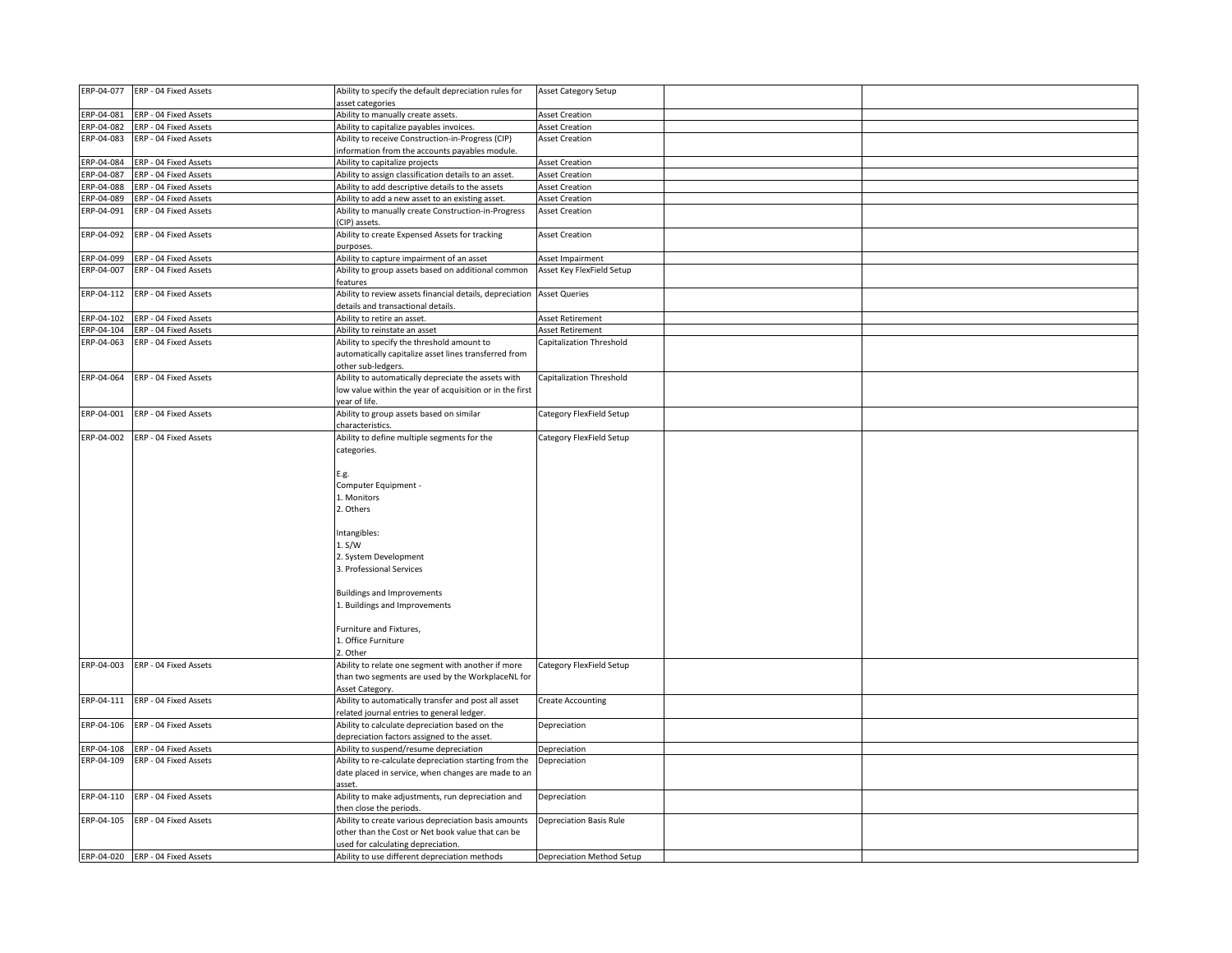|            | ERP-04-014 ERP - 04 Fixed Assets | Ability to define fiscal years for asset reporting                    | <b>Fiscal Calendar Setup</b> |  |
|------------|----------------------------------|-----------------------------------------------------------------------|------------------------------|--|
|            | ERP-04-148 ERP - 04 Fixed Assets | Ability to interface asset details to third party                     | Interfaces                   |  |
|            |                                  | application to print bar codes/tags for the assets.                   |                              |  |
| ERP-04-129 | ERP - 04 Fixed Assets            | Ability to create "Property and Equipment" leases.                    | Lease Accounting             |  |
| ERP-04-130 | ERP - 04 Fixed Assets            | Ability to generate lease accounting entries as per                   | Lease Accounting             |  |
|            |                                  | the accounting standards applicable to the                            |                              |  |
|            |                                  | WorkplaceNL.                                                          |                              |  |
| ERP-04-132 | ERP - 04 Fixed Assets            | Ability to generate Amortization schedule using                       |                              |  |
|            |                                  | 'Daily/Periodic amortization" method.                                 | <b>Lease Accounting</b>      |  |
| ERP-04-133 |                                  |                                                                       |                              |  |
|            | ERP - 04 Fixed Assets            | Ability to review amortization schedule for the lease                 | <b>Lease Accounting</b>      |  |
|            |                                  | that includes both Right of use Amortization and                      |                              |  |
|            |                                  | iability Amortization amounts                                         |                              |  |
| ERP-04-134 | ERP - 04 Fixed Assets            | Ability to automate the numbering of Assets and                       | Lease Accounting             |  |
|            |                                  | Leases.                                                               |                              |  |
| ERP-04-135 | ERP - 04 Fixed Assets            | Ability to create Discount rates applicable for the                   | <b>Lease Accounting</b>      |  |
|            |                                  | organization and associate with the leases.                           |                              |  |
| ERP-04-136 | ERP - 04 Fixed Assets            | Ability to create "Payment term templates" which                      | <b>Lease Accounting</b>      |  |
|            |                                  | can be used to default payment information at the                     |                              |  |
|            |                                  | time of lease creation.                                               |                              |  |
| ERP-04-138 | ERP - 04 Fixed Assets            | Ability to add different "Options" applicable for the                 | <b>Lease Accounting</b>      |  |
|            |                                  | ease and provide relevant details of the option.                      |                              |  |
|            | ERP-04-139 ERP - 04 Fixed Assets | Ability to attach lease related business documents                    | Lease Accounting             |  |
|            | ERP-04-115 ERP - 04 Fixed Assets | Ability to record leases                                              | Lease Management             |  |
|            | ERP-04-116 ERP - 04 Fixed Assets | Ability to capture lessor information                                 | Lease Management             |  |
| ERP-04-117 | ERP - 04 Fixed Assets            | Ability to determine the lease period                                 | Lease Management             |  |
|            | ERP-04-118 ERP - 04 Fixed Assets | Ability to determine the frequency of lease payments                  | Lease Management             |  |
|            |                                  |                                                                       |                              |  |
|            | ERP-04-119 ERP - 04 Fixed Assets | Ability to capture method of payment                                  | Lease Management             |  |
| ERP-04-120 | ERP - 04 Fixed Assets            | Ability to capture periodic lease payment details                     | ease Management              |  |
|            | ERP-04-121 ERP - 04 Fixed Assets | Ability to capture one time payments associated to                    | Lease Management             |  |
|            |                                  | the lease                                                             |                              |  |
| ERP-04-122 | ERP - 04 Fixed Assets            | Ability to review amortization schedule for the lease                 | Lease Management             |  |
|            |                                  |                                                                       |                              |  |
|            | ERP-04-123 ERP - 04 Fixed Assets | Ability to capture assets as per the lease document                   | Lease Management             |  |
|            | ERP-04-124 ERP - 04 Fixed Assets | Ability to update lease financial terms                               | Lease Management             |  |
|            | ERP-04-125 ERP - 04 Fixed Assets | Ability to terminate a lease                                          | ease Management              |  |
|            | ERP-04-126 ERP - 04 Fixed Assets | Ability to calculate lease expense                                    | Lease Management             |  |
|            | ERP-04-128 ERP - 04 Fixed Assets | Ability to generate periodic lease invoices                           | Lease Payments               |  |
| ERP-04-004 | ERP - 04 Fixed Assets            | Ability to track assets based on their physical                       | Location FlexField Setup     |  |
|            |                                  | location.                                                             |                              |  |
| ERP-04-005 | ERP - 04 Fixed Assets            | Ability to define multiple segments for locations.                    | Location FlexField Setup     |  |
| ERP-04-006 | ERP - 04 Fixed Assets            | Ability to determine whether capturing the location                   | Location FlexField Setup     |  |
|            |                                  | will be mandatory for assets                                          |                              |  |
| ERP-04-113 | ERP - 04 Fixed Assets            | Ability to review pending and completed asset                         | Manage Assets                |  |
|            |                                  | additions and transactions.                                           |                              |  |
| ERP-04-086 | ERP - 04 Fixed Assets            | Ability to merge multiple invoice or asset lines into a               | Merge Asset Line             |  |
|            |                                  | single asset                                                          |                              |  |
| ERP-04-090 | ERP - 04 Fixed Assets            | Ability to place assets in service to start depreciation              | Place In Service             |  |
|            |                                  | calculations.                                                         |                              |  |
| ERP-04-067 | ERP - 04 Fixed Assets            | Ability to define preferences for user interface                      | Profile Options Setup        |  |
|            |                                  | settings and application behaviours                                   |                              |  |
| ERP-04-018 | ERP - 04 Fixed Assets            | Ability to determine when an asset will start                         | Prorate Convention Setup     |  |
|            |                                  | depreciating.                                                         |                              |  |
| ERP-04-019 | ERP - 04 Fixed Assets            | Ability to determine when an asset will stop                          | Prorate Convention Setup     |  |
|            |                                  | depreciating                                                          |                              |  |
| ERP-04-042 | ERP - 04 Fixed Assets            | Ability to choose to allow revaluation of Asset book                  | Revaluation                  |  |
|            |                                  |                                                                       |                              |  |
| ERP-04-043 | ERP - 04 Fixed Assets            | Ability to eliminate the accumulated depreciation                     | Revaluation                  |  |
|            |                                  | and accumulated impairment loss against the gross                     |                              |  |
|            |                                  | carrying amount of the asset while performing the                     |                              |  |
|            | ERP-04-044 ERP - 04 Fixed Assets | evaluation of Assets                                                  |                              |  |
|            |                                  | Ability to calculate the accumulated depreciation as                  | Revaluation                  |  |
|            |                                  | the difference between gross and the carrying                         |                              |  |
|            |                                  | amounts without the revaluation of the accumulated<br>mpairment loss. |                              |  |
|            |                                  |                                                                       |                              |  |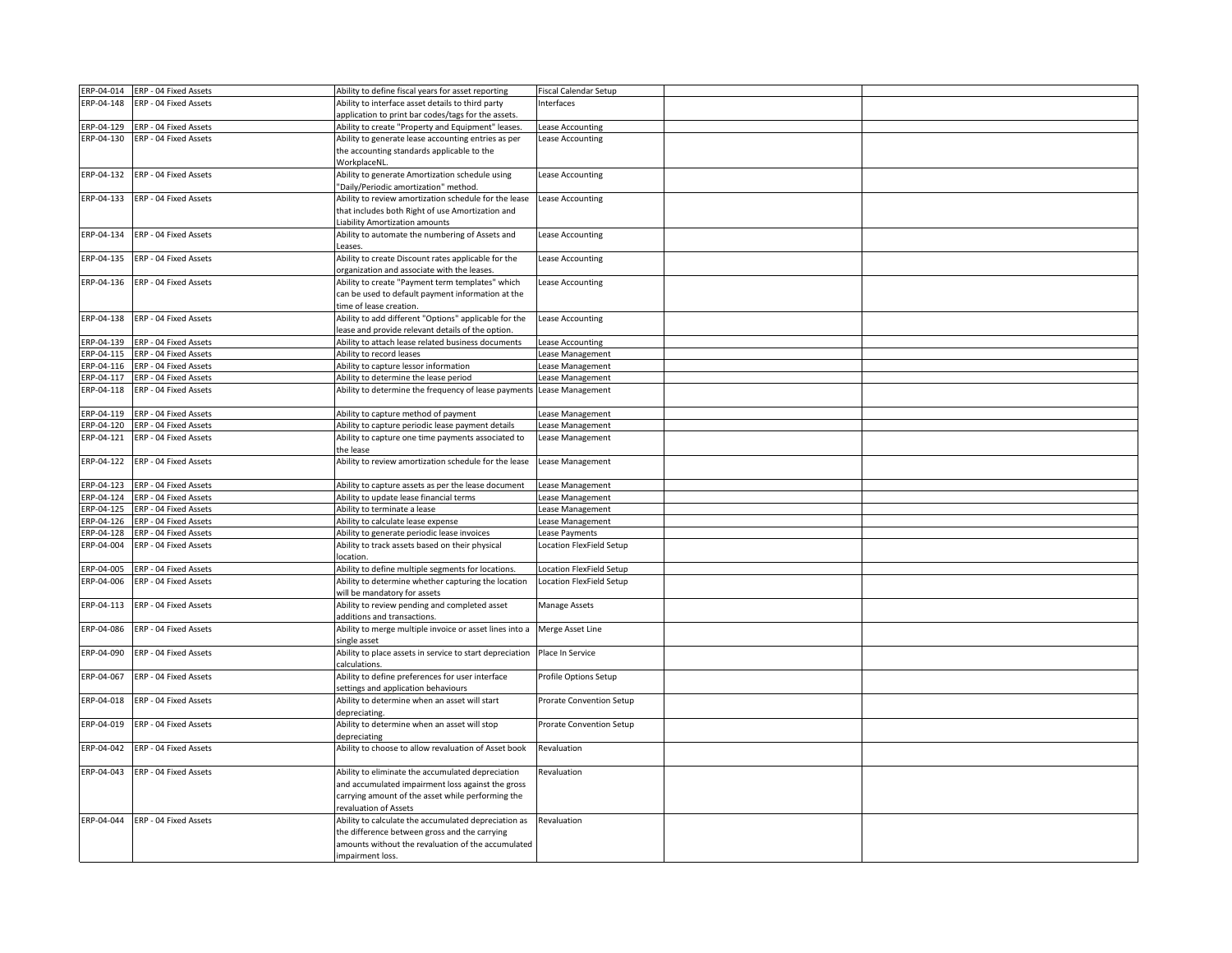|            | ERP-04-045 ERP - 04 Fixed Assets                 | Ability to revalue depreciation reserve                   | Revaluation                 |  |
|------------|--------------------------------------------------|-----------------------------------------------------------|-----------------------------|--|
|            | ERP-04-046 ERP - 04 Fixed Assets                 | Ability to revalue Year-to-date Depreciation              | Revaluation                 |  |
|            | ERP-04-047 ERP - 04 Fixed Assets                 | Ability to amortize revaluation reserve                   | Revaluation                 |  |
| ERP-04-048 | ERP - 04 Fixed Assets                            | Ability to retire revaluation reserve                     | Revaluation                 |  |
| ERP-04-049 | ERP - 04 Fixed Assets                            | Ability to include current year-to-date depreciation in   | Revaluation                 |  |
|            |                                                  | the Revaluation of the asset                              |                             |  |
| ERP-04-050 | ERP - 04 Fixed Assets                            | Ability to determine how the revaluation should be        | Revaluation                 |  |
|            |                                                  | berformed under the 'Cost revaluation' method.            |                             |  |
|            | ERP-04-051 ERP - 04 Fixed Assets                 | Ability to determine how the revaluation should be        | Revaluation                 |  |
|            |                                                  | performed under the 'Net book value' revaluation          |                             |  |
|            |                                                  | nethod.                                                   |                             |  |
| ERP-04-052 | ERP - 04 Fixed Assets                            | Ability to capture Gain on 'Revaluation reserve' in a     | Revaluation                 |  |
|            |                                                  | separate account at the time of retirement of asset.      |                             |  |
|            |                                                  |                                                           |                             |  |
| ERP-04-053 | ERP - 04 Fixed Assets                            | Ability to capture loss on 'Revaluation reserve' in a     | Revaluation                 |  |
|            |                                                  | separate account at the time of retirement of asset.      |                             |  |
|            |                                                  |                                                           |                             |  |
| ERP-04-054 | ERP - 04 Fixed Assets                            | Ability to revalue fully reserved assets                  | Revaluation                 |  |
| ERP-04-055 | ERP - 04 Fixed Assets                            | Ability to revalue fully reserved assets which uses life- | Revaluation                 |  |
|            |                                                  | based depreciation methods, without extending the         |                             |  |
|            |                                                  | ife of the asset.                                         |                             |  |
| ERP-04-056 | ERP - 04 Fixed Assets                            | Ability to determine how the revaluation should be        | Revaluation                 |  |
|            |                                                  | performed under the 'Cost revaluation' method for         |                             |  |
|            |                                                  | Fully reserved assets' which uses 'Life-Based             |                             |  |
|            |                                                  | Depreciation Methods' and have financial                  |                             |  |
|            |                                                  | transactions associated with them in the past             |                             |  |
|            |                                                  | periods.                                                  |                             |  |
|            | ERP-04-057 ERP - 04 Fixed Assets                 | Ability to determine how the revaluation should be        | Revaluation                 |  |
|            |                                                  | performed under the 'Cost revaluation' method for         |                             |  |
|            |                                                  | Fully reserved assets' which uses 'Life-Based             |                             |  |
|            |                                                  | Depreciation Methods' and have no financial               |                             |  |
|            |                                                  | transactions associated with them in past periods.        |                             |  |
|            | ERP-04-058 ERP - 04 Fixed Assets                 | Ability to determine how the revaluation should be        | Revaluation                 |  |
|            |                                                  | performed under the 'Cost revaluation' method for         |                             |  |
|            |                                                  | Fully reserved assets' which uses 'Non Life-Based         |                             |  |
|            |                                                  | Depreciation Methods'.                                    |                             |  |
| ERP-04-059 | ERP - 04 Fixed Assets                            | Ability to determine how the revaluation should be        | Revaluation                 |  |
|            |                                                  | performed for 'Fully reserved assets' under the 'Net      |                             |  |
|            |                                                  | oook value' revaluation method.                           |                             |  |
| ERP-04-060 | ERP - 04 Fixed Assets                            | Ability to create appropriate accounting entries for      | Revaluation                 |  |
|            |                                                  | the asset revaluation                                     |                             |  |
| ERP-04-061 | ERP - 04 Fixed Assets                            | Ability to perform 'Capital fund' accounting.             | Revaluation                 |  |
|            | ERP-04-062 ERP - 04 Fixed Assets                 | Ability to automatically transfer the amortization        | Revaluation                 |  |
|            |                                                  | costs, write-offs and other costs related to assets       |                             |  |
|            |                                                  | charged income and expenditure account from               |                             |  |
|            |                                                  | eneral fund to 'Capital fund'.                            |                             |  |
|            | ERP-04-144 ERP - 04 Fixed Assets                 | Ability to review journal entries.                        | Review Journals             |  |
|            | ERP-04-146 ERP - 04 Fixed Assets                 | Ability to generate reconciliation reports.               | Run FA reports              |  |
| ERP-04-085 | ERP - 04 Fixed Assets                            | Ability to split a payables invoice comprising multiple   | Split Asset Line            |  |
|            |                                                  | units to assign them to several locations.                |                             |  |
| ERP-04-011 | ERP - 04 Fixed Assets                            | Ability to assign a unique numeric identifier to each     | System Control Setup        |  |
|            |                                                  | sset automatically.                                       |                             |  |
| ERP-04-012 | ERP - 04 Fixed Assets                            | Ability to define a starting number for asset             | System Control Setup        |  |
|            |                                                  | numbering                                                 |                             |  |
| ERP-04-145 | ERP - 04 Fixed Assets                            | Ability to view future depreciation of assets.            | <b>What-If Depreciation</b> |  |
|            | ERP-05-001 ERP - 05 General Ledger               | Ability to create a multi-dimensional view of financial   | Chart of Accounts           |  |
|            |                                                  | nformation for management, statutory and                  |                             |  |
|            |                                                  | egulatory reporting requirements.                         |                             |  |
| ERP-05-137 | ERP - 05 General Ledger                          | Ability to convert up to 2 years of GL balances from      | Conversion                  |  |
|            |                                                  | egacy general ledger in new chart of accounts.            |                             |  |
|            | ERP-06-066 ERP - 06 Project Costing and Billings | Ability to Adjust Transactions in Projects                | <b>Adjust Project Costs</b> |  |
| ERP-06-039 | ERP - 06 Project Costing and Billings            | Ability to generate baseline budget from a project        | <b>Budget Creation</b>      |  |
|            |                                                  | ılan                                                      |                             |  |
|            | ERP-06-040 ERP - 06 Project Costing and Billings | Ability to define a new budget for a project              | <b>Budget Creation</b>      |  |
|            | ERP-06-041 ERP - 06 Project Costing and Billings | Ability to revise/update budgets                          | <b>Budget Creation</b>      |  |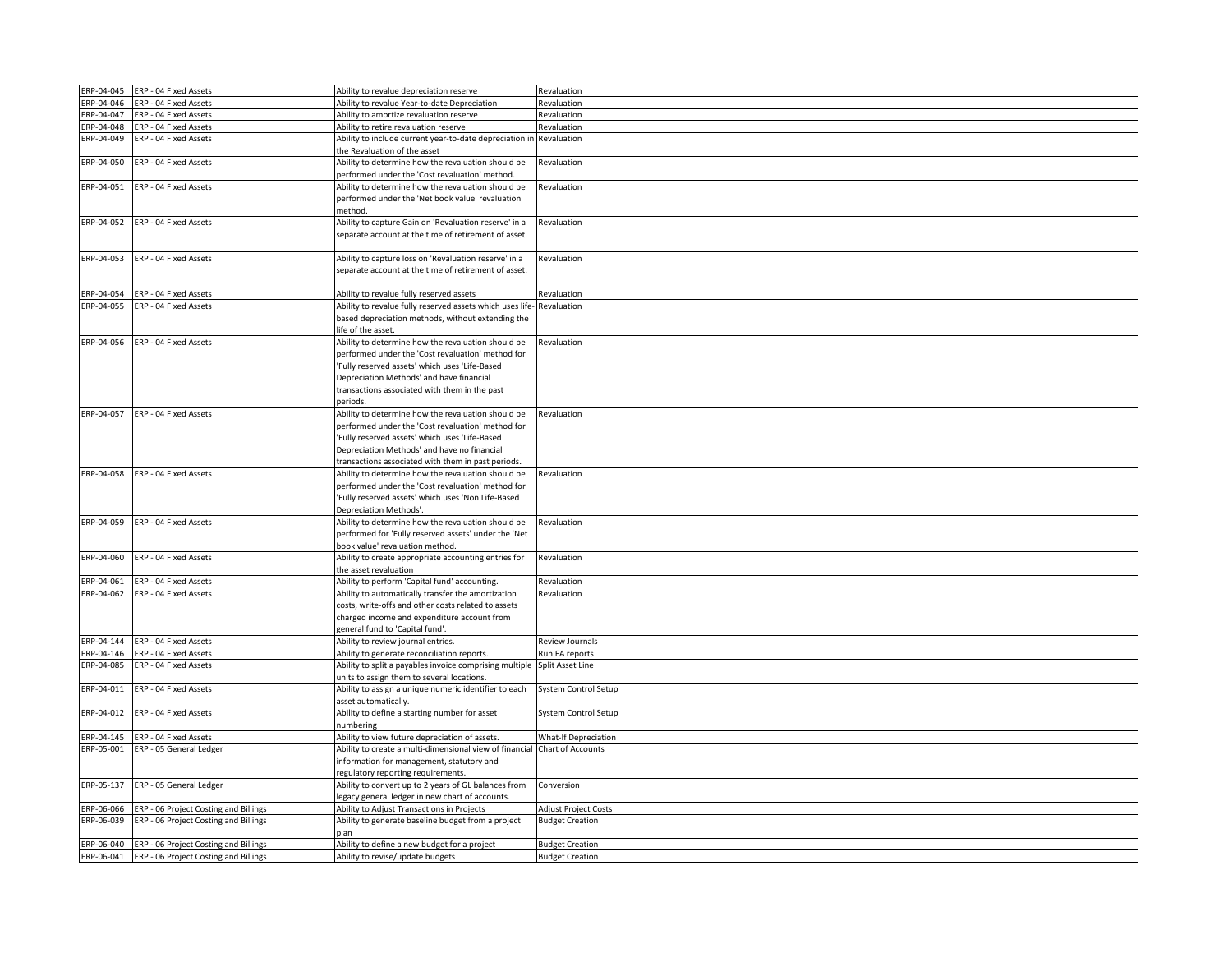| ERP-06-050               | ERP - 06 Project Costing and Billings | Ability to add a miscellaneous cost to a project.                                                 | Capture Project Costs             |  |
|--------------------------|---------------------------------------|---------------------------------------------------------------------------------------------------|-----------------------------------|--|
| ERP-06-065               | ERP - 06 Project Costing and Billings | Ability to validate transactions in the projects                                                  | Capture Project Costs             |  |
|                          |                                       | module.                                                                                           |                                   |  |
| ERP-06-067               | ERP - 06 Project Costing and Billings | Ability to add new or adjust existing Expenditure<br>items                                        | Capture Project Costs             |  |
| ERP-06-072               | ERP - 06 Project Costing and Billings | Ability to create capitalized invoices for projects                                               | Capture Project Costs             |  |
| ERP-06-076               | ERP - 06 Project Costing and Billings | Ability to record accounting for Project Transactions                                             | <b>Create Accounting</b>          |  |
|                          |                                       |                                                                                                   |                                   |  |
| ERP-06-073               | ERP - 06 Project Costing and Billings | Ability to generate asset lines                                                                   | Generate Asset Lines              |  |
| ERP-06-047               | ERP - 06 Project Costing and Billings | Ability to Import and verify Project related                                                      | <b>Import Project Commitments</b> |  |
|                          |                                       | commitments to Project costing                                                                    |                                   |  |
| ERP-06-044               | ERP - 06 Project Costing and Billings | Ability to create Transactions in sub ledger and                                                  | <b>Import Project Costs</b>       |  |
|                          |                                       | seamlessly interface the costs to Oracle Cloud                                                    |                                   |  |
|                          |                                       | Projects.                                                                                         |                                   |  |
| ERP-06-045               | ERP - 06 Project Costing and Billings | Ability to Burden costs for a project                                                             | <b>Import Project Costs</b>       |  |
| ERP-06-046               | ERP - 06 Project Costing and Billings | Ability to import and verify Project related costs into                                           | <b>Import Project Costs</b>       |  |
|                          |                                       | Project Costing.                                                                                  |                                   |  |
| ERP-06-064               | ERP - 06 Project Costing and Billings | Ability to schedule or run manually the import                                                    | <b>Import Project Costs</b>       |  |
|                          |                                       | program to get costs into Projects                                                                |                                   |  |
| ERP-06-018               | ERP - 06 Project Costing and Billings | Ability to define Financial Plan Type                                                             | Project Control Setup             |  |
| ERP-06-078               | ERP - 06 Project Costing and Billings | Ability to import existing projects from legacy system Project Conversion                         |                                   |  |
|                          |                                       | into Oracle Fusion Projects                                                                       |                                   |  |
| ERP-06-021               | ERP - 06 Project Costing and Billings | Ability to capture burdening                                                                      | Project Costing Setup             |  |
| ERP-06-022               | ERP - 06 Project Costing and Billings | Ability to define Burden Structures                                                               | <b>Project Costing Setup</b>      |  |
| ERP-06-024<br>ERP-06-025 | ERP - 06 Project Costing and Billings | Ability to enforce budgetary controls                                                             | <b>Project Costing Setup</b>      |  |
| ERP-06-034               | ERP - 06 Project Costing and Billings | Ability to define control levels to the budget                                                    | Project Costing Setup             |  |
|                          | ERP - 06 Project Costing and Billings | Ability to create new projects from project templates Project Creation<br>or from another project |                                   |  |
| ERP-06-035               | ERP - 06 Project Costing and Billings | Ability to change project Plan in a newly created                                                 | Project Creation                  |  |
|                          |                                       | project                                                                                           |                                   |  |
| ERP-06-036               | ERP - 06 Project Costing and Billings | Ability to add new team members to the project                                                    | <b>Project Creation</b>           |  |
| ERP-06-037               | ERP - 06 Project Costing and Billings | Ability to update the work breakdown structure in a                                               | Project Creation                  |  |
|                          |                                       | project                                                                                           |                                   |  |
| ERP-06-038               | ERP - 06 Project Costing and Billings | Ability to Add resources to the task                                                              | <b>Project Creation</b>           |  |
| ERP-06-042               | ERP - 06 Project Costing and Billings | Ability to update the status of a project                                                         | <b>Project Creation</b>           |  |
| ERP-06-001               | ERP - 06 Project Costing and Billings | Ability to set the Project Accounting Calendar and                                                | Project Foundation Setup          |  |
|                          |                                       | General Accounting Calendar to be the same                                                        |                                   |  |
| ERP-06-002               | ERP - 06 Project Costing and Billings | Ability to create new Project Template to default                                                 | Project Foundation Setup          |  |
|                          |                                       | information into a project                                                                        |                                   |  |
|                          |                                       |                                                                                                   |                                   |  |
| ERP-06-003               | ERP - 06 Project Costing and Billings | Ability for Project Administrators and System                                                     | Project Foundation Setup          |  |
|                          |                                       | Administrators to have the option to create/update                                                |                                   |  |
|                          |                                       | templates and also have the capability to use an                                                  |                                   |  |
|                          |                                       | existing project to prepare new templates as well.                                                |                                   |  |
|                          |                                       |                                                                                                   |                                   |  |
| ERP-06-004               | ERP - 06 Project Costing and Billings | Ability to define Project units as organizations which                                            | <b>Project Foundation Setup</b>   |  |
|                          |                                       | can be used to own and incur transactions related to                                              |                                   |  |
| ERP-06-005               | ERP - 06 Project Costing and Billings | a project<br>Ability to create new expenditure type                                               | <b>Project Foundation Setup</b>   |  |
| ERP-06-006               | ERP - 06 Project Costing and Billings | Ability to create project units for capturing project                                             | Project Foundation Setup          |  |
|                          |                                       | costs:                                                                                            |                                   |  |
| ERP-06-007               | ERP - 06 Project Costing and Billings | Ability to create unique project numbering and                                                    | Project Foundation Setup          |  |
|                          |                                       | match the GL calendar.                                                                            |                                   |  |
| ERP-06-008               | ERP - 06 Project Costing and Billings | Ability to configure Project Accounting Business                                                  | <b>Project Foundation Setup</b>   |  |
|                          |                                       | Function                                                                                          |                                   |  |
|                          |                                       |                                                                                                   |                                   |  |
|                          |                                       | a - Organizational hierarchies will not be used in                                                |                                   |  |
|                          |                                       | Projects. It will be retained in the HR system.                                                   |                                   |  |
|                          |                                       | b - GL Calendar will be used                                                                      |                                   |  |
|                          |                                       | c - All transactions will be in CAD                                                               |                                   |  |
|                          |                                       | d - The same asset book (corporate book) will be                                                  |                                   |  |
|                          |                                       | used for projects                                                                                 |                                   |  |
|                          |                                       | e - Business unit will be used as Project units                                                   |                                   |  |
| ERP-06-10                | ERP - 06 Project Costing and Billings | Ability to enable the creation of New Project Type.                                               | <b>Project Foundation Setup</b>   |  |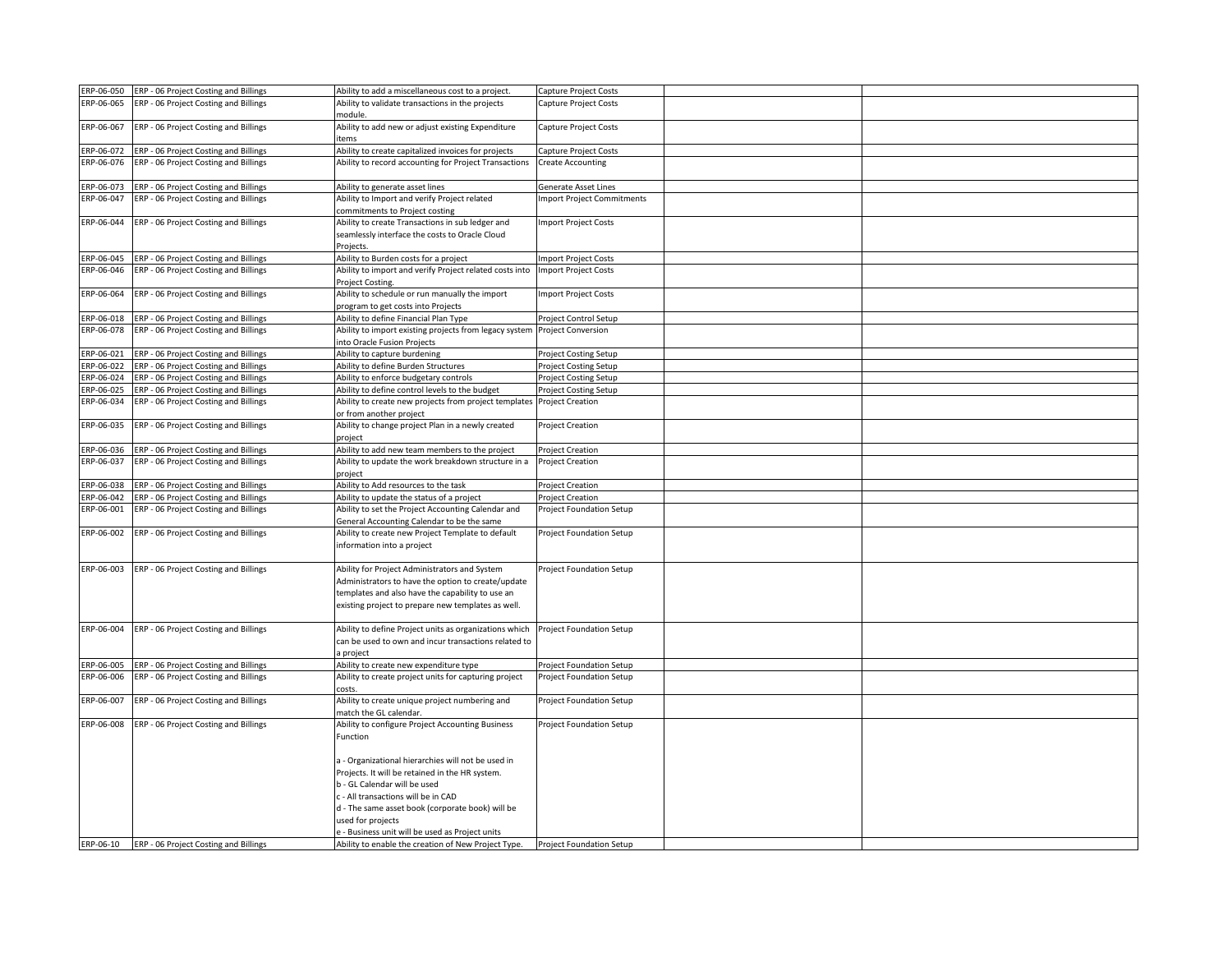| periods to be used for the Projects Calendar. The<br>periods will be calendar months.<br>ERP-06-012<br>ERP - 06 Project Costing and Billings<br>Ability to define Project roles<br>Project Foundation Setup<br>Ability to create and maintain rate schedule for labor<br>ERP-06-016 ERP - 06 Project Costing and Billings<br><b>Project Foundation Setup</b><br>costs.<br>ERP-06-017<br>ERP - 06 Project Costing and Billings<br>Ability to define custom Resource Breakdown<br>Project Foundation Setup<br>Structure<br>ERP-06-043 ERP - 06 Project Costing and Billings<br>Ability to set the Project Accounting Periods.<br>Project Period Close/Open<br>Project periods will be opened and close during<br>period end to ensure proper financial period close<br>occurs in the subledger as well.<br>ERP-06-077 ERP - 06 Project Costing and Billings<br>Ability to close the Project Period at the end of the<br>Project Period Close/Open<br>month.<br>Ability to Add Mapping Sets<br>ERP - 06 Project Costing and Billings<br>ERP-06-033<br>Projects Setup<br>ERP-06-049<br>ERP - 06 Project Costing and Billings<br>Ability to verify the impact of making a PO an actual<br><b>Review Project Commitments</b><br>cost when the PO is matched to an Invoice<br>ERP - 06 Project Costing and Billings<br>Ability to verify the impact of the imported costs in<br>ERP-06-048<br><b>Review Project Costs</b><br>the project on the budget and verify the Actuals vs<br>the Budgets<br>ERP - 06 Project Costing and Billings<br>Ability to validate and review costs in projects<br><b>Review Project Costs</b><br>ERP-06-069<br>ERP-06-074<br>ERP - 06 Project Costing and Billings<br>Ability to interface Asset lines to Fixed assets module<br><b>Transfer Asset Lines</b><br>ERP-06-053<br>ERP - 06 Project Costing and Billings<br>Ability to transfer costs within a project or between<br>Transfer Project Costs<br>projects<br>ERP-07-313 ERP - 07 Purchasing<br>Ability to submit supplier agreements for approval<br>Agreement Approval<br>ERP-07-314<br>ERP - 07 Purchasing<br>Ability to set auto approval for supplier agreement<br><b>Agreement Approval</b><br>created<br>Ability to enable agreement approval workflow to<br>ERP-07-318<br>ERP - 07 Purchasing<br><b>Agreement Approval</b><br>notify buyer when a agreement is approved or<br>ejected.<br>ERP-07-325 ERP - 07 Purchasing<br>Ability to withdraw agreement from the approval<br>Agreement Approval<br>process<br>ERP-07-307<br>ERP - 07 Purchasing<br>Ability to purchase goods and services locally from<br><b>Agreement Controls</b><br>the pre-defined supplier sites<br>ERP-07-308<br>Ability to automatically create and submit a purchase<br>Agreement Controls<br>ERP - 07 Purchasing<br>order created from a supplier agreement<br>ERP-07-310 ERP - 07 Purchasing<br>Ability to update the pricing information on an<br><b>Agreement Controls</b><br>agreement and reflect the same on existing purchase<br>order<br>ERP-07-311 ERP - 07 Purchasing<br>Ability to notify the buyer when an agreement is<br><b>Agreement Controls</b><br>about to expire<br>ERP-07-290 ERP - 07 Purchasing<br>Ability to create agreements with supplier for<br>Agreement processing<br>negotiating prices and terms for purchasing goods<br>and services in bulk<br>ERP-07-291 ERP - 07 Purchasing<br>Ability to add supplier and currency details while<br>Agreement processing<br>creating a supplier agreement<br>ERP-07-292<br>ERP - 07 Purchasing<br>Ability to have a unique identifier for all the supplier<br>Agreement processing<br>agreements created in Oracle Purchasing Cloud<br>ERP-07-295<br>ERP - 07 Purchasing<br>Ability to specify payment terms on the supplier<br>Agreement processing<br>agreement<br>ERP-07-296<br>Ability to add shipping information to an agreement<br>ERP - 07 Purchasing<br>Agreement processing<br>shipping method, freight terms, FOB)<br>ERP-07-297 ERP - 07 Purchasing<br>Ability to enter notes/instruction/comments for<br>Agreement processing<br>supplier when creating a supplier agreement<br>ERP-07-298<br>ERP - 07 Purchasing<br>Ability to enter notes/instructions/comments for<br>Agreement processing<br>receiver when creating a supplier agreement<br>ERP-07-299<br>ERP - 07 Purchasing<br>Ability to attach documents and categorize them<br>Agreement processing<br>based on who should receive them (example<br>supplier, approver, buyer etc.)<br>Ability to add items or services in an agreement line<br>ERP-07-300 ERP - 07 Purchasing<br>Agreement processing<br>with details | ERP-06-011 ERP - 06 Project Costing and Billings | Ability to configure the General Ledger accounting | Project Foundation Setup |  |
|------------------------------------------------------------------------------------------------------------------------------------------------------------------------------------------------------------------------------------------------------------------------------------------------------------------------------------------------------------------------------------------------------------------------------------------------------------------------------------------------------------------------------------------------------------------------------------------------------------------------------------------------------------------------------------------------------------------------------------------------------------------------------------------------------------------------------------------------------------------------------------------------------------------------------------------------------------------------------------------------------------------------------------------------------------------------------------------------------------------------------------------------------------------------------------------------------------------------------------------------------------------------------------------------------------------------------------------------------------------------------------------------------------------------------------------------------------------------------------------------------------------------------------------------------------------------------------------------------------------------------------------------------------------------------------------------------------------------------------------------------------------------------------------------------------------------------------------------------------------------------------------------------------------------------------------------------------------------------------------------------------------------------------------------------------------------------------------------------------------------------------------------------------------------------------------------------------------------------------------------------------------------------------------------------------------------------------------------------------------------------------------------------------------------------------------------------------------------------------------------------------------------------------------------------------------------------------------------------------------------------------------------------------------------------------------------------------------------------------------------------------------------------------------------------------------------------------------------------------------------------------------------------------------------------------------------------------------------------------------------------------------------------------------------------------------------------------------------------------------------------------------------------------------------------------------------------------------------------------------------------------------------------------------------------------------------------------------------------------------------------------------------------------------------------------------------------------------------------------------------------------------------------------------------------------------------------------------------------------------------------------------------------------------------------------------------------------------------------------------------------------------------------------------------------------------------------------------------------------------------------------------------------------------------------------------------------------------------------------------------------------------------------------------------------------------------------------------------------------------------------------------------------------------------------------------------------------------------------------------------------------------------------------------------------------------------------------------------------------------------------------------------------------------------------------------------------------------------------------------------------------------------------------------------------------------------------------------------------------------------------------|--------------------------------------------------|----------------------------------------------------|--------------------------|--|
|                                                                                                                                                                                                                                                                                                                                                                                                                                                                                                                                                                                                                                                                                                                                                                                                                                                                                                                                                                                                                                                                                                                                                                                                                                                                                                                                                                                                                                                                                                                                                                                                                                                                                                                                                                                                                                                                                                                                                                                                                                                                                                                                                                                                                                                                                                                                                                                                                                                                                                                                                                                                                                                                                                                                                                                                                                                                                                                                                                                                                                                                                                                                                                                                                                                                                                                                                                                                                                                                                                                                                                                                                                                                                                                                                                                                                                                                                                                                                                                                                                                                                                                                                                                                                                                                                                                                                                                                                                                                                                                                                                                                                                    |                                                  |                                                    |                          |  |
|                                                                                                                                                                                                                                                                                                                                                                                                                                                                                                                                                                                                                                                                                                                                                                                                                                                                                                                                                                                                                                                                                                                                                                                                                                                                                                                                                                                                                                                                                                                                                                                                                                                                                                                                                                                                                                                                                                                                                                                                                                                                                                                                                                                                                                                                                                                                                                                                                                                                                                                                                                                                                                                                                                                                                                                                                                                                                                                                                                                                                                                                                                                                                                                                                                                                                                                                                                                                                                                                                                                                                                                                                                                                                                                                                                                                                                                                                                                                                                                                                                                                                                                                                                                                                                                                                                                                                                                                                                                                                                                                                                                                                                    |                                                  |                                                    |                          |  |
|                                                                                                                                                                                                                                                                                                                                                                                                                                                                                                                                                                                                                                                                                                                                                                                                                                                                                                                                                                                                                                                                                                                                                                                                                                                                                                                                                                                                                                                                                                                                                                                                                                                                                                                                                                                                                                                                                                                                                                                                                                                                                                                                                                                                                                                                                                                                                                                                                                                                                                                                                                                                                                                                                                                                                                                                                                                                                                                                                                                                                                                                                                                                                                                                                                                                                                                                                                                                                                                                                                                                                                                                                                                                                                                                                                                                                                                                                                                                                                                                                                                                                                                                                                                                                                                                                                                                                                                                                                                                                                                                                                                                                                    |                                                  |                                                    |                          |  |
|                                                                                                                                                                                                                                                                                                                                                                                                                                                                                                                                                                                                                                                                                                                                                                                                                                                                                                                                                                                                                                                                                                                                                                                                                                                                                                                                                                                                                                                                                                                                                                                                                                                                                                                                                                                                                                                                                                                                                                                                                                                                                                                                                                                                                                                                                                                                                                                                                                                                                                                                                                                                                                                                                                                                                                                                                                                                                                                                                                                                                                                                                                                                                                                                                                                                                                                                                                                                                                                                                                                                                                                                                                                                                                                                                                                                                                                                                                                                                                                                                                                                                                                                                                                                                                                                                                                                                                                                                                                                                                                                                                                                                                    |                                                  |                                                    |                          |  |
|                                                                                                                                                                                                                                                                                                                                                                                                                                                                                                                                                                                                                                                                                                                                                                                                                                                                                                                                                                                                                                                                                                                                                                                                                                                                                                                                                                                                                                                                                                                                                                                                                                                                                                                                                                                                                                                                                                                                                                                                                                                                                                                                                                                                                                                                                                                                                                                                                                                                                                                                                                                                                                                                                                                                                                                                                                                                                                                                                                                                                                                                                                                                                                                                                                                                                                                                                                                                                                                                                                                                                                                                                                                                                                                                                                                                                                                                                                                                                                                                                                                                                                                                                                                                                                                                                                                                                                                                                                                                                                                                                                                                                                    |                                                  |                                                    |                          |  |
|                                                                                                                                                                                                                                                                                                                                                                                                                                                                                                                                                                                                                                                                                                                                                                                                                                                                                                                                                                                                                                                                                                                                                                                                                                                                                                                                                                                                                                                                                                                                                                                                                                                                                                                                                                                                                                                                                                                                                                                                                                                                                                                                                                                                                                                                                                                                                                                                                                                                                                                                                                                                                                                                                                                                                                                                                                                                                                                                                                                                                                                                                                                                                                                                                                                                                                                                                                                                                                                                                                                                                                                                                                                                                                                                                                                                                                                                                                                                                                                                                                                                                                                                                                                                                                                                                                                                                                                                                                                                                                                                                                                                                                    |                                                  |                                                    |                          |  |
|                                                                                                                                                                                                                                                                                                                                                                                                                                                                                                                                                                                                                                                                                                                                                                                                                                                                                                                                                                                                                                                                                                                                                                                                                                                                                                                                                                                                                                                                                                                                                                                                                                                                                                                                                                                                                                                                                                                                                                                                                                                                                                                                                                                                                                                                                                                                                                                                                                                                                                                                                                                                                                                                                                                                                                                                                                                                                                                                                                                                                                                                                                                                                                                                                                                                                                                                                                                                                                                                                                                                                                                                                                                                                                                                                                                                                                                                                                                                                                                                                                                                                                                                                                                                                                                                                                                                                                                                                                                                                                                                                                                                                                    |                                                  |                                                    |                          |  |
|                                                                                                                                                                                                                                                                                                                                                                                                                                                                                                                                                                                                                                                                                                                                                                                                                                                                                                                                                                                                                                                                                                                                                                                                                                                                                                                                                                                                                                                                                                                                                                                                                                                                                                                                                                                                                                                                                                                                                                                                                                                                                                                                                                                                                                                                                                                                                                                                                                                                                                                                                                                                                                                                                                                                                                                                                                                                                                                                                                                                                                                                                                                                                                                                                                                                                                                                                                                                                                                                                                                                                                                                                                                                                                                                                                                                                                                                                                                                                                                                                                                                                                                                                                                                                                                                                                                                                                                                                                                                                                                                                                                                                                    |                                                  |                                                    |                          |  |
|                                                                                                                                                                                                                                                                                                                                                                                                                                                                                                                                                                                                                                                                                                                                                                                                                                                                                                                                                                                                                                                                                                                                                                                                                                                                                                                                                                                                                                                                                                                                                                                                                                                                                                                                                                                                                                                                                                                                                                                                                                                                                                                                                                                                                                                                                                                                                                                                                                                                                                                                                                                                                                                                                                                                                                                                                                                                                                                                                                                                                                                                                                                                                                                                                                                                                                                                                                                                                                                                                                                                                                                                                                                                                                                                                                                                                                                                                                                                                                                                                                                                                                                                                                                                                                                                                                                                                                                                                                                                                                                                                                                                                                    |                                                  |                                                    |                          |  |
|                                                                                                                                                                                                                                                                                                                                                                                                                                                                                                                                                                                                                                                                                                                                                                                                                                                                                                                                                                                                                                                                                                                                                                                                                                                                                                                                                                                                                                                                                                                                                                                                                                                                                                                                                                                                                                                                                                                                                                                                                                                                                                                                                                                                                                                                                                                                                                                                                                                                                                                                                                                                                                                                                                                                                                                                                                                                                                                                                                                                                                                                                                                                                                                                                                                                                                                                                                                                                                                                                                                                                                                                                                                                                                                                                                                                                                                                                                                                                                                                                                                                                                                                                                                                                                                                                                                                                                                                                                                                                                                                                                                                                                    |                                                  |                                                    |                          |  |
|                                                                                                                                                                                                                                                                                                                                                                                                                                                                                                                                                                                                                                                                                                                                                                                                                                                                                                                                                                                                                                                                                                                                                                                                                                                                                                                                                                                                                                                                                                                                                                                                                                                                                                                                                                                                                                                                                                                                                                                                                                                                                                                                                                                                                                                                                                                                                                                                                                                                                                                                                                                                                                                                                                                                                                                                                                                                                                                                                                                                                                                                                                                                                                                                                                                                                                                                                                                                                                                                                                                                                                                                                                                                                                                                                                                                                                                                                                                                                                                                                                                                                                                                                                                                                                                                                                                                                                                                                                                                                                                                                                                                                                    |                                                  |                                                    |                          |  |
|                                                                                                                                                                                                                                                                                                                                                                                                                                                                                                                                                                                                                                                                                                                                                                                                                                                                                                                                                                                                                                                                                                                                                                                                                                                                                                                                                                                                                                                                                                                                                                                                                                                                                                                                                                                                                                                                                                                                                                                                                                                                                                                                                                                                                                                                                                                                                                                                                                                                                                                                                                                                                                                                                                                                                                                                                                                                                                                                                                                                                                                                                                                                                                                                                                                                                                                                                                                                                                                                                                                                                                                                                                                                                                                                                                                                                                                                                                                                                                                                                                                                                                                                                                                                                                                                                                                                                                                                                                                                                                                                                                                                                                    |                                                  |                                                    |                          |  |
|                                                                                                                                                                                                                                                                                                                                                                                                                                                                                                                                                                                                                                                                                                                                                                                                                                                                                                                                                                                                                                                                                                                                                                                                                                                                                                                                                                                                                                                                                                                                                                                                                                                                                                                                                                                                                                                                                                                                                                                                                                                                                                                                                                                                                                                                                                                                                                                                                                                                                                                                                                                                                                                                                                                                                                                                                                                                                                                                                                                                                                                                                                                                                                                                                                                                                                                                                                                                                                                                                                                                                                                                                                                                                                                                                                                                                                                                                                                                                                                                                                                                                                                                                                                                                                                                                                                                                                                                                                                                                                                                                                                                                                    |                                                  |                                                    |                          |  |
|                                                                                                                                                                                                                                                                                                                                                                                                                                                                                                                                                                                                                                                                                                                                                                                                                                                                                                                                                                                                                                                                                                                                                                                                                                                                                                                                                                                                                                                                                                                                                                                                                                                                                                                                                                                                                                                                                                                                                                                                                                                                                                                                                                                                                                                                                                                                                                                                                                                                                                                                                                                                                                                                                                                                                                                                                                                                                                                                                                                                                                                                                                                                                                                                                                                                                                                                                                                                                                                                                                                                                                                                                                                                                                                                                                                                                                                                                                                                                                                                                                                                                                                                                                                                                                                                                                                                                                                                                                                                                                                                                                                                                                    |                                                  |                                                    |                          |  |
|                                                                                                                                                                                                                                                                                                                                                                                                                                                                                                                                                                                                                                                                                                                                                                                                                                                                                                                                                                                                                                                                                                                                                                                                                                                                                                                                                                                                                                                                                                                                                                                                                                                                                                                                                                                                                                                                                                                                                                                                                                                                                                                                                                                                                                                                                                                                                                                                                                                                                                                                                                                                                                                                                                                                                                                                                                                                                                                                                                                                                                                                                                                                                                                                                                                                                                                                                                                                                                                                                                                                                                                                                                                                                                                                                                                                                                                                                                                                                                                                                                                                                                                                                                                                                                                                                                                                                                                                                                                                                                                                                                                                                                    |                                                  |                                                    |                          |  |
|                                                                                                                                                                                                                                                                                                                                                                                                                                                                                                                                                                                                                                                                                                                                                                                                                                                                                                                                                                                                                                                                                                                                                                                                                                                                                                                                                                                                                                                                                                                                                                                                                                                                                                                                                                                                                                                                                                                                                                                                                                                                                                                                                                                                                                                                                                                                                                                                                                                                                                                                                                                                                                                                                                                                                                                                                                                                                                                                                                                                                                                                                                                                                                                                                                                                                                                                                                                                                                                                                                                                                                                                                                                                                                                                                                                                                                                                                                                                                                                                                                                                                                                                                                                                                                                                                                                                                                                                                                                                                                                                                                                                                                    |                                                  |                                                    |                          |  |
|                                                                                                                                                                                                                                                                                                                                                                                                                                                                                                                                                                                                                                                                                                                                                                                                                                                                                                                                                                                                                                                                                                                                                                                                                                                                                                                                                                                                                                                                                                                                                                                                                                                                                                                                                                                                                                                                                                                                                                                                                                                                                                                                                                                                                                                                                                                                                                                                                                                                                                                                                                                                                                                                                                                                                                                                                                                                                                                                                                                                                                                                                                                                                                                                                                                                                                                                                                                                                                                                                                                                                                                                                                                                                                                                                                                                                                                                                                                                                                                                                                                                                                                                                                                                                                                                                                                                                                                                                                                                                                                                                                                                                                    |                                                  |                                                    |                          |  |
|                                                                                                                                                                                                                                                                                                                                                                                                                                                                                                                                                                                                                                                                                                                                                                                                                                                                                                                                                                                                                                                                                                                                                                                                                                                                                                                                                                                                                                                                                                                                                                                                                                                                                                                                                                                                                                                                                                                                                                                                                                                                                                                                                                                                                                                                                                                                                                                                                                                                                                                                                                                                                                                                                                                                                                                                                                                                                                                                                                                                                                                                                                                                                                                                                                                                                                                                                                                                                                                                                                                                                                                                                                                                                                                                                                                                                                                                                                                                                                                                                                                                                                                                                                                                                                                                                                                                                                                                                                                                                                                                                                                                                                    |                                                  |                                                    |                          |  |
|                                                                                                                                                                                                                                                                                                                                                                                                                                                                                                                                                                                                                                                                                                                                                                                                                                                                                                                                                                                                                                                                                                                                                                                                                                                                                                                                                                                                                                                                                                                                                                                                                                                                                                                                                                                                                                                                                                                                                                                                                                                                                                                                                                                                                                                                                                                                                                                                                                                                                                                                                                                                                                                                                                                                                                                                                                                                                                                                                                                                                                                                                                                                                                                                                                                                                                                                                                                                                                                                                                                                                                                                                                                                                                                                                                                                                                                                                                                                                                                                                                                                                                                                                                                                                                                                                                                                                                                                                                                                                                                                                                                                                                    |                                                  |                                                    |                          |  |
|                                                                                                                                                                                                                                                                                                                                                                                                                                                                                                                                                                                                                                                                                                                                                                                                                                                                                                                                                                                                                                                                                                                                                                                                                                                                                                                                                                                                                                                                                                                                                                                                                                                                                                                                                                                                                                                                                                                                                                                                                                                                                                                                                                                                                                                                                                                                                                                                                                                                                                                                                                                                                                                                                                                                                                                                                                                                                                                                                                                                                                                                                                                                                                                                                                                                                                                                                                                                                                                                                                                                                                                                                                                                                                                                                                                                                                                                                                                                                                                                                                                                                                                                                                                                                                                                                                                                                                                                                                                                                                                                                                                                                                    |                                                  |                                                    |                          |  |
|                                                                                                                                                                                                                                                                                                                                                                                                                                                                                                                                                                                                                                                                                                                                                                                                                                                                                                                                                                                                                                                                                                                                                                                                                                                                                                                                                                                                                                                                                                                                                                                                                                                                                                                                                                                                                                                                                                                                                                                                                                                                                                                                                                                                                                                                                                                                                                                                                                                                                                                                                                                                                                                                                                                                                                                                                                                                                                                                                                                                                                                                                                                                                                                                                                                                                                                                                                                                                                                                                                                                                                                                                                                                                                                                                                                                                                                                                                                                                                                                                                                                                                                                                                                                                                                                                                                                                                                                                                                                                                                                                                                                                                    |                                                  |                                                    |                          |  |
|                                                                                                                                                                                                                                                                                                                                                                                                                                                                                                                                                                                                                                                                                                                                                                                                                                                                                                                                                                                                                                                                                                                                                                                                                                                                                                                                                                                                                                                                                                                                                                                                                                                                                                                                                                                                                                                                                                                                                                                                                                                                                                                                                                                                                                                                                                                                                                                                                                                                                                                                                                                                                                                                                                                                                                                                                                                                                                                                                                                                                                                                                                                                                                                                                                                                                                                                                                                                                                                                                                                                                                                                                                                                                                                                                                                                                                                                                                                                                                                                                                                                                                                                                                                                                                                                                                                                                                                                                                                                                                                                                                                                                                    |                                                  |                                                    |                          |  |
|                                                                                                                                                                                                                                                                                                                                                                                                                                                                                                                                                                                                                                                                                                                                                                                                                                                                                                                                                                                                                                                                                                                                                                                                                                                                                                                                                                                                                                                                                                                                                                                                                                                                                                                                                                                                                                                                                                                                                                                                                                                                                                                                                                                                                                                                                                                                                                                                                                                                                                                                                                                                                                                                                                                                                                                                                                                                                                                                                                                                                                                                                                                                                                                                                                                                                                                                                                                                                                                                                                                                                                                                                                                                                                                                                                                                                                                                                                                                                                                                                                                                                                                                                                                                                                                                                                                                                                                                                                                                                                                                                                                                                                    |                                                  |                                                    |                          |  |
|                                                                                                                                                                                                                                                                                                                                                                                                                                                                                                                                                                                                                                                                                                                                                                                                                                                                                                                                                                                                                                                                                                                                                                                                                                                                                                                                                                                                                                                                                                                                                                                                                                                                                                                                                                                                                                                                                                                                                                                                                                                                                                                                                                                                                                                                                                                                                                                                                                                                                                                                                                                                                                                                                                                                                                                                                                                                                                                                                                                                                                                                                                                                                                                                                                                                                                                                                                                                                                                                                                                                                                                                                                                                                                                                                                                                                                                                                                                                                                                                                                                                                                                                                                                                                                                                                                                                                                                                                                                                                                                                                                                                                                    |                                                  |                                                    |                          |  |
|                                                                                                                                                                                                                                                                                                                                                                                                                                                                                                                                                                                                                                                                                                                                                                                                                                                                                                                                                                                                                                                                                                                                                                                                                                                                                                                                                                                                                                                                                                                                                                                                                                                                                                                                                                                                                                                                                                                                                                                                                                                                                                                                                                                                                                                                                                                                                                                                                                                                                                                                                                                                                                                                                                                                                                                                                                                                                                                                                                                                                                                                                                                                                                                                                                                                                                                                                                                                                                                                                                                                                                                                                                                                                                                                                                                                                                                                                                                                                                                                                                                                                                                                                                                                                                                                                                                                                                                                                                                                                                                                                                                                                                    |                                                  |                                                    |                          |  |
|                                                                                                                                                                                                                                                                                                                                                                                                                                                                                                                                                                                                                                                                                                                                                                                                                                                                                                                                                                                                                                                                                                                                                                                                                                                                                                                                                                                                                                                                                                                                                                                                                                                                                                                                                                                                                                                                                                                                                                                                                                                                                                                                                                                                                                                                                                                                                                                                                                                                                                                                                                                                                                                                                                                                                                                                                                                                                                                                                                                                                                                                                                                                                                                                                                                                                                                                                                                                                                                                                                                                                                                                                                                                                                                                                                                                                                                                                                                                                                                                                                                                                                                                                                                                                                                                                                                                                                                                                                                                                                                                                                                                                                    |                                                  |                                                    |                          |  |
|                                                                                                                                                                                                                                                                                                                                                                                                                                                                                                                                                                                                                                                                                                                                                                                                                                                                                                                                                                                                                                                                                                                                                                                                                                                                                                                                                                                                                                                                                                                                                                                                                                                                                                                                                                                                                                                                                                                                                                                                                                                                                                                                                                                                                                                                                                                                                                                                                                                                                                                                                                                                                                                                                                                                                                                                                                                                                                                                                                                                                                                                                                                                                                                                                                                                                                                                                                                                                                                                                                                                                                                                                                                                                                                                                                                                                                                                                                                                                                                                                                                                                                                                                                                                                                                                                                                                                                                                                                                                                                                                                                                                                                    |                                                  |                                                    |                          |  |
|                                                                                                                                                                                                                                                                                                                                                                                                                                                                                                                                                                                                                                                                                                                                                                                                                                                                                                                                                                                                                                                                                                                                                                                                                                                                                                                                                                                                                                                                                                                                                                                                                                                                                                                                                                                                                                                                                                                                                                                                                                                                                                                                                                                                                                                                                                                                                                                                                                                                                                                                                                                                                                                                                                                                                                                                                                                                                                                                                                                                                                                                                                                                                                                                                                                                                                                                                                                                                                                                                                                                                                                                                                                                                                                                                                                                                                                                                                                                                                                                                                                                                                                                                                                                                                                                                                                                                                                                                                                                                                                                                                                                                                    |                                                  |                                                    |                          |  |
|                                                                                                                                                                                                                                                                                                                                                                                                                                                                                                                                                                                                                                                                                                                                                                                                                                                                                                                                                                                                                                                                                                                                                                                                                                                                                                                                                                                                                                                                                                                                                                                                                                                                                                                                                                                                                                                                                                                                                                                                                                                                                                                                                                                                                                                                                                                                                                                                                                                                                                                                                                                                                                                                                                                                                                                                                                                                                                                                                                                                                                                                                                                                                                                                                                                                                                                                                                                                                                                                                                                                                                                                                                                                                                                                                                                                                                                                                                                                                                                                                                                                                                                                                                                                                                                                                                                                                                                                                                                                                                                                                                                                                                    |                                                  |                                                    |                          |  |
|                                                                                                                                                                                                                                                                                                                                                                                                                                                                                                                                                                                                                                                                                                                                                                                                                                                                                                                                                                                                                                                                                                                                                                                                                                                                                                                                                                                                                                                                                                                                                                                                                                                                                                                                                                                                                                                                                                                                                                                                                                                                                                                                                                                                                                                                                                                                                                                                                                                                                                                                                                                                                                                                                                                                                                                                                                                                                                                                                                                                                                                                                                                                                                                                                                                                                                                                                                                                                                                                                                                                                                                                                                                                                                                                                                                                                                                                                                                                                                                                                                                                                                                                                                                                                                                                                                                                                                                                                                                                                                                                                                                                                                    |                                                  |                                                    |                          |  |
|                                                                                                                                                                                                                                                                                                                                                                                                                                                                                                                                                                                                                                                                                                                                                                                                                                                                                                                                                                                                                                                                                                                                                                                                                                                                                                                                                                                                                                                                                                                                                                                                                                                                                                                                                                                                                                                                                                                                                                                                                                                                                                                                                                                                                                                                                                                                                                                                                                                                                                                                                                                                                                                                                                                                                                                                                                                                                                                                                                                                                                                                                                                                                                                                                                                                                                                                                                                                                                                                                                                                                                                                                                                                                                                                                                                                                                                                                                                                                                                                                                                                                                                                                                                                                                                                                                                                                                                                                                                                                                                                                                                                                                    |                                                  |                                                    |                          |  |
|                                                                                                                                                                                                                                                                                                                                                                                                                                                                                                                                                                                                                                                                                                                                                                                                                                                                                                                                                                                                                                                                                                                                                                                                                                                                                                                                                                                                                                                                                                                                                                                                                                                                                                                                                                                                                                                                                                                                                                                                                                                                                                                                                                                                                                                                                                                                                                                                                                                                                                                                                                                                                                                                                                                                                                                                                                                                                                                                                                                                                                                                                                                                                                                                                                                                                                                                                                                                                                                                                                                                                                                                                                                                                                                                                                                                                                                                                                                                                                                                                                                                                                                                                                                                                                                                                                                                                                                                                                                                                                                                                                                                                                    |                                                  |                                                    |                          |  |
|                                                                                                                                                                                                                                                                                                                                                                                                                                                                                                                                                                                                                                                                                                                                                                                                                                                                                                                                                                                                                                                                                                                                                                                                                                                                                                                                                                                                                                                                                                                                                                                                                                                                                                                                                                                                                                                                                                                                                                                                                                                                                                                                                                                                                                                                                                                                                                                                                                                                                                                                                                                                                                                                                                                                                                                                                                                                                                                                                                                                                                                                                                                                                                                                                                                                                                                                                                                                                                                                                                                                                                                                                                                                                                                                                                                                                                                                                                                                                                                                                                                                                                                                                                                                                                                                                                                                                                                                                                                                                                                                                                                                                                    |                                                  |                                                    |                          |  |
|                                                                                                                                                                                                                                                                                                                                                                                                                                                                                                                                                                                                                                                                                                                                                                                                                                                                                                                                                                                                                                                                                                                                                                                                                                                                                                                                                                                                                                                                                                                                                                                                                                                                                                                                                                                                                                                                                                                                                                                                                                                                                                                                                                                                                                                                                                                                                                                                                                                                                                                                                                                                                                                                                                                                                                                                                                                                                                                                                                                                                                                                                                                                                                                                                                                                                                                                                                                                                                                                                                                                                                                                                                                                                                                                                                                                                                                                                                                                                                                                                                                                                                                                                                                                                                                                                                                                                                                                                                                                                                                                                                                                                                    |                                                  |                                                    |                          |  |
|                                                                                                                                                                                                                                                                                                                                                                                                                                                                                                                                                                                                                                                                                                                                                                                                                                                                                                                                                                                                                                                                                                                                                                                                                                                                                                                                                                                                                                                                                                                                                                                                                                                                                                                                                                                                                                                                                                                                                                                                                                                                                                                                                                                                                                                                                                                                                                                                                                                                                                                                                                                                                                                                                                                                                                                                                                                                                                                                                                                                                                                                                                                                                                                                                                                                                                                                                                                                                                                                                                                                                                                                                                                                                                                                                                                                                                                                                                                                                                                                                                                                                                                                                                                                                                                                                                                                                                                                                                                                                                                                                                                                                                    |                                                  |                                                    |                          |  |
|                                                                                                                                                                                                                                                                                                                                                                                                                                                                                                                                                                                                                                                                                                                                                                                                                                                                                                                                                                                                                                                                                                                                                                                                                                                                                                                                                                                                                                                                                                                                                                                                                                                                                                                                                                                                                                                                                                                                                                                                                                                                                                                                                                                                                                                                                                                                                                                                                                                                                                                                                                                                                                                                                                                                                                                                                                                                                                                                                                                                                                                                                                                                                                                                                                                                                                                                                                                                                                                                                                                                                                                                                                                                                                                                                                                                                                                                                                                                                                                                                                                                                                                                                                                                                                                                                                                                                                                                                                                                                                                                                                                                                                    |                                                  |                                                    |                          |  |
|                                                                                                                                                                                                                                                                                                                                                                                                                                                                                                                                                                                                                                                                                                                                                                                                                                                                                                                                                                                                                                                                                                                                                                                                                                                                                                                                                                                                                                                                                                                                                                                                                                                                                                                                                                                                                                                                                                                                                                                                                                                                                                                                                                                                                                                                                                                                                                                                                                                                                                                                                                                                                                                                                                                                                                                                                                                                                                                                                                                                                                                                                                                                                                                                                                                                                                                                                                                                                                                                                                                                                                                                                                                                                                                                                                                                                                                                                                                                                                                                                                                                                                                                                                                                                                                                                                                                                                                                                                                                                                                                                                                                                                    |                                                  |                                                    |                          |  |
|                                                                                                                                                                                                                                                                                                                                                                                                                                                                                                                                                                                                                                                                                                                                                                                                                                                                                                                                                                                                                                                                                                                                                                                                                                                                                                                                                                                                                                                                                                                                                                                                                                                                                                                                                                                                                                                                                                                                                                                                                                                                                                                                                                                                                                                                                                                                                                                                                                                                                                                                                                                                                                                                                                                                                                                                                                                                                                                                                                                                                                                                                                                                                                                                                                                                                                                                                                                                                                                                                                                                                                                                                                                                                                                                                                                                                                                                                                                                                                                                                                                                                                                                                                                                                                                                                                                                                                                                                                                                                                                                                                                                                                    |                                                  |                                                    |                          |  |
|                                                                                                                                                                                                                                                                                                                                                                                                                                                                                                                                                                                                                                                                                                                                                                                                                                                                                                                                                                                                                                                                                                                                                                                                                                                                                                                                                                                                                                                                                                                                                                                                                                                                                                                                                                                                                                                                                                                                                                                                                                                                                                                                                                                                                                                                                                                                                                                                                                                                                                                                                                                                                                                                                                                                                                                                                                                                                                                                                                                                                                                                                                                                                                                                                                                                                                                                                                                                                                                                                                                                                                                                                                                                                                                                                                                                                                                                                                                                                                                                                                                                                                                                                                                                                                                                                                                                                                                                                                                                                                                                                                                                                                    |                                                  |                                                    |                          |  |
|                                                                                                                                                                                                                                                                                                                                                                                                                                                                                                                                                                                                                                                                                                                                                                                                                                                                                                                                                                                                                                                                                                                                                                                                                                                                                                                                                                                                                                                                                                                                                                                                                                                                                                                                                                                                                                                                                                                                                                                                                                                                                                                                                                                                                                                                                                                                                                                                                                                                                                                                                                                                                                                                                                                                                                                                                                                                                                                                                                                                                                                                                                                                                                                                                                                                                                                                                                                                                                                                                                                                                                                                                                                                                                                                                                                                                                                                                                                                                                                                                                                                                                                                                                                                                                                                                                                                                                                                                                                                                                                                                                                                                                    |                                                  |                                                    |                          |  |
|                                                                                                                                                                                                                                                                                                                                                                                                                                                                                                                                                                                                                                                                                                                                                                                                                                                                                                                                                                                                                                                                                                                                                                                                                                                                                                                                                                                                                                                                                                                                                                                                                                                                                                                                                                                                                                                                                                                                                                                                                                                                                                                                                                                                                                                                                                                                                                                                                                                                                                                                                                                                                                                                                                                                                                                                                                                                                                                                                                                                                                                                                                                                                                                                                                                                                                                                                                                                                                                                                                                                                                                                                                                                                                                                                                                                                                                                                                                                                                                                                                                                                                                                                                                                                                                                                                                                                                                                                                                                                                                                                                                                                                    |                                                  |                                                    |                          |  |
|                                                                                                                                                                                                                                                                                                                                                                                                                                                                                                                                                                                                                                                                                                                                                                                                                                                                                                                                                                                                                                                                                                                                                                                                                                                                                                                                                                                                                                                                                                                                                                                                                                                                                                                                                                                                                                                                                                                                                                                                                                                                                                                                                                                                                                                                                                                                                                                                                                                                                                                                                                                                                                                                                                                                                                                                                                                                                                                                                                                                                                                                                                                                                                                                                                                                                                                                                                                                                                                                                                                                                                                                                                                                                                                                                                                                                                                                                                                                                                                                                                                                                                                                                                                                                                                                                                                                                                                                                                                                                                                                                                                                                                    |                                                  |                                                    |                          |  |
|                                                                                                                                                                                                                                                                                                                                                                                                                                                                                                                                                                                                                                                                                                                                                                                                                                                                                                                                                                                                                                                                                                                                                                                                                                                                                                                                                                                                                                                                                                                                                                                                                                                                                                                                                                                                                                                                                                                                                                                                                                                                                                                                                                                                                                                                                                                                                                                                                                                                                                                                                                                                                                                                                                                                                                                                                                                                                                                                                                                                                                                                                                                                                                                                                                                                                                                                                                                                                                                                                                                                                                                                                                                                                                                                                                                                                                                                                                                                                                                                                                                                                                                                                                                                                                                                                                                                                                                                                                                                                                                                                                                                                                    |                                                  |                                                    |                          |  |
|                                                                                                                                                                                                                                                                                                                                                                                                                                                                                                                                                                                                                                                                                                                                                                                                                                                                                                                                                                                                                                                                                                                                                                                                                                                                                                                                                                                                                                                                                                                                                                                                                                                                                                                                                                                                                                                                                                                                                                                                                                                                                                                                                                                                                                                                                                                                                                                                                                                                                                                                                                                                                                                                                                                                                                                                                                                                                                                                                                                                                                                                                                                                                                                                                                                                                                                                                                                                                                                                                                                                                                                                                                                                                                                                                                                                                                                                                                                                                                                                                                                                                                                                                                                                                                                                                                                                                                                                                                                                                                                                                                                                                                    |                                                  |                                                    |                          |  |
|                                                                                                                                                                                                                                                                                                                                                                                                                                                                                                                                                                                                                                                                                                                                                                                                                                                                                                                                                                                                                                                                                                                                                                                                                                                                                                                                                                                                                                                                                                                                                                                                                                                                                                                                                                                                                                                                                                                                                                                                                                                                                                                                                                                                                                                                                                                                                                                                                                                                                                                                                                                                                                                                                                                                                                                                                                                                                                                                                                                                                                                                                                                                                                                                                                                                                                                                                                                                                                                                                                                                                                                                                                                                                                                                                                                                                                                                                                                                                                                                                                                                                                                                                                                                                                                                                                                                                                                                                                                                                                                                                                                                                                    |                                                  |                                                    |                          |  |
|                                                                                                                                                                                                                                                                                                                                                                                                                                                                                                                                                                                                                                                                                                                                                                                                                                                                                                                                                                                                                                                                                                                                                                                                                                                                                                                                                                                                                                                                                                                                                                                                                                                                                                                                                                                                                                                                                                                                                                                                                                                                                                                                                                                                                                                                                                                                                                                                                                                                                                                                                                                                                                                                                                                                                                                                                                                                                                                                                                                                                                                                                                                                                                                                                                                                                                                                                                                                                                                                                                                                                                                                                                                                                                                                                                                                                                                                                                                                                                                                                                                                                                                                                                                                                                                                                                                                                                                                                                                                                                                                                                                                                                    |                                                  |                                                    |                          |  |
|                                                                                                                                                                                                                                                                                                                                                                                                                                                                                                                                                                                                                                                                                                                                                                                                                                                                                                                                                                                                                                                                                                                                                                                                                                                                                                                                                                                                                                                                                                                                                                                                                                                                                                                                                                                                                                                                                                                                                                                                                                                                                                                                                                                                                                                                                                                                                                                                                                                                                                                                                                                                                                                                                                                                                                                                                                                                                                                                                                                                                                                                                                                                                                                                                                                                                                                                                                                                                                                                                                                                                                                                                                                                                                                                                                                                                                                                                                                                                                                                                                                                                                                                                                                                                                                                                                                                                                                                                                                                                                                                                                                                                                    |                                                  |                                                    |                          |  |
|                                                                                                                                                                                                                                                                                                                                                                                                                                                                                                                                                                                                                                                                                                                                                                                                                                                                                                                                                                                                                                                                                                                                                                                                                                                                                                                                                                                                                                                                                                                                                                                                                                                                                                                                                                                                                                                                                                                                                                                                                                                                                                                                                                                                                                                                                                                                                                                                                                                                                                                                                                                                                                                                                                                                                                                                                                                                                                                                                                                                                                                                                                                                                                                                                                                                                                                                                                                                                                                                                                                                                                                                                                                                                                                                                                                                                                                                                                                                                                                                                                                                                                                                                                                                                                                                                                                                                                                                                                                                                                                                                                                                                                    |                                                  |                                                    |                          |  |
|                                                                                                                                                                                                                                                                                                                                                                                                                                                                                                                                                                                                                                                                                                                                                                                                                                                                                                                                                                                                                                                                                                                                                                                                                                                                                                                                                                                                                                                                                                                                                                                                                                                                                                                                                                                                                                                                                                                                                                                                                                                                                                                                                                                                                                                                                                                                                                                                                                                                                                                                                                                                                                                                                                                                                                                                                                                                                                                                                                                                                                                                                                                                                                                                                                                                                                                                                                                                                                                                                                                                                                                                                                                                                                                                                                                                                                                                                                                                                                                                                                                                                                                                                                                                                                                                                                                                                                                                                                                                                                                                                                                                                                    |                                                  |                                                    |                          |  |
|                                                                                                                                                                                                                                                                                                                                                                                                                                                                                                                                                                                                                                                                                                                                                                                                                                                                                                                                                                                                                                                                                                                                                                                                                                                                                                                                                                                                                                                                                                                                                                                                                                                                                                                                                                                                                                                                                                                                                                                                                                                                                                                                                                                                                                                                                                                                                                                                                                                                                                                                                                                                                                                                                                                                                                                                                                                                                                                                                                                                                                                                                                                                                                                                                                                                                                                                                                                                                                                                                                                                                                                                                                                                                                                                                                                                                                                                                                                                                                                                                                                                                                                                                                                                                                                                                                                                                                                                                                                                                                                                                                                                                                    |                                                  |                                                    |                          |  |
|                                                                                                                                                                                                                                                                                                                                                                                                                                                                                                                                                                                                                                                                                                                                                                                                                                                                                                                                                                                                                                                                                                                                                                                                                                                                                                                                                                                                                                                                                                                                                                                                                                                                                                                                                                                                                                                                                                                                                                                                                                                                                                                                                                                                                                                                                                                                                                                                                                                                                                                                                                                                                                                                                                                                                                                                                                                                                                                                                                                                                                                                                                                                                                                                                                                                                                                                                                                                                                                                                                                                                                                                                                                                                                                                                                                                                                                                                                                                                                                                                                                                                                                                                                                                                                                                                                                                                                                                                                                                                                                                                                                                                                    |                                                  |                                                    |                          |  |
|                                                                                                                                                                                                                                                                                                                                                                                                                                                                                                                                                                                                                                                                                                                                                                                                                                                                                                                                                                                                                                                                                                                                                                                                                                                                                                                                                                                                                                                                                                                                                                                                                                                                                                                                                                                                                                                                                                                                                                                                                                                                                                                                                                                                                                                                                                                                                                                                                                                                                                                                                                                                                                                                                                                                                                                                                                                                                                                                                                                                                                                                                                                                                                                                                                                                                                                                                                                                                                                                                                                                                                                                                                                                                                                                                                                                                                                                                                                                                                                                                                                                                                                                                                                                                                                                                                                                                                                                                                                                                                                                                                                                                                    |                                                  |                                                    |                          |  |
|                                                                                                                                                                                                                                                                                                                                                                                                                                                                                                                                                                                                                                                                                                                                                                                                                                                                                                                                                                                                                                                                                                                                                                                                                                                                                                                                                                                                                                                                                                                                                                                                                                                                                                                                                                                                                                                                                                                                                                                                                                                                                                                                                                                                                                                                                                                                                                                                                                                                                                                                                                                                                                                                                                                                                                                                                                                                                                                                                                                                                                                                                                                                                                                                                                                                                                                                                                                                                                                                                                                                                                                                                                                                                                                                                                                                                                                                                                                                                                                                                                                                                                                                                                                                                                                                                                                                                                                                                                                                                                                                                                                                                                    |                                                  |                                                    |                          |  |
|                                                                                                                                                                                                                                                                                                                                                                                                                                                                                                                                                                                                                                                                                                                                                                                                                                                                                                                                                                                                                                                                                                                                                                                                                                                                                                                                                                                                                                                                                                                                                                                                                                                                                                                                                                                                                                                                                                                                                                                                                                                                                                                                                                                                                                                                                                                                                                                                                                                                                                                                                                                                                                                                                                                                                                                                                                                                                                                                                                                                                                                                                                                                                                                                                                                                                                                                                                                                                                                                                                                                                                                                                                                                                                                                                                                                                                                                                                                                                                                                                                                                                                                                                                                                                                                                                                                                                                                                                                                                                                                                                                                                                                    |                                                  |                                                    |                          |  |
|                                                                                                                                                                                                                                                                                                                                                                                                                                                                                                                                                                                                                                                                                                                                                                                                                                                                                                                                                                                                                                                                                                                                                                                                                                                                                                                                                                                                                                                                                                                                                                                                                                                                                                                                                                                                                                                                                                                                                                                                                                                                                                                                                                                                                                                                                                                                                                                                                                                                                                                                                                                                                                                                                                                                                                                                                                                                                                                                                                                                                                                                                                                                                                                                                                                                                                                                                                                                                                                                                                                                                                                                                                                                                                                                                                                                                                                                                                                                                                                                                                                                                                                                                                                                                                                                                                                                                                                                                                                                                                                                                                                                                                    |                                                  |                                                    |                          |  |
|                                                                                                                                                                                                                                                                                                                                                                                                                                                                                                                                                                                                                                                                                                                                                                                                                                                                                                                                                                                                                                                                                                                                                                                                                                                                                                                                                                                                                                                                                                                                                                                                                                                                                                                                                                                                                                                                                                                                                                                                                                                                                                                                                                                                                                                                                                                                                                                                                                                                                                                                                                                                                                                                                                                                                                                                                                                                                                                                                                                                                                                                                                                                                                                                                                                                                                                                                                                                                                                                                                                                                                                                                                                                                                                                                                                                                                                                                                                                                                                                                                                                                                                                                                                                                                                                                                                                                                                                                                                                                                                                                                                                                                    |                                                  |                                                    |                          |  |
|                                                                                                                                                                                                                                                                                                                                                                                                                                                                                                                                                                                                                                                                                                                                                                                                                                                                                                                                                                                                                                                                                                                                                                                                                                                                                                                                                                                                                                                                                                                                                                                                                                                                                                                                                                                                                                                                                                                                                                                                                                                                                                                                                                                                                                                                                                                                                                                                                                                                                                                                                                                                                                                                                                                                                                                                                                                                                                                                                                                                                                                                                                                                                                                                                                                                                                                                                                                                                                                                                                                                                                                                                                                                                                                                                                                                                                                                                                                                                                                                                                                                                                                                                                                                                                                                                                                                                                                                                                                                                                                                                                                                                                    |                                                  |                                                    |                          |  |
|                                                                                                                                                                                                                                                                                                                                                                                                                                                                                                                                                                                                                                                                                                                                                                                                                                                                                                                                                                                                                                                                                                                                                                                                                                                                                                                                                                                                                                                                                                                                                                                                                                                                                                                                                                                                                                                                                                                                                                                                                                                                                                                                                                                                                                                                                                                                                                                                                                                                                                                                                                                                                                                                                                                                                                                                                                                                                                                                                                                                                                                                                                                                                                                                                                                                                                                                                                                                                                                                                                                                                                                                                                                                                                                                                                                                                                                                                                                                                                                                                                                                                                                                                                                                                                                                                                                                                                                                                                                                                                                                                                                                                                    |                                                  |                                                    |                          |  |
|                                                                                                                                                                                                                                                                                                                                                                                                                                                                                                                                                                                                                                                                                                                                                                                                                                                                                                                                                                                                                                                                                                                                                                                                                                                                                                                                                                                                                                                                                                                                                                                                                                                                                                                                                                                                                                                                                                                                                                                                                                                                                                                                                                                                                                                                                                                                                                                                                                                                                                                                                                                                                                                                                                                                                                                                                                                                                                                                                                                                                                                                                                                                                                                                                                                                                                                                                                                                                                                                                                                                                                                                                                                                                                                                                                                                                                                                                                                                                                                                                                                                                                                                                                                                                                                                                                                                                                                                                                                                                                                                                                                                                                    |                                                  |                                                    |                          |  |
|                                                                                                                                                                                                                                                                                                                                                                                                                                                                                                                                                                                                                                                                                                                                                                                                                                                                                                                                                                                                                                                                                                                                                                                                                                                                                                                                                                                                                                                                                                                                                                                                                                                                                                                                                                                                                                                                                                                                                                                                                                                                                                                                                                                                                                                                                                                                                                                                                                                                                                                                                                                                                                                                                                                                                                                                                                                                                                                                                                                                                                                                                                                                                                                                                                                                                                                                                                                                                                                                                                                                                                                                                                                                                                                                                                                                                                                                                                                                                                                                                                                                                                                                                                                                                                                                                                                                                                                                                                                                                                                                                                                                                                    |                                                  |                                                    |                          |  |
|                                                                                                                                                                                                                                                                                                                                                                                                                                                                                                                                                                                                                                                                                                                                                                                                                                                                                                                                                                                                                                                                                                                                                                                                                                                                                                                                                                                                                                                                                                                                                                                                                                                                                                                                                                                                                                                                                                                                                                                                                                                                                                                                                                                                                                                                                                                                                                                                                                                                                                                                                                                                                                                                                                                                                                                                                                                                                                                                                                                                                                                                                                                                                                                                                                                                                                                                                                                                                                                                                                                                                                                                                                                                                                                                                                                                                                                                                                                                                                                                                                                                                                                                                                                                                                                                                                                                                                                                                                                                                                                                                                                                                                    |                                                  |                                                    |                          |  |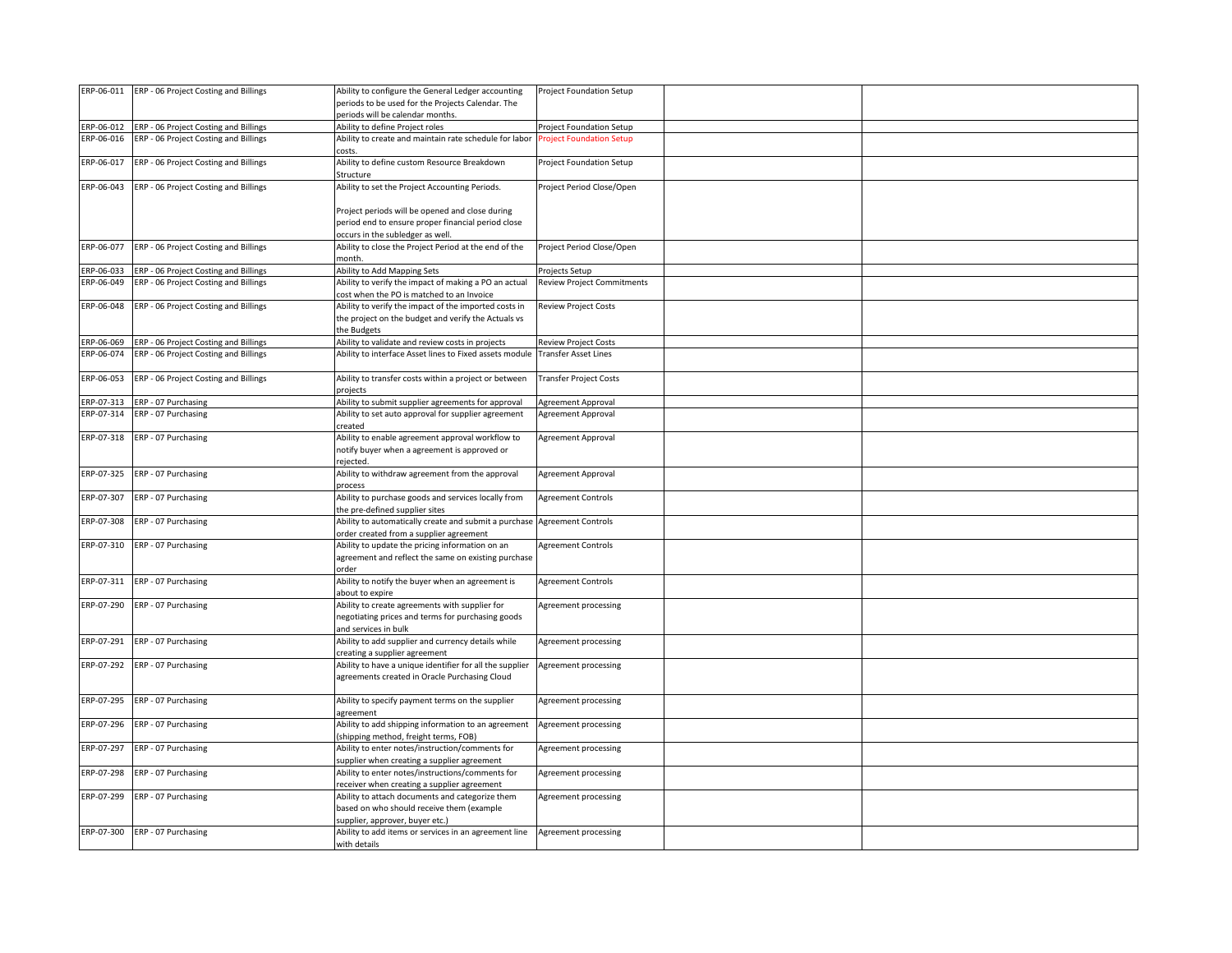|            | ERP-07-301 ERP - 07 Purchasing | Ability to view lines on Blanket Purchase Agreement<br>bage that can be filtered by Item | Agreement processing             |  |
|------------|--------------------------------|------------------------------------------------------------------------------------------|----------------------------------|--|
|            |                                |                                                                                          |                                  |  |
| ERP-07-302 | ERP - 07 Purchasing            | Ability to define the inactive date for goods and<br>services in an agreement            | Agreement processing             |  |
| ERP-07-303 | ERP - 07 Purchasing            | Ability to specify total quantity of items negotiated                                    | Agreement processing             |  |
|            |                                | vithin the agreement                                                                     |                                  |  |
| ERP-07-304 | ERP - 07 Purchasing            | Ability to specify total amount of goods and services                                    | Agreement processing             |  |
|            |                                | regotiated within the agreement                                                          |                                  |  |
| ERP-07-305 | ERP - 07 Purchasing            | Ability to set the minimum value of the purchase                                         | Agreement processing             |  |
|            |                                | created against an agreement                                                             |                                  |  |
| ERP-07-306 | ERP - 07 Purchasing            | Ability to reduce price/apply discounts for items                                        | Agreement processing             |  |
|            |                                | ourchased in bulk                                                                        |                                  |  |
| ERP-07-381 | ERP - 07 Purchasing            | Ability to import suppliers from third party/legacy                                      | Conversions - Master Data        |  |
|            |                                | system                                                                                   |                                  |  |
|            | ERP-07-382 ERP - 07 Purchasing | Ability to import item information                                                       | Conversions - Master Data        |  |
| ERP-07-383 | ERP - 07 Purchasing            | Ability to import supplier agreements from third                                         | Conversions - Transactional Data |  |
|            |                                | arty/legacy system                                                                       |                                  |  |
| ERP-07-384 | ERP - 07 Purchasing            | Ability to import requisitions from third party/legacy                                   | Conversions - Transactional Data |  |
|            |                                | ystem                                                                                    |                                  |  |
| ERP-07-385 | ERP - 07 Purchasing            | Ability to import purchase orders and purchase order                                     | Conversions - Transactional Data |  |
|            |                                | change orders from third party/legacy system                                             |                                  |  |
|            |                                |                                                                                          |                                  |  |
| ERP-07-386 | ERP - 07 Purchasing            | Ability to import receipts to purchase orders from                                       | Conversions - Transactional Data |  |
|            |                                | third party system                                                                       |                                  |  |
|            | ERP-07-387 ERP - 07 Purchasing | Ability to accept PRB invoices via an Interface                                          | Interfaces                       |  |
| ERP-07-388 | ERP - 07 Purchasing            | Ability to extract from the Oracle Solution to produce                                   | Interfaces                       |  |
|            |                                | the purchase order metadata for use in the Claims                                        |                                  |  |
|            |                                | Management Solution.                                                                     |                                  |  |
|            | ERP-07-392 ERP - 07 Purchasing | Ability to retrieve a unit price for Chiropractic MOA                                    | Interfaces                       |  |
|            |                                | Supportive Care Treatment Fees from the Oracle ERP                                       |                                  |  |
|            |                                | Solution.                                                                                |                                  |  |
|            | ERP-07-393 ERP - 07 Purchasing | Ability to retrieve a Unit Price for Chiropractor MOA                                    | Interfaces                       |  |
|            |                                | Comprehensive Report Fees from the Oracle ERP                                            |                                  |  |
|            |                                | Solution.                                                                                |                                  |  |
|            | ERP-07-394 ERP - 07 Purchasing | Ability to interface the WorkplaceNL Claims                                              | Interfaces                       |  |
|            |                                | Management (.NET) Chiropractor Non-MOA Fees and                                          |                                  |  |
|            |                                | Treatments Purchase Order functionality should be                                        |                                  |  |
|            |                                | ntegrated with the Oracle ERP Solution.                                                  |                                  |  |
|            | ERP-07-395 ERP - 07 Purchasing | Ability to interface the WorkplaceNL Claims                                              | Interfaces                       |  |
|            |                                | Management (.NET) Hearing Aid Products and                                               |                                  |  |
|            |                                | Services Purchase Order functionality should be                                          |                                  |  |
|            |                                | ntegrated with the Oracle ERP Solution.                                                  |                                  |  |
|            | ERP-07-396 ERP - 07 Purchasing | Ability to interface the WorkplaceNL Claims                                              | Interfaces                       |  |
|            |                                | Management (.NET) Air Transportation Purchase                                            |                                  |  |
|            |                                | Order functionality should be integrated with the                                        |                                  |  |
|            |                                | Oracle ERP Solution.                                                                     |                                  |  |
| ERP-07-397 | ERP - 07 Purchasing            | Ability to integrate the WorkplaceNL Claims                                              | Interfaces                       |  |
|            |                                | Management (.NET) Bus Transportation Purchase                                            |                                  |  |
|            |                                | Order functionality should be integrated with the                                        |                                  |  |
|            |                                | Oracle ERP Solution.                                                                     |                                  |  |
| ERP-07-398 | ERP - 07 Purchasing            | Ability to interface the WorkplaceNL Claims                                              | Interfaces                       |  |
|            |                                | Management (.NET) Taxi (Tendered) Purchase Order                                         |                                  |  |
|            |                                | functionality should be integrated with the Oracle                                       |                                  |  |
|            |                                | ERP Solution.                                                                            |                                  |  |
|            | ERP-07-399 ERP - 07 Purchasing | Ability to interface the WorkplaceNL Claims                                              | Interfaces                       |  |
|            |                                | Management (.NET) Taxi (Non-Tendered) Purchase                                           |                                  |  |
|            |                                | Order functionality should be integrated with the                                        |                                  |  |
|            |                                | Oracle ERP Solution.                                                                     |                                  |  |
|            | ERP-07-400 ERP - 07 Purchasing | Ability to interface the WorkplaceNL Claims                                              | Interfaces                       |  |
|            |                                | Management (.NET) Accommodations and Meals                                               |                                  |  |
|            |                                | (NL) Purchase Order functionality should be                                              |                                  |  |
|            |                                | integrated with the Oracle ERP Solution.                                                 |                                  |  |
|            |                                |                                                                                          |                                  |  |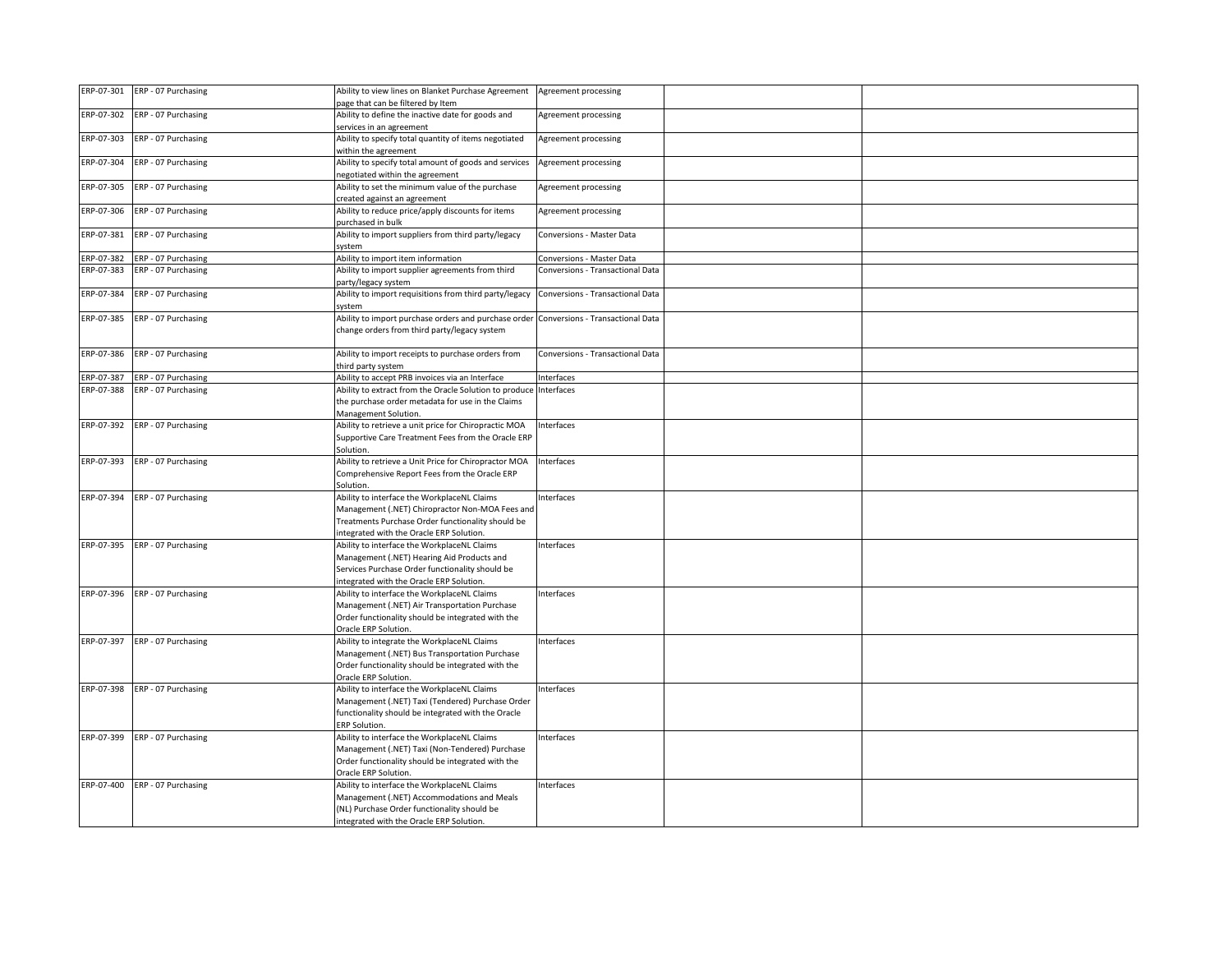|            | ERP-07-401 ERP - 07 Purchasing | Ability to interface the WorkplaceNL Claims            | Interfaces                            |  |
|------------|--------------------------------|--------------------------------------------------------|---------------------------------------|--|
|            |                                | Management (.NET) Accommodations and Meals             |                                       |  |
|            |                                | (Outside NL) Purchase Order functionality should be    |                                       |  |
|            |                                |                                                        |                                       |  |
|            |                                | ntegrated with the Oracle ERP Solution.                |                                       |  |
|            | ERP-07-402 ERP - 07 Purchasing | Ability to interface the WorkplaceNL Claims            | Interfaces                            |  |
|            |                                | Management (.NET) General Vendor Purchase Order        |                                       |  |
|            |                                | functionality should be integrated with the Oracle     |                                       |  |
|            |                                |                                                        |                                       |  |
|            |                                | <b>RP Solution.</b>                                    |                                       |  |
| ERP-07-403 | ERP - 07 Purchasing            | Ability to interface the WorkplaceNL Claims            | Interfaces                            |  |
|            |                                | Management (.NET) Physiotherapy MOA Extension          |                                       |  |
|            |                                | Purchase Order functionality should be integrated      |                                       |  |
|            |                                | with the Oracle ERP Solution.                          |                                       |  |
|            |                                |                                                        |                                       |  |
|            | ERP-07-417 ERP - 07 Purchasing | Ability to interface the WorkplaceNL Claims            | Interfaces                            |  |
|            |                                | Management (.NET) Physiotherapy MOA Extension          |                                       |  |
|            |                                | Purchase Order functionality should be integrated      |                                       |  |
|            |                                | with the Oracle ERP Solution.                          |                                       |  |
|            | ERP-07-418 ERP - 07 Purchasing | Ability to interface the WorkplaceNL Claims            | Interfaces                            |  |
|            |                                |                                                        |                                       |  |
|            |                                | Management (.NET) Chiropractor MOA Extension           |                                       |  |
|            |                                | Purchase Order functionality should be integrated      |                                       |  |
|            |                                | with the Oracle ERP Solution.                          |                                       |  |
| ERP-07-011 | ERP - 07 Purchasing            | Ability to register a supplier internally              | <b>Internal Supplier Registration</b> |  |
|            |                                |                                                        |                                       |  |
|            | ERP-07-328 ERP - 07 Purchasing | Ability to search for a supplier agreement             | Manage Agreements                     |  |
| ERP-07-329 | ERP - 07 Purchasing            | Ability to create a copy of an existing supplier       | <b>Manage Agreements</b>              |  |
|            |                                | agreement                                              |                                       |  |
|            | ERP-07-330 ERP - 07 Purchasing | Ability to edit an existing supplier agreement         | Manage Agreements                     |  |
|            | ERP-07-331 ERP - 07 Purchasing | Ability to delete a supplier agreement                 | <b>Manage Agreements</b>              |  |
|            |                                |                                                        |                                       |  |
| ERP-07-332 | ERP - 07 Purchasing            | Ability to export title details of an agreement in an  | Manage Agreements                     |  |
|            |                                | excel spreadsheet                                      |                                       |  |
|            | ERP-07-334 ERP - 07 Purchasing | Ability to cancel an agreement                         | <b>Manage Agreements</b>              |  |
| ERP-07-335 | ERP - 07 Purchasing            | Ability to put an agreement on hold                    | <b>Manage Agreements</b>              |  |
|            | ERP-07-336 ERP - 07 Purchasing | Ability to freeze an agreement                         | Manage Agreements                     |  |
|            | ERP-07-337 ERP - 07 Purchasing | Ability to finally close an agreement                  | Manage Agreements                     |  |
|            |                                |                                                        |                                       |  |
| ERP-07-339 | ERP - 07 Purchasing            | Ability to view the PDF copy of the agreement          | Manage Agreements                     |  |
|            |                                | created                                                |                                       |  |
|            | ERP-07-241 ERP - 07 Purchasing | Ability to modify purchase order lines                 | Manage Purchase Order lines           |  |
| ERP-07-242 | ERP - 07 Purchasing            | Ability to duplicate purchase order lines              | Manage Purchase Order lines           |  |
|            | ERP-07-243 ERP - 07 Purchasing | Ability to delete purchase order lines                 | Manage Purchase Order lines           |  |
|            |                                |                                                        |                                       |  |
| ERP-07-265 | ERP - 07 Purchasing            | Ability to search existing purchase orders in the      | Manage Purchase Orders                |  |
|            |                                | pplication                                             |                                       |  |
| ERP-07-266 | ERP - 07 Purchasing            | Ability to search for purchase orders using various    | Manage Purchase Orders                |  |
|            |                                | equisition attributes                                  |                                       |  |
| ERP-07-267 | ERP - 07 Purchasing            | Ability to create a purchase orders from existing      | Manage Purchase Orders                |  |
|            |                                | ourchase order                                         |                                       |  |
|            |                                |                                                        |                                       |  |
| ERP-07-268 | ERP - 07 Purchasing            | Ability to create a change on any purchase order       | Manage Purchase Orders                |  |
|            |                                | already created and approved                           |                                       |  |
| ERP-07-269 | ERP - 07 Purchasing            | Ability to edit a purchase order which is partially    | Manage Purchase Orders                |  |
|            |                                | expensed and reduce ordered quantity or amount         |                                       |  |
|            |                                | below shipped totals                                   |                                       |  |
|            |                                |                                                        |                                       |  |
|            | ERP-07-270 ERP - 07 Purchasing | Ability to prevent purchase order changes that can     | Manage Purchase Orders                |  |
|            |                                | mpact Receipt Accounting or Budgetary Control          |                                       |  |
|            | ERP-07-271 ERP - 07 Purchasing | Ability to update account, budget date, and projects   | Manage Purchase Orders                |  |
|            |                                | on budgetary-controlled open purchase order            |                                       |  |
|            |                                |                                                        |                                       |  |
|            |                                |                                                        |                                       |  |
|            | ERP-07-272 ERP - 07 Purchasing | Ability to carry forward Open Purchase Orders for      | Manage Purchase Orders                |  |
|            |                                | oudgetary controlled non-sponsored projects            |                                       |  |
|            | ERP-07-275 ERP - 07 Purchasing | Ability to track changes done on a purchase order      | Manage Purchase Orders                |  |
| ERP-07-276 | ERP - 07 Purchasing            | Ability to print purchase order                        | Manage Purchase Orders                |  |
| ERP-07-277 | ERP - 07 Purchasing            | Ability to update account and budget date on           | Manage Purchase Orders                |  |
|            |                                | oudgetary-controlled open purchase orders              |                                       |  |
|            |                                |                                                        |                                       |  |
|            | ERP-07-278 ERP - 07 Purchasing | Ability to highlight the purchase order PDF version as | Manage Purchase Orders                |  |
|            |                                | draft purchase order unless the purchase order is      |                                       |  |
|            |                                | ipproved                                               |                                       |  |
|            | ERP-07-279 ERP - 07 Purchasing | Ability to extract purchase orders in excel            | Manage Purchase Orders                |  |
|            |                                | preadsheet                                             |                                       |  |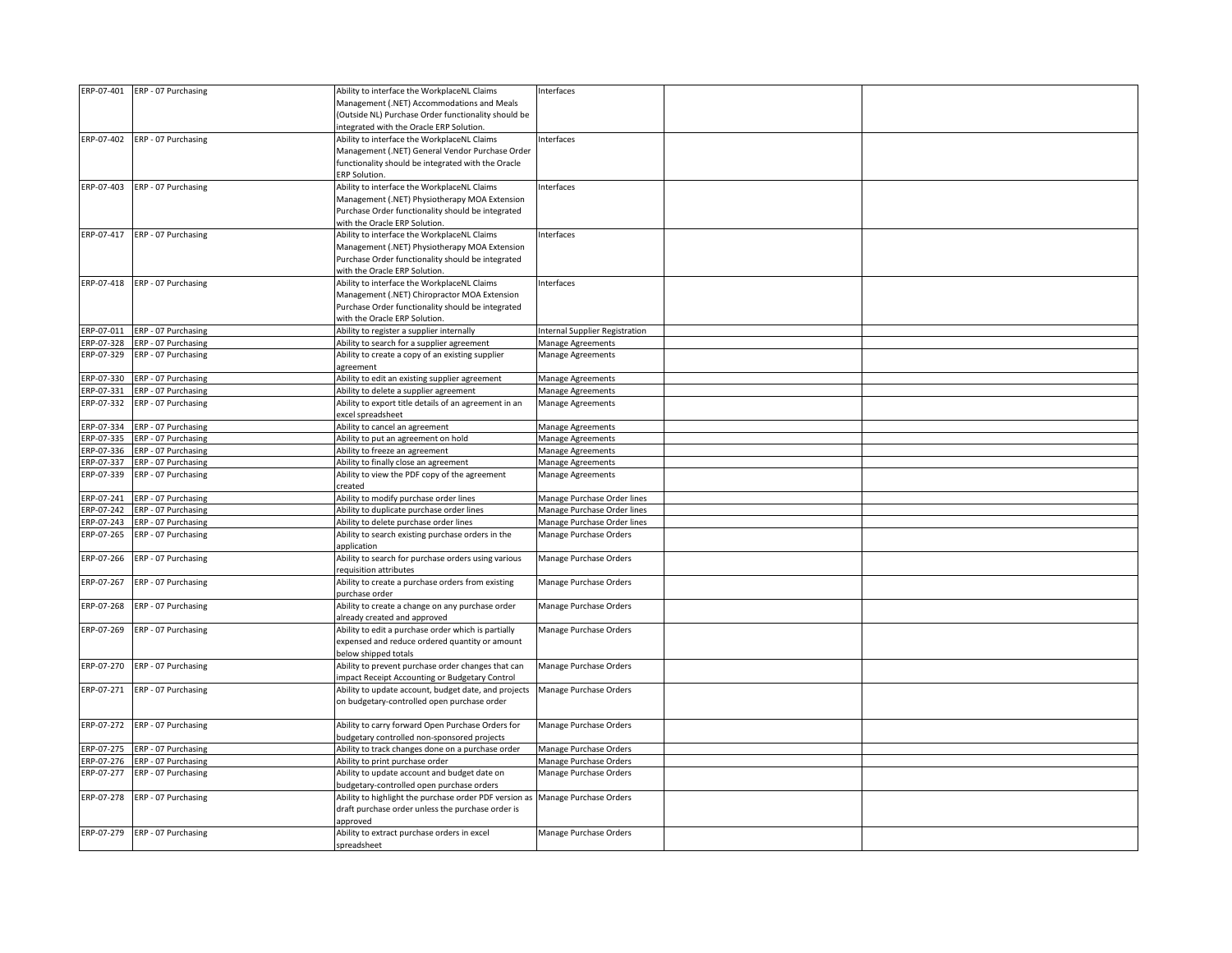|            | ERP-07-280 ERP - 07 Purchasing | Ability to change supplier on an incomplete purchase Manage Purchase Orders<br>order                                                                                                                                                                                                                                                                                                                                                                                                   |                        |  |
|------------|--------------------------------|----------------------------------------------------------------------------------------------------------------------------------------------------------------------------------------------------------------------------------------------------------------------------------------------------------------------------------------------------------------------------------------------------------------------------------------------------------------------------------------|------------------------|--|
|            | ERP-07-281 ERP - 07 Purchasing | Ability to close open purchase order schedules<br>through a spreadsheet                                                                                                                                                                                                                                                                                                                                                                                                                | Manage Purchase Orders |  |
|            | ERP-07-282 ERP - 07 Purchasing | Ability to close a purchase order                                                                                                                                                                                                                                                                                                                                                                                                                                                      | Manage Purchase Orders |  |
| ERP-07-283 | ERP - 07 Purchasing            | Ability to delete an incomplete purchase order                                                                                                                                                                                                                                                                                                                                                                                                                                         | Manage Purchase Orders |  |
| ERP-07-284 | ERP - 07 Purchasing            | Ability to cancel a purchase order if it is no longer<br>required                                                                                                                                                                                                                                                                                                                                                                                                                      | Manage Purchase Orders |  |
|            | ERP-07-285 ERP - 07 Purchasing | Ability to prevent cancellation of purchase orders<br>that are partially received or invoiced                                                                                                                                                                                                                                                                                                                                                                                          | Manage Purchase Orders |  |
|            | ERP-07-286 ERP - 07 Purchasing | Ability to communicate a purchase order to a third<br>party                                                                                                                                                                                                                                                                                                                                                                                                                            | Manage Purchase Orders |  |
| ERP-07-287 | ERP - 07 Purchasing            | Ability to reopen a closed purchase order                                                                                                                                                                                                                                                                                                                                                                                                                                              | Manage Purchase Orders |  |
|            | ERP-07-288 ERP - 07 Purchasing | Ability to authorize suppliers for specific items or<br>services                                                                                                                                                                                                                                                                                                                                                                                                                       | Manage Purchase Orders |  |
| ERP-07-364 | ERP - 07 Purchasing            | Ability to search receipts in the application                                                                                                                                                                                                                                                                                                                                                                                                                                          | <b>Manage Receipts</b> |  |
|            | ERP-07-365 ERP - 07 Purchasing | Ability to capture receipt performance                                                                                                                                                                                                                                                                                                                                                                                                                                                 | <b>Manage Receipts</b> |  |
| ERP-07-366 | ERP - 07 Purchasing            | Ability to modify the online receipts with corrected<br>quantity/price                                                                                                                                                                                                                                                                                                                                                                                                                 | <b>Manage Receipts</b> |  |
| ERP-07-367 | ERP - 07 Purchasing            | Ability to return damaged items back to the supplier                                                                                                                                                                                                                                                                                                                                                                                                                                   | <b>Manage Receipts</b> |  |
| ERP-07-368 | ERP - 07 Purchasing            | Ability to record return reason and add notes                                                                                                                                                                                                                                                                                                                                                                                                                                          | <b>Manage Receipts</b> |  |
|            | ERP-07-406 ERP - 07 Purchasing | Ability for the Oracle ERP Solution should provide the New Requirement<br>ability to record two rate value amounts per vendor<br>category for use in the calculation of WorkplaceNL<br>Telephone Consultation charges for effective from/to                                                                                                                                                                                                                                            |                        |  |
| ERP-07-407 | ERP - 07 Purchasing            | date ranges.<br>Ability to ensure the Retirement Benefit Requisitions<br>processed date is updated once the data has been<br>processed in the Oracle ERP Solution.                                                                                                                                                                                                                                                                                                                     | New Requirement        |  |
|            | ERP-07-408 ERP - 07 Purchasing | Ability to view all PRB Requisitions by the user at the<br>time of viewing Retirement Benefit payments and<br>overpayments.                                                                                                                                                                                                                                                                                                                                                            | New Requirement        |  |
|            | ERP-07-409 ERP - 07 Purchasing | Ability to ensure the PRB Requisitions processed<br>date is updated once the PRB data has been<br>processed in the Oracle ERP Solution.                                                                                                                                                                                                                                                                                                                                                | New Requirement        |  |
|            | ERP-07-411 ERP - 07 Purchasing | Ability to prefill an auto generated line item<br>comment from Claims Management (.NET) on the<br>Oracle Purchase Order for each travel date to record<br>travel date, travel to and from destinations and wait<br>time minutes.<br>Provide ability to prefill an auto generated line item<br>comment from Claims Management (.NET) on the<br>Oracle Purchase Order for both the claimant and the<br>claimant companion to record travel dates and travel<br>to and from destinations. | New Requirement        |  |
|            | ERP-07-412 ERP - 07 Purchasing | Ability to record Accommodations and Meals (NL) or<br>Accommodations and Meals (Outside NL) line items<br>for the claimant on the Oracle Purchase Order.<br>Provide ability to request meals (e.g., breakfast, lunch<br>and/or dinner) for the claimant on the Oracle<br>Purchase Order.                                                                                                                                                                                               | New Requirement        |  |
|            | ERP-07-413 ERP - 07 Purchasing | Ability to request meals (e.g., breakfast, lunch and/or New Requirement<br>dinner), airfare and bus transportation for the<br>claimant on the Oracle Purchase Order.                                                                                                                                                                                                                                                                                                                   |                        |  |
|            | ERP-07-414 ERP - 07 Purchasing | Ability to request meals (breakfast, lunch, dinner)<br>and airfare for the claimant companion on the Oracle<br>Purchase Order as well as ability to add on an<br>additional room.<br>Provide ability to request bus transportation for the<br>claimant and/or companion on the Oracle Purchase<br>Order.                                                                                                                                                                               | New Requirement        |  |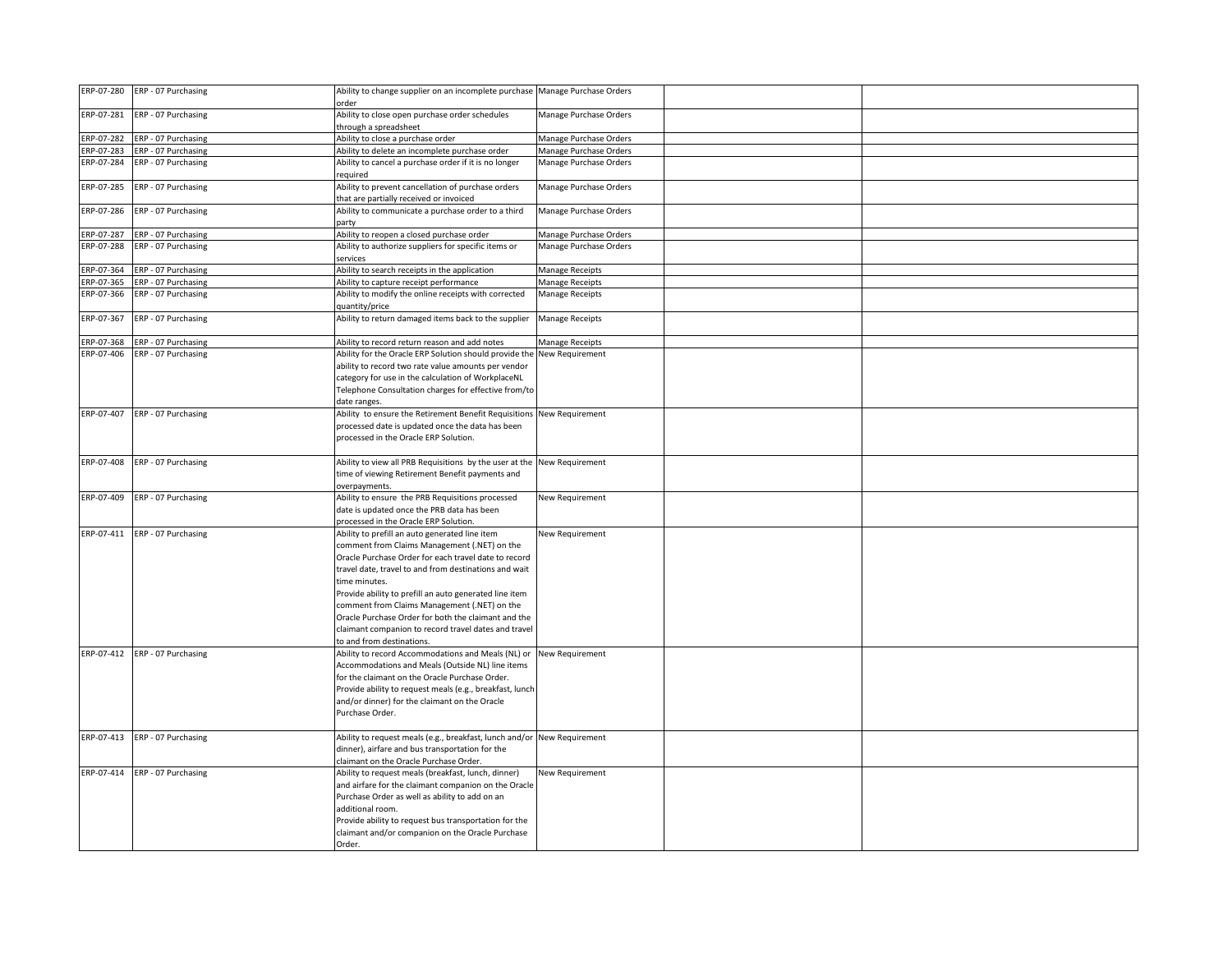|            | ERP-07-415 ERP - 07 Purchasing | Ability to display the auto generated Claims                                 | New Requirement              |  |
|------------|--------------------------------|------------------------------------------------------------------------------|------------------------------|--|
|            |                                | Management (.NET) line item comments on the                                  |                              |  |
|            |                                | Oracle Purchase Order for both the claimant and the                          |                              |  |
|            |                                | claimant companion to display Dates and Meal                                 |                              |  |
|            |                                | Amounts.                                                                     |                              |  |
|            | ERP-07-416 ERP - 07 Purchasing | Ability to report on claimants receiving a PRB and                           | New Requirement              |  |
|            |                                | have an overpayment.                                                         |                              |  |
|            | ERP-07-244 ERP - 07 Purchasing | Ability to submit purchase orders for approval                               | Purchase Order Approval      |  |
|            | ERP-07-245 ERP - 07 Purchasing | Ability to approve any purchase order created in the                         | Purchase Order Approval      |  |
|            |                                | application                                                                  |                              |  |
| ERP-07-246 | ERP - 07 Purchasing            | Ability to set auto approval for purchase order                              | Purchase Order Approval      |  |
|            |                                | created from approved requisitions                                           |                              |  |
| ERP-07-247 | ERP - 07 Purchasing            | Ability to send a purchase order for approval to an                          | Purchase Order Approval      |  |
|            |                                | approval chain                                                               |                              |  |
|            | ERP-07-248 ERP - 07 Purchasing | Ability to setup purchase order approval rules where                         | Purchase Order Approval      |  |
|            |                                | approvers are determined based on the following:                             |                              |  |
|            |                                | Supervisory Hierarchy, Approval Group, Job Level,                            |                              |  |
|            |                                | position Hierarchy                                                           |                              |  |
|            | ERP-07-249 ERP - 07 Purchasing | Ability to route purchase orders for approval based                          | Purchase Order Approval      |  |
|            |                                | on any segment or combination of segments of the                             |                              |  |
|            |                                | charge account                                                               |                              |  |
|            | ERP-07-250 ERP - 07 Purchasing | Ability to notify approvers when a purchase order is                         | Purchase Order Approval      |  |
|            |                                | submitted and an action is required from their end                           |                              |  |
|            |                                |                                                                              |                              |  |
|            | ERP-07-251 ERP - 07 Purchasing | Ability to receive notification for buyer when a                             | Purchase Order Approval      |  |
|            |                                | purchase order is approved or rejected                                       |                              |  |
| ERP-07-252 | ERP - 07 Purchasing            | Ability to set up purchase order approval workflow                           | Purchase Order Approval      |  |
|            |                                | based on general ledger account, business unit and                           |                              |  |
|            |                                | document total amount                                                        |                              |  |
|            | ERP-07-253 ERP - 07 Purchasing | Ability to view purchase order approval workflow for Purchase Order Approval |                              |  |
|            |                                | purchase order and change order                                              |                              |  |
|            | ERP-07-254 ERP - 07 Purchasing | Ability to approve/reject the purchase order                                 | Purchase Order Approval      |  |
|            | ERP-07-255 ERP - 07 Purchasing | Ability to add notes when rejecting a purchase order                         | Purchase Order Approval      |  |
|            | ERP-07-256 ERP - 07 Purchasing | Ability for approvers or administrators to reassign                          | Purchase Order Approval      |  |
|            |                                | burchase order approvals to other approvers                                  |                              |  |
|            | ERP-07-257 ERP - 07 Purchasing | Ability to withdraw purchase order from the approval Purchase Order Approval |                              |  |
|            |                                | process                                                                      |                              |  |
|            | ERP-07-264 ERP - 07 Purchasing | Ability to view approval history including user, date                        | Purchase Order Approval      |  |
|            |                                | and time                                                                     |                              |  |
| ERP-07-258 | ERP - 07 Purchasing            | Ability to request additional information by approver                        | Purchase Order Approval-     |  |
|            |                                | from buyer when approving a purchase order                                   | Actions                      |  |
|            |                                |                                                                              |                              |  |
|            | ERP-07-259 ERP - 07 Purchasing | Ability to reassign/ delegate a purchase order as an                         | Purchase Order Approval-     |  |
|            |                                | approver                                                                     | Actions                      |  |
|            | ERP-07-261 ERP - 07 Purchasing | Ability to suspend a PO as an approver                                       | Purchase Order Approval-     |  |
|            |                                |                                                                              | Actions                      |  |
| ERP-07-262 | ERP - 07 Purchasing            | Ability to add attachments/comments as an approver                           | Purchase Order Approval-     |  |
|            |                                | before taking any action                                                     | Actions                      |  |
|            | ERP-07-263 ERP - 07 Purchasing | Ability to add assignee to a purchase order                                  | Purchase Order Approval-     |  |
|            |                                |                                                                              | Actions                      |  |
|            | ERP-07-234 ERP - 07 Purchasing | Ability to specify expense/charge account on the                             | Purchase Order Distribution  |  |
|            |                                | ourchase order                                                               |                              |  |
|            | ERP-07-236 ERP - 07 Purchasing | Ability to accrue the amount of goods received to                            | Purchase Order Distribution  |  |
|            |                                | make payments in future                                                      |                              |  |
|            | ERP-07-238 ERP - 07 Purchasing | Ability to specify multiple expense accounts for a                           | Purchase Order Distributions |  |
|            |                                | particular item/service                                                      |                              |  |
|            | ERP-07-210 ERP - 07 Purchasing | Ability to add goods and services information on                             | Purchase Order Lines         |  |
|            |                                | purchase orders                                                              |                              |  |
|            | ERP-07-211 ERP - 07 Purchasing | Ability to create a new line type 'Rate based services'                      | <b>Purchase Order Lines</b>  |  |
|            |                                | and apply tax applicable for services                                        |                              |  |
|            | ERP-07-212 ERP - 07 Purchasing | Ability to change item descriptions for an item added Purchase Order Lines   |                              |  |
|            |                                | on the purchase order line                                                   |                              |  |
|            | ERP-07-213 ERP - 07 Purchasing | Ability to capture the alternate item name/number                            | <b>Purchase Order Lines</b>  |  |
|            |                                | defined by the supplier                                                      |                              |  |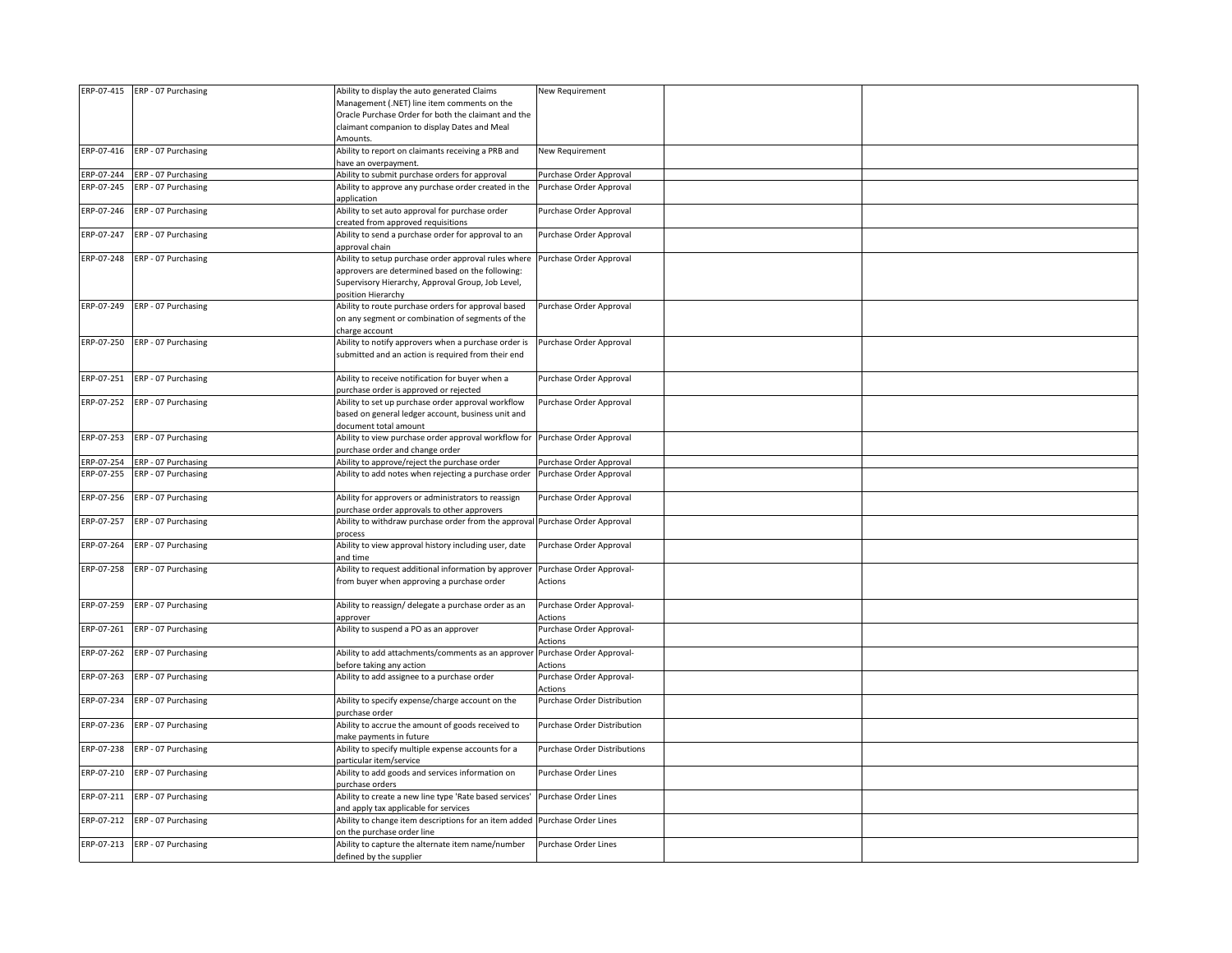|            | ERP-07-214 ERP - 07 Purchasing | Ability to populate trading partner item automatically Purchase Order Lines |                                  |  |
|------------|--------------------------------|-----------------------------------------------------------------------------|----------------------------------|--|
|            |                                |                                                                             |                                  |  |
|            |                                | from the item master definition while creating                              |                                  |  |
|            |                                | ourchase orders                                                             |                                  |  |
|            | ERP-07-215 ERP - 07 Purchasing | Ability to add quantity for the goods being purchased Purchase Order Lines  |                                  |  |
|            |                                |                                                                             |                                  |  |
|            |                                |                                                                             |                                  |  |
| ERP-07-216 | ERP - 07 Purchasing            | Ability to specify UoM for the items added on                               | Purchase Order Lines             |  |
|            |                                | purchase order lines                                                        |                                  |  |
|            | ERP-07-217 ERP - 07 Purchasing | Ability to capture unit price of goods/item/services                        | Purchase Order Lines             |  |
| ERP-07-218 | ERP - 07 Purchasing            | Ability to view the total value of goods ordered                            | Purchase Order Lines             |  |
|            |                                | excluding tax                                                               |                                  |  |
|            |                                |                                                                             |                                  |  |
| ERP-07-219 | ERP - 07 Purchasing            | Ability to calculate taxes such as HST, GST                                 | <b>Purchase Order Lines</b>      |  |
|            |                                | automatically on purchase order lines                                       |                                  |  |
| ERP-07-220 | ERP - 07 Purchasing            | Ability to define tax regime for reporting purpose                          | Purchase Order Lines             |  |
|            | ERP-07-221 ERP - 07 Purchasing | Ability to view the total value of the goods ordered                        | Purchase Order Lines             |  |
|            |                                | ncluding tax                                                                |                                  |  |
|            |                                |                                                                             |                                  |  |
| ERP-07-222 | ERP - 07 Purchasing            | Ability to request a delivery date for goods/services                       | Purchase Order Lines             |  |
| ERP-07-224 | ERP - 07 Purchasing            | Ability to specify delivery location on a Purchase                          | <b>Purchase Order Lines</b>      |  |
|            |                                | order                                                                       |                                  |  |
| ERP-07-225 | ERP - 07 Purchasing            | Ability to define whether the item will be consumed                         | Purchase Order Lines             |  |
|            |                                | or stocked                                                                  |                                  |  |
|            |                                |                                                                             |                                  |  |
| ERP-07-227 | ERP - 07 Purchasing            | Ability to specify invoice match option for a purchase                      | Purchase Order Lines             |  |
|            |                                | order line                                                                  |                                  |  |
| ERP-07-228 | ERP - 07 Purchasing            | Ability to add requester name for respective goods                          | <b>Purchase Order Lines</b>      |  |
|            |                                | and services                                                                |                                  |  |
| ERP-07-229 | ERP - 07 Purchasing            | Ability to create purchase orders lines with Project                        | Purchase Order Lines             |  |
|            |                                |                                                                             |                                  |  |
|            |                                | elated information.                                                         |                                  |  |
| ERP-07-230 | ERP - 07 Purchasing            | Ability to capture supplier discounts on purchase                           | <b>Purchase Order Lines</b>      |  |
|            |                                | order lines                                                                 |                                  |  |
|            | ERP-07-175 ERP - 07 Purchasing | Ability to create a purchase order                                          | <b>Purchase Order Processing</b> |  |
|            | ERP-07-176 ERP - 07 Purchasing | Ability to create purchase order using spreadsheet                          | <b>Purchase Order Processing</b> |  |
|            |                                |                                                                             |                                  |  |
| ERP-07-177 | ERP - 07 Purchasing            | Ability to create purchase orders from approved                             | Purchase Order Processing        |  |
|            |                                | equisitions                                                                 |                                  |  |
| ERP-07-178 | ERP - 07 Purchasing            | Ability to add new approved requisitions to existing                        | <b>Purchase Order Processing</b> |  |
|            |                                | open purchase orders                                                        |                                  |  |
| ERP-07-180 | ERP - 07 Purchasing            | Ability to create different kinds of Purchase order                         | <b>Purchase Order Processing</b> |  |
|            |                                |                                                                             |                                  |  |
|            |                                | equired by the business                                                     |                                  |  |
| ERP-07-181 | ERP - 07 Purchasing            | Ability to enter supplier details of supplier when                          | <b>Purchase Order Processing</b> |  |
|            |                                | creating a purchase order                                                   |                                  |  |
| ERP-07-182 | ERP - 07 Purchasing            | Ability to default shipping address on a purchase                           | <b>Purchase Order Processing</b> |  |
|            |                                | order being created                                                         |                                  |  |
|            |                                |                                                                             |                                  |  |
| ERP-07-183 | ERP - 07 Purchasing            | Ability to default billing address on a purchase order                      | <b>Purchase Order Processing</b> |  |
|            |                                | being created                                                               |                                  |  |
| ERP-07-185 | ERP - 07 Purchasing            | Ability to modify the buyer name on a purchase                              | <b>Purchase Order Processing</b> |  |
|            |                                | order                                                                       |                                  |  |
| ERP-07-186 | ERP - 07 Purchasing            | Ability to specify a sold-to-legal entity while creating                    | <b>Purchase Order Processing</b> |  |
|            |                                |                                                                             |                                  |  |
|            |                                | ourchase orders                                                             |                                  |  |
| ERP-07-187 | ERP - 07 Purchasing            | Ability to have a unique number to a purchase order                         | <b>Purchase Order Processing</b> |  |
|            |                                |                                                                             |                                  |  |
| ERP-07-188 | ERP - 07 Purchasing            | Ability to track the status of the purchase order                           | <b>Purchase Order Processing</b> |  |
| ERP-07-189 | ERP - 07 Purchasing            | Ability to identify purchasing documents that failed                        | <b>Purchase Order Processing</b> |  |
|            |                                |                                                                             |                                  |  |
|            |                                | validation checks                                                           |                                  |  |
| ERP-07-190 | ERP - 07 Purchasing            | Ability to communicate the purchase order                                   | Purchase Order Processing        |  |
|            |                                | document to supplier by Email or Fax                                        |                                  |  |
| ERP-07-191 | ERP - 07 Purchasing            | Ability to communicate purchase orders to multiple                          | <b>Purchase Order Processing</b> |  |
|            |                                |                                                                             |                                  |  |
|            |                                | email recipients                                                            |                                  |  |
| ERP-07-193 | ERP - 07 Purchasing            | Ability to see the total amount of the goods and                            | <b>Purchase Order Processing</b> |  |
|            |                                | services being ordered excluding tax                                        |                                  |  |
| ERP-07-194 | ERP - 07 Purchasing            | Ability to see the total value of the purchase order                        | <b>Purchase Order Processing</b> |  |
|            |                                | ncluding tax                                                                |                                  |  |
| ERP-07-195 | ERP - 07 Purchasing            | Ability to add description to a purchase order                              | <b>Purchase Order Processing</b> |  |
|            |                                |                                                                             |                                  |  |
| ERP-07-196 | ERP - 07 Purchasing            | Ability to view requisition number if the purchase                          | <b>Purchase Order Processing</b> |  |
|            |                                | order is being created from an approved requisition                         |                                  |  |
| ERP-07-197 | ERP - 07 Purchasing            | Ability to view supplier agreement associated with                          | <b>Purchase Order Processing</b> |  |
|            |                                |                                                                             |                                  |  |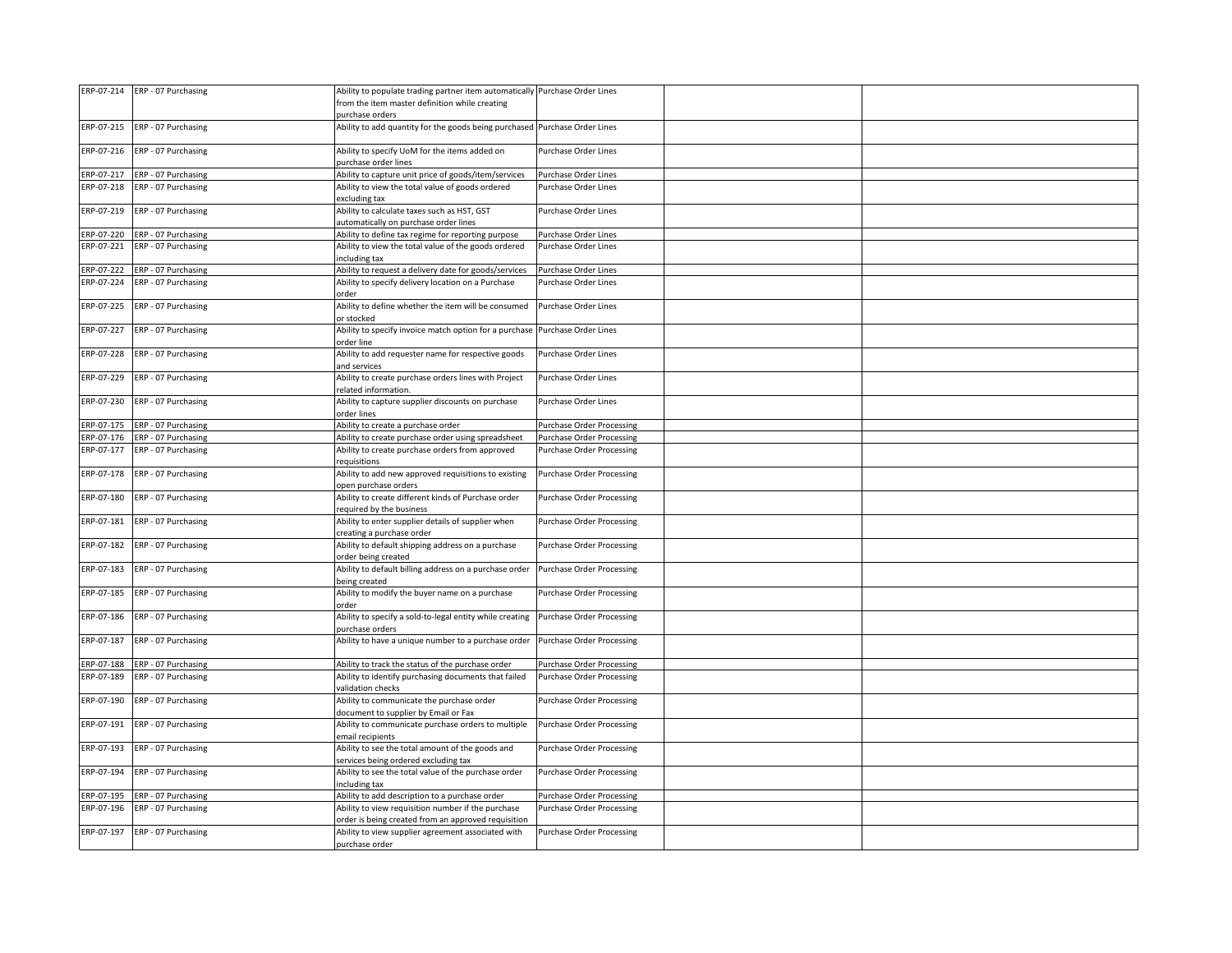|            | ERP-07-198 ERP - 07 Purchasing | Ability to associate a Master contract with a                    | <b>Purchase Order Processing</b> |  |
|------------|--------------------------------|------------------------------------------------------------------|----------------------------------|--|
|            |                                | ourchasing document                                              |                                  |  |
| ERP-07-203 | ERP - 07 Purchasing            | Ability to specify payment terms on the purchase                 | <b>Purchase Order Processing</b> |  |
|            |                                | order                                                            |                                  |  |
| ERP-07-204 | ERP - 07 Purchasing            | Ability to add shipping information to purchase                  | <b>Purchase Order Processing</b> |  |
|            |                                | orders (shipping method, freight terms, fob)                     |                                  |  |
| ERP-07-207 | ERP - 07 Purchasing            | Ability to enter notes/instruction/comments for                  | <b>Purchase Order Processing</b> |  |
|            |                                |                                                                  |                                  |  |
|            |                                | supplier/receiver when creating a purchase order                 |                                  |  |
|            | ERP-07-208 ERP - 07 Purchasing | Ability to attach documents and categorize them                  | <b>Purchase Order Processing</b> |  |
|            |                                | based on who should access them (example supplier,               |                                  |  |
|            |                                | approver, buyer etc.)                                            |                                  |  |
| ERP-07-209 | ERP - 07 Purchasing            | Ability to use supplier contract information to create           | <b>Purchase Order Processing</b> |  |
|            |                                | a purchase order                                                 |                                  |  |
| ERP-07-231 | ERP - 07 Purchasing            | Ability to view the lifecycle of a purchase order                | Purchase Order Schedules         |  |
|            |                                |                                                                  |                                  |  |
| ERP-07-232 | ERP - 07 Purchasing            | Ability to accrue the amount of goods received either            | Purchase Order Schedules         |  |
|            |                                | at period end or on receipt                                      |                                  |  |
| ERP-07-369 | ERP - 07 Purchasing            | Ability to post transaction details from receiving to            | <b>Receipt Accounting</b>        |  |
|            |                                | costing                                                          |                                  |  |
| ERP-07-371 | ERP - 07 Purchasing            | Ability to transfer cost information from Payables to            | <b>Receipt Accounting</b>        |  |
|            |                                | Cost Management                                                  |                                  |  |
|            | ERP-07-372 ERP - 07 Purchasing | Ability to create period end accrual entries for                 | <b>Receipt Accounting</b>        |  |
|            |                                |                                                                  |                                  |  |
|            |                                | expense destination purchase orders marked for                   |                                  |  |
|            |                                | accrual at period end                                            |                                  |  |
| ERP-07-373 | ERP - 07 Purchasing            | Ability to create accounting distribution lines for              | <b>Receipt Accounting</b>        |  |
|            |                                | ourchase order and receiving transactions                        |                                  |  |
| ERP-07-374 | ERP - 07 Purchasing            | Ability to create, transfer and post subledger journal           | <b>Receipt Accounting</b>        |  |
|            |                                | entries                                                          |                                  |  |
|            | ERP-07-375 ERP - 07 Purchasing | Ability to compute net accrual balances by matching              | <b>Receipt Accounting</b>        |  |
|            |                                | accrual amounts posted by receipt accounting with                |                                  |  |
|            |                                |                                                                  |                                  |  |
|            |                                | nvoices from payables                                            |                                  |  |
|            | ERP-07-376 ERP - 07 Purchasing | Ability to review and reconcile accrual balances                 | <b>Receipt Accounting</b>        |  |
|            | ERP-07-377 ERP - 07 Purchasing |                                                                  | <b>Receipt Accounting</b>        |  |
|            |                                | Ability to provide information for reviewing un-                 |                                  |  |
|            |                                | nvoiced receipt accruals in a business unit                      |                                  |  |
|            | ERP-07-378 ERP - 07 Purchasing | Ability to clear accrual amount difference between               | <b>Receipt Accounting</b>        |  |
|            |                                | account payable and receipt accounting sub ledgers               |                                  |  |
|            |                                |                                                                  |                                  |  |
|            |                                |                                                                  |                                  |  |
| ERP-07-379 | ERP - 07 Purchasing            | Ability to list accrual clearing transactions for a              | <b>Receipt Accounting</b>        |  |
|            |                                | purchase order and accrual account, which have                   |                                  |  |
|            |                                | been automatically or manually cleared                           |                                  |  |
| ERP-07-380 | ERP - 07 Purchasing            | Ability to reverse period-end accrual journal entries            | <b>Receipt Accounting</b>        |  |
|            |                                | posted in prior accounting periods                               |                                  |  |
| ERP-07-340 | ERP - 07 Purchasing            | Ability to receive goods online                                  | Receipts                         |  |
|            | ERP-07-341 ERP - 07 Purchasing | Ability to generate receipt numbers automatically                | Receipts                         |  |
|            |                                | and manually                                                     |                                  |  |
|            |                                |                                                                  |                                  |  |
| ERP-07-342 | ERP - 07 Purchasing            | Ability to receive goods completely                              | Receipts                         |  |
|            | ERP-07-343 ERP - 07 Purchasing | Ability to receive goods partially                               | Receipts                         |  |
| ERP-07-344 | ERP - 07 Purchasing            | Ability to receive goods in a different unit of measure          | Receipts                         |  |
|            |                                |                                                                  |                                  |  |
|            | ERP-07-345 ERP - 07 Purchasing | Ability to view currency in which online receipt is              | Receipts                         |  |
|            |                                | created                                                          |                                  |  |
|            | ERP-07-346 ERP - 07 Purchasing | Ability to view received quantity of an item                     | Receipts                         |  |
| ERP-07-347 | ERP - 07 Purchasing            | Ability to modify date while creating a receipt                  | Receipts                         |  |
|            |                                |                                                                  |                                  |  |
| ERP-07-348 | ERP - 07 Purchasing            | Ability to enter notes/comments while creating                   | Receipts                         |  |
|            |                                | online receipts                                                  |                                  |  |
| ERP-07-349 | ERP - 07 Purchasing            | Ability to add additional information to receipts such           | Receipts                         |  |
|            |                                | as images, excel sheets etc.                                     |                                  |  |
| ERP-07-350 | ERP - 07 Purchasing            | Ability to track purchasing transactions on the receipt Receipts |                                  |  |
|            |                                |                                                                  |                                  |  |
| ERP-07-351 | ERP - 07 Purchasing            | Ability to view goods/item details on receipts                   | Receipts                         |  |
|            | ERP-07-352 ERP - 07 Purchasing | Ability to view number of items rejected on receipt              |                                  |  |
|            |                                |                                                                  | Receipts                         |  |
| ERP-07-353 | ERP - 07 Purchasing            | Ability to define receipt routing for online receipts            | Receipts                         |  |
| ERP-07-354 | ERP - 07 Purchasing            | Ability to define a quantity percentage that can mark            | Receipts                         |  |
|            |                                | the shipment as closed when a purchase order has                 |                                  |  |
|            |                                | been received                                                    |                                  |  |
|            |                                |                                                                  |                                  |  |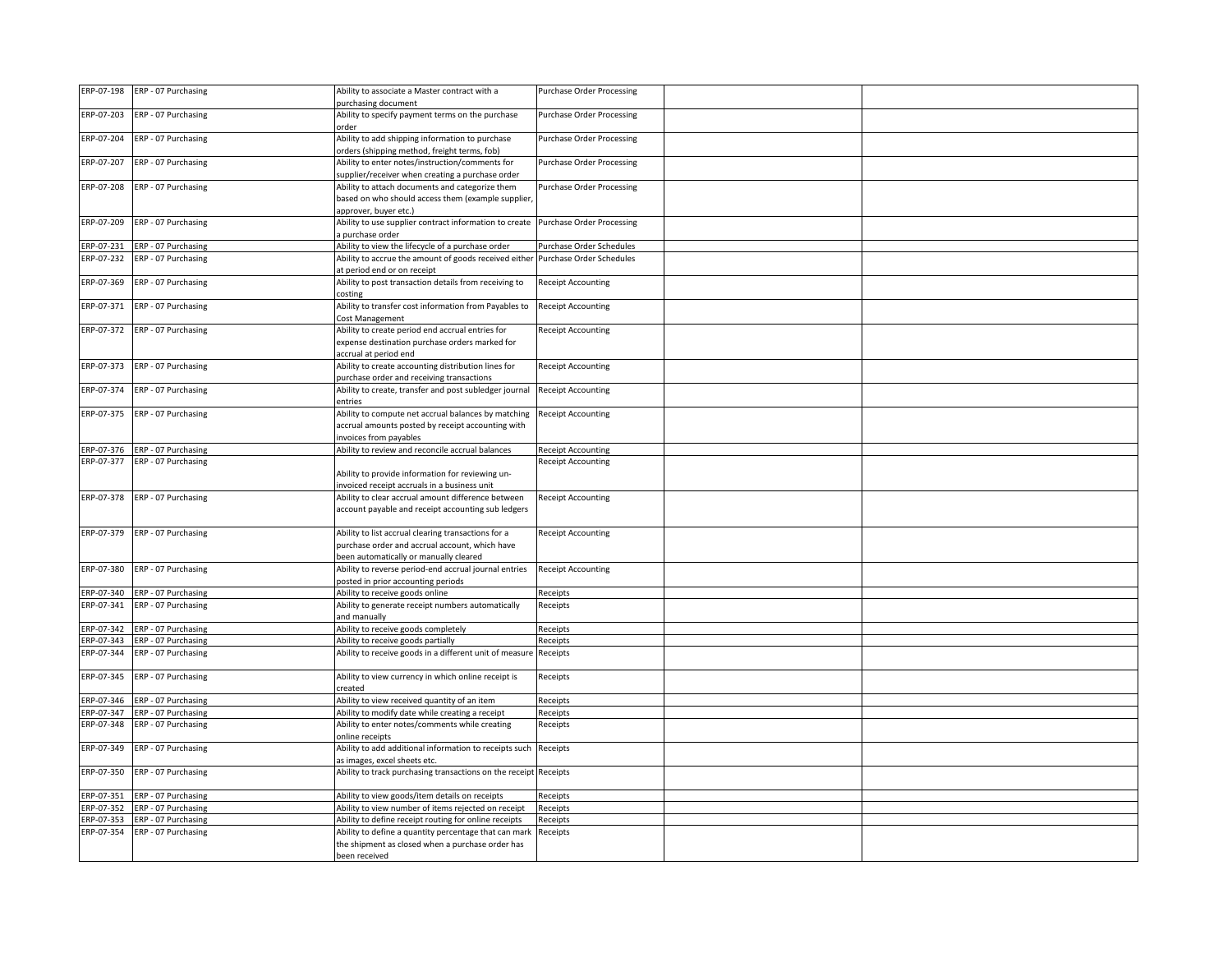|            | ERP-07-355 ERP - 07 Purchasing | Ability to set the maximum acceptable days allowed<br>for early receipt    | Receipts                      |  |
|------------|--------------------------------|----------------------------------------------------------------------------|-------------------------------|--|
|            |                                |                                                                            |                               |  |
| ERP-07-356 | ERP - 07 Purchasing            | Ability to set the maximum acceptable days allowed<br>for late receipt     | Receipts                      |  |
| ERP-07-357 | ERP - 07 Purchasing            | Ability to define action to be taken on exceeding                          | Receipts                      |  |
|            |                                | early or late receipt of purchases                                         |                               |  |
| ERP-07-358 | ERP - 07 Purchasing            | Ability to define maximum percentage for receiving                         | Receipts                      |  |
|            |                                | n excess of the ordered quantity                                           |                               |  |
|            | ERP-07-359 ERP - 07 Purchasing | Ability to define an action on receiving excess of the                     | Receipts                      |  |
|            |                                | ordered quantity                                                           |                               |  |
|            | ERP-07-125 ERP - 07 Purchasing | Ability to route requisition approvals to individual or                    | Requisition Approval          |  |
|            |                                | multiple approvers                                                         |                               |  |
|            | ERP-07-126 ERP - 07 Purchasing | Ability to setup requisition approval rules where                          | Requisition Approval          |  |
|            |                                | approvers are determined in any of the following:                          |                               |  |
|            |                                | Supervisory Hierarchy, Approval Group, Job Level,                          |                               |  |
|            |                                | Position Hierarchy                                                         |                               |  |
|            | ERP-07-127 ERP - 07 Purchasing | Ability to view the list of approvers who will be                          | <b>Requisition Approval</b>   |  |
|            |                                | approving a particular requisition                                         |                               |  |
|            | ERP-07-128 ERP - 07 Purchasing | Ability to notify approvers when a requisition is                          | <b>Requisition Approval</b>   |  |
|            |                                | submitted and an action is required from their end                         |                               |  |
|            | ERP-07-129 ERP - 07 Purchasing | Ability to approve or reject the requisition approval                      | <b>Requisition Approval</b>   |  |
|            |                                | equest                                                                     |                               |  |
|            | ERP-07-131 ERP - 07 Purchasing | Ability to enter notes as reason for rejection of                          | <b>Requisition Approval</b>   |  |
|            |                                |                                                                            |                               |  |
|            |                                | reauisition                                                                |                               |  |
|            | ERP-07-132 ERP - 07 Purchasing | Ability for approvers or administrators to redirect                        | <b>Requisition Approval</b>   |  |
|            |                                | requisition approvals to other approvers                                   |                               |  |
|            | ERP-07-133 ERP - 07 Purchasing | Ability to route task to other participants                                | <b>Requisition Approval</b>   |  |
|            | ERP-07-134 ERP - 07 Purchasing | Ability to escalate a requisition request as an<br>approvers               | Requisition Approval          |  |
| ERP-07-136 | ERP - 07 Purchasing            | Ability to add comments/ attachments on the                                | <b>Requisition Approval</b>   |  |
|            |                                | ourchase request                                                           |                               |  |
|            | ERP-07-137 ERP - 07 Purchasing | Ability to add a new assignee to the purchase request Requisition Approval |                               |  |
|            | ERP-07-140 ERP - 07 Purchasing | Ability to review and recover requisition approval                         | <b>Requisition Approval</b>   |  |
|            |                                | exceptions using the new transaction administration                        |                               |  |
|            |                                | console                                                                    |                               |  |
|            | ERP-07-141 ERP - 07 Purchasing | Ability to inquire a requisition based on requisition                      | <b>Requisition Management</b> |  |
|            |                                | tatus, completion and suppliers                                            |                               |  |
|            | ERP-07-142 ERP - 07 Purchasing | Ability to review requisitions created by other users                      | <b>Requisition Management</b> |  |
|            | ERP-07-143 ERP - 07 Purchasing | Ability to create requisition by copying from existing                     | <b>Requisition Management</b> |  |
|            |                                | equisition                                                                 |                               |  |
| ERP-07-144 | ERP - 07 Purchasing            | Ability to extract outstanding requisitions in excel                       | <b>Requisition Management</b> |  |
|            |                                | spreadsheet format                                                         |                               |  |
| ERP-07-145 | ERP - 07 Purchasing            | Ability to cancel requisition                                              | <b>Requisition Management</b> |  |
|            | ERP-07-146 ERP - 07 Purchasing | Ability to cancel requisition lines using a spreadsheet                    | <b>Requisition Management</b> |  |
|            |                                |                                                                            |                               |  |
| ERP-07-147 | ERP - 07 Purchasing            | Ability to delete a requisition                                            | <b>Requisition Management</b> |  |
| ERP-07-148 | ERP - 07 Purchasing            | Ability to edit requisition before a purchase order is                     | <b>Requisition Management</b> |  |
|            |                                | created manually                                                           |                               |  |
|            | ERP-07-150 ERP - 07 Purchasing | Ability to re-assign a requisition to another requester                    | <b>Requisition Management</b> |  |
|            |                                |                                                                            |                               |  |
| ERP-07-151 | ERP - 07 Purchasing            | Ability to view document history for a requisition                         | <b>Requisition Management</b> |  |
|            | ERP-07-152 ERP - 07 Purchasing | Ability to view all processing information associated                      | <b>Requisition Management</b> |  |
|            |                                | with a requisition such as orders, receipts, invoices,                     |                               |  |
|            |                                | etc.                                                                       |                               |  |
|            | ERP-07-153 ERP - 07 Purchasing | Ability to create purchase orders automatically when                       | <b>Requisition Management</b> |  |
|            |                                | requisition is approved                                                    |                               |  |
| ERP-07-162 | ERP - 07 Purchasing            | Ability to import requisition from Oracle/External                         | <b>Requisition Management</b> |  |
|            |                                | applications                                                               |                               |  |
|            | ERP-07-163 ERP - 07 Purchasing | Ability to view the requisition statuses                                   | <b>Requisition Management</b> |  |
| ERP-07-165 | ERP - 07 Purchasing            | Ability to disable requisition lines                                       | <b>Requisition Management</b> |  |
| ERP-07-166 | ERP - 07 Purchasing            | Ability to search items and specify item details                           | <b>Requisition Management</b> |  |
|            | ERP-07-167 ERP - 07 Purchasing | Ability to compare items while creating a requisition                      | <b>Requisition Management</b> |  |
|            |                                |                                                                            |                               |  |
|            |                                |                                                                            |                               |  |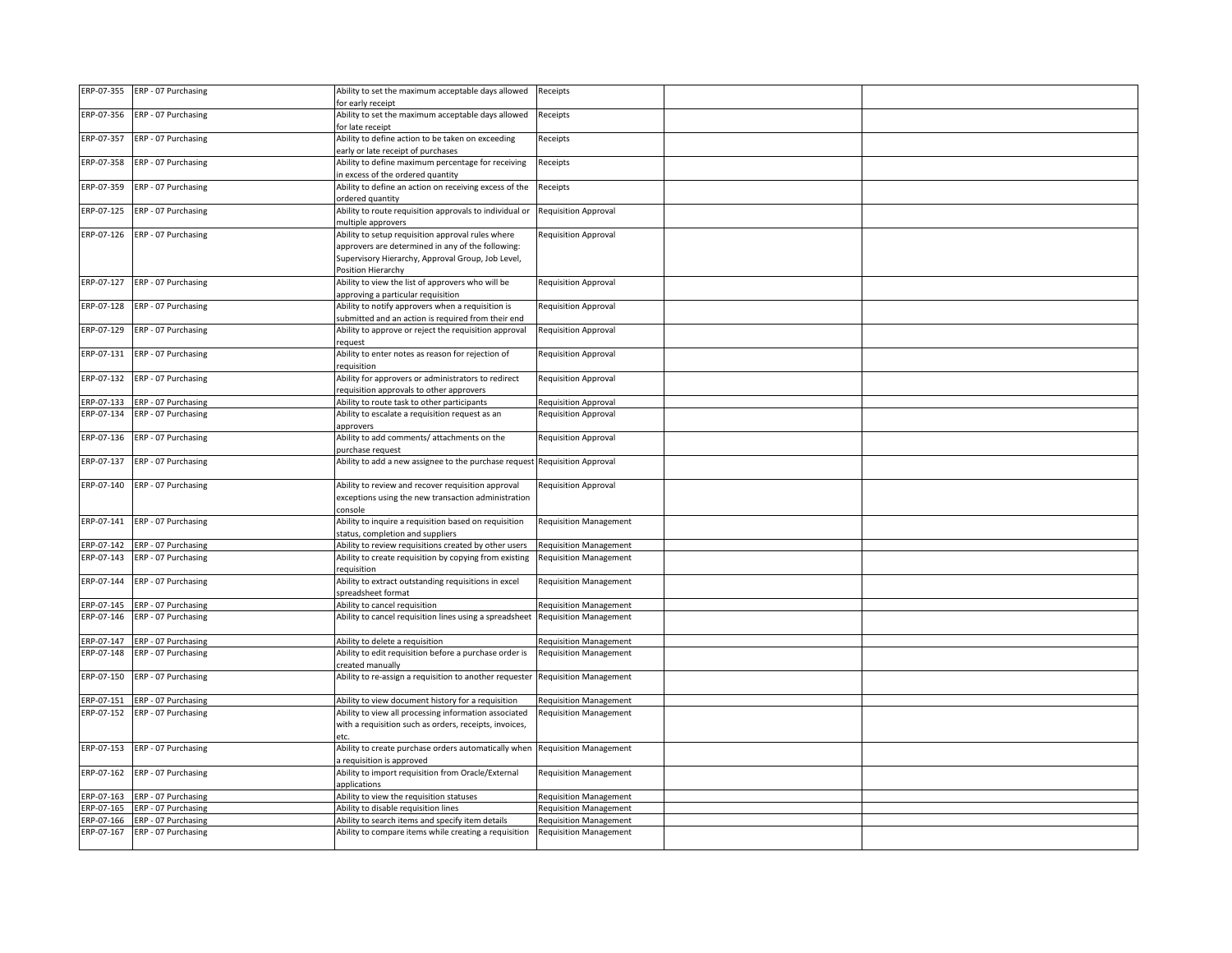| ERP-07-168 | ERP - 07 Purchasing            | Ability to add, view and remove items to shopping                                                       | <b>Requisition Management</b> |  |
|------------|--------------------------------|---------------------------------------------------------------------------------------------------------|-------------------------------|--|
| ERP-07-169 | ERP - 07 Purchasing            | Ability to assign returned requisition lines to previous<br>puver                                       | <b>Requisition Management</b> |  |
| ERP-07-171 | ERP - 07 Purchasing            | Ability to assign all requisition lines to the same<br>buyer                                            | <b>Requisition Management</b> |  |
| ERP-07-172 | ERP - 07 Purchasing            | Ability to troubleshoot requisition approval issues<br>using diagnostic report                          | <b>Requisition Management</b> |  |
| ERP-07-173 | ERP - 07 Purchasing            | Ability to resolve pending approval requisitions                                                        | <b>Requisition Management</b> |  |
|            | ERP-07-174 ERP - 07 Purchasing | Ability to override agreement price on requisitions                                                     | <b>Requisition Management</b> |  |
| ERP-07-068 | ERP - 07 Purchasing            | Ability to request goods and services                                                                   | <b>Requisition Processing</b> |  |
|            |                                |                                                                                                         |                               |  |
| ERP-07-069 | ERP - 07 Purchasing            | Ability to specify/update requisition preferences such<br>as delivery location or expense information   | <b>Requisition Processing</b> |  |
| ERP-07-070 | ERP - 07 Purchasing            | Ability to replace requester or requisition preparer<br>for multiple requests                           | <b>Requisition Processing</b> |  |
|            | ERP-07-071 ERP - 07 Purchasing | Ability to request goods/items that are pre-defined in Requisition Processing<br>the purchasing catalog |                               |  |
| ERP-07-072 | ERP - 07 Purchasing            | Ability to request goods and services that are not pre-<br>defined in the purchasing catalog            | <b>Requisition Processing</b> |  |
|            | ERP-07-073 ERP - 07 Purchasing | Ability to categorize the goods or services                                                             | <b>Requisition Processing</b> |  |
|            | ERP-07-074 ERP - 07 Purchasing | Ability to select quantity of an item on requisition                                                    | <b>Requisition Processing</b> |  |
| ERP-07-075 | ERP - 07 Purchasing            |                                                                                                         |                               |  |
|            |                                | Ability to select unit of measure of an item on<br>requisition                                          | <b>Requisition Processing</b> |  |
| ERP-07-076 | ERP - 07 Purchasing            | Ability to enter per unit price of an item on<br>equisition                                             | <b>Requisition Processing</b> |  |
| ERP-07-079 | ERP - 07 Purchasing            | Ability to indicate if price of goods or services is<br>already negotiated with supplier                | <b>Requisition Processing</b> |  |
| ERP-07-080 | ERP - 07 Purchasing            | Ability to request goods and services based on the<br>greements defined with the suppliers              | <b>Requisition Processing</b> |  |
|            | ERP-07-082 ERP - 07 Purchasing | Ability to manually provide supplier details while<br>reating requisitions                              | <b>Requisition Processing</b> |  |
| ERP-07-083 | ERP - 07 Purchasing            | Ability to default supplier's information on the<br>equisitions                                         | <b>Requisition Processing</b> |  |
| ERP-07-085 | ERP - 07 Purchasing            | Ability to request good and services on behalf of<br>others                                             | <b>Requisition Processing</b> |  |
| ERP-07-086 | ERP - 07 Purchasing            | Ability to specify on the requisitions if goods/services<br>re required urgently                        | <b>Requisition Processing</b> |  |
| ERP-07-087 | ERP - 07 Purchasing            | Ability to automatically populate the<br>expected/requested deliver dates on the requisition            | <b>Requisition Processing</b> |  |
|            |                                |                                                                                                         |                               |  |
| ERP-07-088 | ERP - 07 Purchasing            | Ability to modify the requested delivery date                                                           | <b>Requisition Processing</b> |  |
| ERP-07-089 | ERP - 07 Purchasing            | Ability to automatically determine requested delivery Requisition Processing<br>date using lead time    |                               |  |
| ERP-07-090 | ERP - 07 Purchasing            | Ability to default/specify a buyer who will be<br>processing a requisition into a purchase order        | <b>Requisition Processing</b> |  |
| ERP-07-093 | ERP - 07 Purchasing            | Ability to specify delivery location on a requisition                                                   | <b>Requisition Processing</b> |  |
|            |                                |                                                                                                         |                               |  |
| ERP-07-094 | ERP - 07 Purchasing            | Ability to add a unique one-time delivery address                                                       | <b>Requisition Processing</b> |  |
| ERP-07-096 | ERP - 07 Purchasing            | Ability to specify expense/charge account on the<br><i>requisitions</i>                                 | <b>Requisition Processing</b> |  |
| ERP-07-097 | ERP - 07 Purchasing            | Ability to easily update expense/charge account on<br>the requisitions                                  | <b>Requisition Processing</b> |  |
| ERP-07-099 | ERP - 07 Purchasing            | Ability to add multiple expense/charge account<br>nformation on the requisition lines                   | <b>Requisition Processing</b> |  |
| ERP-07-100 | ERP - 07 Purchasing            | Ability to view total amount of goods as per the<br>quantity ordered                                    | <b>Requisition Processing</b> |  |
| ERP-07-106 | ERP - 07 Purchasing            | Ability to enter notes/instructions/comments to<br>supplier, buyer and receiver                         | <b>Requisition Processing</b> |  |
| ERP-07-107 | ERP - 07 Purchasing            | Ability to attach additional information to the<br>requisition such as images, charts, graphs, etc.     | <b>Requisition Processing</b> |  |
| ERP-07-108 | ERP - 07 Purchasing            | Ability to add catalog and non-catalog goods and<br>services in the same requisition                    | <b>Requisition Processing</b> |  |
| ERP-07-109 | ERP - 07 Purchasing            | Ability to review the requisition before submitting for                                                 | <b>Requisition Processing</b> |  |
|            | ERP-07-110 ERP - 07 Purchasing | approval<br>Ability to have a unique identifier for all the requests Requisition Processing             |                               |  |
|            |                                | created in Oracle Purchasing Cloud                                                                      |                               |  |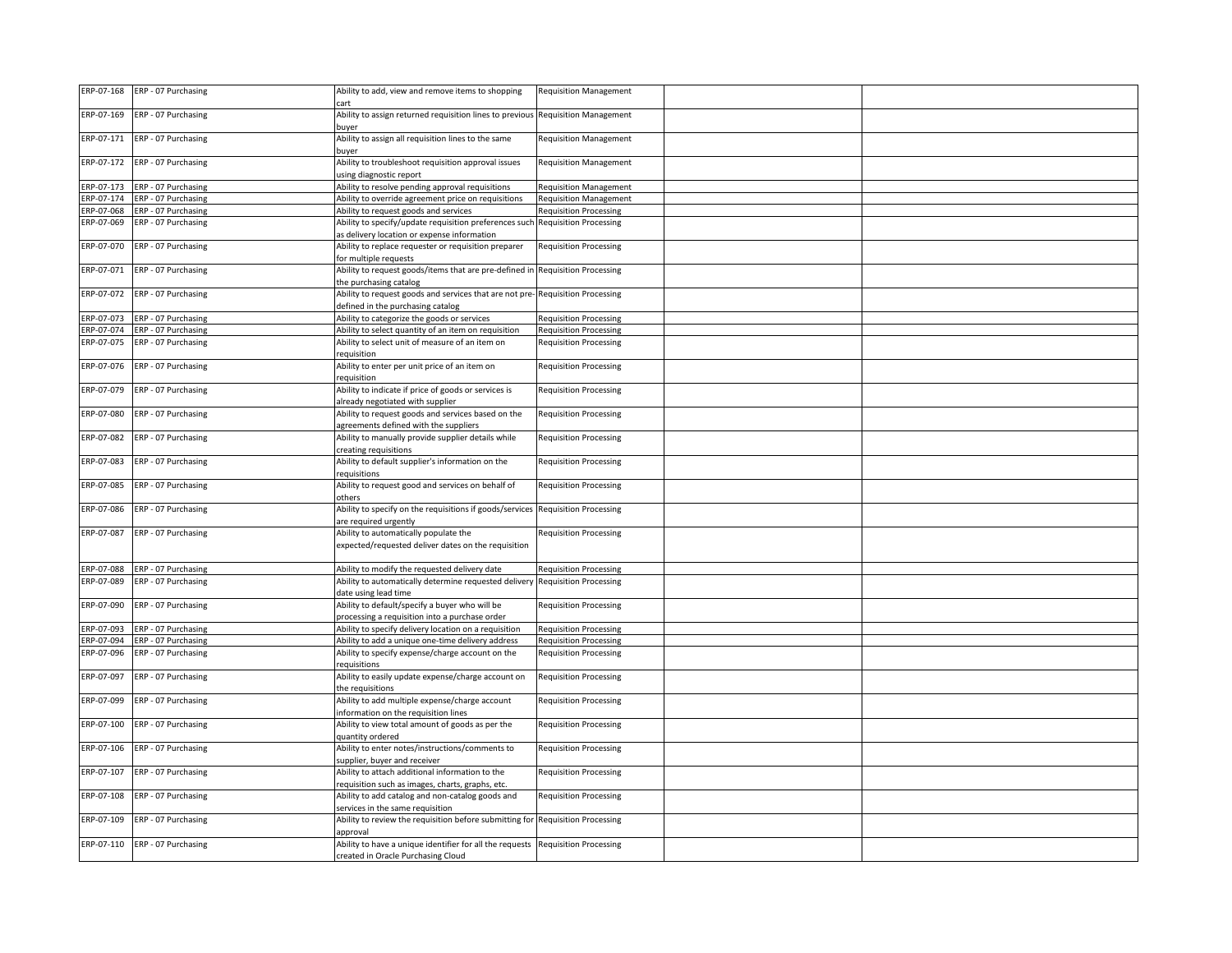|            | ERP-07-111 ERP - 07 Purchasing | Ability to provide description on the requisitions                                                                                                  | <b>Requisition Processing</b> |  |
|------------|--------------------------------|-----------------------------------------------------------------------------------------------------------------------------------------------------|-------------------------------|--|
|            | ERP-07-112 ERP - 07 Purchasing | Ability to justify why goods and services are required                                                                                              | <b>Requisition Processing</b> |  |
| ERP-07-115 | ERP - 07 Purchasing            | Ability to view the total amount of requested goods<br>and services                                                                                 | <b>Requisition Processing</b> |  |
|            | ERP-07-116 ERP - 07 Purchasing | Ability to add new lines into existing requisitions                                                                                                 | <b>Requisition Processing</b> |  |
|            | ERP-07-117 ERP - 07 Purchasing | Ability to edit requisition lines                                                                                                                   | <b>Requisition Processing</b> |  |
|            | ERP-07-118 ERP - 07 Purchasing | Ability to duplicate requisitions lines                                                                                                             | <b>Requisition Processing</b> |  |
|            | ERP-07-119 ERP - 07 Purchasing | Ability to delete requisitions lines                                                                                                                | <b>Requisition Processing</b> |  |
|            | ERP-07-120 ERP - 07 Purchasing | Ability to submit requisitions for approval                                                                                                         | <b>Requisition Processing</b> |  |
| ERP-07-121 | ERP - 07 Purchasing            | Ability to view master item images in shopping flows                                                                                                | <b>Requisition Processing</b> |  |
|            | ERP-07-122 ERP - 07 Purchasing | Ability to display product packaging string                                                                                                         | <b>Requisition Processing</b> |  |
| ERP-07-123 | ERP - 07 Purchasing            | Ability to view additional master item information in<br>shopping flows                                                                             | <b>Requisition Processing</b> |  |
|            | ERP-07-001 ERP - 07 Purchasing | Ability to have a shared service Procurement                                                                                                        | Setup                         |  |
| ERP-07-002 | ERP - 07 Purchasing            | Ability to have a shared service Procurement and a                                                                                                  | Setup                         |  |
|            |                                | decentralized requisitioning and supplier invoice<br>processes                                                                                      |                               |  |
| ERP-07-003 | ERP - 07 Purchasing            | Ability to have a decentralized procurement,<br>equisitioning and supplier invoice processes                                                        | Setup                         |  |
| ERP-07-004 | ERP - 07 Purchasing            | Ability to define warehouse for storing purchased<br>goods                                                                                          | Setup                         |  |
| ERP-07-005 | ERP - 07 Purchasing            | Ability to classify purchase transactions by category,<br>n order to group goods and services with common<br>characteristics                        | Setup                         |  |
| ERP-07-006 | ERP - 07 Purchasing            | Ability to define Unit of Measure and related<br>conversions of the units (E.g.: from each to dozen) in<br>the application                          | Setup                         |  |
| ERP-07-007 | ERP - 07 Purchasing            | Ability to define procurement cards(P-Cards) to track Setup<br>employees' purchasing expenditures                                                   |                               |  |
| ERP-07-036 | ERP - 07 Purchasing            | Ability to create a location/address associated with<br>the supplier                                                                                | <b>Supplier Address</b>       |  |
| ERP-07-037 | ERP - 07 Purchasing            | Ability to specify the purpose of the address created                                                                                               | <b>Supplier Address</b>       |  |
|            | ERP-07-038 ERP - 07 Purchasing | Ability to inactivate supplier's address if no longer<br>required                                                                                   | <b>Supplier Address</b>       |  |
| ERP-07-056 | ERP - 07 Purchasing            | Ability to route supplier registration requests for<br>approval in serial                                                                           | Supplier Approval             |  |
| ERP-07-059 | ERP - 07 Purchasing            | Ability to approve or reject supplier registration<br>requests and notify the status of the request to the<br>equestor                              | Supplier Approval             |  |
| ERP-07-060 | ERP - 07 Purchasing            | Ability to request more information from the supplier Supplier Approval<br>as an approver                                                           |                               |  |
| ERP-07-061 | ERP - 07 Purchasing            | Ability to reassign/ delegate a supplier registration<br>request as an approver                                                                     | Supplier Approval             |  |
| ERP-07-062 | ERP - 07 Purchasing            | Ability to route the supplier request to a single<br>pprover, chain of single approvers or group vote                                               | Supplier Approval             |  |
| ERP-07-063 | ERP - 07 Purchasing            | Ability to suspend a supplier registration request                                                                                                  | Supplier Approval             |  |
|            | ERP-07-064 ERP - 07 Purchasing | Ability to save a supplier request as an approver                                                                                                   | Supplier Approval             |  |
| ERP-07-065 | ERP - 07 Purchasing            | Ability to withdraw supplier registration requests<br>rom approval                                                                                  | Supplier Approval             |  |
| ERP-07-066 | ERP - 07 Purchasing            | Ability to re-submit supplier registration requests<br>after rejection and edits to requests                                                        | Supplier Approval             |  |
| ERP-07-067 | ERP - 07 Purchasing            | Ability to promote a supplier to perform dollar value<br>purchasing transactions with the buying organization<br>and routed to an approval workflow | Supplier Approval             |  |
| ERP-07-051 | ERP - 07 Purchasing            | Ability to create supplier contact and associate one<br>or more contacts to supplier address                                                        | Supplier Contact              |  |
| ERP-07-012 | ERP - 07 Purchasing            | Ability to capture prospective suppliers in the system Supplier Creation                                                                            |                               |  |
| ERP-07-013 | ERP - 07 Purchasing            | Ability to specify spend authority for a supplier                                                                                                   | <b>Supplier Creation</b>      |  |
|            | ERP-07-014 ERP - 07 Purchasing | Ability to promote a supplier to perform dollar value<br>purchasing transactions with the buying organization                                       | <b>Supplier Creation</b>      |  |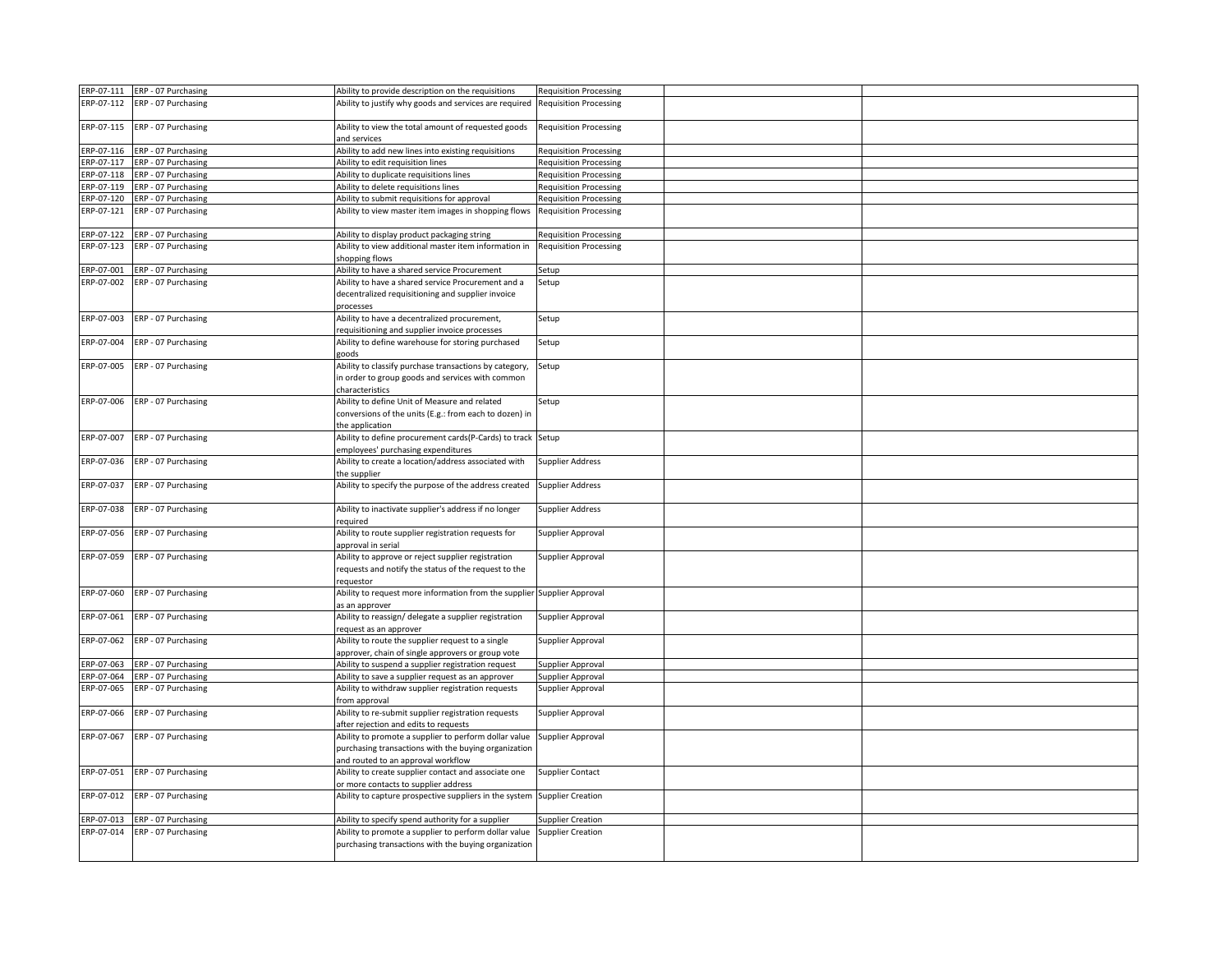|            | ERP-07-015 ERP - 07 Purchasing            | Ability to manually create a supplier in the                                                           | <b>Supplier Creation</b>                               |  |
|------------|-------------------------------------------|--------------------------------------------------------------------------------------------------------|--------------------------------------------------------|--|
|            |                                           | pplication                                                                                             |                                                        |  |
|            | ERP-07-017 ERP - 07 Purchasing            | Ability to prevent duplicate suppliers being created                                                   | <b>Supplier Creation</b>                               |  |
| ERP-07-019 | ERP - 07 Purchasing                       | Ability to capture transaction tax information                                                         | <b>Supplier Creation</b>                               |  |
|            |                                           | (including classifications) at supplier level for                                                      |                                                        |  |
|            |                                           | supplier's financial transactions                                                                      |                                                        |  |
|            | ERP-07-023 ERP - 07 Purchasing            | Ability to define a parent supplier in Oracle Cloud                                                    | <b>Supplier Creation</b>                               |  |
| ERP-07-024 | ERP - 07 Purchasing                       | Ability to automatically assign a unique supplier                                                      | <b>Supplier Creation</b>                               |  |
|            |                                           | number for each supplier                                                                               |                                                        |  |
|            | ERP-07-025 ERP - 07 Purchasing            | Ability to provide an alternate name for a supplier                                                    | <b>Supplier Creation</b>                               |  |
| ERP-07-026 | ERP - 07 Purchasing                       | Ability to classify a supplier based on category or<br>their line of business                          | <b>Supplier Creation</b>                               |  |
| ERP-07-027 | ERP - 07 Purchasing                       | Ability to classify supplier based on their business<br>and capture their certification details        | <b>Supplier Creation</b>                               |  |
| ERP-07-028 | ERP - 07 Purchasing                       | Ability to inactivate a supplier for future transactions                                               | <b>Supplier Creation</b>                               |  |
|            | ERP-07-029 ERP - 07 Purchasing            | Ability to attach additional documents/information<br>to supplier records                              | <b>Supplier Creation</b>                               |  |
| ERP-07-030 | ERP - 07 Purchasing                       | Ability to capture additional supplier related<br>nformation and identification numbers                | <b>Supplier Creation</b>                               |  |
| ERP-07-033 | ERP - 07 Purchasing                       | Ability to categorize suppliers based on goods and<br>services they provide                            | <b>Supplier Creation</b>                               |  |
|            | ERP-07-034 ERP - 07 Purchasing            | Ability to select a default payment method for<br>upplier                                              | <b>Supplier Creation</b>                               |  |
| ERP-07-035 | ERP - 07 Purchasing                       | Ability to capture supplier's banking information and Supplier Creation<br>ayment details              |                                                        |  |
| ERP-07-016 | ERP - 07 Purchasing                       | Ability to create suppliers in bulk using a spreadsheet<br>upload                                      | <b>Supplier Creation using</b><br>FBDI/supplier import |  |
| ERP-07-052 | ERP - 07 Purchasing                       | Ability to make changes in the supplier profile                                                        | Supplier Management                                    |  |
|            | ERP-07-053 ERP - 07 Purchasing            | Ability to search and export the suppliers list to excel<br>preadsheet                                 | Supplier Management                                    |  |
| ERP-07-054 | ERP - 07 Purchasing                       | Ability to merge two suppliers and supplier<br>documents                                               | Supplier Management                                    |  |
|            | ERP-07-055 ERP - 07 Purchasing            | Ability to view supplier's merge history details                                                       | Supplier Management                                    |  |
| ERP-07-039 | ERP - 07 Purchasing                       | Ability to link the supplier address to a supplier to                                                  | Supplier Site                                          |  |
|            |                                           | enable processing of purchase order and payable<br>nvoices                                             |                                                        |  |
|            | ERP-07-040 ERP - 07 Purchasing            | Ability to define purpose of the supplier site                                                         | Supplier Site                                          |  |
| ERP-07-041 | ERP - 07 Purchasing                       | Ability to inactivate supplier site if no longer required Supplier Site                                |                                                        |  |
| ERP-07-046 | ERP - 07 Purchasing                       | Ability to manually apply and release payment holds<br>on supplier site                                | Supplier Site                                          |  |
| ERP-07-047 | ERP - 07 Purchasing                       | Ability to define payment terms for a supplier site                                                    | Supplier Site                                          |  |
| ERP-07-048 | ERP - 07 Purchasing                       | Ability to define payment methods at supplier site                                                     | Supplier Site                                          |  |
|            |                                           | evel                                                                                                   |                                                        |  |
| ERP-07-049 | ERP - 07 Purchasing                       | Ability to associate supplier sites with Procurement<br>ousiness units                                 | <b>Supplier Site Assignments</b>                       |  |
| ERP-07-050 | ERP - 07 Purchasing                       | Ability to add default ship to and bill to locations to<br>upplier profile for purchasing transactions | <b>Supplier Site Assignments</b>                       |  |
| ERP-08-137 | ERP - 08 Procurement Contracts            | Ability to create purchasing documents from<br>ulfillment lines                                        | Contract Fulfilment                                    |  |
| ERP-08-173 | ERP - 08 Procurement Contracts            | Ability to add table of contents to contract terms                                                     | <b>Contract Processing - Contract</b><br>Actions       |  |
| ERP-08-174 | ERP - 08 Procurement Contracts            | Ability to email a contract                                                                            | <b>Contract Processing - Contract</b><br>Actions       |  |
| ERP-08-175 | ERP - 08 Procurement Contracts            | Ability to submit a contract for approval                                                              | <b>Contract Processing - Contract</b><br>Actions       |  |
| ERP-08-176 | ERP - 08 Procurement Contracts            | Ability to assign a user                                                                               | <b>Contract Processing - Contract</b><br>Actions       |  |
| ERP-08-177 | ERP - 08 Procurement Contracts            | Ability to remove assigned user                                                                        | <b>Contract Processing - Contract</b><br>Actions       |  |
| ERP-08-178 | <b>ERP - 08 Procurement Contracts</b>     | Ability to validate a contract                                                                         | <b>Contract Processing - Contract</b><br>Actions       |  |
|            | ERP-08-179 ERP - 08 Procurement Contracts | Ability to create new version of a contract                                                            | <b>Contract Processing - Contract</b><br>Actions       |  |
|            |                                           |                                                                                                        |                                                        |  |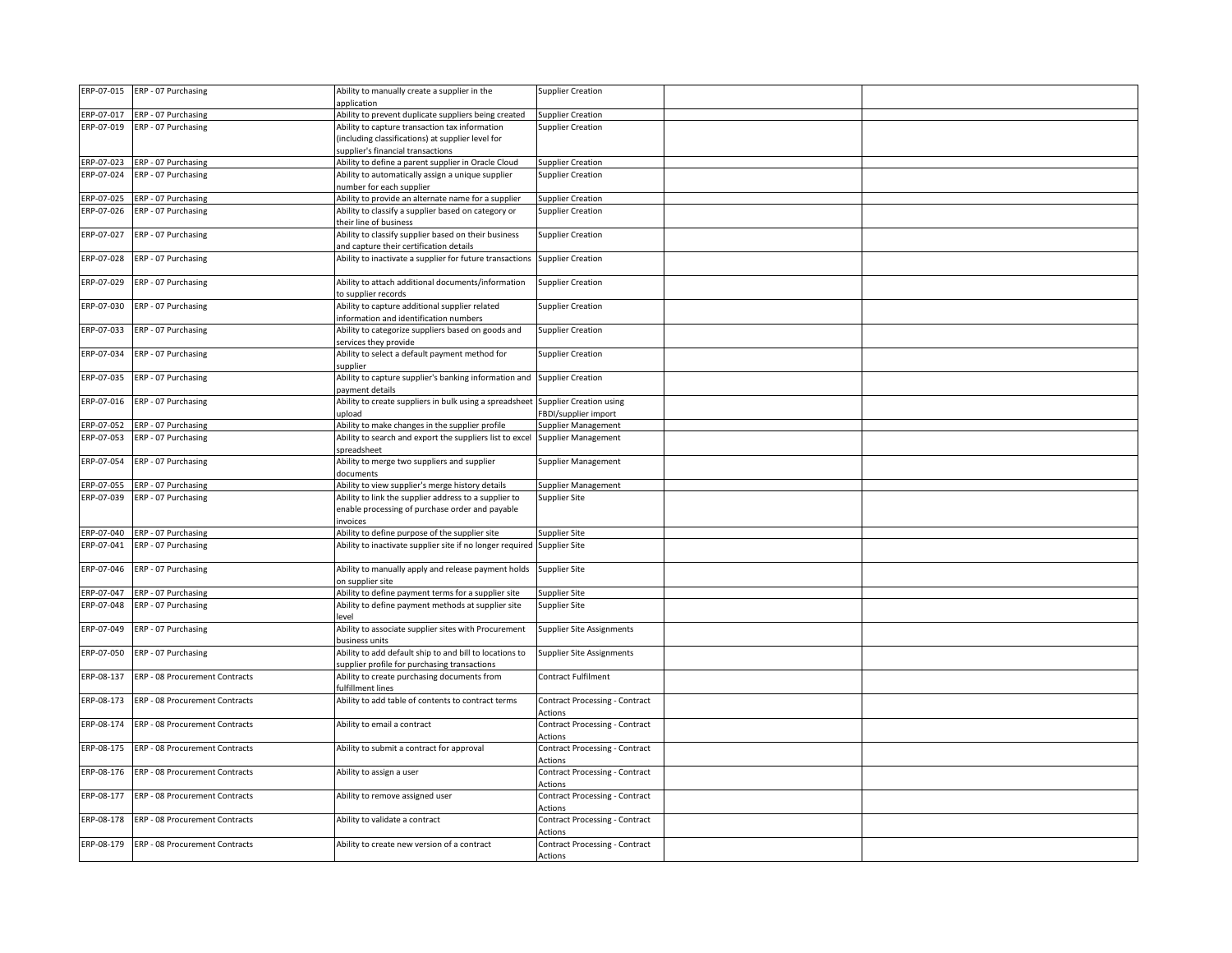| ERP-08-180 | ERP - 08 Procurement Contracts        | Ability to duplicate a contract                                 | Contract Processing - Contract                    |  |
|------------|---------------------------------------|-----------------------------------------------------------------|---------------------------------------------------|--|
|            |                                       |                                                                 | Actions                                           |  |
| ERP-08-181 | ERP - 08 Procurement Contracts        | Ability to Save Contract as a Contract template                 | <b>Contract Processing - Contract</b>             |  |
| ERP-08-182 | ERP - 08 Procurement Contracts        | Ability to cancel and add reasons for cancellation of           | Actions<br>Contract Processing - Contract         |  |
|            |                                       | contract                                                        | Actions                                           |  |
| ERP-08-078 | ERP - 08 Procurement Contracts        | Ability to create a contract                                    | <b>Contract Processing - Contract</b>             |  |
|            |                                       |                                                                 | Creation                                          |  |
| ERP-08-079 | ERP - 08 Procurement Contracts        | Ability to create contract types                                | Contract Processing - Contract                    |  |
|            |                                       |                                                                 | Creation                                          |  |
| ERP-08-080 | ERP - 08 Procurement Contracts        | Ability to specify primary party/supplier on the                | Contract Processing - Contract                    |  |
|            |                                       | contract                                                        | Creation                                          |  |
| ERP-08-081 | ERP - 08 Procurement Contracts        | Ability to specify start/end dates of a contract                | <b>Contract Processing - Contract</b><br>Creation |  |
| ERP-08-082 | ERP - 08 Procurement Contracts        | Ability to specify contract currency                            | Contract Processing - Contract                    |  |
|            |                                       |                                                                 | Creation                                          |  |
| ERP-08-083 | ERP - 08 Procurement Contracts        | Ability to specify Item Master organization                     | Contract Processing - Contract                    |  |
|            |                                       |                                                                 | Creation                                          |  |
| ERP-08-084 | ERP - 08 Procurement Contracts        | Ability to specify the authoring party                          | Contract Processing - Contract                    |  |
|            |                                       |                                                                 | Creation                                          |  |
| ERP-08-144 | ERP - 08 Procurement Contracts        | Ability to create deliverables for the contract                 | Contract Processing - Contract                    |  |
|            |                                       |                                                                 | Deliverables                                      |  |
| ERP-08-145 | ERP - 08 Procurement Contracts        | Ability to create one-time deliverable                          | Contract Processing - Contract<br>Deliverables    |  |
| ERP-08-146 | ERP - 08 Procurement Contracts        | Ability to create repeating deliverable                         | Contract Processing - Contract                    |  |
|            |                                       |                                                                 | Deliverables                                      |  |
| ERP-08-147 | ERP - 08 Procurement Contracts        | Ability to send notification of deliverables to party           | <b>Contract Processing - Contract</b>             |  |
|            |                                       | contacts                                                        | Deliverables                                      |  |
| ERP-08-148 | ERP - 08 Procurement Contracts        | Ability to attach documents to the deliverables                 | Contract Processing - Contract                    |  |
|            |                                       |                                                                 | Deliverables                                      |  |
| ERP-08-149 | ERP - 08 Procurement Contracts        | Ability to add contract documents and supporting                | Contract Processing - Contract                    |  |
|            |                                       | documents to the contract                                       | Documents                                         |  |
| ERP-08-133 | ERP - 08 Procurement Contracts        | Ability to create a fulfillment line                            | Contract Processing - Contract<br>Fulfillment     |  |
| ERP-08-134 | ERP - 08 Procurement Contracts        | Ability to create Contractual Fulfillment                       | Contract Processing - Contract                    |  |
|            |                                       |                                                                 | Fulfillment                                       |  |
| ERP-08-135 | ERP - 08 Procurement Contracts        | Ability to create Noncontractual Fulfillment                    | Contract Processing - Contract                    |  |
|            |                                       |                                                                 | Fulfillment                                       |  |
| ERP-08-136 | ERP - 08 Procurement Contracts        | Ability to notify recipients about the fulfillment statu        | <b>Contract Processing - Contract</b>             |  |
|            |                                       |                                                                 | Fulfillment                                       |  |
| ERP-08-138 | ERP - 08 Procurement Contracts        | Ability to view details of the purchasing activity              | Contract Processing - Contract                    |  |
| ERP-08-150 | ERP - 08 Procurement Contracts        | Ability to view the history of a contract                       | Fulfillment<br>Contract Processing - Contract     |  |
|            |                                       |                                                                 | History                                           |  |
| ERP-08-151 | ERP - 08 Procurement Contracts        | Ability to view amount in contract version history              | <b>Contract Processing - Contract</b>             |  |
|            |                                       |                                                                 | History                                           |  |
| ERP-08-152 | ERP - 08 Procurement Contracts        | Ability to view approval status and approval history            | Contract Processing - Contract                    |  |
|            |                                       |                                                                 | History                                           |  |
| ERP-08-092 | ERP - 08 Procurement Contracts        | Ability to add goods or services to the contract                | Contract Processing - Contract                    |  |
|            |                                       |                                                                 | Lines                                             |  |
| ERP-08-093 | <b>ERP - 08 Procurement Contracts</b> | Ability to create contract line types                           | Contract Processing - Contract                    |  |
| ERP-08-094 | ERP - 08 Procurement Contracts        | Ability to specify name and description on the                  | .ines<br>Contract Processing - Contract           |  |
|            |                                       | contract line                                                   | .ines                                             |  |
| ERP-08-095 | ERP - 08 Procurement Contracts        | Ability to specify purchasing category                          | Contract Processing - Contract                    |  |
|            |                                       |                                                                 | Lines                                             |  |
| ERP-08-096 | ERP - 08 Procurement Contracts        | Ability to specify supplier details                             | Contract Processing - Contract                    |  |
|            |                                       |                                                                 | Lines                                             |  |
| ERP-08-097 | ERP - 08 Procurement Contracts        | Ability to capture comments                                     | Contract Processing - Contract                    |  |
|            |                                       |                                                                 | Lines                                             |  |
| ERP-08-098 | ERP - 08 Procurement Contracts        | Ability to specify UoM for the items added on<br>contract lines | Contract Processing - Contract<br>.ines           |  |
| ERP-08-099 | <b>ERP - 08 Procurement Contracts</b> | Ability to capture Unit Price of the items added on             | <b>Contract Processing - Contract</b>             |  |
|            |                                       | contract lines                                                  | Lines                                             |  |
|            |                                       |                                                                 |                                                   |  |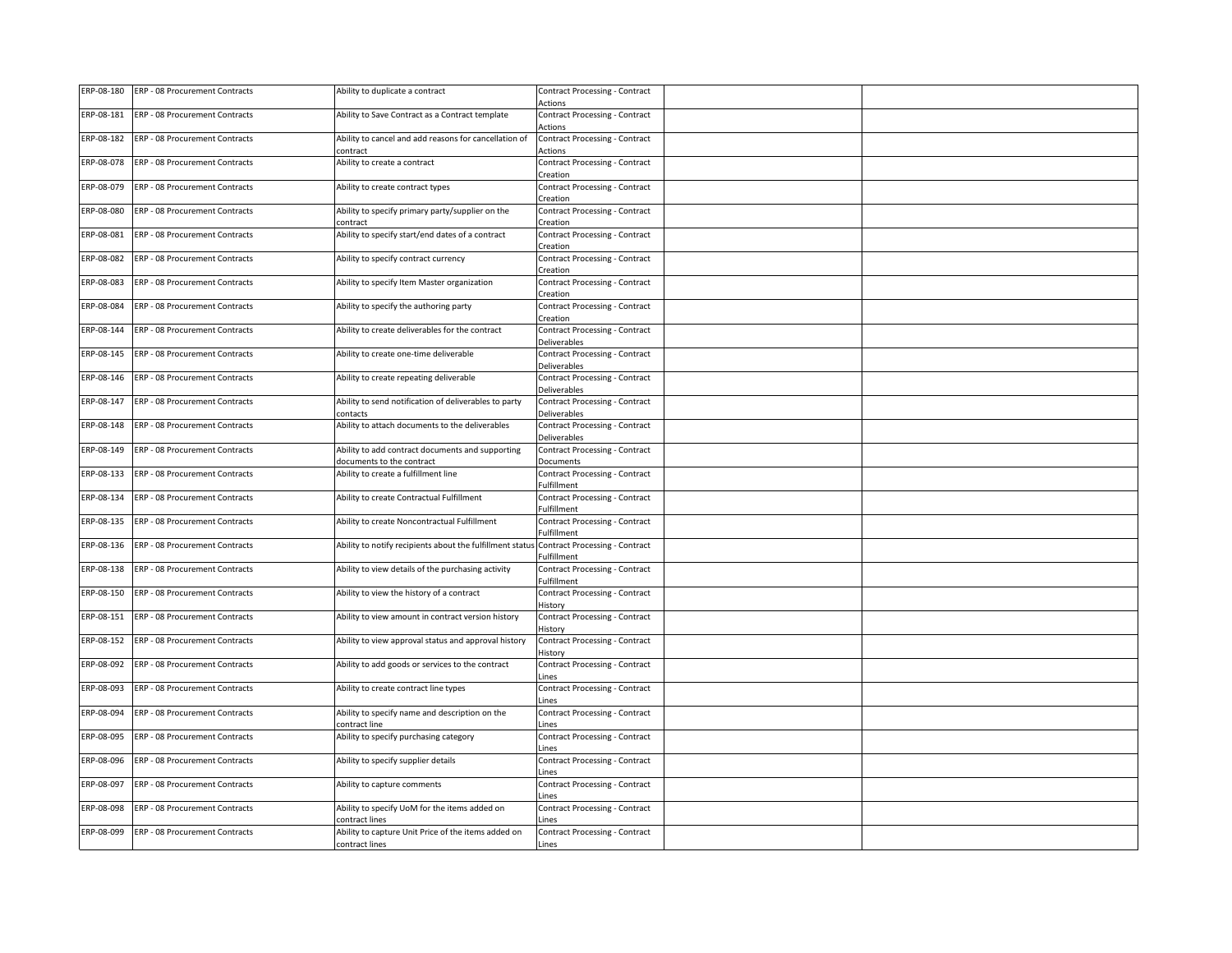| Ability to specify price limit if price override is<br>ERP-08-101<br>ERP - 08 Procurement Contracts<br>Contract Processing - Contract<br>enabled<br>Lines<br>Ability to specify the committed quantity and limit<br>ERP-08-102<br>ERP - 08 Procurement Contracts<br>Contract Processing - Contract<br>Lines<br>ERP-08-103<br>ERP - 08 Procurement Contracts<br>Ability to specify the agreed amount and limit<br><b>Contract Processing - Contract</b><br>.ines<br>ERP-08-104<br>ERP - 08 Procurement Contracts<br>Ability to specify the minimum quantity per order<br>Contract Processing - Contract<br>and minimum release amount if the agreement type<br>Lines<br>contract is created<br>ERP-08-105<br>ERP - 08 Procurement Contracts<br>Ability to add/edit payment terms and shipping<br>Contract Processing - Contract<br>information at the line level<br>Lines<br>ERP-08-153<br>ERP - 08 Procurement Contracts<br>Ability to add notes to the contract<br>Contract Processing - Contract<br>Notes<br>ERP-08-085<br>ERP - 08 Procurement Contracts<br>Ability to populate/capture contract number<br>Contract Processing - Contract<br>Overview<br>ERP-08-086<br>ERP - 08 Procurement Contracts<br>Ability to import contracts and assign numbers<br>Contract Processing - Contract<br>automatically for imported contracts<br>Overview<br>ERP-08-087<br>ERP - 08 Procurement Contracts<br>Ability to capture contract name<br>Contract Processing - Contract<br>Overview<br>ERP-08-088<br>ERP - 08 Procurement Contracts<br>Ability to capture description of the contract<br>Contract Processing - Contract<br>Overview<br>ERP-08-089<br>Ability to capture the version description of the<br>ERP - 08 Procurement Contracts<br>Contract Processing - Contract<br>contract<br>Overview<br>Ability to specify payment terms<br>ERP-08-090<br>ERP - 08 Procurement Contracts<br>Contract Processing - Contract<br>Overview<br>ERP-08-091<br>ERP - 08 Procurement Contracts<br>Ability to add shipping information to the items being<br><b>Contract Processing - Contract</b><br>purchased in the contract (Carrier, Freight terms,<br>Overview<br>FOB)<br>ERP-08-139<br>Ability to view contract parties information<br>ERP - 08 Procurement Contracts<br><b>Contract Processing - Contract</b><br>Parties<br>Ability to add/remove parties<br>ERP-08-140<br>ERP - 08 Procurement Contracts<br>Contract Processing - Contract<br>Parties<br>ERP-08-141<br>ERP - 08 Procurement Contracts<br><b>Contract Processing - Contract</b><br>Ability to assign a contract owner<br>Parties<br>ERP-08-142<br>ERP - 08 Procurement Contracts<br>Ability to provide access to the contract party<br>Contract Processing - Contract<br>Parties<br>ERP - 08 Procurement Contracts<br>Contract Processing - Contract<br>ERP-08-143<br>Ability to assign contract signer<br>Parties<br>ERP-08-111<br>Contract Processing - Contract<br>ERP - 08 Procurement Contracts<br>Ability to create contract terms<br>Terms<br>ERP-08-112<br>ERP - 08 Procurement Contracts<br>Ability to add contract terms using terms template<br>Contract Processing - Contract<br>Terms<br>ERP - 08 Procurement Contracts<br>Contract Processing - Contract<br>ERP-08-113<br>Ability to add contract terms using supplier paper<br>Terms<br>ERP-08-114<br>ERP - 08 Procurement Contracts<br>Ability to perform clause actions in contract terms<br>Contract Processing - Contract<br>Terms<br>ERP-08-115<br>ERP - 08 Procurement Contracts<br>Ability to add clauses to contract terms<br>Contract Processing - Contract<br>Terms<br>ERP-08-116<br>ERP - 08 Procurement Contracts<br>Ability to create non-standard clause in contract<br><b>Contract Processing - Contract</b><br>Terms<br>erms<br>ERP-08-117<br>Ability to add/edit/view/delete a section in contract<br>ERP - 08 Procurement Contracts<br><b>Contract Processing - Contract</b><br>terms<br>Terms<br>ERP-08-118<br>ERP - 08 Procurement Contracts<br>Ability to change numbering scheme in contract<br>Contract Processing - Contract<br>Terms<br>erms<br>ERP-08-119<br>ERP - 08 Procurement Contracts<br>Ability to re-arrange sections in contract terms<br>Contract Processing - Contract<br>Terms<br>ERP-08-120<br>ERP - 08 Procurement Contracts<br>Ability to edit variable values in terms actions<br>Contract Processing - Contract<br>Terms<br>ERP-08-121<br>ERP - 08 Procurement Contracts<br>Ability to run contract expert in contract terms<br>Contract Processing - Contract<br>Terms<br>ERP-08-122<br>ERP - 08 Procurement Contracts<br>Ability to validate contract terms<br><b>Contract Processing - Contract</b><br>Terms | ERP-08-100 | ERP - 08 Procurement Contracts | Ability to enable/disable allow price override box | Contract Processing - Contract<br>.ines |  |
|---------------------------------------------------------------------------------------------------------------------------------------------------------------------------------------------------------------------------------------------------------------------------------------------------------------------------------------------------------------------------------------------------------------------------------------------------------------------------------------------------------------------------------------------------------------------------------------------------------------------------------------------------------------------------------------------------------------------------------------------------------------------------------------------------------------------------------------------------------------------------------------------------------------------------------------------------------------------------------------------------------------------------------------------------------------------------------------------------------------------------------------------------------------------------------------------------------------------------------------------------------------------------------------------------------------------------------------------------------------------------------------------------------------------------------------------------------------------------------------------------------------------------------------------------------------------------------------------------------------------------------------------------------------------------------------------------------------------------------------------------------------------------------------------------------------------------------------------------------------------------------------------------------------------------------------------------------------------------------------------------------------------------------------------------------------------------------------------------------------------------------------------------------------------------------------------------------------------------------------------------------------------------------------------------------------------------------------------------------------------------------------------------------------------------------------------------------------------------------------------------------------------------------------------------------------------------------------------------------------------------------------------------------------------------------------------------------------------------------------------------------------------------------------------------------------------------------------------------------------------------------------------------------------------------------------------------------------------------------------------------------------------------------------------------------------------------------------------------------------------------------------------------------------------------------------------------------------------------------------------------------------------------------------------------------------------------------------------------------------------------------------------------------------------------------------------------------------------------------------------------------------------------------------------------------------------------------------------------------------------------------------------------------------------------------------------------------------------------------------------------------------------------------------------------------------------------------------------------------------------------------------------------------------------------------------------------------------------------------------------------------------------------------------------------------------------------------------------------------------------------------------------------------------------------------------------------------------------------------------------------------------------------------------------------------------------------------------------------------------------------------------------------------------------------------------------------------------------------------------------------------------------------------------------------------------------------------------------------------------------------------------------------------------------------------------|------------|--------------------------------|----------------------------------------------------|-----------------------------------------|--|
|                                                                                                                                                                                                                                                                                                                                                                                                                                                                                                                                                                                                                                                                                                                                                                                                                                                                                                                                                                                                                                                                                                                                                                                                                                                                                                                                                                                                                                                                                                                                                                                                                                                                                                                                                                                                                                                                                                                                                                                                                                                                                                                                                                                                                                                                                                                                                                                                                                                                                                                                                                                                                                                                                                                                                                                                                                                                                                                                                                                                                                                                                                                                                                                                                                                                                                                                                                                                                                                                                                                                                                                                                                                                                                                                                                                                                                                                                                                                                                                                                                                                                                                                                                                                                                                                                                                                                                                                                                                                                                                                                                                                                                                                                       |            |                                |                                                    |                                         |  |
|                                                                                                                                                                                                                                                                                                                                                                                                                                                                                                                                                                                                                                                                                                                                                                                                                                                                                                                                                                                                                                                                                                                                                                                                                                                                                                                                                                                                                                                                                                                                                                                                                                                                                                                                                                                                                                                                                                                                                                                                                                                                                                                                                                                                                                                                                                                                                                                                                                                                                                                                                                                                                                                                                                                                                                                                                                                                                                                                                                                                                                                                                                                                                                                                                                                                                                                                                                                                                                                                                                                                                                                                                                                                                                                                                                                                                                                                                                                                                                                                                                                                                                                                                                                                                                                                                                                                                                                                                                                                                                                                                                                                                                                                                       |            |                                |                                                    |                                         |  |
|                                                                                                                                                                                                                                                                                                                                                                                                                                                                                                                                                                                                                                                                                                                                                                                                                                                                                                                                                                                                                                                                                                                                                                                                                                                                                                                                                                                                                                                                                                                                                                                                                                                                                                                                                                                                                                                                                                                                                                                                                                                                                                                                                                                                                                                                                                                                                                                                                                                                                                                                                                                                                                                                                                                                                                                                                                                                                                                                                                                                                                                                                                                                                                                                                                                                                                                                                                                                                                                                                                                                                                                                                                                                                                                                                                                                                                                                                                                                                                                                                                                                                                                                                                                                                                                                                                                                                                                                                                                                                                                                                                                                                                                                                       |            |                                |                                                    |                                         |  |
|                                                                                                                                                                                                                                                                                                                                                                                                                                                                                                                                                                                                                                                                                                                                                                                                                                                                                                                                                                                                                                                                                                                                                                                                                                                                                                                                                                                                                                                                                                                                                                                                                                                                                                                                                                                                                                                                                                                                                                                                                                                                                                                                                                                                                                                                                                                                                                                                                                                                                                                                                                                                                                                                                                                                                                                                                                                                                                                                                                                                                                                                                                                                                                                                                                                                                                                                                                                                                                                                                                                                                                                                                                                                                                                                                                                                                                                                                                                                                                                                                                                                                                                                                                                                                                                                                                                                                                                                                                                                                                                                                                                                                                                                                       |            |                                |                                                    |                                         |  |
|                                                                                                                                                                                                                                                                                                                                                                                                                                                                                                                                                                                                                                                                                                                                                                                                                                                                                                                                                                                                                                                                                                                                                                                                                                                                                                                                                                                                                                                                                                                                                                                                                                                                                                                                                                                                                                                                                                                                                                                                                                                                                                                                                                                                                                                                                                                                                                                                                                                                                                                                                                                                                                                                                                                                                                                                                                                                                                                                                                                                                                                                                                                                                                                                                                                                                                                                                                                                                                                                                                                                                                                                                                                                                                                                                                                                                                                                                                                                                                                                                                                                                                                                                                                                                                                                                                                                                                                                                                                                                                                                                                                                                                                                                       |            |                                |                                                    |                                         |  |
|                                                                                                                                                                                                                                                                                                                                                                                                                                                                                                                                                                                                                                                                                                                                                                                                                                                                                                                                                                                                                                                                                                                                                                                                                                                                                                                                                                                                                                                                                                                                                                                                                                                                                                                                                                                                                                                                                                                                                                                                                                                                                                                                                                                                                                                                                                                                                                                                                                                                                                                                                                                                                                                                                                                                                                                                                                                                                                                                                                                                                                                                                                                                                                                                                                                                                                                                                                                                                                                                                                                                                                                                                                                                                                                                                                                                                                                                                                                                                                                                                                                                                                                                                                                                                                                                                                                                                                                                                                                                                                                                                                                                                                                                                       |            |                                |                                                    |                                         |  |
|                                                                                                                                                                                                                                                                                                                                                                                                                                                                                                                                                                                                                                                                                                                                                                                                                                                                                                                                                                                                                                                                                                                                                                                                                                                                                                                                                                                                                                                                                                                                                                                                                                                                                                                                                                                                                                                                                                                                                                                                                                                                                                                                                                                                                                                                                                                                                                                                                                                                                                                                                                                                                                                                                                                                                                                                                                                                                                                                                                                                                                                                                                                                                                                                                                                                                                                                                                                                                                                                                                                                                                                                                                                                                                                                                                                                                                                                                                                                                                                                                                                                                                                                                                                                                                                                                                                                                                                                                                                                                                                                                                                                                                                                                       |            |                                |                                                    |                                         |  |
|                                                                                                                                                                                                                                                                                                                                                                                                                                                                                                                                                                                                                                                                                                                                                                                                                                                                                                                                                                                                                                                                                                                                                                                                                                                                                                                                                                                                                                                                                                                                                                                                                                                                                                                                                                                                                                                                                                                                                                                                                                                                                                                                                                                                                                                                                                                                                                                                                                                                                                                                                                                                                                                                                                                                                                                                                                                                                                                                                                                                                                                                                                                                                                                                                                                                                                                                                                                                                                                                                                                                                                                                                                                                                                                                                                                                                                                                                                                                                                                                                                                                                                                                                                                                                                                                                                                                                                                                                                                                                                                                                                                                                                                                                       |            |                                |                                                    |                                         |  |
|                                                                                                                                                                                                                                                                                                                                                                                                                                                                                                                                                                                                                                                                                                                                                                                                                                                                                                                                                                                                                                                                                                                                                                                                                                                                                                                                                                                                                                                                                                                                                                                                                                                                                                                                                                                                                                                                                                                                                                                                                                                                                                                                                                                                                                                                                                                                                                                                                                                                                                                                                                                                                                                                                                                                                                                                                                                                                                                                                                                                                                                                                                                                                                                                                                                                                                                                                                                                                                                                                                                                                                                                                                                                                                                                                                                                                                                                                                                                                                                                                                                                                                                                                                                                                                                                                                                                                                                                                                                                                                                                                                                                                                                                                       |            |                                |                                                    |                                         |  |
|                                                                                                                                                                                                                                                                                                                                                                                                                                                                                                                                                                                                                                                                                                                                                                                                                                                                                                                                                                                                                                                                                                                                                                                                                                                                                                                                                                                                                                                                                                                                                                                                                                                                                                                                                                                                                                                                                                                                                                                                                                                                                                                                                                                                                                                                                                                                                                                                                                                                                                                                                                                                                                                                                                                                                                                                                                                                                                                                                                                                                                                                                                                                                                                                                                                                                                                                                                                                                                                                                                                                                                                                                                                                                                                                                                                                                                                                                                                                                                                                                                                                                                                                                                                                                                                                                                                                                                                                                                                                                                                                                                                                                                                                                       |            |                                |                                                    |                                         |  |
|                                                                                                                                                                                                                                                                                                                                                                                                                                                                                                                                                                                                                                                                                                                                                                                                                                                                                                                                                                                                                                                                                                                                                                                                                                                                                                                                                                                                                                                                                                                                                                                                                                                                                                                                                                                                                                                                                                                                                                                                                                                                                                                                                                                                                                                                                                                                                                                                                                                                                                                                                                                                                                                                                                                                                                                                                                                                                                                                                                                                                                                                                                                                                                                                                                                                                                                                                                                                                                                                                                                                                                                                                                                                                                                                                                                                                                                                                                                                                                                                                                                                                                                                                                                                                                                                                                                                                                                                                                                                                                                                                                                                                                                                                       |            |                                |                                                    |                                         |  |
|                                                                                                                                                                                                                                                                                                                                                                                                                                                                                                                                                                                                                                                                                                                                                                                                                                                                                                                                                                                                                                                                                                                                                                                                                                                                                                                                                                                                                                                                                                                                                                                                                                                                                                                                                                                                                                                                                                                                                                                                                                                                                                                                                                                                                                                                                                                                                                                                                                                                                                                                                                                                                                                                                                                                                                                                                                                                                                                                                                                                                                                                                                                                                                                                                                                                                                                                                                                                                                                                                                                                                                                                                                                                                                                                                                                                                                                                                                                                                                                                                                                                                                                                                                                                                                                                                                                                                                                                                                                                                                                                                                                                                                                                                       |            |                                |                                                    |                                         |  |
|                                                                                                                                                                                                                                                                                                                                                                                                                                                                                                                                                                                                                                                                                                                                                                                                                                                                                                                                                                                                                                                                                                                                                                                                                                                                                                                                                                                                                                                                                                                                                                                                                                                                                                                                                                                                                                                                                                                                                                                                                                                                                                                                                                                                                                                                                                                                                                                                                                                                                                                                                                                                                                                                                                                                                                                                                                                                                                                                                                                                                                                                                                                                                                                                                                                                                                                                                                                                                                                                                                                                                                                                                                                                                                                                                                                                                                                                                                                                                                                                                                                                                                                                                                                                                                                                                                                                                                                                                                                                                                                                                                                                                                                                                       |            |                                |                                                    |                                         |  |
|                                                                                                                                                                                                                                                                                                                                                                                                                                                                                                                                                                                                                                                                                                                                                                                                                                                                                                                                                                                                                                                                                                                                                                                                                                                                                                                                                                                                                                                                                                                                                                                                                                                                                                                                                                                                                                                                                                                                                                                                                                                                                                                                                                                                                                                                                                                                                                                                                                                                                                                                                                                                                                                                                                                                                                                                                                                                                                                                                                                                                                                                                                                                                                                                                                                                                                                                                                                                                                                                                                                                                                                                                                                                                                                                                                                                                                                                                                                                                                                                                                                                                                                                                                                                                                                                                                                                                                                                                                                                                                                                                                                                                                                                                       |            |                                |                                                    |                                         |  |
|                                                                                                                                                                                                                                                                                                                                                                                                                                                                                                                                                                                                                                                                                                                                                                                                                                                                                                                                                                                                                                                                                                                                                                                                                                                                                                                                                                                                                                                                                                                                                                                                                                                                                                                                                                                                                                                                                                                                                                                                                                                                                                                                                                                                                                                                                                                                                                                                                                                                                                                                                                                                                                                                                                                                                                                                                                                                                                                                                                                                                                                                                                                                                                                                                                                                                                                                                                                                                                                                                                                                                                                                                                                                                                                                                                                                                                                                                                                                                                                                                                                                                                                                                                                                                                                                                                                                                                                                                                                                                                                                                                                                                                                                                       |            |                                |                                                    |                                         |  |
|                                                                                                                                                                                                                                                                                                                                                                                                                                                                                                                                                                                                                                                                                                                                                                                                                                                                                                                                                                                                                                                                                                                                                                                                                                                                                                                                                                                                                                                                                                                                                                                                                                                                                                                                                                                                                                                                                                                                                                                                                                                                                                                                                                                                                                                                                                                                                                                                                                                                                                                                                                                                                                                                                                                                                                                                                                                                                                                                                                                                                                                                                                                                                                                                                                                                                                                                                                                                                                                                                                                                                                                                                                                                                                                                                                                                                                                                                                                                                                                                                                                                                                                                                                                                                                                                                                                                                                                                                                                                                                                                                                                                                                                                                       |            |                                |                                                    |                                         |  |
|                                                                                                                                                                                                                                                                                                                                                                                                                                                                                                                                                                                                                                                                                                                                                                                                                                                                                                                                                                                                                                                                                                                                                                                                                                                                                                                                                                                                                                                                                                                                                                                                                                                                                                                                                                                                                                                                                                                                                                                                                                                                                                                                                                                                                                                                                                                                                                                                                                                                                                                                                                                                                                                                                                                                                                                                                                                                                                                                                                                                                                                                                                                                                                                                                                                                                                                                                                                                                                                                                                                                                                                                                                                                                                                                                                                                                                                                                                                                                                                                                                                                                                                                                                                                                                                                                                                                                                                                                                                                                                                                                                                                                                                                                       |            |                                |                                                    |                                         |  |
|                                                                                                                                                                                                                                                                                                                                                                                                                                                                                                                                                                                                                                                                                                                                                                                                                                                                                                                                                                                                                                                                                                                                                                                                                                                                                                                                                                                                                                                                                                                                                                                                                                                                                                                                                                                                                                                                                                                                                                                                                                                                                                                                                                                                                                                                                                                                                                                                                                                                                                                                                                                                                                                                                                                                                                                                                                                                                                                                                                                                                                                                                                                                                                                                                                                                                                                                                                                                                                                                                                                                                                                                                                                                                                                                                                                                                                                                                                                                                                                                                                                                                                                                                                                                                                                                                                                                                                                                                                                                                                                                                                                                                                                                                       |            |                                |                                                    |                                         |  |
|                                                                                                                                                                                                                                                                                                                                                                                                                                                                                                                                                                                                                                                                                                                                                                                                                                                                                                                                                                                                                                                                                                                                                                                                                                                                                                                                                                                                                                                                                                                                                                                                                                                                                                                                                                                                                                                                                                                                                                                                                                                                                                                                                                                                                                                                                                                                                                                                                                                                                                                                                                                                                                                                                                                                                                                                                                                                                                                                                                                                                                                                                                                                                                                                                                                                                                                                                                                                                                                                                                                                                                                                                                                                                                                                                                                                                                                                                                                                                                                                                                                                                                                                                                                                                                                                                                                                                                                                                                                                                                                                                                                                                                                                                       |            |                                |                                                    |                                         |  |
|                                                                                                                                                                                                                                                                                                                                                                                                                                                                                                                                                                                                                                                                                                                                                                                                                                                                                                                                                                                                                                                                                                                                                                                                                                                                                                                                                                                                                                                                                                                                                                                                                                                                                                                                                                                                                                                                                                                                                                                                                                                                                                                                                                                                                                                                                                                                                                                                                                                                                                                                                                                                                                                                                                                                                                                                                                                                                                                                                                                                                                                                                                                                                                                                                                                                                                                                                                                                                                                                                                                                                                                                                                                                                                                                                                                                                                                                                                                                                                                                                                                                                                                                                                                                                                                                                                                                                                                                                                                                                                                                                                                                                                                                                       |            |                                |                                                    |                                         |  |
|                                                                                                                                                                                                                                                                                                                                                                                                                                                                                                                                                                                                                                                                                                                                                                                                                                                                                                                                                                                                                                                                                                                                                                                                                                                                                                                                                                                                                                                                                                                                                                                                                                                                                                                                                                                                                                                                                                                                                                                                                                                                                                                                                                                                                                                                                                                                                                                                                                                                                                                                                                                                                                                                                                                                                                                                                                                                                                                                                                                                                                                                                                                                                                                                                                                                                                                                                                                                                                                                                                                                                                                                                                                                                                                                                                                                                                                                                                                                                                                                                                                                                                                                                                                                                                                                                                                                                                                                                                                                                                                                                                                                                                                                                       |            |                                |                                                    |                                         |  |
|                                                                                                                                                                                                                                                                                                                                                                                                                                                                                                                                                                                                                                                                                                                                                                                                                                                                                                                                                                                                                                                                                                                                                                                                                                                                                                                                                                                                                                                                                                                                                                                                                                                                                                                                                                                                                                                                                                                                                                                                                                                                                                                                                                                                                                                                                                                                                                                                                                                                                                                                                                                                                                                                                                                                                                                                                                                                                                                                                                                                                                                                                                                                                                                                                                                                                                                                                                                                                                                                                                                                                                                                                                                                                                                                                                                                                                                                                                                                                                                                                                                                                                                                                                                                                                                                                                                                                                                                                                                                                                                                                                                                                                                                                       |            |                                |                                                    |                                         |  |
|                                                                                                                                                                                                                                                                                                                                                                                                                                                                                                                                                                                                                                                                                                                                                                                                                                                                                                                                                                                                                                                                                                                                                                                                                                                                                                                                                                                                                                                                                                                                                                                                                                                                                                                                                                                                                                                                                                                                                                                                                                                                                                                                                                                                                                                                                                                                                                                                                                                                                                                                                                                                                                                                                                                                                                                                                                                                                                                                                                                                                                                                                                                                                                                                                                                                                                                                                                                                                                                                                                                                                                                                                                                                                                                                                                                                                                                                                                                                                                                                                                                                                                                                                                                                                                                                                                                                                                                                                                                                                                                                                                                                                                                                                       |            |                                |                                                    |                                         |  |
|                                                                                                                                                                                                                                                                                                                                                                                                                                                                                                                                                                                                                                                                                                                                                                                                                                                                                                                                                                                                                                                                                                                                                                                                                                                                                                                                                                                                                                                                                                                                                                                                                                                                                                                                                                                                                                                                                                                                                                                                                                                                                                                                                                                                                                                                                                                                                                                                                                                                                                                                                                                                                                                                                                                                                                                                                                                                                                                                                                                                                                                                                                                                                                                                                                                                                                                                                                                                                                                                                                                                                                                                                                                                                                                                                                                                                                                                                                                                                                                                                                                                                                                                                                                                                                                                                                                                                                                                                                                                                                                                                                                                                                                                                       |            |                                |                                                    |                                         |  |
|                                                                                                                                                                                                                                                                                                                                                                                                                                                                                                                                                                                                                                                                                                                                                                                                                                                                                                                                                                                                                                                                                                                                                                                                                                                                                                                                                                                                                                                                                                                                                                                                                                                                                                                                                                                                                                                                                                                                                                                                                                                                                                                                                                                                                                                                                                                                                                                                                                                                                                                                                                                                                                                                                                                                                                                                                                                                                                                                                                                                                                                                                                                                                                                                                                                                                                                                                                                                                                                                                                                                                                                                                                                                                                                                                                                                                                                                                                                                                                                                                                                                                                                                                                                                                                                                                                                                                                                                                                                                                                                                                                                                                                                                                       |            |                                |                                                    |                                         |  |
|                                                                                                                                                                                                                                                                                                                                                                                                                                                                                                                                                                                                                                                                                                                                                                                                                                                                                                                                                                                                                                                                                                                                                                                                                                                                                                                                                                                                                                                                                                                                                                                                                                                                                                                                                                                                                                                                                                                                                                                                                                                                                                                                                                                                                                                                                                                                                                                                                                                                                                                                                                                                                                                                                                                                                                                                                                                                                                                                                                                                                                                                                                                                                                                                                                                                                                                                                                                                                                                                                                                                                                                                                                                                                                                                                                                                                                                                                                                                                                                                                                                                                                                                                                                                                                                                                                                                                                                                                                                                                                                                                                                                                                                                                       |            |                                |                                                    |                                         |  |
|                                                                                                                                                                                                                                                                                                                                                                                                                                                                                                                                                                                                                                                                                                                                                                                                                                                                                                                                                                                                                                                                                                                                                                                                                                                                                                                                                                                                                                                                                                                                                                                                                                                                                                                                                                                                                                                                                                                                                                                                                                                                                                                                                                                                                                                                                                                                                                                                                                                                                                                                                                                                                                                                                                                                                                                                                                                                                                                                                                                                                                                                                                                                                                                                                                                                                                                                                                                                                                                                                                                                                                                                                                                                                                                                                                                                                                                                                                                                                                                                                                                                                                                                                                                                                                                                                                                                                                                                                                                                                                                                                                                                                                                                                       |            |                                |                                                    |                                         |  |
|                                                                                                                                                                                                                                                                                                                                                                                                                                                                                                                                                                                                                                                                                                                                                                                                                                                                                                                                                                                                                                                                                                                                                                                                                                                                                                                                                                                                                                                                                                                                                                                                                                                                                                                                                                                                                                                                                                                                                                                                                                                                                                                                                                                                                                                                                                                                                                                                                                                                                                                                                                                                                                                                                                                                                                                                                                                                                                                                                                                                                                                                                                                                                                                                                                                                                                                                                                                                                                                                                                                                                                                                                                                                                                                                                                                                                                                                                                                                                                                                                                                                                                                                                                                                                                                                                                                                                                                                                                                                                                                                                                                                                                                                                       |            |                                |                                                    |                                         |  |
|                                                                                                                                                                                                                                                                                                                                                                                                                                                                                                                                                                                                                                                                                                                                                                                                                                                                                                                                                                                                                                                                                                                                                                                                                                                                                                                                                                                                                                                                                                                                                                                                                                                                                                                                                                                                                                                                                                                                                                                                                                                                                                                                                                                                                                                                                                                                                                                                                                                                                                                                                                                                                                                                                                                                                                                                                                                                                                                                                                                                                                                                                                                                                                                                                                                                                                                                                                                                                                                                                                                                                                                                                                                                                                                                                                                                                                                                                                                                                                                                                                                                                                                                                                                                                                                                                                                                                                                                                                                                                                                                                                                                                                                                                       |            |                                |                                                    |                                         |  |
|                                                                                                                                                                                                                                                                                                                                                                                                                                                                                                                                                                                                                                                                                                                                                                                                                                                                                                                                                                                                                                                                                                                                                                                                                                                                                                                                                                                                                                                                                                                                                                                                                                                                                                                                                                                                                                                                                                                                                                                                                                                                                                                                                                                                                                                                                                                                                                                                                                                                                                                                                                                                                                                                                                                                                                                                                                                                                                                                                                                                                                                                                                                                                                                                                                                                                                                                                                                                                                                                                                                                                                                                                                                                                                                                                                                                                                                                                                                                                                                                                                                                                                                                                                                                                                                                                                                                                                                                                                                                                                                                                                                                                                                                                       |            |                                |                                                    |                                         |  |
|                                                                                                                                                                                                                                                                                                                                                                                                                                                                                                                                                                                                                                                                                                                                                                                                                                                                                                                                                                                                                                                                                                                                                                                                                                                                                                                                                                                                                                                                                                                                                                                                                                                                                                                                                                                                                                                                                                                                                                                                                                                                                                                                                                                                                                                                                                                                                                                                                                                                                                                                                                                                                                                                                                                                                                                                                                                                                                                                                                                                                                                                                                                                                                                                                                                                                                                                                                                                                                                                                                                                                                                                                                                                                                                                                                                                                                                                                                                                                                                                                                                                                                                                                                                                                                                                                                                                                                                                                                                                                                                                                                                                                                                                                       |            |                                |                                                    |                                         |  |
|                                                                                                                                                                                                                                                                                                                                                                                                                                                                                                                                                                                                                                                                                                                                                                                                                                                                                                                                                                                                                                                                                                                                                                                                                                                                                                                                                                                                                                                                                                                                                                                                                                                                                                                                                                                                                                                                                                                                                                                                                                                                                                                                                                                                                                                                                                                                                                                                                                                                                                                                                                                                                                                                                                                                                                                                                                                                                                                                                                                                                                                                                                                                                                                                                                                                                                                                                                                                                                                                                                                                                                                                                                                                                                                                                                                                                                                                                                                                                                                                                                                                                                                                                                                                                                                                                                                                                                                                                                                                                                                                                                                                                                                                                       |            |                                |                                                    |                                         |  |
|                                                                                                                                                                                                                                                                                                                                                                                                                                                                                                                                                                                                                                                                                                                                                                                                                                                                                                                                                                                                                                                                                                                                                                                                                                                                                                                                                                                                                                                                                                                                                                                                                                                                                                                                                                                                                                                                                                                                                                                                                                                                                                                                                                                                                                                                                                                                                                                                                                                                                                                                                                                                                                                                                                                                                                                                                                                                                                                                                                                                                                                                                                                                                                                                                                                                                                                                                                                                                                                                                                                                                                                                                                                                                                                                                                                                                                                                                                                                                                                                                                                                                                                                                                                                                                                                                                                                                                                                                                                                                                                                                                                                                                                                                       |            |                                |                                                    |                                         |  |
|                                                                                                                                                                                                                                                                                                                                                                                                                                                                                                                                                                                                                                                                                                                                                                                                                                                                                                                                                                                                                                                                                                                                                                                                                                                                                                                                                                                                                                                                                                                                                                                                                                                                                                                                                                                                                                                                                                                                                                                                                                                                                                                                                                                                                                                                                                                                                                                                                                                                                                                                                                                                                                                                                                                                                                                                                                                                                                                                                                                                                                                                                                                                                                                                                                                                                                                                                                                                                                                                                                                                                                                                                                                                                                                                                                                                                                                                                                                                                                                                                                                                                                                                                                                                                                                                                                                                                                                                                                                                                                                                                                                                                                                                                       |            |                                |                                                    |                                         |  |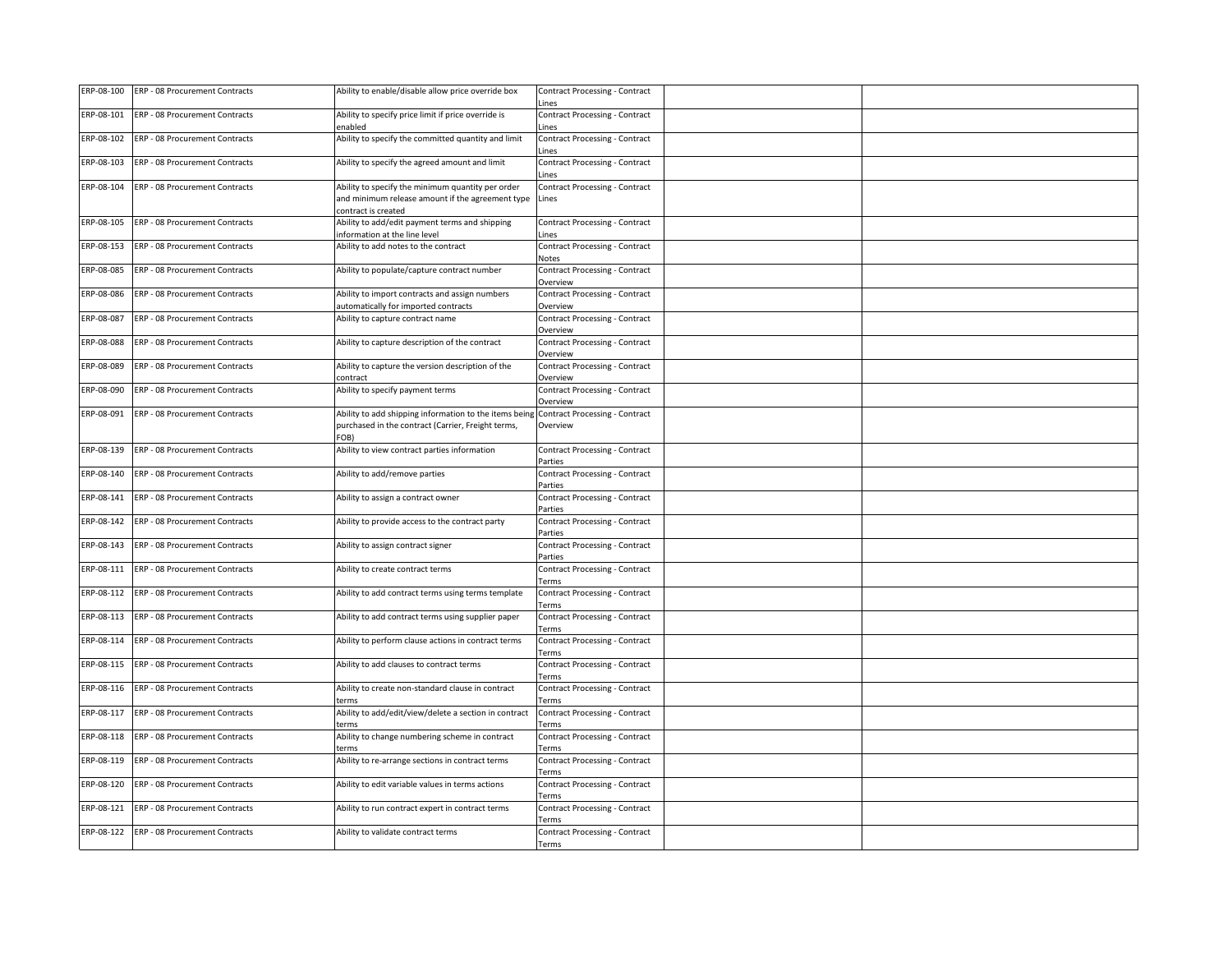| ERP-08-123               | ERP - 08 Procurement Contracts                                   | Ability to download add-in for Microsoft word                                                                        | Contract Processing - Contract                        |  |
|--------------------------|------------------------------------------------------------------|----------------------------------------------------------------------------------------------------------------------|-------------------------------------------------------|--|
| ERP-08-124               | ERP - 08 Procurement Contracts                                   | Ability to download contract                                                                                         | Terms<br><b>Contract Processing - Contract</b>        |  |
|                          |                                                                  |                                                                                                                      | Terms                                                 |  |
| ERP-08-125               | ERP - 08 Procurement Contracts                                   | Ability to upload contract                                                                                           | <b>Contract Processing - Contract</b><br>Terms        |  |
| ERP-08-126               | ERP - 08 Procurement Contracts                                   | Ability to upload contract terms to an alternate<br>contract                                                         | Contract Processing - Contract<br>Terms               |  |
| ERP-08-127               | ERP - 08 Procurement Contracts                                   | Ability to lock contract terms                                                                                       | Contract Processing - Contract<br>Terms               |  |
| ERP-08-128               | ERP - 08 Procurement Contracts                                   | Ability to unlock contract terms                                                                                     | Contract Processing - Contract<br>Terms               |  |
| ERP-08-129               | ERP - 08 Procurement Contracts                                   | Ability to review contract deviations                                                                                | Contract Processing - Contract<br>Terms               |  |
| ERP-08-130               | ERP - 08 Procurement Contracts                                   | Ability to check for clause updates                                                                                  | <b>Contract Processing - Contract</b>                 |  |
| ERP-08-131               | ERP - 08 Procurement Contracts                                   | Ability to change contract source                                                                                    | Terms<br>Contract Processing - Contract               |  |
| ERP-08-132               | ERP - 08 Procurement Contracts                                   | Ability to remove contract terms                                                                                     | Terms<br><b>Contract Processing - Contract</b>        |  |
| ERP-08-183               | ERP - 08 Procurement Contracts                                   | Ability to create contract using Contract Wizard                                                                     | Terms<br>Contract Processing - Contract               |  |
| ERP-08-184               | ERP - 08 Procurement Contracts                                   | Ability to select contract and terms template in                                                                     | Wizard<br>Contract Processing - Contract              |  |
| ERP-08-185               | ERP - 08 Procurement Contracts                                   | Contract Wizard<br>Ability to insert variables and answer questions in                                               | Wizard<br><b>Contract Processing - Contract</b>       |  |
|                          |                                                                  | Contract Wizard                                                                                                      | Wizard                                                |  |
| ERP-08-186               | ERP - 08 Procurement Contracts                                   | Ability to upload documents in Contract Wizard                                                                       | Contract Processing - Contract<br>Wizard              |  |
| ERP-08-187               | ERP - 08 Procurement Contracts                                   | Ability to review the contract                                                                                       | Contract Processing - Contract<br>Wizard              |  |
| ERP-08-188               | ERP - 08 Procurement Contracts                                   | Ability to edit Contract in Wizard                                                                                   | Contract Processing - Contract<br>Wizard              |  |
| ERP-08-172               | ERP - 08 Procurement Contracts                                   | Ability to preview a contract PDF                                                                                    | Contract Processing - Contracts<br>Actions            |  |
| ERP-08-155               | ERP - 08 Procurement Contracts                                   | Ability to add a risk to a contract                                                                                  | <b>Contract Processing - Contracts</b><br>Risk        |  |
| ERP-08-156               | ERP - 08 Procurement Contracts                                   | Ability to view the contract summary                                                                                 | <b>Contract Processing - Contracts</b><br>Risk        |  |
| ERP-08-106               | ERP - 08 Procurement Contracts                                   | Ability to add multiple contract lines                                                                               | <b>Contract Processing - Manage</b><br>Contract Lines |  |
| ERP-08-107               | ERP - 08 Procurement Contracts                                   | Ability to duplicate contract lines                                                                                  | Contract Processing - Manage<br>Contract Lines        |  |
| ERP-08-108               | ERP - 08 Procurement Contracts                                   | Ability to delete contract lines                                                                                     | Contract Processing - Manage<br>Contract Lines        |  |
| ERP-08-109               | ERP - 08 Procurement Contracts                                   | Ability to cancel contract lines                                                                                     | <b>Contract Processing - Manage</b><br>Contract Lines |  |
| ERP-08-110               | ERP - 08 Procurement Contracts                                   | Ability to create fulfillment lines from contract lines                                                              | Contract Processing - Manage<br>Contract Lines        |  |
| ERP-08-154               | ERP - 08 Procurement Contracts                                   | Ability to add related contracts to a contract                                                                       | Contract Processing - Related<br>Contracts            |  |
| ERP-08-205               | ERP - 08 Procurement Contracts                                   | Ability to sign a contract using DocuSign                                                                            | Contract Signature                                    |  |
| ERP-08-206               | ERP - 08 Procurement Contracts                                   | Ability to add signers to the contract document<br>equiring signature                                                | Contract Signature                                    |  |
| ERP-08-207               | ERP - 08 Procurement Contracts                                   | Ability to make changes to the envelope created by<br>Oracle Cloud to be sent to DocuSign for Contract<br>Signatures | Contract Signature                                    |  |
| ERP-08-157               | ERP - 08 Procurement Contracts                                   | Ability to submit a contract for approval                                                                            | Contracts Approval                                    |  |
| ERP-08-158               | ERP - 08 Procurement Contracts                                   | Ability to submit notes for approver                                                                                 | Contracts Approval                                    |  |
| ERP-08-159               | ERP - 08 Procurement Contracts                                   | Ability to view the approval hierarchy                                                                               | Contracts Approval                                    |  |
| ERP-08-160               | ERP - 08 Procurement Contracts                                   | Ability to stop contract approval                                                                                    | Contracts Approval                                    |  |
| ERP-08-161<br>ERP-08-162 | ERP - 08 Procurement Contracts<br>ERP - 08 Procurement Contracts | Ability to send approval notifications for a contract<br>Ability to setup contracts approval workflow based          | Contracts Approval<br>Contracts Approval              |  |
|                          |                                                                  | on approval policies and approver groups                                                                             |                                                       |  |
|                          | ERP-08-163 ERP - 08 Procurement Contracts                        | Ability to approve a contract                                                                                        | Contracts Approval                                    |  |
|                          | ERP-08-164 ERP - 08 Procurement Contracts                        | Ability to reject a contract                                                                                         | Contracts Approval                                    |  |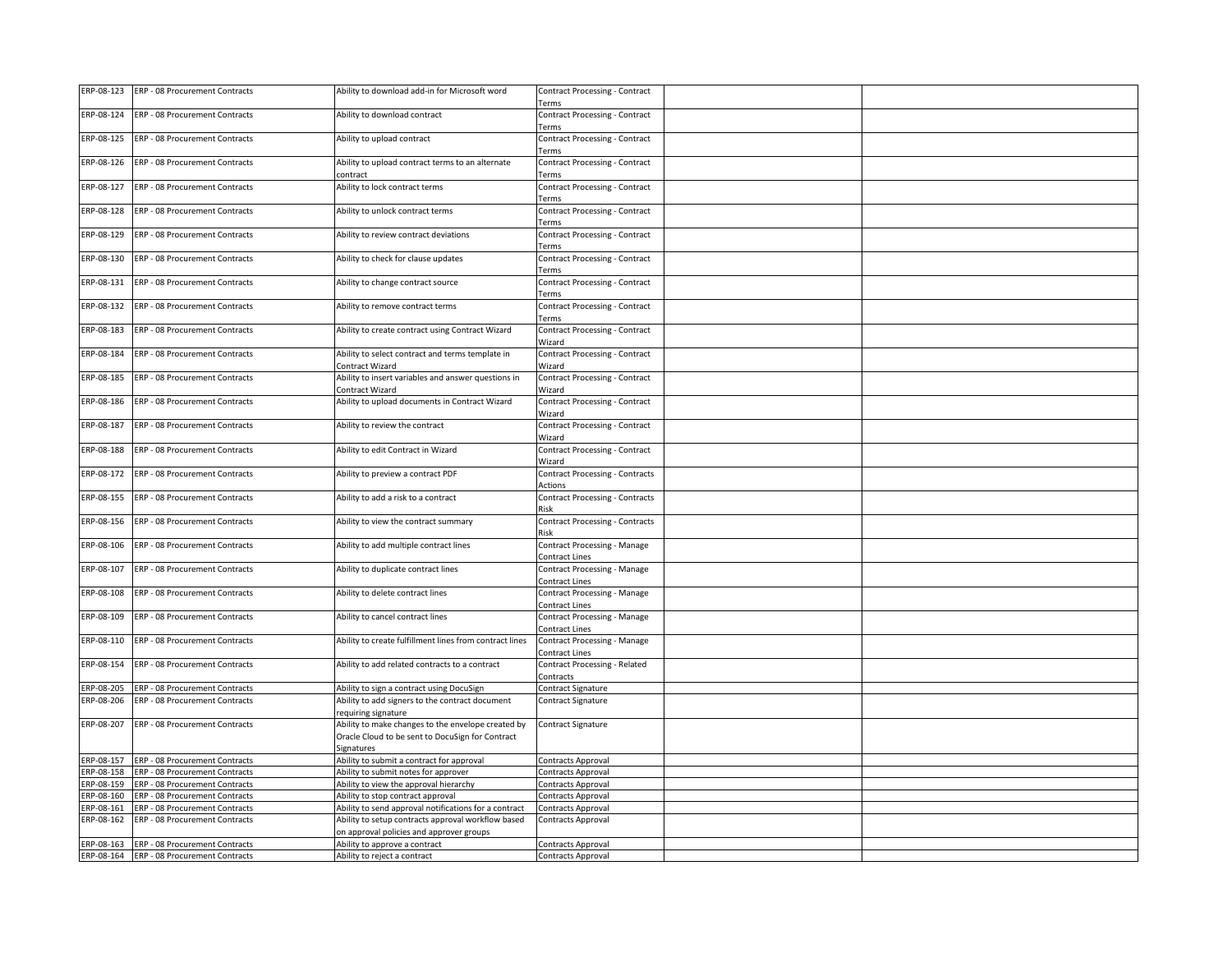| ERP-08-165 | ERP - 08 Procurement Contracts            | Ability to request information                                      | Contracts Approval               |  |
|------------|-------------------------------------------|---------------------------------------------------------------------|----------------------------------|--|
|            | ERP-08-166 ERP - 08 Procurement Contracts | Ability to reassign approval of a contract                          | Contracts Approval               |  |
| ERP-08-167 | ERP - 08 Procurement Contracts            | Ability to delegate a contract                                      | Contracts Approval               |  |
| ERP-08-168 | ERP - 08 Procurement Contracts            | Ability to escalate approvals                                       | Contracts Approval               |  |
| ERP-08-169 | ERP - 08 Procurement Contracts            | Ability to suspend approvals                                        | Contracts Approval               |  |
|            | ERP-08-170 ERP - 08 Procurement Contracts | Ability to withdraw approvals                                       | Contracts Approval               |  |
| ERP-08-171 | ERP - 08 Procurement Contracts            | Ability to save the approval request                                | Contracts Approval               |  |
| ERP-08-189 | ERP - 08 Procurement Contracts            | Ability to manage contracts                                         | <b>Manage Contracts</b>          |  |
| ERP-08-190 | ERP - 08 Procurement Contracts            | Ability to inquire contracts based on status                        | Manage Contracts                 |  |
| ERP-08-191 | ERP - 08 Procurement Contracts            | Ability to search contract text                                     | Manage Contracts                 |  |
| ERP-08-192 | ERP - 08 Procurement Contracts            | Ability to perform multiple actions                                 | Manage Contracts                 |  |
| ERP-08-193 | ERP - 08 Procurement Contracts            | Ability to export list of contracts to excel                        | Manage Contracts                 |  |
| ERP-08-194 | ERP - 08 Procurement Contracts            | Ability to renew a contract                                         | Manage Contracts                 |  |
| ERP-08-195 | ERP - 08 Procurement Contracts            | Ability to merge two contracts                                      | Manage Contracts                 |  |
| ERP-08-196 | ERP - 08 Procurement Contracts            | Ability to apply/remove hold on a contract                          | Manage Contracts                 |  |
| ERP-08-197 | ERP - 08 Procurement Contracts            | Ability to amend a contract                                         | Manage Contracts                 |  |
| ERP-08-198 | ERP - 08 Procurement Contracts            |                                                                     |                                  |  |
|            |                                           | Ability to close and add reasons for contract closure               | Manage Contracts                 |  |
|            |                                           |                                                                     |                                  |  |
| ERP-08-199 | ERP - 08 Procurement Contracts            | Ability to reopen a contract                                        | Manage Contracts                 |  |
| ERP-08-200 | ERP - 08 Procurement Contracts            | Ability to cancel and add reasons for cancellation of               | Manage Contracts                 |  |
|            |                                           | contract                                                            |                                  |  |
| ERP-08-201 | ERP - 08 Procurement Contracts            | Ability to revert a contract under amendment                        | Manage Contracts                 |  |
| ERP-08-202 | ERP - 08 Procurement Contracts            | Ability to manage contract terms template                           | <b>Manage Contracts</b>          |  |
| ERP-08-203 | ERP - 08 Procurement Contracts            | Ability to assign contract owner                                    | Manage Contracts                 |  |
| ERP-08-204 | ERP - 08 Procurement Contracts            | Ability to manage workload                                          | Manage Contracts                 |  |
| RP-08-209  | ERP - 08 Procurement Contracts            | Ability to integrate with Purchasing Module                         | Purchasing - Integration         |  |
| ERP-08-01  | ERP - 08 Procurement Contracts            | Ability to create contract types                                    | Setup                            |  |
| ERP-08-02  | ERP - 08 Procurement Contracts            | Ability to enable electronic signature                              | Setup                            |  |
| ERP-08-03  | ERP - 08 Procurement Contracts            | Ability to define party roles                                       | Setup                            |  |
| RP-08-04   | ERP - 08 Procurement Contracts            | Ability to create contract line types                               | Setup                            |  |
| ERP-08-005 | <b>ERP - 08 Procurement Contracts</b>     | Ability to associate contract line type name with                   | Setup                            |  |
|            |                                           | predefined line sources                                             |                                  |  |
|            |                                           |                                                                     |                                  |  |
| ERP-08-06  | ERP - 08 Procurement Contracts            | Ability to create contract risks                                    | Setup                            |  |
| ERP-08-07  | ERP - 08 Procurement Contracts            | Ability to define user statuses and transitions                     | Setup                            |  |
| ERP-08-08  | ERP - 08 Procurement Contracts            | Ability to set up contract renewal notification                     | Setup                            |  |
| ERP-08-09  | ERP - 08 Procurement Contracts            | Ability to create additional clause types                           | Setup                            |  |
| ERP-08-208 | ERP - 08 Procurement Contracts            | Ability to manage contract deliverables in the                      | Supplier Portal - Integration    |  |
|            |                                           | supplier portal                                                     |                                  |  |
| ERP-08-026 | ERP - 08 Procurement Contracts            | Ability to create a section                                         | Terms Library                    |  |
| ERP-08-027 | ERP - 08 Procurement Contracts            | Ability to create a variable                                        | Terms Library                    |  |
| ERP-08-028 | ERP - 08 Procurement Contracts            | Ability to create numbering scheme                                  | <b>Terms Library</b>             |  |
|            | ERP-08-029 ERP - 08 Procurement Contracts | Ability to create a folder                                          | <b>Terms Library</b>             |  |
| ERP-08-030 | ERP - 08 Procurement Contracts            | Ability to add clauses to a folder                                  | Terms Library                    |  |
| RP-08-031  | ERP - 08 Procurement Contracts            | Ability to create a question                                        | Terms Library                    |  |
| ERP-08-032 | ERP - 08 Procurement Contracts            | Ability to define an acceptable response for the                    | Terms Library                    |  |
|            |                                           | question                                                            |                                  |  |
| ERP-08-033 | ERP - 08 Procurement Contracts            | Ability to create a rule                                            | Terms Library                    |  |
| ERP-08-034 | ERP - 08 Procurement Contracts            | Ability to create conditions that will drive the rule               | Terms Library                    |  |
| ERP-08-035 | ERP - 08 Procurement Contracts            | Ability to define the outcome of the rule if the                    | Terms Library                    |  |
|            |                                           | conditions are met                                                  |                                  |  |
| ERP-08-036 | ERP - 08 Procurement Contracts            | Ability to add rules to the terms template                          | <b>Terms Library</b>             |  |
| ERP-08-037 | ERP - 08 Procurement Contracts            | Ability to create a constant                                        | Terms Library                    |  |
| ERP-08-038 | ERP - 08 Procurement Contracts            | Ability to analyze clause usage                                     | Terms Library                    |  |
| ERP-08-022 | ERP - 08 Procurement Contracts            | Ability to create a new version of the clause                       | Terms Library - Clause Actions   |  |
| ERP-08-023 | ERP - 08 Procurement Contracts            | Ability to duplicate a clause                                       | Terms Library - Clause Actions   |  |
| ERP-08-024 | ERP - 08 Procurement Contracts            | Ability to place a clause on hold and verify if the                 | Terms Library - Clause Actions   |  |
|            |                                           | clause can be added to the terms template or                        |                                  |  |
|            |                                           | contract                                                            |                                  |  |
| ERP-08-025 | ERP - 08 Procurement Contracts            | Ability to delete a clause                                          | Terms Library - Clause Actions   |  |
|            |                                           |                                                                     |                                  |  |
| ERP-08-020 | ERP - 08 Procurement Contracts            | Ability to submit a clause for approval                             | Terms Library - Clause Approvals |  |
| ERP-08-021 | ERP - 08 Procurement Contracts            |                                                                     |                                  |  |
|            |                                           | Ability to setup clause approval workflow based on                  | Terms Library - Clause Approvals |  |
|            | ERP-08-010 ERP - 08 Procurement Contracts | approval policies and approver groups<br>Ability to create a clause | Terms Library - Clauses          |  |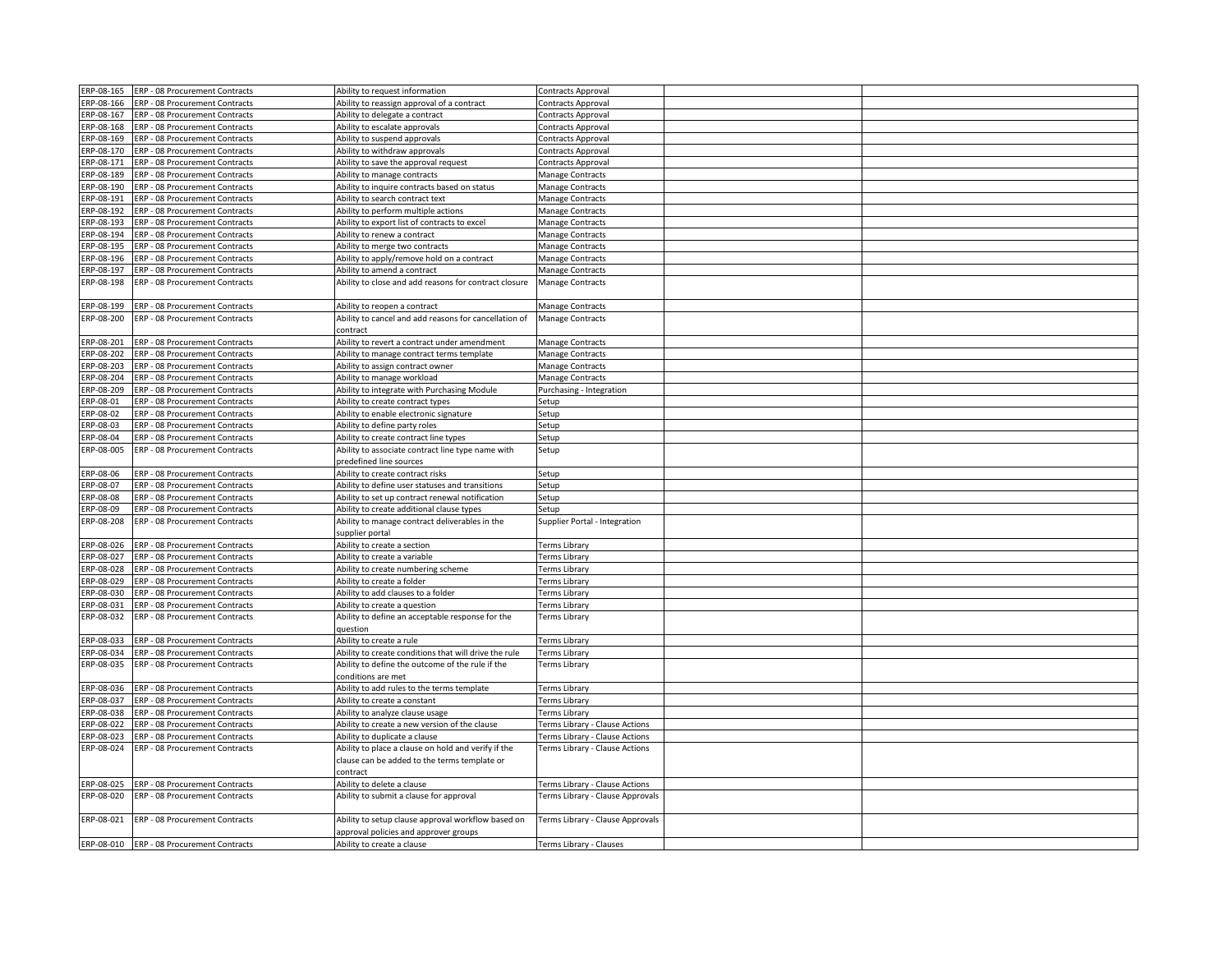| ERP-08-011 | ERP - 08 Procurement Contracts            | Ability to import clauses into the Contract Terms<br>Library                                        | Terms Library - Clauses                    |  |
|------------|-------------------------------------------|-----------------------------------------------------------------------------------------------------|--------------------------------------------|--|
| ERP-08-012 | ERP - 08 Procurement Contracts            | Ability to specify default section in a clause                                                      | Terms Library - Clauses                    |  |
| ERP-08-013 | ERP - 08 Procurement Contracts            | Ability to use cross-reference variable                                                             | Terms Library - Clauses                    |  |
| ERP-08-014 | ERP - 08 Procurement Contracts            | Ability to enter text in a clause                                                                   | Terms Library - Clauses                    |  |
| ERP-08-015 | ERP - 08 Procurement Contracts            | Ability to import/export clause text using Microsoft                                                | Terms Library - Clauses                    |  |
|            |                                           | Word                                                                                                |                                            |  |
| ERP-08-016 | ERP - 08 Procurement Contracts            | Ability to provide instructions                                                                     | Terms Library - Clauses                    |  |
| ERP-08-017 | ERP - 08 Procurement Contracts            | Ability to provide related clauses                                                                  | Terms Library - Clauses                    |  |
| ERP-08-018 | ERP - 08 Procurement Contracts            | Ability to view clause history                                                                      | Terms Library - Clauses                    |  |
| ERP-08-039 | ERP - 08 Procurement Contracts            | Ability to create terms template                                                                    | Terms Library - Terms Template             |  |
| ERP-08-040 | ERP - 08 Procurement Contracts            | Ability to specify type of terms template                                                           | Terms Library - Terms Template             |  |
| ERP-08-041 | ERP - 08 Procurement Contracts            | Ability to provide a short description                                                              | Terms Library - Terms Template             |  |
| ERP-08-042 | ERP - 08 Procurement Contracts            | Ability to select terms template layout                                                             | Terms Library - Terms Template             |  |
| RP-08-043  | ERP - 08 Procurement Contracts            | Ability to enable manual terms refresh                                                              | Terms Library - Terms Template             |  |
| ERP-08-044 | ERP - 08 Procurement Contracts            | Ability to provide instructions on the terms template                                               | Terms Library - Terms Template             |  |
|            |                                           |                                                                                                     |                                            |  |
| ERP-08-046 | ERP - 08 Procurement Contracts            | Ability to enable contract expert                                                                   | Terms Library - Terms Template             |  |
| ERP-08-047 | ERP - 08 Procurement Contracts            | Ability to specify default section in a terms template                                              | Terms Library - Terms Template             |  |
| ERP-08-048 | ERP - 08 Procurement Contracts            | Ability to enable 'expert clauses mandatory'<br>checkbox                                            | Terms Library - Terms Template             |  |
| ERP-08-049 | ERP - 08 Procurement Contracts            | Ability to add document types where this terms<br>template can be used                              | Terms Library - Terms Template             |  |
| ERP-08-050 | ERP - 08 Procurement Contracts            | Ability to add sections for clauses in a terms template Terms Library - Terms Template              |                                            |  |
|            |                                           |                                                                                                     |                                            |  |
| ERP-08-051 | ERP - 08 Procurement Contracts            | Ability to add clause in terms template                                                             | Terms Library - Terms Template             |  |
| ERP-08-052 | ERP - 08 Procurement Contracts            | Ability to create a clause in terms template                                                        | Terms Library - Terms Template             |  |
| ERP-08-053 | ERP - 08 Procurement Contracts            | Ability to insert conditional clauses in terms template Terms Library - Terms Template              |                                            |  |
| ERP-08-054 | ERP - 08 Procurement Contracts            | Ability to edit a section in terms template                                                         | Terms Library - Terms Template             |  |
| ERP-08-055 | ERP - 08 Procurement Contracts            | Ability to view section in terms template                                                           | Terms Library - Terms Template             |  |
| ERP-08-056 | ERP - 08 Procurement Contracts            | Ability to delete section in terms template                                                         | Terms Library - Terms Template             |  |
| ERP-08-057 | ERP - 08 Procurement Contracts            | Ability to change numbering scheme                                                                  | Terms Library - Terms Template             |  |
| ERP-08-058 | ERP - 08 Procurement Contracts            | Ability to cut sections                                                                             | Terms Library - Terms Template             |  |
| ERP-08-059 | ERP - 08 Procurement Contracts            | Ability to create deliverables in the terms template                                                | Terms Library - Terms Template             |  |
| ERP-08-060 | ERP - 08 Procurement Contracts            | Ability to send notifications for deliverables                                                      | Terms Library - Terms Template             |  |
| ERP-08-061 | ERP - 08 Procurement Contracts            | Ability to escalate deliverables if due date is crossed                                             | Terms Library - Terms Template             |  |
| ERP-08-062 | ERP - 08 Procurement Contracts            | Ability to attach documents to deliverables                                                         | Terms Library - Terms Template             |  |
| ERP-08-063 | ERP - 08 Procurement Contracts            | Ability to view rules assigned in the terms library to                                              | Terms Library - Terms Template             |  |
|            |                                           | the terms template                                                                                  |                                            |  |
| ERP-08-064 | ERP - 08 Procurement Contracts            | Ability to view translation details in terms template                                               | Terms Library - Terms Template             |  |
| ERP-08-074 | ERP - 08 Procurement Contracts            | Ability to validate the terms template                                                              | Terms Library - Terms Template<br>Actions  |  |
| ERP-08-075 | ERP - 08 Procurement Contracts            | Ability to duplicate a terms template                                                               | Terms Library - Terms Template<br>Actions  |  |
| ERP-08-076 | ERP - 08 Procurement Contracts            | Ability to preview PDF                                                                              | Terms Library - Terms Template             |  |
|            |                                           |                                                                                                     | Actions                                    |  |
| ERP-08-077 | ERP - 08 Procurement Contracts            | Ability to download add-in for Microsoft word                                                       | Terms Library - Terms Template<br>Actions  |  |
| ERP-08-065 | ERP - 08 Procurement Contracts            | Ability to submit the terms template for approval                                                   | Terms Library - Terms Template<br>Approval |  |
| ERP-08-066 | ERP - 08 Procurement Contracts            | Ability to setup terms template approval workflow<br>based on approval policies and approver groups | Terms Library - Terms Template<br>Approval |  |
| ERP-08-067 | ERP - 08 Procurement Contracts            | Ability to receive notifications as an approver                                                     | Terms Library - Terms Template<br>Approval |  |
| ERP-08-068 | ERP - 08 Procurement Contracts            | Ability to approve/reject the terms template                                                        | Terms Library - Terms Template<br>Approval |  |
| ERP-08-069 | ERP - 08 Procurement Contracts            | Ability to request additional information as an<br>approver                                         | Terms Library - Terms Template<br>Approval |  |
| ERP-08-070 | <b>ERP - 08 Procurement Contracts</b>     | Ability to reassign to another approver                                                             | Terms Library - Terms Template<br>Approval |  |
|            | ERP-08-071 ERP - 08 Procurement Contracts | Ability to escalate approvals                                                                       | Terms Library - Terms Template<br>Approval |  |
|            |                                           |                                                                                                     |                                            |  |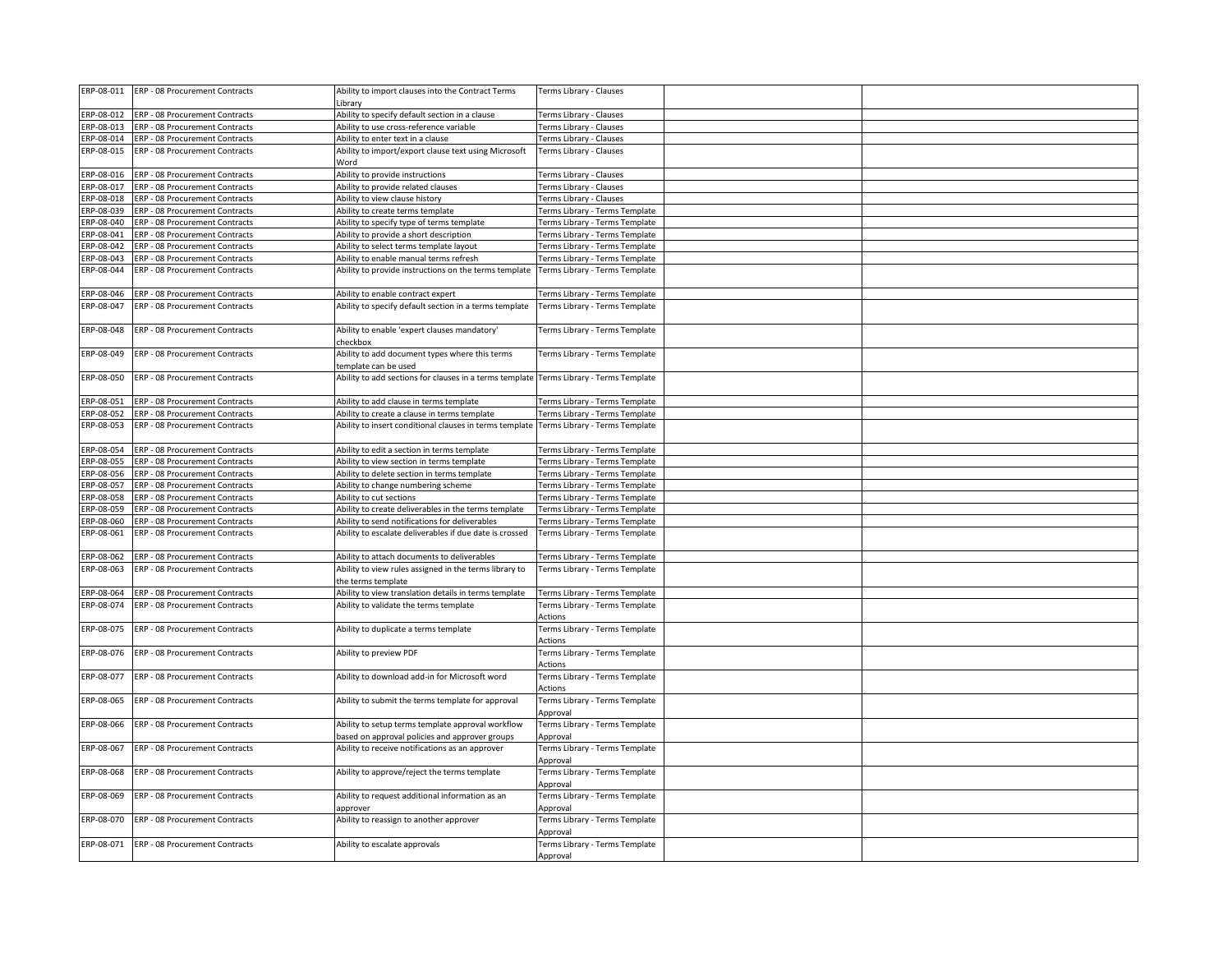| ERP-08-072 | ERP - 08 Procurement Contracts               | Ability to suspend the request                                                                                | Terms Library - Terms Template             |  |
|------------|----------------------------------------------|---------------------------------------------------------------------------------------------------------------|--------------------------------------------|--|
|            |                                              |                                                                                                               | Approval                                   |  |
| ERP-08-073 | ERP - 08 Procurement Contracts               | Ability to save the request                                                                                   | Terms Library - Terms Template<br>Approval |  |
| ERP-09-036 | ERP - 09 Self Service Procurement            | Ability to suggest items on the requisitions page to                                                          | <b>Embedded Analytics</b>                  |  |
|            |                                              | help users select the items based on item popularity                                                          |                                            |  |
| ERP-09-001 | ERP - 09 Self Service Procurement            | Ability to create an internal catalog/buyer managed                                                           | <b>Procurement Catalog</b>                 |  |
|            |                                              | catalog with a unique name and description                                                                    |                                            |  |
| ERP-09-002 | ERP - 09 Self Service Procurement            | Ability to include all pre-defined items in the catalog                                                       | <b>Procurement Catalog</b>                 |  |
|            | ERP - 09 Self Service Procurement            |                                                                                                               |                                            |  |
| ERP-09-003 |                                              | Ability to create a local catalog with items from<br>all/specific supplier agreements                         | <b>Procurement Catalog</b>                 |  |
| ERP-09-004 | ERP - 09 Self Service Procurement            | Ability to create a local catalog including items from<br>all/specific categories                             | <b>Procurement Catalog</b>                 |  |
| ERP-09-019 | ERP - 09 Self Service Procurement            | Ability to create public shopping list of frequently<br>purchased items                                       | <b>Procurement Catalog</b>                 |  |
| ERP-09-020 | ERP - 09 Self Service Procurement            | Ability to create private/personal shopping lists of                                                          | <b>Procurement Catalog</b>                 |  |
| ERP-09-021 | ERP - 09 Self Service Procurement            | requently purchased items<br>Ability to provide a start and an end date for a                                 | <b>Procurement Catalog</b>                 |  |
|            |                                              | public/private shopping list                                                                                  |                                            |  |
| ERP-09-022 | ERP - 09 Self Service Procurement            | Ability to provide/restrict user's access to the<br>catalogs                                                  | <b>Procurement Catalog</b>                 |  |
| ERP-09-023 | ERP - 09 Self Service Procurement            | Ability to add catalogs and public shopping lists to<br>content zone                                          | <b>Procurement Catalog</b>                 |  |
|            | ERP-09-025 ERP - 09 Self Service Procurement | Ability to create Catalog Category Hierarchy                                                                  | <b>Procurement Catalog</b>                 |  |
| ERP-09-026 | ERP - 09 Self Service Procurement            | Ability to edit browsing categories in the application<br>and in spreadsheet (for bulk updates)               | <b>Procurement Catalog</b>                 |  |
| ERP-09-027 | ERP - 09 Self Service Procurement            | Ability to move item categories from one parent to                                                            | <b>Procurement Catalog</b>                 |  |
|            |                                              | another                                                                                                       |                                            |  |
| ERP-09-028 | ERP - 09 Self Service Procurement            | Ability to display a hierarchical view of the catalog to<br>users to ease the process of requisition creation | <b>Procurement Catalog</b>                 |  |
| ERP-09-029 | ERP - 09 Self Service Procurement            | Ability to search for the desired item using browsing<br>and item categories                                  | <b>Procurement Catalog</b>                 |  |
| ERP-09-094 | ERP - 09 Self Service Procurement            | Ability to route requisition approvals to individual or<br>multiple approvers                                 | Requisition Approval                       |  |
| ERP-09-095 | ERP - 09 Self Service Procurement            | Ability to setup requisition approval rules where                                                             | Requisition Approval                       |  |
|            |                                              | approvers are determined in any of the following:                                                             |                                            |  |
|            |                                              | Supervisory Hierarchy, Approval Group, Job Level,                                                             |                                            |  |
|            |                                              | Position Hierarchy                                                                                            |                                            |  |
| ERP-09-096 | ERP - 09 Self Service Procurement            | Ability to view the list of approvers who will be<br>approving a particular requisition                       | Requisition Approval                       |  |
| ERP-09-097 | ERP - 09 Self Service Procurement            | Ability to notify approvers when a requisition is<br>submitted and an action is required from their end       | Requisition Approval                       |  |
| ERP-09-098 | ERP - 09 Self Service Procurement            | Ability to approve or reject the requisition approval<br>request                                              | Requisition Approval                       |  |
| ERP-09-100 | ERP - 09 Self Service Procurement            | Ability to enter notes as reason for rejection of                                                             | Requisition Approval                       |  |
| ERP-09-101 | ERP - 09 Self Service Procurement            | requisition<br>Ability for approvers or administrators to redirect                                            | Requisition Approval                       |  |
|            |                                              | requisition approvals to other approvers                                                                      |                                            |  |
| ERP-09-102 | ERP - 09 Self Service Procurement            | Ability to route task to other participants                                                                   | <b>Requisition Approval</b>                |  |
| ERP-09-103 | ERP - 09 Self Service Procurement            | Ability to escalate a requisition request as an<br>approvers                                                  | <b>Requisition Approval</b>                |  |
| ERP-09-105 | ERP - 09 Self Service Procurement            | Ability to add comments/ attachments on the<br>purchase request                                               | <b>Requisition Approval</b>                |  |
| ERP-09-106 | ERP - 09 Self Service Procurement            | Ability to add a new assignee to the purchase request Requisition Approval                                    |                                            |  |
| ERP-09-109 | ERP - 09 Self Service Procurement            | Ability to review and recover requisition approval                                                            | <b>Requisition Approval</b>                |  |
|            |                                              | exceptions using the new transaction administration<br>console                                                |                                            |  |
| ERP-09-110 | ERP - 09 Self Service Procurement            | Ability to inquire a requisition based on requisition                                                         | <b>Requisition Management</b>              |  |
|            |                                              | status, completion and suppliers                                                                              |                                            |  |
|            | ERP-09-111 ERP - 09 Self Service Procurement | Ability to review requisitions created by other users                                                         | <b>Requisition Management</b>              |  |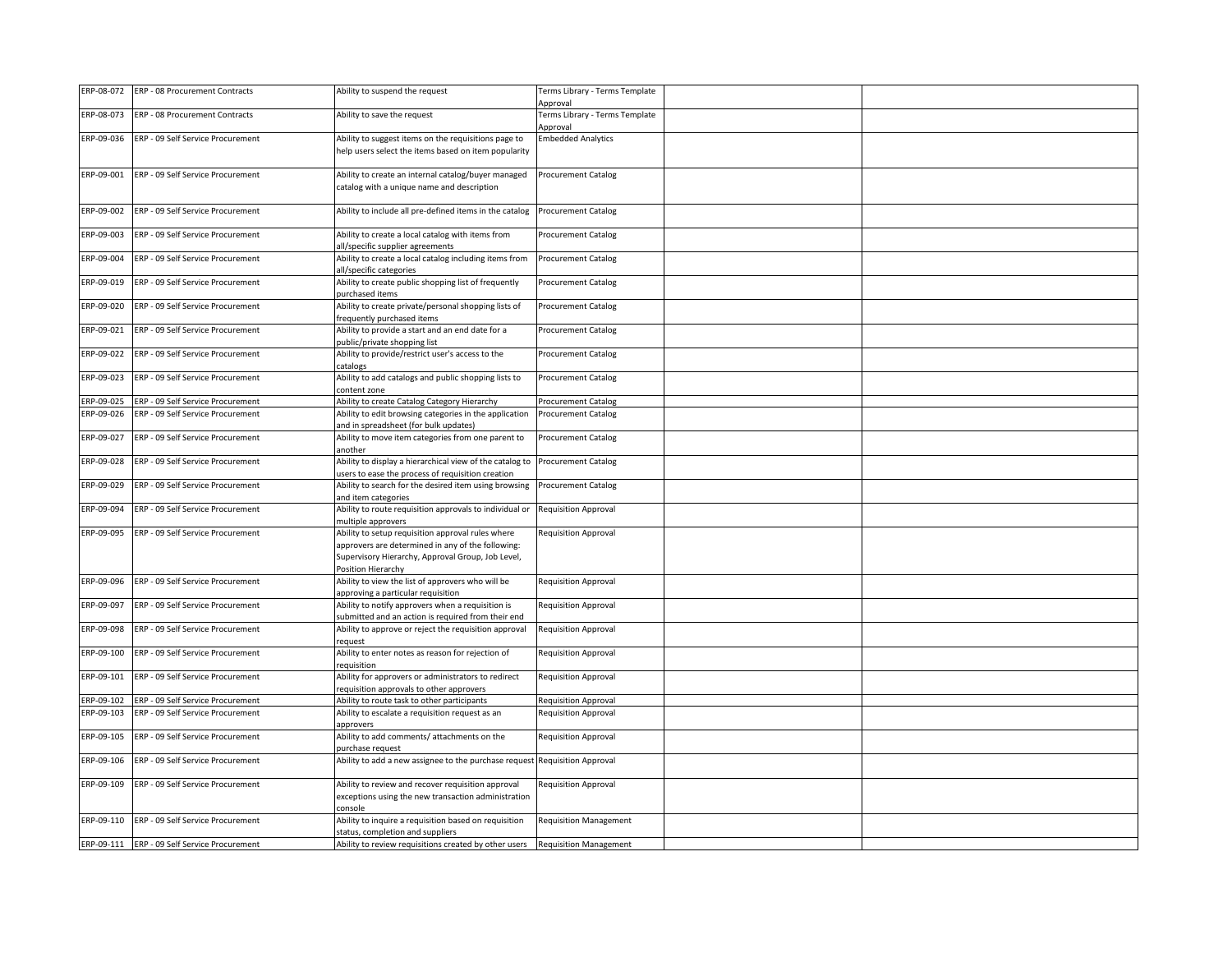|            | ERP-09-112 ERP - 09 Self Service Procurement | Ability to create requisition by copying from existing                          | <b>Requisition Management</b> |  |
|------------|----------------------------------------------|---------------------------------------------------------------------------------|-------------------------------|--|
|            |                                              | equisition                                                                      |                               |  |
| ERP-09-113 | ERP - 09 Self Service Procurement            | Ability to extract outstanding requisitions in excel                            | <b>Requisition Management</b> |  |
|            |                                              | spreadsheet format                                                              |                               |  |
| ERP-09-114 | ERP - 09 Self Service Procurement            | Ability to cancel requisition                                                   | <b>Requisition Management</b> |  |
| ERP-09-115 | ERP - 09 Self Service Procurement            | Ability to cancel requisition lines using a spreadsheet                         | <b>Requisition Management</b> |  |
|            |                                              |                                                                                 |                               |  |
| ERP-09-116 | ERP - 09 Self Service Procurement            | Ability to delete a requisition                                                 | <b>Requisition Management</b> |  |
| ERP-09-117 | ERP - 09 Self Service Procurement            | Ability to edit requisition before a purchase order is                          | <b>Requisition Management</b> |  |
|            |                                              | created manually                                                                |                               |  |
| ERP-09-119 | ERP - 09 Self Service Procurement            | Ability to re-assign a requisition to another requester                         | <b>Requisition Management</b> |  |
|            |                                              |                                                                                 |                               |  |
|            |                                              |                                                                                 |                               |  |
| ERP-09-120 | ERP - 09 Self Service Procurement            | Ability to view document history for a requisition                              | <b>Requisition Management</b> |  |
| ERP-09-121 | ERP - 09 Self Service Procurement            | Ability to view all processing information associated                           | <b>Requisition Management</b> |  |
|            |                                              | with a requisition such as orders, receipts, invoices,                          |                               |  |
|            |                                              | etc.                                                                            |                               |  |
| ERP-09-122 | ERP - 09 Self Service Procurement            | Ability to create purchase orders automatically when                            | <b>Requisition Management</b> |  |
|            |                                              | requisition is approved                                                         |                               |  |
| ERP-09-131 | ERP - 09 Self Service Procurement            | Ability to import requisition from Oracle/External                              | <b>Requisition Management</b> |  |
|            |                                              | applications                                                                    |                               |  |
| ERP-09-132 | ERP - 09 Self Service Procurement            | Ability to view the requisition statuses                                        | <b>Requisition Management</b> |  |
| ERP-09-134 | ERP - 09 Self Service Procurement            | Ability to disable requisition lines                                            | <b>Requisition Management</b> |  |
| ERP-09-135 | ERP - 09 Self Service Procurement            | Ability to search items and specify item details                                | <b>Requisition Management</b> |  |
| ERP-09-136 | ERP - 09 Self Service Procurement            | Ability to compare items while creating a requisition                           | <b>Requisition Management</b> |  |
|            |                                              |                                                                                 |                               |  |
| ERP-09-137 | ERP - 09 Self Service Procurement            | Ability to add, view and remove items to shopping                               | <b>Requisition Management</b> |  |
|            |                                              | cart                                                                            |                               |  |
| ERP-09-138 | ERP - 09 Self Service Procurement            | Ability to assign returned requisition lines to previous Requisition Management |                               |  |
|            |                                              |                                                                                 |                               |  |
|            |                                              | puver                                                                           |                               |  |
| ERP-09-140 | ERP - 09 Self Service Procurement            | Ability to assign all requisition lines to the same                             | <b>Requisition Management</b> |  |
|            |                                              | buyer                                                                           |                               |  |
| ERP-09-141 | ERP - 09 Self Service Procurement            | Ability to troubleshoot requisition approval issues                             | <b>Requisition Management</b> |  |
|            |                                              | using diagnostic report                                                         |                               |  |
|            | ERP-09-142 ERP - 09 Self Service Procurement | Ability to resolve pending approval requisitions                                | <b>Requisition Management</b> |  |
| ERP-09-143 | ERP - 09 Self Service Procurement            | Ability to override agreement price on requisitions                             | <b>Requisition Management</b> |  |
| ERP-09-037 | ERP - 09 Self Service Procurement            | Ability to request goods and services                                           | <b>Requisition Processing</b> |  |
| ERP-09-038 | ERP - 09 Self Service Procurement            | Ability to specify/update requisition preferences such                          | <b>Requisition Processing</b> |  |
|            |                                              | as delivery location or expense information                                     |                               |  |
| ERP-09-039 | ERP - 09 Self Service Procurement            | Ability to replace requester or requisition preparer                            | <b>Requisition Processing</b> |  |
|            |                                              | for multiple requests                                                           |                               |  |
| ERP-09-040 | ERP - 09 Self Service Procurement            | Ability to request goods/items that are pre-defined in                          | <b>Requisition Processing</b> |  |
|            |                                              | the purchasing catalog                                                          |                               |  |
| ERP-09-041 | ERP - 09 Self Service Procurement            | Ability to request goods and services that are not pre-Requisition Processing   |                               |  |
|            |                                              | defined in the purchasing catalog                                               |                               |  |
| ERP-09-042 | ERP - 09 Self Service Procurement            | Ability to categorize the goods or services                                     | <b>Requisition Processing</b> |  |
|            |                                              |                                                                                 |                               |  |
| ERP-09-043 | ERP - 09 Self Service Procurement            | Ability to select quantity of an item on requisition                            | <b>Requisition Processing</b> |  |
| ERP-09-044 | ERP - 09 Self Service Procurement            | Ability to select unit of measure of an item on                                 | <b>Requisition Processing</b> |  |
|            |                                              | requisition                                                                     |                               |  |
| ERP-09-045 | ERP - 09 Self Service Procurement            | Ability to enter per unit price of an item on                                   | <b>Requisition Processing</b> |  |
|            |                                              | equisition                                                                      |                               |  |
| ERP-09-048 | ERP - 09 Self Service Procurement            | Ability to indicate if price of goods or services is                            | <b>Requisition Processing</b> |  |
|            |                                              | already negotiated with supplier                                                |                               |  |
| ERP-09-049 | ERP - 09 Self Service Procurement            | Ability to request goods and services based on the                              | <b>Requisition Processing</b> |  |
|            |                                              | agreements defined with the suppliers                                           |                               |  |
| ERP-09-051 | ERP - 09 Self Service Procurement            | Ability to manually provide supplier details while                              | <b>Requisition Processing</b> |  |
|            |                                              | creating requisitions                                                           |                               |  |
| ERP-09-052 | ERP - 09 Self Service Procurement            | Ability to default supplier's information on the                                | <b>Requisition Processing</b> |  |
|            |                                              | requisitions                                                                    |                               |  |
| ERP-09-054 | ERP - 09 Self Service Procurement            | Ability to request good and services on behalf of                               | <b>Requisition Processing</b> |  |
|            |                                              | others                                                                          |                               |  |
| ERP-09-055 | ERP - 09 Self Service Procurement            | Ability to specify on the requisitions if goods/services                        | <b>Requisition Processing</b> |  |
|            |                                              | are required urgently                                                           |                               |  |
| ERP-09-056 | ERP - 09 Self Service Procurement            |                                                                                 |                               |  |
|            |                                              | Ability to automatically populate the                                           | <b>Requisition Processing</b> |  |
|            |                                              | expected/requested deliver dates on the requisition                             |                               |  |
|            |                                              |                                                                                 |                               |  |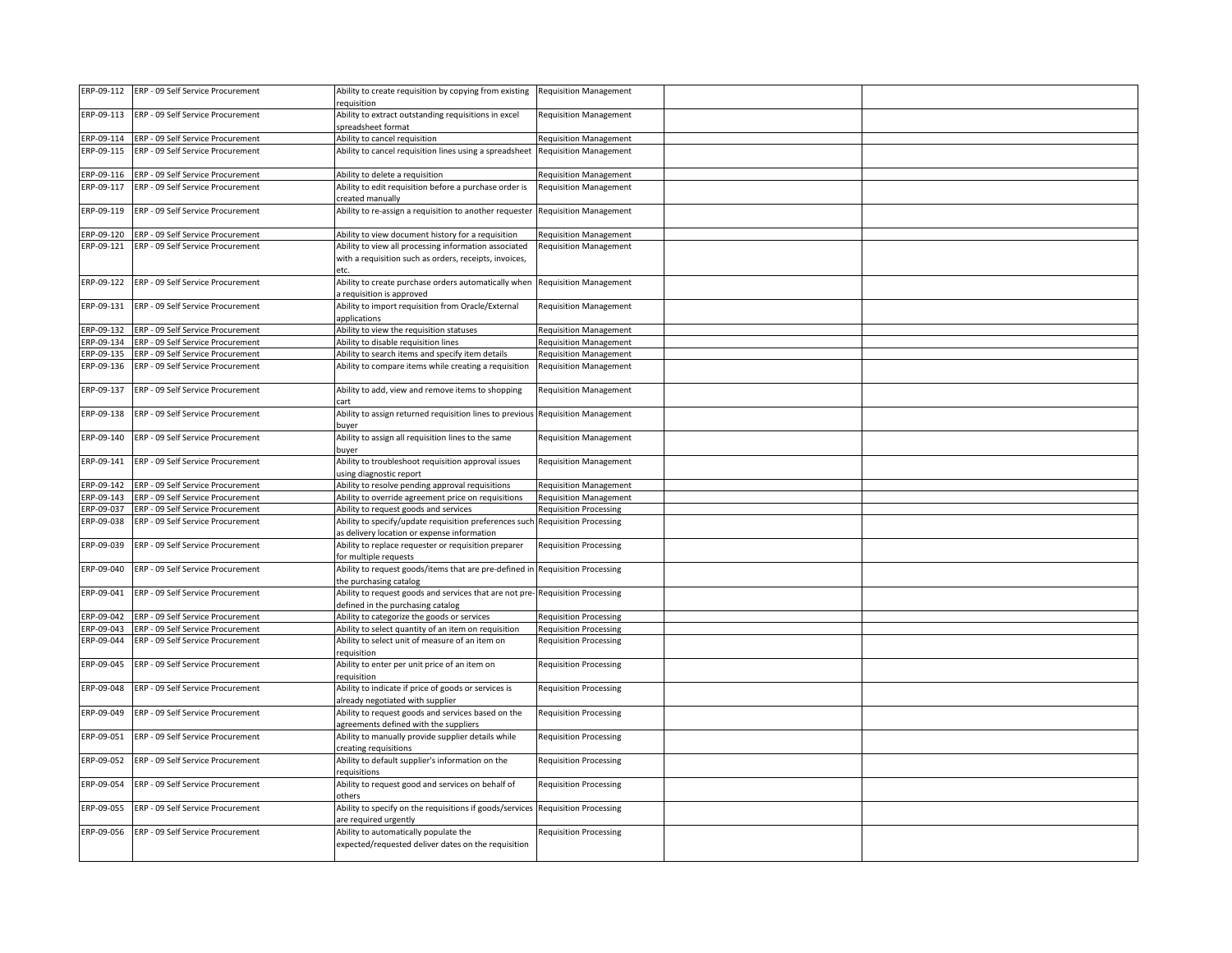| ERP-09-057 | ERP - 09 Self Service Procurement | Ability to modify the requested delivery date                                                                        | <b>Requisition Processing</b> |  |
|------------|-----------------------------------|----------------------------------------------------------------------------------------------------------------------|-------------------------------|--|
| ERP-09-058 | ERP - 09 Self Service Procurement | Ability to automatically determine requested delivery<br>date using lead time                                        | <b>Requisition Processing</b> |  |
| ERP-09-059 | ERP - 09 Self Service Procurement | Ability to default/specify a buyer who will be<br>processing a requisition into a purchase order                     | <b>Requisition Processing</b> |  |
| ERP-09-062 | ERP - 09 Self Service Procurement | Ability to specify delivery location on a requisition                                                                | <b>Requisition Processing</b> |  |
| ERP-09-063 | ERP - 09 Self Service Procurement | Ability to add a unique one-time delivery address                                                                    | <b>Requisition Processing</b> |  |
| ERP-09-065 | ERP - 09 Self Service Procurement | Ability to specify expense/charge account on the                                                                     | <b>Requisition Processing</b> |  |
|            |                                   | equisitions                                                                                                          |                               |  |
| ERP-09-066 | ERP - 09 Self Service Procurement | Ability to easily update expense/charge account on<br>the requisitions                                               | <b>Requisition Processing</b> |  |
| ERP-09-068 | ERP - 09 Self Service Procurement | Ability to add multiple expense/charge account<br>nformation on the requisition lines                                | <b>Requisition Processing</b> |  |
| ERP-09-069 | ERP - 09 Self Service Procurement | Ability to view total amount of goods as per the<br>quantity ordered                                                 | <b>Requisition Processing</b> |  |
| ERP-09-075 | ERP - 09 Self Service Procurement | Ability to enter notes/instructions/comments to<br>supplier, buyer and receiver                                      | <b>Requisition Processing</b> |  |
| ERP-09-076 | ERP - 09 Self Service Procurement | Ability to attach additional information to the<br>requisition such as images, charts, graphs, etc.                  | <b>Requisition Processing</b> |  |
| ERP-09-077 | ERP - 09 Self Service Procurement | Ability to add catalog and non-catalog goods and<br>services in the same requisition                                 | <b>Requisition Processing</b> |  |
| ERP-09-078 | ERP - 09 Self Service Procurement | Ability to review the requisition before submitting for Requisition Processing<br>ipproval                           |                               |  |
| ERP-09-079 | ERP - 09 Self Service Procurement | Ability to have a unique identifier for all the requests<br>created in Oracle Purchasing Cloud                       | <b>Requisition Processing</b> |  |
| ERP-09-080 | ERP - 09 Self Service Procurement | Ability to provide description on the requisitions                                                                   | <b>Requisition Processing</b> |  |
| ERP-09-081 | ERP - 09 Self Service Procurement | Ability to justify why goods and services are required                                                               | <b>Requisition Processing</b> |  |
| ERP-09-084 | ERP - 09 Self Service Procurement | Ability to view the total amount of requested goods<br>and services                                                  | <b>Requisition Processing</b> |  |
| ERP-09-085 | ERP - 09 Self Service Procurement | Ability to add new lines into existing requisitions                                                                  | <b>Requisition Processing</b> |  |
| ERP-09-086 | ERP - 09 Self Service Procurement | Ability to edit requisition lines                                                                                    | <b>Requisition Processing</b> |  |
| ERP-09-087 | ERP - 09 Self Service Procurement | Ability to duplicate requisitions lines                                                                              | <b>Requisition Processing</b> |  |
| ERP-09-088 | ERP - 09 Self Service Procurement | Ability to delete requisitions lines                                                                                 | <b>Requisition Processing</b> |  |
| ERP-09-089 | ERP - 09 Self Service Procurement | Ability to submit requisitions for approval                                                                          | <b>Requisition Processing</b> |  |
| ERP-09-090 | ERP - 09 Self Service Procurement | Ability to view master item images in shopping flows                                                                 | <b>Requisition Processing</b> |  |
| ERP-09-091 | ERP - 09 Self Service Procurement | Ability to display product packaging string                                                                          | <b>Requisition Processing</b> |  |
| ERP-09-092 | ERP - 09 Self Service Procurement | Ability to view additional master item information in<br>shopping flows                                              | <b>Requisition Processing</b> |  |
| ERP-09-144 | ERP - 09 Self Service Procurement | Ability to create requisitions using SHOP - Mobile<br>application                                                    | SHOP - Mobile App             |  |
| ERP-09-145 | ERP - 09 Self Service Procurement | Ability to enable single sign-on for the mobile app                                                                  | SHOP - Mobile App             |  |
| ERP-09-146 | ERP - 09 Self Service Procurement | Ability to update delivery location in the mobile app                                                                | SHOP - Mobile App             |  |
| ERP-10-145 | ERP - 10 Sourcing                 | Ability to view automatic award recommendation                                                                       | <b>Award - Negotiations</b>   |  |
| ERP-10-146 | ERP - 10 Sourcing                 | Ability to view response history                                                                                     | <b>Award - Negotiations</b>   |  |
| ERP-10-147 | ERP - 10 Sourcing                 | Ability to award suppliers                                                                                           | <b>Award - Negotiations</b>   |  |
| ERP-10-153 | ERP - 10 Sourcing                 | Ability to manage deliverables for a negotiation<br>document if it has been processed into a<br>procurement contract | Manage Deliverables           |  |
| ERP-10-108 | ERP - 10 Sourcing                 | Ability to create an amendment for an active<br>negotiation                                                          | <b>Manage Negotiations</b>    |  |
| ERP-10-109 | ERP - 10 Sourcing                 | Ability to extend the close date of an active<br>negotiation                                                         | <b>Manage Negotiations</b>    |  |
| ERP-10-110 | ERP - 10 Sourcing                 | Ability to close an active negotiation before the close<br>date                                                      | <b>Manage Negotiations</b>    |  |
| ERP-10-111 | ERP - 10 Sourcing                 | Ability to have multiple rounds during the sourcing<br>Event                                                         | <b>Manage Negotiations</b>    |  |
| ERP-10-112 | ERP - 10 Sourcing                 | Ability to review changes                                                                                            | <b>Manage Negotiations</b>    |  |
| ERP-10-113 | ERP - 10 Sourcing                 | Ability to pause a negotiation                                                                                       | <b>Manage Negotiations</b>    |  |
| ERP-10-114 | ERP - 10 Sourcing                 | Ability to duplicate an existing negotiation document                                                                | <b>Manage Negotiations</b>    |  |
|            | ERP-10-115 ERP - 10 Sourcing      | Ability to create template from a negotiation<br>document                                                            | <b>Manage Negotiations</b>    |  |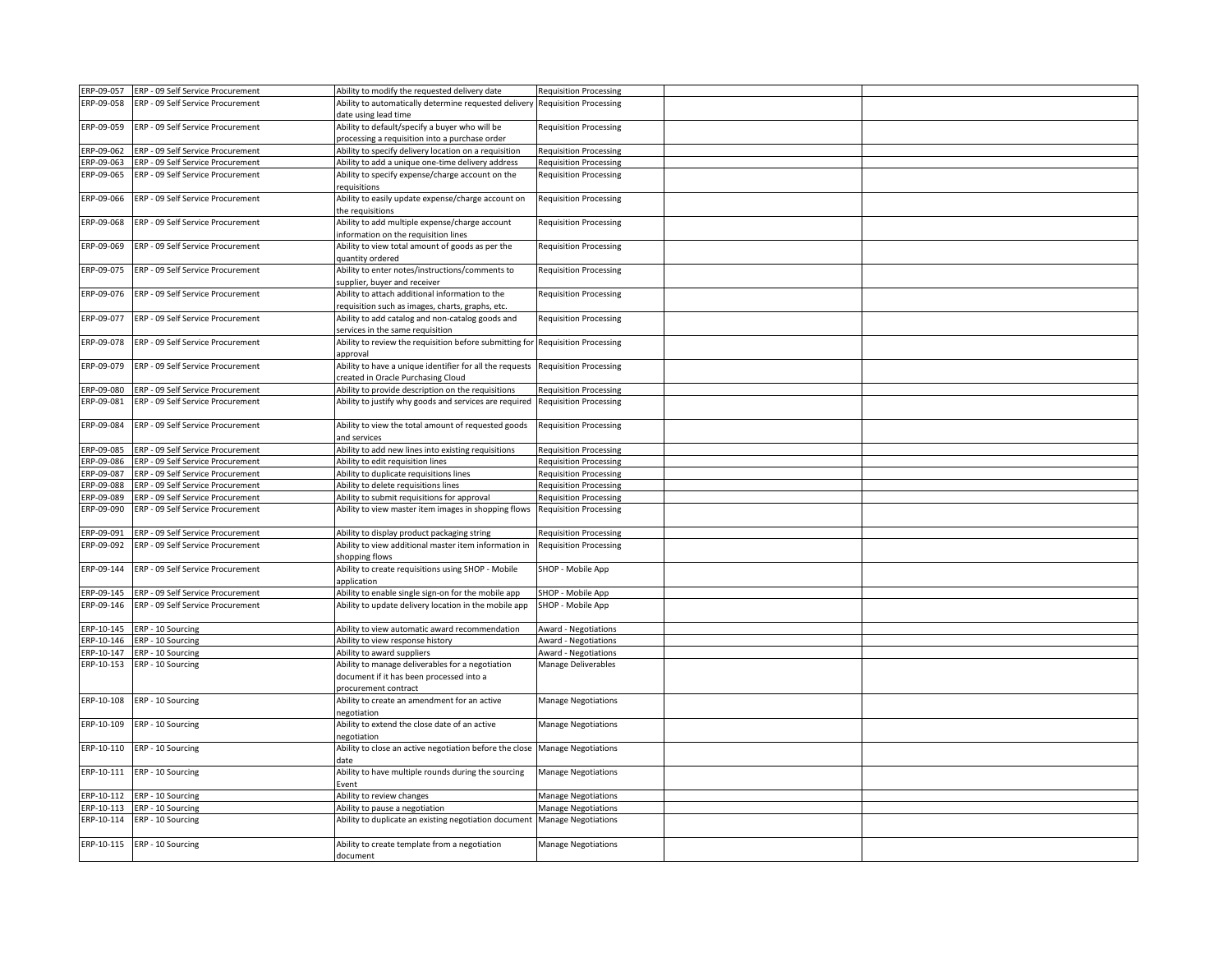|            | ERP-10-116 ERP - 10 Sourcing | Ability to download all negotiation attachments                              | <b>Manage Negotiations</b>        |  |
|------------|------------------------------|------------------------------------------------------------------------------|-----------------------------------|--|
|            | ERP-10-117 ERP - 10 Sourcing | Ability to download all response attachments                                 | <b>Manage Negotiations</b>        |  |
| ERP-10-118 |                              |                                                                              |                                   |  |
|            | ERP - 10 Sourcing            | Ability to edit a negotiation document created by                            | <b>Manage Negotiations</b>        |  |
|            |                              | nother user                                                                  |                                   |  |
| ERP-10-119 | ERP - 10 Sourcing            | Ability to export list of all negotiation document                           | <b>Manage Negotiations</b>        |  |
| ERP-10-120 | ERP - 10 Sourcing            | Ability to search a negotiation based on negotiation                         | <b>Manage Negotiations</b>        |  |
|            |                              | name, title, status or owner                                                 |                                   |  |
| ERP-10-121 | ERP - 10 Sourcing            | Ability to reassign ownership of the negotiation                             | <b>Manage Negotiations</b>        |  |
|            |                              | document                                                                     |                                   |  |
|            | ERP-10-122 ERP - 10 Sourcing | Ability to delete a negotiation                                              | <b>Manage Negotiations</b>        |  |
| ERP-10-123 | ERP - 10 Sourcing            | Ability to cancel a negotiation which is published                           | <b>Manage Negotiations</b>        |  |
|            | ERP-10-133 ERP - 10 Sourcing | Ability to monitor an active negotiation                                     | Monitor - Negotiations            |  |
| ERP-10-134 | ERP - 10 Sourcing            | Ability to monitor suppliers activities of an active                         | Monitor - Negotiations            |  |
|            |                              |                                                                              |                                   |  |
|            |                              | egotiation                                                                   |                                   |  |
| ERP-10-135 | ERP - 10 Sourcing            | Ability to analyze a negotiation response using a                            | Monitor - Negotiations            |  |
|            |                              | spreadsheet                                                                  |                                   |  |
| ERP-10-137 | ERP - 10 Sourcing            | Ability to invite additional suppliers to an active                          | Monitor - Negotiations            |  |
|            |                              | egotiation                                                                   |                                   |  |
|            | ERP-10-138 ERP - 10 Sourcing | Ability to download and extract response                                     | Monitor - Negotiations            |  |
|            |                              | attachments to a zip file                                                    |                                   |  |
| ERP-10-139 | ERP - 10 Sourcing            | Ability to qualify or disqualify a suppliers during                          | Monitor - Negotiations            |  |
|            |                              | ourcing event                                                                |                                   |  |
|            | ERP-10-140 ERP - 10 Sourcing | Ability to monitor savings offered by each Suppliers                         | Monitor - Negotiations            |  |
|            |                              | measured against the baseline. Baseline is                                   |                                   |  |
|            |                              | determined at the item level.                                                |                                   |  |
|            | ERP-10-104 ERP - 10 Sourcing | Ability to setup Approval workflow for Negotiation                           | <b>Negotiation Approval</b>       |  |
|            |                              |                                                                              |                                   |  |
|            |                              | approval                                                                     |                                   |  |
|            | ERP-10-105 ERP - 10 Sourcing | Ability to enable Negotiation approval workflow to                           | <b>Negotiation Approval</b>       |  |
|            |                              | notify approver when a Negotiation is submitted for                          |                                   |  |
|            |                              | approval.                                                                    |                                   |  |
| ERP-10-106 | ERP - 10 Sourcing            | Ability to withdraw negotiation from the approval                            | <b>Negotiation Approval</b>       |  |
|            |                              | orocess                                                                      |                                   |  |
| ERP-10-107 | ERP - 10 Sourcing            | Ability to view approval workflow of a draft                                 | <b>Negotiation Approval</b>       |  |
|            |                              | <b>Negotiation</b>                                                           |                                   |  |
| ERP-10-149 | ERP - 10 Sourcing            | Ability to setup approval workflow for negotiation                           | <b>Negotiation Award Approval</b> |  |
|            |                              | warding                                                                      |                                   |  |
|            | ERP-10-150 ERP - 10 Sourcing | Ability to submit negotiation award for approval                             | <b>Negotiation Award Approval</b> |  |
| ERP-10-151 | ERP - 10 Sourcing            | Ability to enable Negotiation award approval                                 | <b>Negotiation Award Approval</b> |  |
|            |                              | workflow to notify approver when a negotiation                               |                                   |  |
|            |                              | ward is submitted for approval                                               |                                   |  |
| ERP-10-152 | ERP - 10 Sourcing            | Ability to withdraw negotiation from the negotiation                         | <b>Negotiation Award Approval</b> |  |
|            |                              |                                                                              |                                   |  |
|            |                              | ward approval process                                                        |                                   |  |
|            | ERP-10-017 ERP - 10 Sourcing | Ability to solicit Bids, Quotations, Information,                            | <b>Negotiation processing</b>     |  |
|            |                              | Proposal for services streamlined from potential                             |                                   |  |
|            |                              | suppliers within the procurement Business unit                               |                                   |  |
|            |                              |                                                                              |                                   |  |
|            | ERP-10-018 ERP - 10 Sourcing | Ability to perform sourcing event within the                                 | <b>Negotiation processing</b>     |  |
|            |                              | procurement Business foundation of an                                        |                                   |  |
|            |                              | organization/applicable if more than one BU                                  |                                   |  |
|            | ERP-10-020 ERP - 10 Sourcing | Ability to structure the process of sourcing document Negotiation processing |                                   |  |
|            |                              | creation                                                                     |                                   |  |
| ERP-10-021 | ERP - 10 Sourcing            | Ability to create document from a template                                   | <b>Negotiation processing</b>     |  |
| ERP-10-022 | ERP - 10 Sourcing            | Ability to Specify purchasing document as an                                 | Negotiation processing            |  |
|            |                              | outcome from RFx, Auction Process                                            |                                   |  |
|            |                              |                                                                              |                                   |  |
| ERP-10-023 | ERP - 10 Sourcing            | Ability to assign default currency on any document                           | <b>Negotiation processing</b>     |  |
| ERP-10-024 | ERP - 10 Sourcing            | Ability to edit a RFx and Auction document before                            | Negotiation processing            |  |
|            |                              | oublishing                                                                   |                                   |  |
| ERP-10-090 | ERP - 10 Sourcing            | Ability to create contract documents from a                                  | Negotiation processing - Contract |  |
|            |                              | <b>Jegotiation</b>                                                           | Terms                             |  |
| ERP-10-091 | ERP - 10 Sourcing            | Ability to create contract terms layout                                      | Negotiation processing - Contract |  |
|            |                              |                                                                              | Terms                             |  |
| ERP-10-092 | ERP - 10 Sourcing            | Ability to add contract terms                                                | Negotiation processing - Contract |  |
|            |                              |                                                                              | Terms                             |  |
|            | ERP-10-025 ERP - 10 Sourcing | Ability to add a cover page to sourcing document                             | Negotiation processing - Cover    |  |
|            |                              |                                                                              | page                              |  |
|            |                              |                                                                              |                                   |  |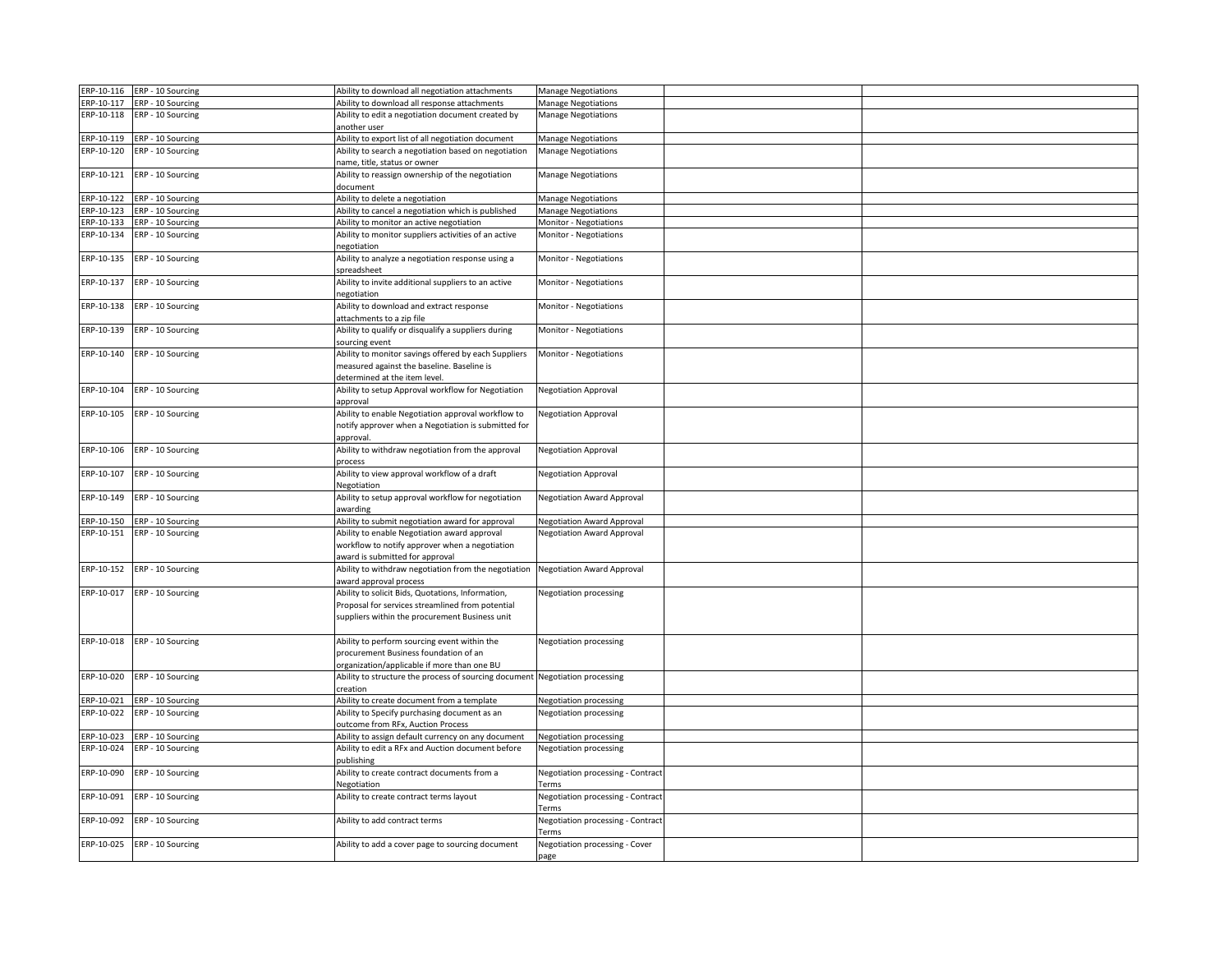|            | ERP-10-026 ERP - 10 Sourcing | Ability to add dynamically changing variable in        | Negotiation processing - Cover |  |
|------------|------------------------------|--------------------------------------------------------|--------------------------------|--|
|            |                              | document                                               | page                           |  |
| ERP-10-027 | ERP - 10 Sourcing            | Ability to highlight section, change word colours for  | Negotiation processing - Cover |  |
|            |                              | emphasis on the negotiation document                   | page                           |  |
| ERP-10-028 | ERP - 10 Sourcing            | Ability to use hyper links for the content for more    | Negotiation processing - Cover |  |
|            |                              | nformation                                             | page                           |  |
| ERP-10-072 | ERP - 10 Sourcing            | Ability to specify goods and services that need to be  | Negotiation processing - Lines |  |
|            |                              | sourced                                                |                                |  |
| ERP-10-073 | ERP - 10 Sourcing            | Ability to specify type of goods or services being     | Negotiation processing - Lines |  |
|            |                              | procured with details                                  |                                |  |
| ERP-10-074 | ERP - 10 Sourcing            | Ability to add multiple lines to a negotiation         | Negotiation processing - Lines |  |
|            |                              | document                                               |                                |  |
| ERP-10-075 | ERP - 10 Sourcing            | Ability to give hierarchical structure to the          | Negotiation processing - Lines |  |
|            |                              | egotiation lines                                       |                                |  |
|            | ERP-10-076 ERP - 10 Sourcing | Ability to group individual goods or services          | Negotiation processing - Lines |  |
| ERP-10-077 | ERP - 10 Sourcing            | Ability to add negotiation lines offline in bulk       | Negotiation processing - Lines |  |
|            | ERP-10-078 ERP - 10 Sourcing | Ability to delete a negotiation line                   | Negotiation processing - Lines |  |
| ERP-10-079 | ERP - 10 Sourcing            | Ability to add current buying price of an item or      | Negotiation processing - Lines |  |
|            |                              | service to calculate price savings when compared to    |                                |  |
|            |                              | esponse price                                          |                                |  |
| ERP-10-080 | ERP - 10 Sourcing            | Ability to add maximum price limit for an item that is | Negotiation processing - Lines |  |
|            |                              | being using RFx                                        |                                |  |
| ERP-10-081 | ERP - 10 Sourcing            | Ability to indicate target price on which the buyer is | Negotiation processing - Lines |  |
|            |                              | willing to source the goods or services                |                                |  |
| ERP-10-082 | ERP - 10 Sourcing            | Ability to add minimum release amount                  | Negotiation processing - Lines |  |
|            | ERP-10-083 ERP - 10 Sourcing | Ability to quantify item on the line details           | Negotiation processing - Lines |  |
|            | ERP-10-084 ERP - 10 Sourcing | Ability to add attachments to a negotiation line       | Negotiation processing - Lines |  |
| ERP-10-085 | ERP - 10 Sourcing            | Ability to add Note for Suppliers at negotiation line  | Negotiation processing - Lines |  |
| ERP-10-086 | ERP - 10 Sourcing            | Ability to add Estimated Total Amount                  | Negotiation processing - Lines |  |
| ERP-10-087 | ERP - 10 Sourcing            | Ability to categorize goods and services               | Negotiation processing - Lines |  |
| ERP-10-088 | ERP - 10 Sourcing            | Ability to add Cost factor to a line                   | Negotiation processing - Lines |  |
|            | ERP-10-089 ERP - 10 Sourcing | Ability to add attributes to a Negotiation line        | Negotiation processing - Lines |  |
| ERP-10-029 | ERP - 10 Sourcing            | Ability to assign title to a negotiation document      | Negotiation processing -       |  |
|            |                              |                                                        | Overview                       |  |
| ERP-10-030 | ERP - 10 Sourcing            | Ability to provide negotiation brief                   | Negotiation processing -       |  |
|            |                              |                                                        | Overview                       |  |
| ERP-10-031 | ERP - 10 Sourcing            | Ability to add attachment to the negotiation           | Negotiation processing -       |  |
|            |                              | document                                               | Overview                       |  |
| ERP-10-032 | ERP - 10 Sourcing            | Ability to add a introduction page on the negotiation  | Negotiation processing -       |  |
|            |                              | document.                                              | Overview                       |  |
| ERP-10-033 | ERP - 10 Sourcing            | Ability to allow Suppliers to view the document        | Negotiation processing -       |  |
|            |                              | before being available to respond.                     | Overview                       |  |
| ERP-10-034 | ERP - 10 Sourcing            | Ability to open document for preview once Approved     | Negotiation processing -       |  |
|            |                              |                                                        | Overview                       |  |
| ERP-10-035 | ERP - 10 Sourcing            | Ability to respond to a document once published        | Negotiation processing -       |  |
|            |                              |                                                        | Overview                       |  |
| ERP-10-036 | ERP - 10 Sourcing            | Ability to add Negotiation open and close dates        | Negotiation processing -       |  |
|            |                              |                                                        | Overview                       |  |
| ERP-10-037 | ERP - 10 Sourcing            | Ability to control Suppliers response visibility       | Negotiation processing -       |  |
|            |                              |                                                        | Overview                       |  |
| ERP-10-038 | ERP - 10 Sourcing            | Ability to Score requirement/questions of a            | Negotiation processing -       |  |
|            |                              | document by assigning a Team                           | Overview                       |  |
| ERP-10-039 | ERP - 10 Sourcing            | Ability to add weights for scoring Suppliers' response | Negotiation processing -       |  |
|            |                              |                                                        | Overview                       |  |
| ERP-10-040 |                              |                                                        |                                |  |
|            | ERP - 10 Sourcing            | Ability to display scoring criteria to Suppliers       | Negotiation processing -       |  |
|            |                              |                                                        | Overview                       |  |
| ERP-10-041 | ERP - 10 Sourcing            | Ability to default maximum score to Suppliers'         | Negotiation processing -       |  |
|            |                              | esponse                                                | Overview                       |  |
| ERP-10-042 | ERP - 10 Sourcing            | Ability to define Price tiers                          | Negotiation processing -       |  |
|            |                              |                                                        | Overview                       |  |
| ERP-10-043 | ERP - 10 Sourcing            | Ability to rank Suppliers responses                    | Vegotiation processing -       |  |
|            |                              |                                                        | Overview                       |  |
| ERP-10-044 | ERP - 10 Sourcing            | Ability to define ranking method                       | Negotiation processing -       |  |
|            |                              |                                                        | Overview                       |  |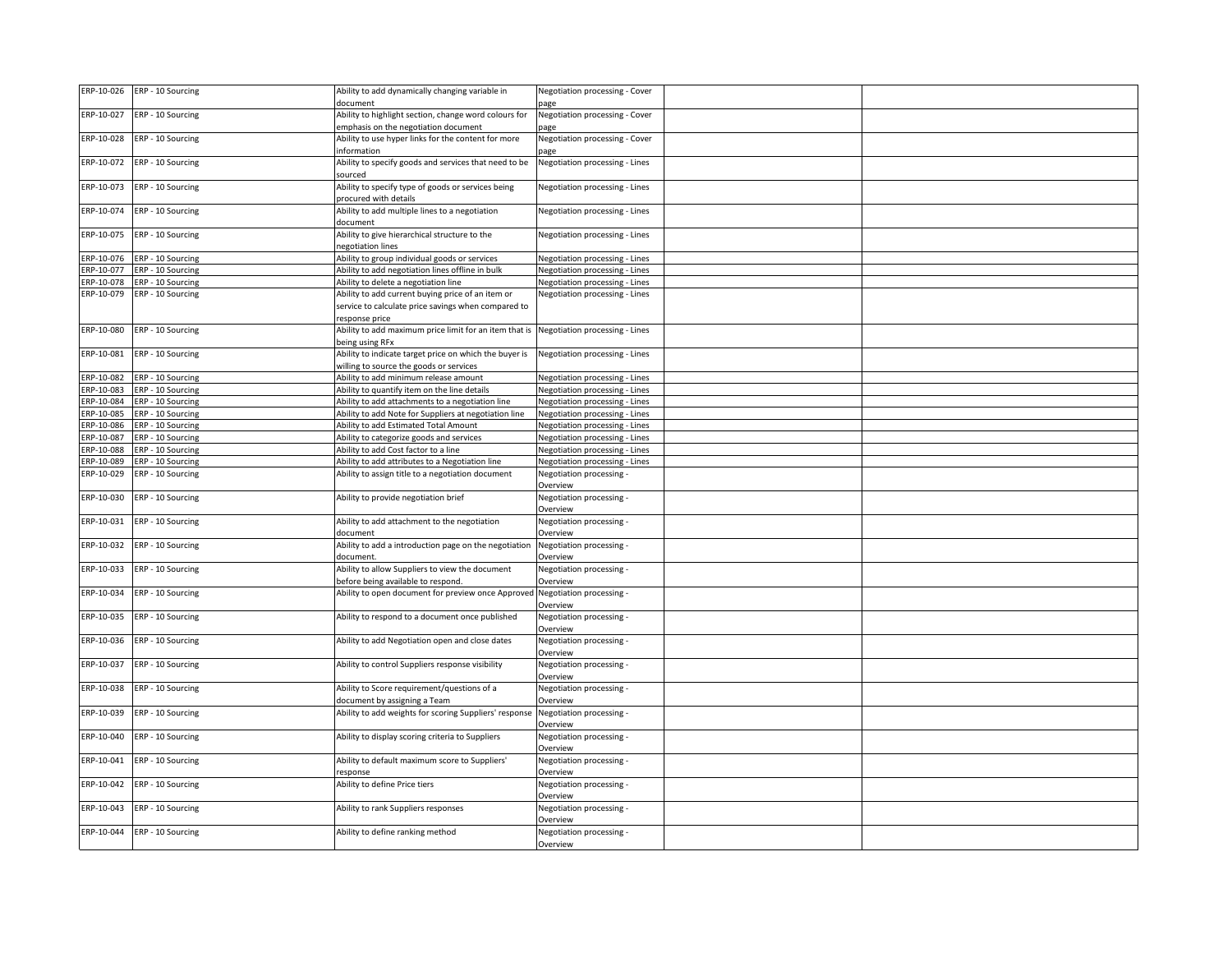|                          | ERP-10-045 ERP - 10 Sourcing           | Ability to allow Suppliers to reply alternatively for a                                     | Negotiation processing -                                           |  |
|--------------------------|----------------------------------------|---------------------------------------------------------------------------------------------|--------------------------------------------------------------------|--|
|                          |                                        | equirement/questions                                                                        | Overview                                                           |  |
| ERP-10-046               | ERP - 10 Sourcing                      | Ability to restrict the Negotiation to invited Suppliers                                    | Negotiation processing -                                           |  |
|                          |                                        | only                                                                                        | Overview                                                           |  |
| ERP-10-047               | ERP - 10 Sourcing                      | Ability to allow Suppliers to respond to specific lines                                     | Negotiation processing -                                           |  |
| ERP-10-051               | ERP - 10 Sourcing                      | Ability to add details for the Outcome selected while                                       | Overview<br>Negotiation processing -                               |  |
|                          |                                        | creating a negotiation document                                                             | Overview                                                           |  |
|                          | ERP-10-055 ERP - 10 Sourcing           | Ability to create/add team members for scoring the                                          | Negotiation processing -                                           |  |
|                          |                                        | responses received from Suppliers                                                           | Overview                                                           |  |
| ERP-10-056               | ERP - 10 Sourcing                      | Ability for RFx preparer to provide access to team                                          | Negotiation processing -                                           |  |
|                          |                                        | nembers                                                                                     | Overview                                                           |  |
| ERP-10-057               | ERP - 10 Sourcing                      | Ability to create individual                                                                | Negotiation processing -                                           |  |
|                          |                                        | requirement/questions/questions and question                                                | requirement/questions                                              |  |
|                          |                                        | branching                                                                                   |                                                                    |  |
|                          | ERP-10-058 ERP - 10 Sourcing           | Ability to group similar requirement/questions in                                           | Negotiation processing -                                           |  |
|                          |                                        | sections and add individual                                                                 | requirement/questions                                              |  |
|                          |                                        | requirement/questions/questions and question                                                |                                                                    |  |
|                          |                                        | branching within each sections                                                              |                                                                    |  |
|                          | ERP-10-059 ERP - 10 Sourcing           | Ability to create individual                                                                | Negotiation processing -                                           |  |
|                          |                                        | requirement/questions/questions and question                                                | requirement/questions                                              |  |
|                          | ERP-10-060 ERP - 10 Sourcing           | branching within each section                                                               |                                                                    |  |
|                          |                                        | Ability to create/upload bulk requirement/questions<br>through Spreadsheet                  | Negotiation processing -<br>requirement/questions                  |  |
| ERP-10-061               | ERP - 10 Sourcing                      | Ability to preview the questions, question branching                                        | Negotiation processing -                                           |  |
|                          |                                        | and formatting of the pdf before sharing with the                                           | requirement/questions                                              |  |
|                          |                                        | Suppliers                                                                                   |                                                                    |  |
| ERP-10-063               | ERP - 10 Sourcing                      | Ability to make a requirement/questions mandatory                                           | Negotiation processing -                                           |  |
|                          |                                        | or non-mandatory for the Suppliers to respond                                               | requirement/questions                                              |  |
|                          |                                        |                                                                                             |                                                                    |  |
| ERP-10-064               | ERP - 10 Sourcing                      | Ability to allow Suppliers to provide comments on                                           | Negotiation processing -                                           |  |
|                          |                                        | equirement/questions.                                                                       | requirement/questions                                              |  |
| ERP-10-065               | ERP - 10 Sourcing                      | Ability to add attachments to the                                                           | Negotiation processing -                                           |  |
|                          |                                        | requirement/questions while creating a RFx                                                  | requirement/questions                                              |  |
| ERP-10-066               | ERP - 10 Sourcing                      | Ability to enable automatic/manual/none scoring for                                         | Negotiation processing -                                           |  |
|                          |                                        | the responses provided by suppliers                                                         | requirement/questions                                              |  |
| ERP-10-067               | ERP - 10 Sourcing                      | Ability to define acceptable values for the response                                        | Negotiation processing -                                           |  |
|                          |                                        | provided by the supplier                                                                    | requirement/questions                                              |  |
| ERP-10-068               | ERP - 10 Sourcing                      | Ability to add multiple choices to the<br>question/requirement as acceptable response value | Negotiation processing -<br>requirement/questions                  |  |
|                          |                                        |                                                                                             |                                                                    |  |
| ERP-10-069               | ERP - 10 Sourcing                      | Ability to delete requirement/questions/sections                                            | Negotiation processing -                                           |  |
|                          |                                        |                                                                                             | equirement/questions                                               |  |
|                          | ERP-10-070 ERP - 10 Sourcing           | Ability to prioritize any requirements/question being                                       | Negotiation processing -                                           |  |
|                          |                                        | created                                                                                     | requirement/questions                                              |  |
| ERP-10-071               | ERP - 10 Sourcing                      | Ability to specify a particular scoring team to score a                                     | Negotiation processing -                                           |  |
|                          |                                        | group of requirements with similar characteristics                                          | requirement/questions                                              |  |
| ERP-10-096               | ERP - 10 Sourcing                      | Ability to study the negotiation document before                                            | Negotiation processing - Review                                    |  |
|                          |                                        | being sent out                                                                              |                                                                    |  |
| ERP-10-097               | ERP - 10 Sourcing                      | Ability to validate the Negotiation document                                                | Negotiation processing - Review                                    |  |
|                          | ERP-10-098 ERP - 10 Sourcing           | Ability to view negotiation terms and condition                                             | Negotiation processing - Review                                    |  |
| ERP-10-099               | ERP - 10 Sourcing                      | Ability to view buyer pdf                                                                   | Negotiation processing - Review                                    |  |
| ERP-10-100<br>ERP-10-101 | ERP - 10 Sourcing                      | Ability to view suppliers pdf<br>Ability to create online messages for Suppliers            | Negotiation processing - Review                                    |  |
| ERP-10-102               | ERP - 10 Sourcing<br>ERP - 10 Sourcing | Ability to make the negotiation document available                                          | Negotiation processing - Review<br>Negotiation processing - Review |  |
|                          |                                        | to suppliers for responding                                                                 |                                                                    |  |
| ERP-10-093               | ERP - 10 Sourcing                      | Ability to search and add Suppliers and Suppliers                                           | Negotiation processing -                                           |  |
|                          |                                        | sites                                                                                       | Suppliers                                                          |  |
| ERP-10-094               | ERP - 10 Sourcing                      | Ability to add Suppliers contact                                                            | Negotiation processing -                                           |  |
|                          |                                        |                                                                                             | Suppliers                                                          |  |
| ERP-10-095               | ERP - 10 Sourcing                      | Ability to register and add new Suppliers                                                   | Negotiation processing -                                           |  |
|                          |                                        |                                                                                             | Suppliers                                                          |  |
|                          | ERP-10-124 ERP - 10 Sourcing           | Ability to create a negotiation template                                                    | Negotiation template                                               |  |
|                          | ERP-10-125 ERP - 10 Sourcing           | Ability to duplicate a negotiation template                                                 | Negotiation template                                               |  |
|                          | ERP-10-126 ERP - 10 Sourcing           | Ability to edit a negotiation template                                                      | Negotiation template                                               |  |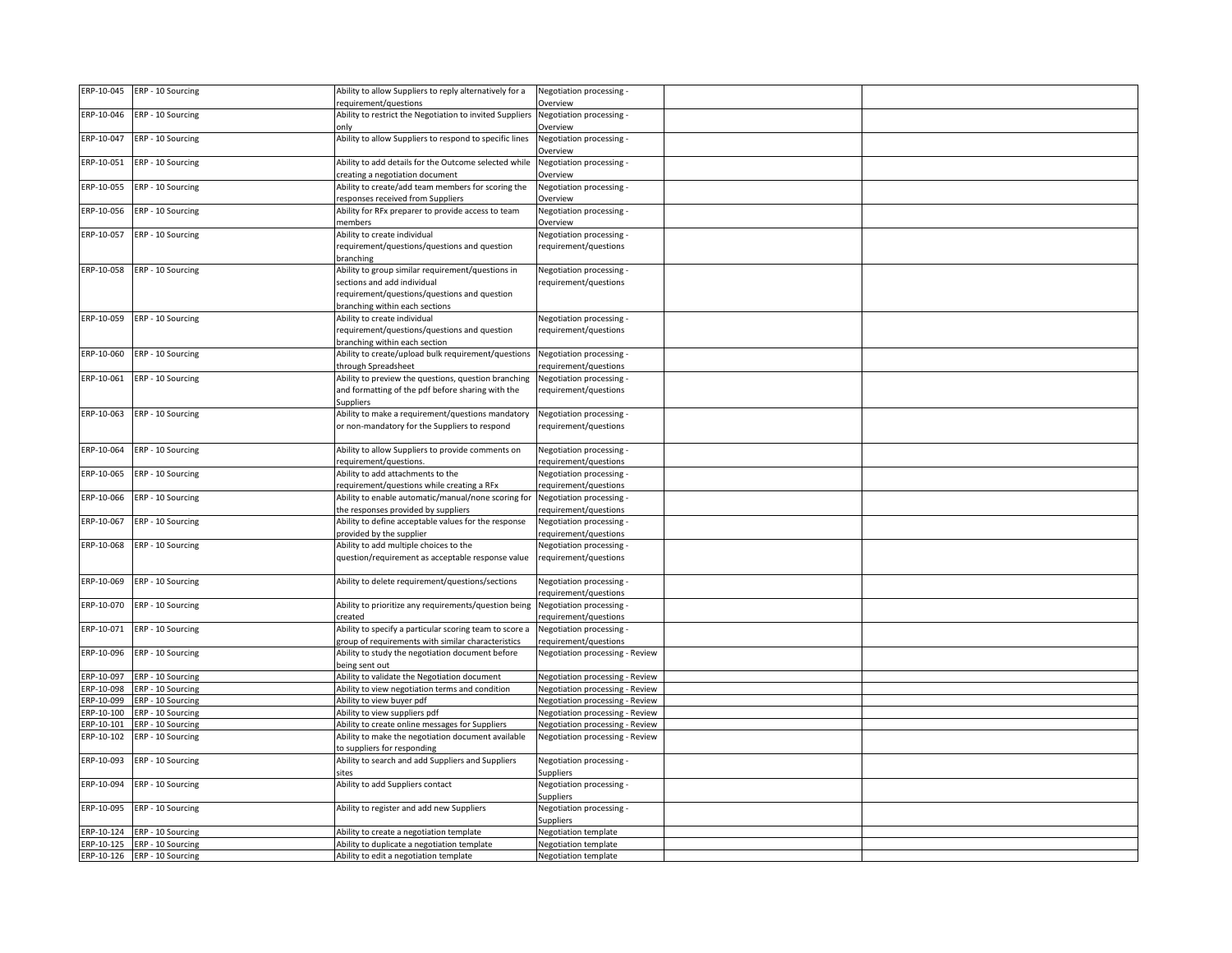|            | ERP-10-127 ERP - 10 Sourcing                                    | Ability to inactivate a negotiation template                                                        | Negotiation template                        |  |
|------------|-----------------------------------------------------------------|-----------------------------------------------------------------------------------------------------|---------------------------------------------|--|
|            | ERP-10-128 ERP - 10 Sourcing                                    |                                                                                                     | Negotiation template                        |  |
|            |                                                                 | Ability to view negotiation template details                                                        |                                             |  |
|            | ERP-10-141 ERP - 10 Sourcing                                    | Ability to score suppliers                                                                          | Scoring - Negotiations                      |  |
| ERP-10-142 | ERP - 10 Sourcing                                               | Ability to score using spreadsheet                                                                  | <b>Scoring - Negotiations</b>               |  |
| ERP-10-143 | ERP - 10 Sourcing                                               | Ability to see responses provided by suppliers side by<br>side                                      | Scoring - Negotiations                      |  |
| ERP-10-144 | ERP - 10 Sourcing                                               | Ability to update scores on behalf of a team member                                                 | <b>Scoring - Negotiations</b>               |  |
| ERP-10-001 | ERP - 10 Sourcing                                               | Ability to create a negotiation style                                                               | Setup                                       |  |
|            | ERP-10-002 ERP - 10 Sourcing                                    | Ability to create and edit attribute lists                                                          | Setup                                       |  |
| ERP-10-003 | ERP - 10 Sourcing                                               | Ability to duplicate and/or edit attribute lists                                                    | Setup                                       |  |
| ERP-10-004 | ERP - 10 Sourcing                                               | Ability to add a new attribute group to an attribute<br>ist                                         | Setup                                       |  |
| ERP-10-005 | ERP - 10 Sourcing                                               | Ability to add a predefined attribute group to an<br>attribute list                                 | Setup                                       |  |
|            | ERP-10-006 ERP - 10 Sourcing                                    | Ability to edit or delete an attribute group or<br>attributes                                       | Setup                                       |  |
| ERP-10-007 | ERP - 10 Sourcing                                               | Ability to create cost factors                                                                      | Setup                                       |  |
| ERP-10-008 | ERP - 10 Sourcing                                               | Ability to duplicate cost factors                                                                   | Setup                                       |  |
|            |                                                                 |                                                                                                     |                                             |  |
|            | ERP-10-009 ERP - 10 Sourcing                                    | Ability to create cost factor list                                                                  | Setup                                       |  |
|            | ERP-10-010 ERP - 10 Sourcing                                    | Ability to duplicate cost factor list                                                               | Setup                                       |  |
| ERP-10-011 | ERP - 10 Sourcing                                               | Ability to edit cost factor list                                                                    | Setup                                       |  |
|            | ERP-10-012 ERP - 10 Sourcing                                    | Ability to delete cost factor list                                                                  | Setup                                       |  |
| ERP-10-013 | ERP - 10 Sourcing                                               | Ability to add cost factors to the cost factor list                                                 | Setup                                       |  |
| ERP-10-014 | ERP - 10 Sourcing                                               | Ability to delete cost factors from the cost factor list                                            | Setup                                       |  |
| ERP-10-015 | ERP - 10 Sourcing                                               | Ability to Modify the Suppliers Registration Approval<br>Rule                                       | Setup                                       |  |
|            | ERP-10-154 ERP - 10 Sourcing                                    | Ability to view the next closing negotiations                                                       | Sourcing Dashboard                          |  |
|            | ERP-10-155 ERP - 10 Sourcing                                    | Ability to view/read online messages                                                                | Sourcing Dashboard                          |  |
|            | ERP-10-156 ERP - 10 Sourcing                                    | Ability to view expiring agreements                                                                 | Sourcing Dashboard                          |  |
| ERP-10-157 | ERP - 10 Sourcing                                               | Ability to view responses that require scoring                                                      | Sourcing Dashboard                          |  |
|            | ERP-10-158 ERP - 10 Sourcing                                    | Ability to accept terms when creating a response                                                    | <b>Suppliers Portal</b>                     |  |
| ERP-10-159 | ERP - 10 Sourcing                                               |                                                                                                     | <b>Suppliers Portal</b>                     |  |
|            |                                                                 | Ability to view negotiation document using Suppliers<br>ortal                                       |                                             |  |
| ERP-10-160 | ERP - 10 Sourcing                                               | Ability to download PDF version of Sourcing<br>document                                             | Suppliers Portal                            |  |
| ERP-10-161 | ERP - 10 Sourcing                                               | Ability to Acknowledge Negotiation document before Suppliers Portal<br>reating response:            |                                             |  |
|            | ERP-10-162 ERP - 10 Sourcing                                    | Ability to create response using supplier portal                                                    | <b>Suppliers Portal</b>                     |  |
| ERP-10-163 | ERP - 10 Sourcing                                               | Ability to add attachments to a response                                                            | <b>Suppliers Portal</b>                     |  |
| ERP-10-165 | ERP - 10 Sourcing                                               | Ability to create response revision                                                                 | Suppliers Portal                            |  |
|            | ERP-10-166 ERP - 10 Sourcing                                    | Ability to allow vendors/supplier to respond to a<br>negotiation document using spreadsheet         | <b>Suppliers Portal</b>                     |  |
| ERP-10-167 | ERP - 10 Sourcing                                               | Ability to view Award                                                                               | Suppliers Portal                            |  |
| ERP-10-168 | ERP - 10 Sourcing                                               | Ability to see supplier notification                                                                | <b>Suppliers Portal</b>                     |  |
| ERP-11-125 | ERP - 11 Supplier Portal                                        | Ability to create a credit memo for PO/Non PO<br>matched invoices                                   | Credit Memo Creation (PO/Non<br>PO Matched) |  |
|            | ERP - 11 Supplier Portal                                        | Ability to manage deliverables                                                                      | Deliverables                                |  |
| ERP-11-083 |                                                                 |                                                                                                     | Deliverables                                |  |
|            | ERP-11-084 ERP - 11 Supplier Portal                             | Ability to edit deliverables and add notes/attachments                                              |                                             |  |
| ERP-11-126 | ERP-11-085 ERP - 11 Supplier Portal<br>ERP - 11 Supplier Portal | Ability to view status history of the deliverable<br>Ability to view PO/Non PO Matched invoices and | Deliverables<br>Invoices                    |  |
|            |                                                                 | export to excel                                                                                     |                                             |  |
|            | ERP-11-127 ERP - 11 Supplier Portal                             | Ability to view invoices according to their statuses                                                | Invoices                                    |  |
| ERP-11-041 | ERP - 11 Supplier Portal                                        | Ability to create change order for a purchase order                                                 | Manage Orders                               |  |
| ERP-11-042 | ERP - 11 Supplier Portal                                        | Ability to provide a short description on the change<br>order                                       | Manage Orders                               |  |
| ERP-11-043 | ERP - 11 Supplier Portal                                        | Ability to update order quantity on a purchase order                                                | Manage Orders                               |  |
| ERP-11-044 | ERP - 11 Supplier Portal                                        | Ability to change order amount on a purchase order                                                  | Manage Orders                               |  |
| ERP-11-045 | ERP - 11 Supplier Portal                                        | Ability to provide a change reason for the change in<br>quantity and amount on a purchase order     | Manage Orders                               |  |
|            | ERP-11-046 ERP - 11 Supplier Portal                             | Ability to validate a purchase order/change order<br>before submitting for approval                 | Manage Orders                               |  |
|            |                                                                 |                                                                                                     |                                             |  |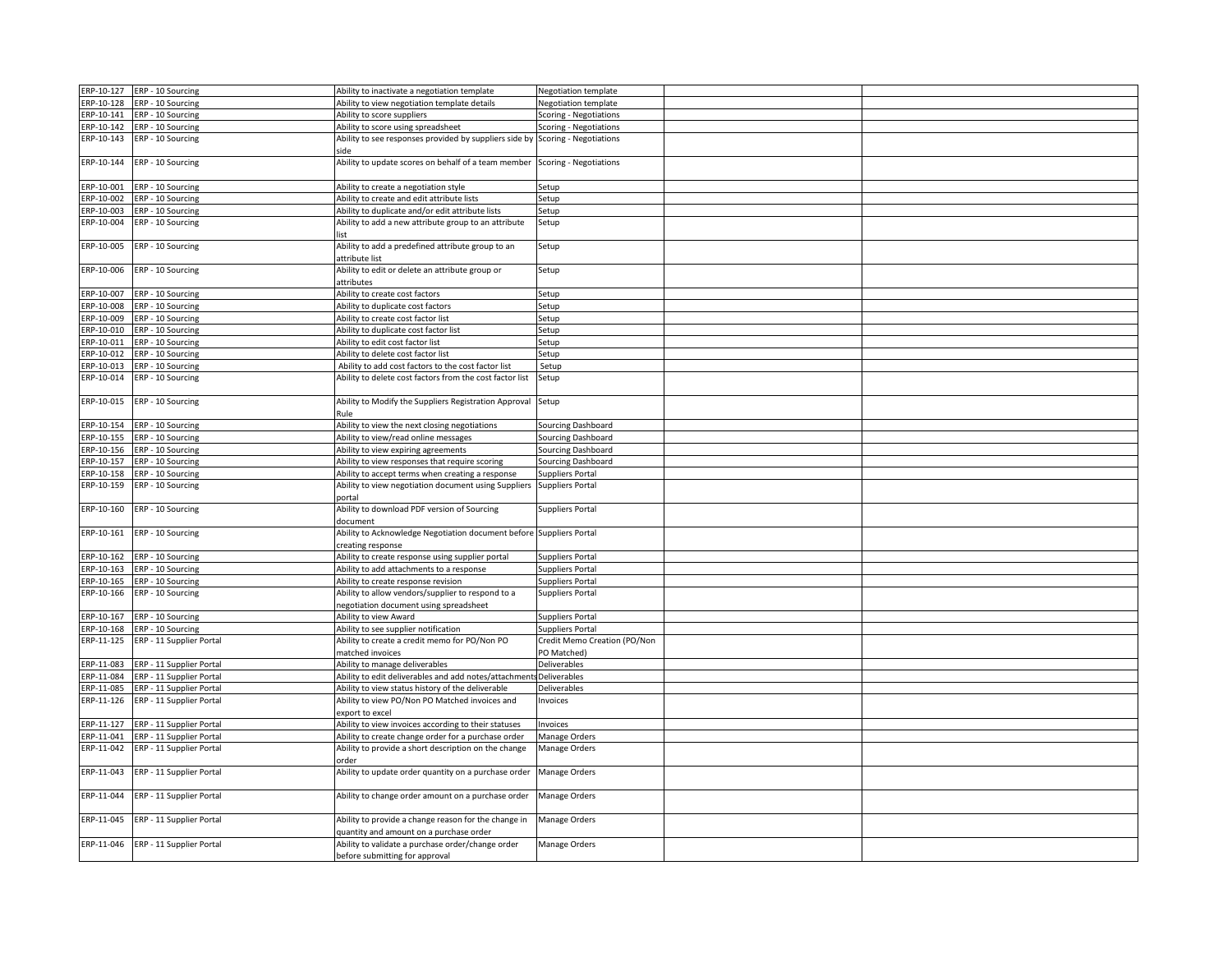|            | ERP-11-047 ERP - 11 Supplier Portal | Ability to submit change order for approval                                                                              | Manage Orders                         |  |
|------------|-------------------------------------|--------------------------------------------------------------------------------------------------------------------------|---------------------------------------|--|
|            | ERP-11-048 ERP - 11 Supplier Portal | Ability for the preparer to receive approval/rejection<br>notification                                                   | Manage Orders                         |  |
| ERP-11-049 | ERP - 11 Supplier Portal            | Ability for a vendor to receive notifications when<br>there is a change order                                            | Manage Orders                         |  |
| ERP-11-050 | ERP - 11 Supplier Portal            | Ability to inquire on purchase order and export to<br>excel                                                              | Manage Orders                         |  |
| ERP-11-051 | ERP - 11 Supplier Portal            | Ability to print change orders                                                                                           | Manage Orders                         |  |
| ERP-11-052 | ERP - 11 Supplier Portal            | Ability to delete change order                                                                                           | Manage Orders                         |  |
|            | ERP-11-053 ERP - 11 Supplier Portal | Ability to cancel change order document                                                                                  | Manage Orders                         |  |
| ERP-11-054 | ERP - 11 Supplier Portal            | Ability to review changes made on a purchase order                                                                       | Manage Orders                         |  |
|            | ERP-11-055 ERP - 11 Supplier Portal | Ability to compare revised purchase order with the<br>original purchase order                                            | Manage Orders                         |  |
| ERP-11-059 | ERP - 11 Supplier Portal            | Ability to review schedules (requested date, promise<br>date etc.)                                                       | Manage Schedules                      |  |
| ERP-11-060 | ERP - 11 Supplier Portal            | Ability to update scheduled promised date by<br>reating change order schedule                                            | Manage Schedules                      |  |
| ERP-11-061 | ERP - 11 Supplier Portal            | Ability to submit change order schedule for approval                                                                     | <b>Manage Schedules</b>               |  |
| ERP-11-062 | ERP - 11 Supplier Portal            | Ability for the preparer to receive approval/rejection<br>notification                                                   | Manage Schedules                      |  |
| ERP-11-063 | ERP - 11 Supplier Portal            | Ability to acknowledge purchase order schedules<br>using spreadsheet                                                     | Manage Schedules                      |  |
|            | ERP-11-129 ERP - 11 Supplier Portal | Ability to view active negotiations                                                                                      | Negotiations                          |  |
|            | ERP-11-130 ERP - 11 Supplier Portal | Ability to acknowledge participation in negotiations                                                                     | Negotiations                          |  |
|            | ERP-11-131 ERP - 11 Supplier Portal | Ability to create responses in negotiations                                                                              | Negotiations                          |  |
| ERP-11-132 | ERP - 11 Supplier Portal            | Ability to respond by spreadsheet                                                                                        | Negotiations                          |  |
|            | ERP-11-133 ERP - 11 Supplier Portal | Ability to send messages to the buying<br>organization/category manager                                                  | Negotiations                          |  |
| ERP-11-134 | ERP - 11 Supplier Portal            | Ability to view attachments associated with the<br>negotiation/response                                                  | Negotiations                          |  |
|            | ERP-11-135 ERP - 11 Supplier Portal | Ability to submit the response for approval                                                                              | Negotiations                          |  |
|            | ERP-11-136 ERP - 11 Supplier Portal | Ability to manage responses                                                                                              | Negotiations                          |  |
|            | ERP-11-137 ERP - 11 Supplier Portal | Ability to create response revisions                                                                                     | Negotiations                          |  |
| ERP-11-102 | ERP - 11 Supplier Portal            | Ability to create an invoice without matching to a PO                                                                    | Non PO Matched Invoice                |  |
| ERP-11-103 | ERP - 11 Supplier Portal            | Ability to enter requester's email to send invoices for<br>approval                                                      | Non PO Matched Invoice                |  |
|            | ERP-11-104 ERP - 11 Supplier Portal | Ability to default/enter ship to location on an invoice I Non PO Matched Invoice                                         |                                       |  |
| ERP-11-105 | ERP - 11 Supplier Portal            | Ability to enter ship from location on an invoice line                                                                   | Non PO Matched Invoice                |  |
| ERP-11-106 | ERP - 11 Supplier Portal            | Ability to select location of final discharge on an invoid                                                               | Non PO Matched Invoice                |  |
| ERP-11-107 | ERP - 11 Supplier Portal            | Ability to enter freight charges on a non PO matched i Non PO Matched Invoice                                            |                                       |  |
| ERP-11-108 | ERP - 11 Supplier Portal            | Ability to enter miscellaneous charges on a non PO<br>natched invoice                                                    | Non PO Matched Invoice                |  |
| ERP-11-109 | ERP - 11 Supplier Portal            | Ability to calculate tax on Non PO matched invoices                                                                      | Non PO Matched Invoice                |  |
| ERP-11-110 | ERP - 11 Supplier Portal            | Ability to submit Non-PO matched invoices for<br>ayment processing                                                       | Non PO Matched Invoice -<br>Approvals |  |
| ERP-11-111 | ERP - 11 Supplier Portal            | Ability to route Non-PO matched invoice approval to<br>ndividual or multiple approvers                                   | Non PO Matched Invoice -<br>Approvals |  |
|            | ERP-11-113 ERP - 11 Supplier Portal | Ability to setup serial invoice approval rules for Non<br>PO matched invoices (configuration takes place in<br>payables) | Non PO Matched Invoice -<br>Approvals |  |
|            | ERP-11-115 ERP - 11 Supplier Portal | Ability for an AP user in the buying organization to<br>approve/reject a non PO matched invoice                          | Non PO Matched Invoice -<br>Approvals |  |
| ERP-11-128 | ERP - 11 Supplier Portal            | Ability to view payments and export to excel                                                                             | Payments                              |  |
| ERP-11-089 | ERP - 11 Supplier Portal            | Ability to create a PO matched invoice                                                                                   | PO Matched Invoice                    |  |
| ERP-11-090 | ERP - 11 Supplier Portal            | Ability to enter a short description/ comment on an<br>nvoice                                                            | PO Matched Invoice                    |  |
| ERP-11-091 | ERP - 11 Supplier Portal            | Ability to enter an item line to the PO being invoiced                                                                   | PO Matched Invoice                    |  |
|            | ERP-11-092 ERP - 11 Supplier Portal | Ability to calculate tax on PO matched invoices                                                                          | PO Matched Invoice                    |  |
|            | ERP-11-095 ERP - 11 Supplier Portal | Ability to submit invoice for payment processing                                                                         | PO Matched Invoice - Approvals        |  |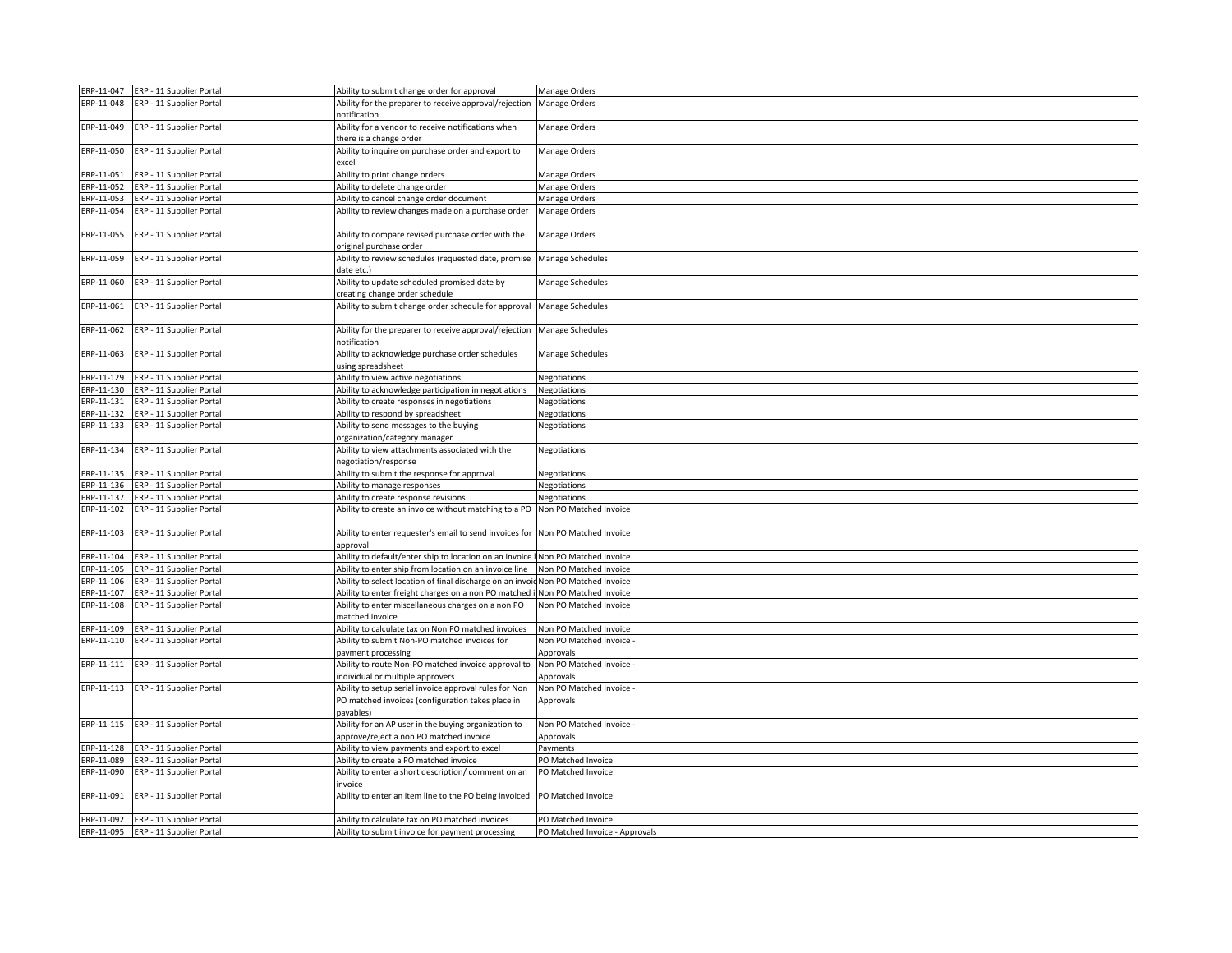|            | ERP-11-096 ERP - 11 Supplier Portal | Ability for the preparer to receive approval/rejection PO Matched Invoice - Approvals |                                   |  |
|------------|-------------------------------------|---------------------------------------------------------------------------------------|-----------------------------------|--|
|            |                                     | notification and view the date and time when the                                      |                                   |  |
|            |                                     | invoice has been submitted for approval                                               |                                   |  |
|            |                                     |                                                                                       |                                   |  |
| ERP-11-097 | ERP - 11 Supplier Portal            | Ability to route PO matched invoice approvals to an                                   | PO Matched Invoice - Approvals    |  |
|            |                                     | individual or multiple approvers (after adding freight                                |                                   |  |
|            |                                     | and miscellaneous charges)                                                            |                                   |  |
|            |                                     |                                                                                       |                                   |  |
| ERP-11-098 | ERP - 11 Supplier Portal            | Ability to auto approve invoices based on certain                                     | PO Matched Invoice - Approvals    |  |
|            |                                     | conditions (configuration takes place in payables)                                    |                                   |  |
| ERP-11-099 | ERP - 11 Supplier Portal            | Ability to setup serial invoice approval rules for PO                                 | PO Matched Invoice - Approvals    |  |
|            |                                     | matched invoices (configuration takes place in                                        |                                   |  |
|            |                                     | payables)                                                                             |                                   |  |
|            | ERP-11-100 ERP - 11 Supplier Portal | Ability to setup parallel invoice approval rules for PO                               | PO Matched Invoice - Approvals    |  |
|            |                                     | matched invoices (configuration takes place in                                        |                                   |  |
|            |                                     | payables)                                                                             |                                   |  |
|            | ERP-11-101 ERP - 11 Supplier Portal | Ability for an AP user in the buying organization to                                  | PO Matched Invoice - Approvals    |  |
|            |                                     | approve/reject a PO matched invoice                                                   |                                   |  |
| ERP-11-116 | ERP - 11 Supplier Portal            |                                                                                       |                                   |  |
|            |                                     | Ability to enter invoice amount lower than the PO                                     | PO/Non PO Matched                 |  |
|            |                                     | amount. You can't enter a higher amount.                                              |                                   |  |
| ERP-11-117 | ERP - 11 Supplier Portal            | Ability for an invoice amount to be automatically                                     | PO/Non PO Matched                 |  |
|            |                                     | calculated on invoice line                                                            |                                   |  |
|            | ERP-11-118 ERP - 11 Supplier Portal | Ability to view the reason for invoice rejection for the PO/Non PO Matched            |                                   |  |
|            |                                     | invoice created in Supplier Portal                                                    |                                   |  |
|            | ERP-11-119 ERP - 11 Supplier Portal | Ability to add attachments to an invoice                                              | PO/Non PO Matched - Actions       |  |
|            | ERP-11-120 ERP - 11 Supplier Portal | Ability to print an invoice                                                           | PO/Non PO Matched - Actions       |  |
|            | ERP-11-121 ERP - 11 Supplier Portal | Ability to cancel an invoice                                                          | PO/Non PO Matched - Actions       |  |
|            | ERP-11-122 ERP - 11 Supplier Portal | Ability to delete an invoice                                                          | PO/Non PO Matched - Actions       |  |
|            | ERP-11-123 ERP - 11 Supplier Portal | Ability to save an invoice                                                            | PO/Non PO Matched - Actions       |  |
|            | ERP-11-124 ERP - 11 Supplier Portal | Ability to view summary tax lines                                                     | PO/Non PO Matched - Actions       |  |
|            |                                     |                                                                                       |                                   |  |
|            | ERP-11-064 ERP - 11 Supplier Portal | Ability to create changes on purchase agreement                                       | Purchase Agreements               |  |
| ERP-11-065 | ERP - 11 Supplier Portal            | Ability to change purchase agreement amount                                           | Purchase Agreements               |  |
| ERP-11-066 | ERP - 11 Supplier Portal            | Ability to change expiration date for that item                                       | Purchase Agreements               |  |
| ERP-11-067 | ERP - 11 Supplier Portal            | Ability to submit purchase agreement change order                                     | Purchase Agreements               |  |
|            |                                     | for approval                                                                          |                                   |  |
| ERP-11-068 | ERP - 11 Supplier Portal            | Ability for the preparer to receive approval/rejection                                | Purchase Agreements               |  |
|            |                                     | notification                                                                          |                                   |  |
|            | ERP-11-069 ERP - 11 Supplier Portal | Ability to inquire on purchase agreements                                             | Purchase Agreements               |  |
| ERP-11-070 | ERP - 11 Supplier Portal            | Ability to print purchase agreement                                                   | Purchase Agreements               |  |
| ERP-11-071 | ERP - 11 Supplier Portal            | Ability to delete change order for purchase                                           | Purchase Agreements               |  |
|            |                                     |                                                                                       |                                   |  |
|            |                                     | agreement                                                                             |                                   |  |
|            | ERP-11-072 ERP - 11 Supplier Portal | Ability to cancel purchase agreement                                                  | <b>Purchase Agreements</b>        |  |
|            | ERP-11-073 ERP - 11 Supplier Portal | Ability to review purchase agreement changes                                          | Purchase Agreements               |  |
|            | ERP-11-138 ERP - 11 Supplier Portal | Ability to view questionnaires                                                        | Qualifications                    |  |
|            | ERP-11-139 ERP - 11 Supplier Portal | Ability to respond to questions                                                       | Qualifications                    |  |
|            | ERP-11-140 ERP - 11 Supplier Portal | Ability to view qualifications                                                        | Qualifications                    |  |
| ERP-11-080 | ERP - 11 Supplier Portal            | Ability to view receipts                                                              | Receipts                          |  |
|            | ERP-11-081 ERP - 11 Supplier Portal | Ability to view transaction history of receipts                                       | Receipts                          |  |
| ERP-11-082 | ERP - 11 Supplier Portal            | Ability to view returns                                                               | Returns                           |  |
| ERP-11-074 | ERP - 11 Supplier Portal            | Ability to create ASN (Advanced Shipping Notice)                                      | Shipments                         |  |
|            | ERP-11-075 ERP - 11 Supplier Portal | Ability to create ASBN (Advanced Shipping and Billing                                 | Shipments                         |  |
|            |                                     | Notice)                                                                               |                                   |  |
|            |                                     | Ability to upload ASN or ASBN                                                         | Shipments                         |  |
|            | ERP-11-076 ERP - 11 Supplier Portal |                                                                                       |                                   |  |
| ERP-11-078 | ERP - 11 Supplier Portal            | Ability to cancel shipments                                                           | Shipments                         |  |
|            | ERP-11-079 ERP - 11 Supplier Portal | Ability to view shipments                                                             | Shipments                         |  |
| ERP-11-005 | ERP - 11 Supplier Portal            | Ability for a user to assign/modify supplier portal                                   | Supplier Contact                  |  |
|            |                                     | roles                                                                                 |                                   |  |
|            | ERP-11-004 ERP - 11 Supplier Portal | Ability for a buying organization to create a new                                     | Supplier Contact - Pre-requisites |  |
|            |                                     | supplier contact/supplier portal user                                                 |                                   |  |
| ERP-11-006 | ERP - 11 Supplier Portal            | Ability to capture the supplier name                                                  | Supplier Profile                  |  |
| ERP-11-007 | ERP - 11 Supplier Portal            | Ability to classify a supplier based on category or                                   | Supplier Profile                  |  |
|            |                                     | their line of business                                                                |                                   |  |
| ERP-11-008 | ERP - 11 Supplier Portal            | Ability to classify a supplier based on the tax                                       | Supplier Profile                  |  |
|            |                                     |                                                                                       |                                   |  |
|            |                                     | organization type                                                                     |                                   |  |
|            | ERP-11-009 ERP - 11 Supplier Portal | Ability to attach additional documents/information                                    | Supplier Profile                  |  |
|            |                                     | to supplier records                                                                   |                                   |  |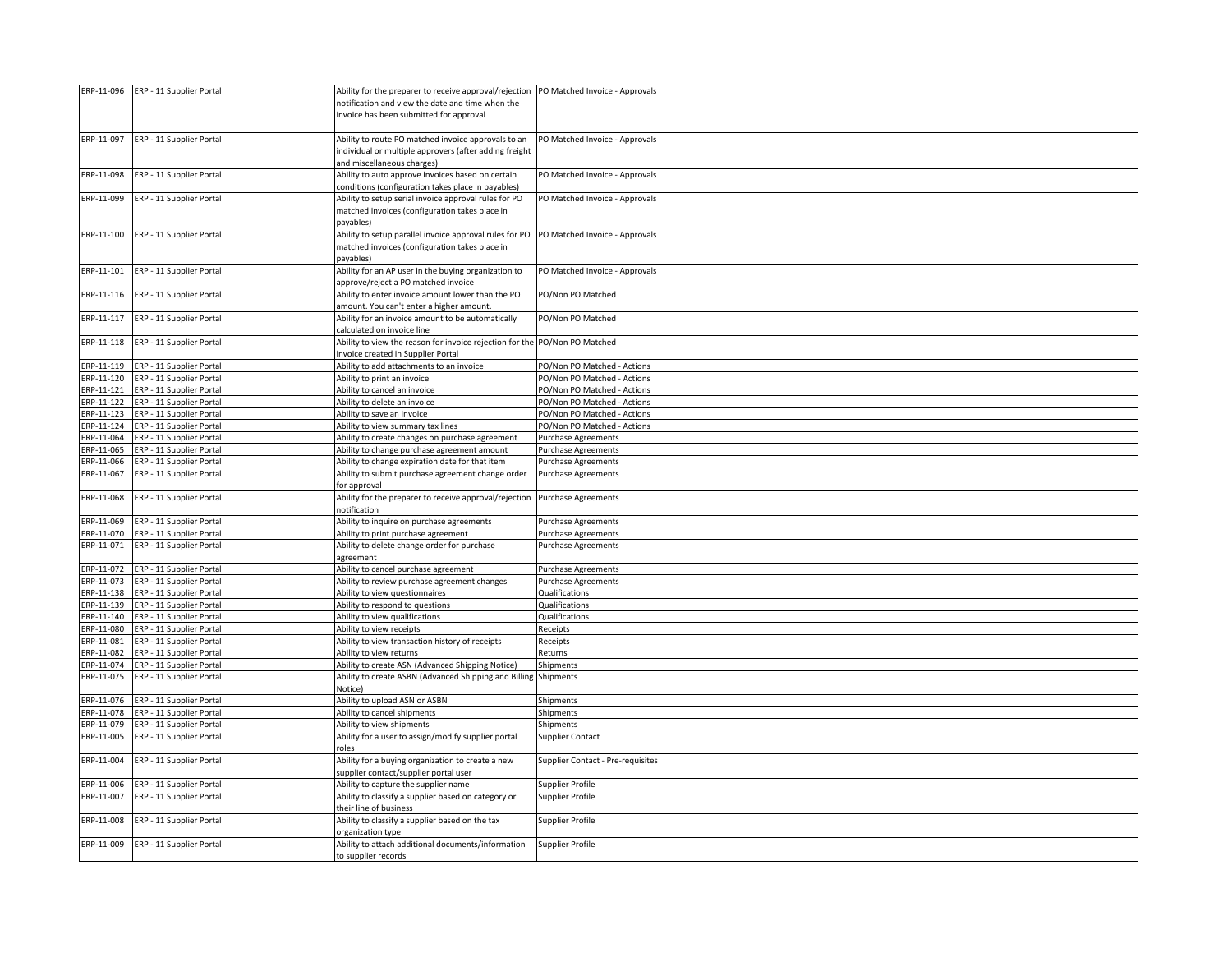|            | ERP-11-010 ERP - 11 Supplier Portal | Ability to capture additional supplier related                                                                                                | Supplier Profile             |  |
|------------|-------------------------------------|-----------------------------------------------------------------------------------------------------------------------------------------------|------------------------------|--|
|            |                                     | information and identification numbers                                                                                                        |                              |  |
|            | ERP-11-013 ERP - 11 Supplier Portal | Ability to capture supplier's transaction tax details                                                                                         | Supplier Profile             |  |
| ERP-11-014 | ERP - 11 Supplier Portal            | Ability to create an address associated with the<br>supplier                                                                                  | Supplier Profile             |  |
| ERP-11-015 | ERP - 11 Supplier Portal            | Ability to specify the purpose of the address created                                                                                         | Supplier Profile             |  |
|            | ERP-11-016 ERP - 11 Supplier Portal | Ability to inactivate supplier's address if no longer<br>required                                                                             | Supplier Profile             |  |
| ERP-11-017 | ERP - 11 Supplier Portal            | Ability to create supplier contact and associate one<br>or more contacts to supplier address                                                  | Supplier Profile             |  |
| ERP-11-018 | ERP - 11 Supplier Portal            | Ability to update supplier contact information                                                                                                | Supplier Profile             |  |
|            | ERP-11-019 ERP - 11 Supplier Portal | Ability to request a user account while creating a<br>supplier contact                                                                        | Supplier Profile             |  |
|            | ERP-11-020 ERP - 11 Supplier Portal | Ability to inactivate a contact                                                                                                               | Supplier Profile             |  |
| ERP-11-021 | ERP - 11 Supplier Portal            | Ability to select a default payment method for<br>supplier                                                                                    | Supplier Profile             |  |
| ERP-11-022 | ERP - 11 Supplier Portal            | Ability to capture supplier's banking information and<br>payment details                                                                      | Supplier Profile             |  |
|            | ERP-11-023 ERP - 11 Supplier Portal | Ability to classify supplier based on their business<br>and capture their certification details                                               | Supplier Profile             |  |
| ERP-11-024 | ERP - 11 Supplier Portal            | Ability to categorize suppliers based on goods and<br>services they provide                                                                   | Supplier Profile             |  |
| ERP-11-025 | ERP - 11 Supplier Portal            | Ability to make changes to the supplier profile and<br>provide a description                                                                  | Supplier Profile             |  |
| ERP-11-026 | ERP - 11 Supplier Portal            | Ability to review changes made on the supplier<br>profile                                                                                     | Supplier Profile             |  |
| ERP-11-027 | ERP - 11 Supplier Portal            | Ability to delete the profile change request                                                                                                  | Supplier Profile             |  |
| ERP-11-028 | ERP - 11 Supplier Portal            | Ability to submit a profile change request for<br>approval                                                                                    | Supplier Profile - Approvals |  |
| ERP-11-029 | ERP - 11 Supplier Portal            | Ability to set up approval rules to specify the<br>approvers responsible for reviewing and approving<br>supplier profile change requests.     | Supplier Profile - Approvals |  |
| ERP-11-030 | ERP - 11 Supplier Portal            | Ability to receive notifications as an approver                                                                                               | Supplier Profile - Approvals |  |
| ERP-11-031 | ERP - 11 Supplier Portal            | Ability to approve/reject a supplier profile change<br>request                                                                                | Supplier Profile - Approvals |  |
| ERP-11-032 | ERP - 11 Supplier Portal            | Ability to request additional information as an<br>approver                                                                                   | Supplier Profile - Approvals |  |
|            | ERP-11-033 ERP - 11 Supplier Portal | Ability to reassign a supplier profile change request                                                                                         | Supplier Profile - Approvals |  |
| ERP-11-034 | ERP - 11 Supplier Portal            | Ability to delegate a supplier profile change request                                                                                         | Supplier Profile - Approvals |  |
| ERP-11-035 | ERP - 11 Supplier Portal            | Ability to 'Adhoc route' the profile change request                                                                                           | Supplier Profile - Approvals |  |
|            | ERP-11-036 ERP - 11 Supplier Portal | Ability to escalate the change request                                                                                                        | Supplier Profile - Approvals |  |
|            | ERP-11-037 ERP - 11 Supplier Portal | Ability to suspend the change request                                                                                                         | Supplier Profile - Approvals |  |
| RP-11-038  | ERP - 11 Supplier Portal            | Ability to withdraw the change request                                                                                                        | Supplier Profile - Approvals |  |
|            | ERP-11-040 ERP - 11 Supplier Portal | Ability to save the request                                                                                                                   | Supplier Profile - Approvals |  |
| ERP-11-001 | ERP - 11 Supplier Portal            | Ability for a supplier to self register themselves on<br>supplier portal                                                                      | Supplier Registration        |  |
| ERP-11-002 | ERP - 11 Supplier Portal            | Ability to automatically assign a unique registration<br>number for each supplier                                                             | <b>Supplier Registration</b> |  |
| ERP-11-003 | ERP - 11 Supplier Portal            | Ability to route supplier registration request to an<br>approval workflow                                                                     | Supplier Registration        |  |
| ERP-11-143 | ERP - 11 Supplier Portal            | Ability to enable Suppliers to be able to view<br>comments entered on a PO while creating an invoice                                          | WorkplaceNL's requirement    |  |
|            | ERP-11-145 ERP - 11 Supplier Portal | Ability for the Oracle Vendor Portal to allow for one<br>invoice template for both service-date vendors and<br>non service-date vendors.      | WorkplaceNL's requirement    |  |
|            | ERP-11-146 ERP - 11 Supplier Portal | Ability for the Oracle Vendor Portal to include the<br>ability for non service-date vendors to be aware of<br>which items are HST applicable. | WorkplaceNL's requirement    |  |
|            | ERP-11-147 ERP - 11 Supplier Portal | Ability to draw down on a PO until the PO is closed or<br>there Is no remaining quantities or dollars.                                        | WorkplaceNL's requirement    |  |
|            | ERP-11-148 ERP - 11 Supplier Portal | Ability to show the PO status in the Supplier Portal.                                                                                         | WorkplaceNL's requirement    |  |
|            | ERP-11-150 ERP - 11 Supplier Portal | Ability to invoice on a PO in a "freeze" status.                                                                                              | WorkplaceNL's requirement    |  |
|            |                                     |                                                                                                                                               |                              |  |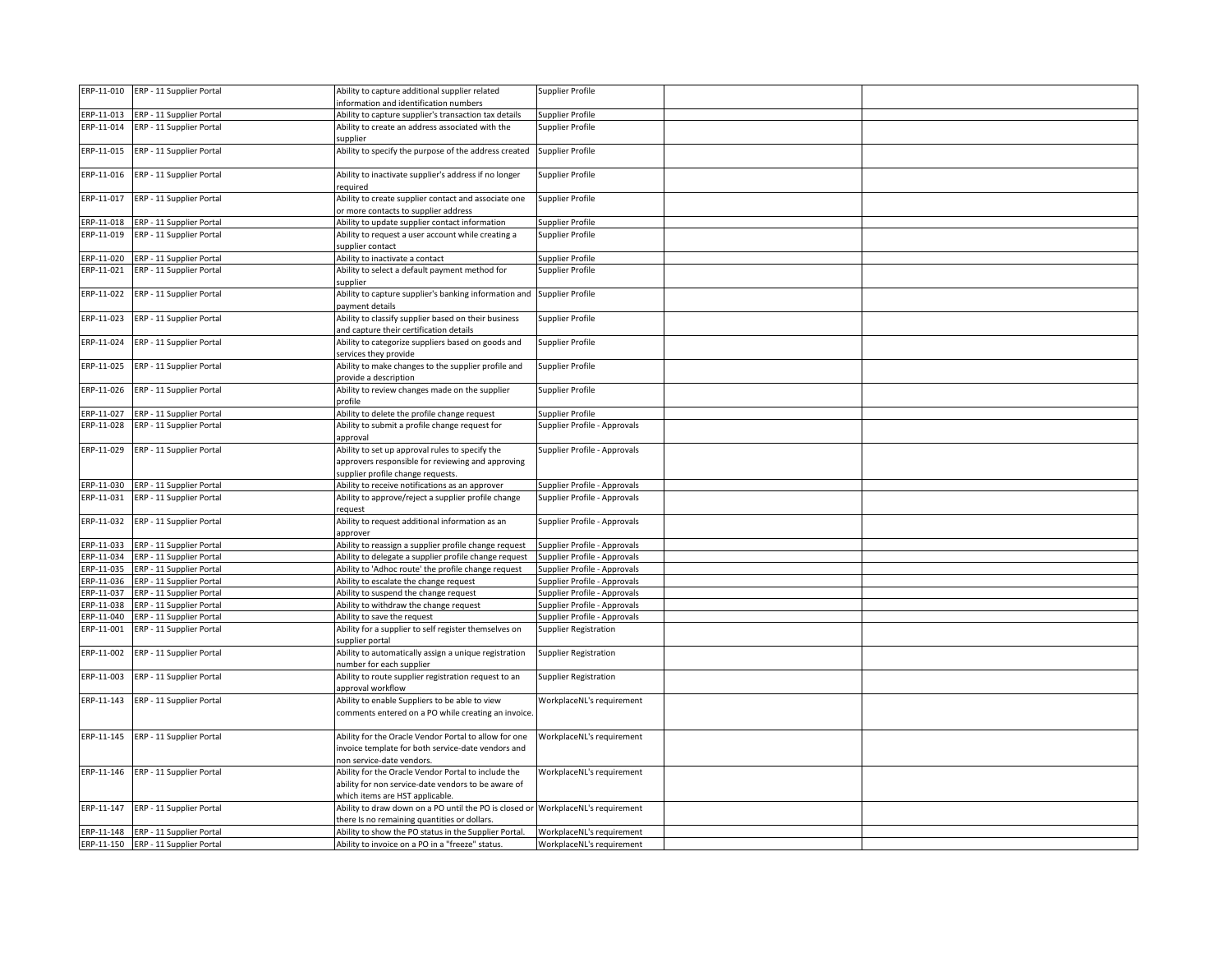|            | ERP-11-151 ERP - 11 Supplier Portal                   | Ability to capture service date in a DFF (flex field) on | WorkplaceNL's requirement    |  |
|------------|-------------------------------------------------------|----------------------------------------------------------|------------------------------|--|
|            |                                                       | an Invoice entry.                                        |                              |  |
| ERP-11-152 | ERP - 11 Supplier Portal                              | Ability for the Oracle Vendor Portal to prefill the      | WorkplaceNL's requirement    |  |
|            |                                                       | worker's name and claim number on the invoice for        |                              |  |
|            |                                                       | service-date vendors.                                    |                              |  |
| ERP-11-154 | ERP - 11 Supplier Portal                              | Ability to capture the yes/no for service dates using a  | WorkplaceNL's requirement    |  |
|            |                                                       | DFF. (flex field)                                        |                              |  |
| ERP-11-155 | ERP - 11 Supplier Portal                              | Ability to create multiple lines in a PO with specific   | WorkplaceNL's requirement    |  |
|            |                                                       | date ranges to cover rate changes.                       |                              |  |
| ERP-11-158 | ERP - 11 Supplier Portal                              | Ability to automatically freeze a PO once the end        | WorkplaceNL's requirement    |  |
|            |                                                       | date has occurred.                                       |                              |  |
| ERP-11-159 | ERP - 11 Supplier Portal                              | Ability to display payment information for invoices      | WorkplaceNL's requirement    |  |
|            |                                                       | that are interfaced from the Claims Management           |                              |  |
|            |                                                       | ystem.                                                   |                              |  |
| ERP-11-160 | ERP - 11 Supplier Portal                              | Ability to capture claim number on an invoice.           | WorkplaceNL's requirement    |  |
| ERP-11-161 | ERP - 11 Supplier Portal                              | Ability to capture the treating professional on          | WorkplaceNL's requirement    |  |
|            |                                                       | invoice.                                                 |                              |  |
| ERP-11-162 | ERP - 11 Supplier Portal                              | Ability to create a PO matched invoice. Suppliers may    | WorkplaceNL's requirement    |  |
|            |                                                       | not know the PO numbers. They should be able to          |                              |  |
|            |                                                       | search the PO number using the injured worker's          |                              |  |
|            |                                                       | nformation - client name (DFF's).                        |                              |  |
| ERP-11-163 | ERP - 11 Supplier Portal                              | Ability to add DFF to capture appointment type in        | WorkplaceNL's requirement    |  |
|            |                                                       | View invoices.                                           |                              |  |
| ERP-11-164 | ERP - 11 Supplier Portal                              | Ability for suppliers to have view only PO in            | WorkplaceNL's requirement    |  |
|            |                                                       | incomplete, draft or pending approval statuses.          |                              |  |
| ERP-11-166 | ERP - 11 Supplier Portal                              | Ability for the Oracle Vendor Portal to allow for the    | WorkplaceNL's requirement    |  |
|            |                                                       | single log-on for firms that have multiple vendor        |                              |  |
|            |                                                       | numbers via a parent-child relationship.                 |                              |  |
| ERP-12-020 | ERP - 12 Supplier Qualification Management            | Ability to create a qualification area to evaluate       | Qualification Area           |  |
|            |                                                       | particular aspect of a supplier                          |                              |  |
| ERP-12-021 | ERP - 12 Supplier Qualification Management            | Ability to add multiple qualification areas              | Qualification Area           |  |
| ERP-12-022 | ERP - 12 Supplier Qualification Management            | Ability to alert usage of same qualification area for    | Qualification Area           |  |
|            |                                                       | which the questions are updated                          |                              |  |
| ERP-12-023 | ERP - 12 Supplier Qualification Management            | Ability to uptake the latest revision when using a       | Qualification Area           |  |
|            |                                                       | qualification area                                       |                              |  |
| ERP-12-024 | ERP - 12 Supplier Qualification Management            | Ability to make a qualification area for information     | <b>Qualification Area</b>    |  |
|            |                                                       | only purpose                                             |                              |  |
| ERP-12-025 | ERP - 12 Supplier Qualification Management            | Ability to set expiration remined for a qualification    | Qualification Area           |  |
|            |                                                       | area                                                     |                              |  |
| ERP-12-026 | ERP - 12 Supplier Qualification Management            | Ability to add attachment to a qualification area        | Qualification Area           |  |
| ERP-12-027 | ERP - 12 Supplier Qualification Management            | Ability to see the status of the qualification area      | Qualification Area           |  |
| ERP-12-028 | ERP - 12 Supplier Qualification Management            | Ability to share qualifications with supplier            | Qualification Area           |  |
| ERP-12-029 | ERP - 12 Supplier Qualification Management            | Ability to automatically evaluate qualification          | Qualification Area           |  |
| ERP-12-030 | ERP - 12 Supplier Qualification Management            | Ability to define qualification duration                 | Qualification Area           |  |
| ERP-12-031 | ERP - 12 Supplier Qualification Management            | Ability to automatically populate responses              | Qualification Area           |  |
| ERP-12-032 | ERP - 12 Supplier Qualification Management            | Ability to automatically accept responses                | Qualification Area           |  |
| ERP-12-035 | ERP - 12 Supplier Qualification Management            | Ability to define outcome of a qualification area        | Qualification Area           |  |
| ERP-12-036 | ERP - 12 Supplier Qualification Management            | Ability to notify the outcome                            | Qualification Area           |  |
| ERP-12-037 | ERP - 12 Supplier Qualification Management            | Ability to Create a Qualification Model                  | <b>Qualification Model</b>   |  |
| ERP-12-038 | ERP - 12 Supplier Qualification Management            | Ability to name a qualification model                    | <b>Qualification Model</b>   |  |
| ERP-12-039 | ERP - 12 Supplier Qualification Management            | Ability to create revision to the qualification model    | <b>Qualification Model</b>   |  |
| ERP-12-040 | ERP - 12 Supplier Qualification Management            | Ability to see the status of the qualification model     | <b>Qualification Model</b>   |  |
| ERP-12-041 | ERP - 12 Supplier Qualification Management            | Ability to identify Changes to Questions, Qualification  | <b>Qualification Process</b> |  |
|            |                                                       | Areas, or Qualification Models                           |                              |  |
| ERP-12-042 | ERP - 12 Supplier Qualification Management            | Ability to use Products and Services and Business        | <b>Qualification Process</b> |  |
|            |                                                       | <b>Classifications in Questions</b>                      |                              |  |
| ERP-12-043 | ERP - 12 Supplier Qualification Management            | Ability to create qualification initiatives and          | <b>Qualification Process</b> |  |
|            |                                                       | assessment initiatives                                   |                              |  |
| ERP-12-044 | ERP - 12 Supplier Qualification Management            | Ability to view qualifications and assessments           | <b>Qualification Process</b> |  |
| ERP-12-045 | ERP - 12 Supplier Qualification Management            | Ability to automatically evaluate a response having      | <b>Qualification Process</b> |  |
|            |                                                       | scored questions                                         |                              |  |
| ERP-12-046 | ERP - 12 Supplier Qualification Management            | Ability to share qualifications and assessments          | <b>Qualification Process</b> |  |
| ERP-12-047 | ERP - 12 Supplier Qualification Management            | Ability to automatically requalify qualifications        | <b>Qualification Process</b> |  |
|            | ERP-12-048 ERP - 12 Supplier Qualification Management | Ability to evaluate supplier's eligibility for sourcing  | <b>Qualification Process</b> |  |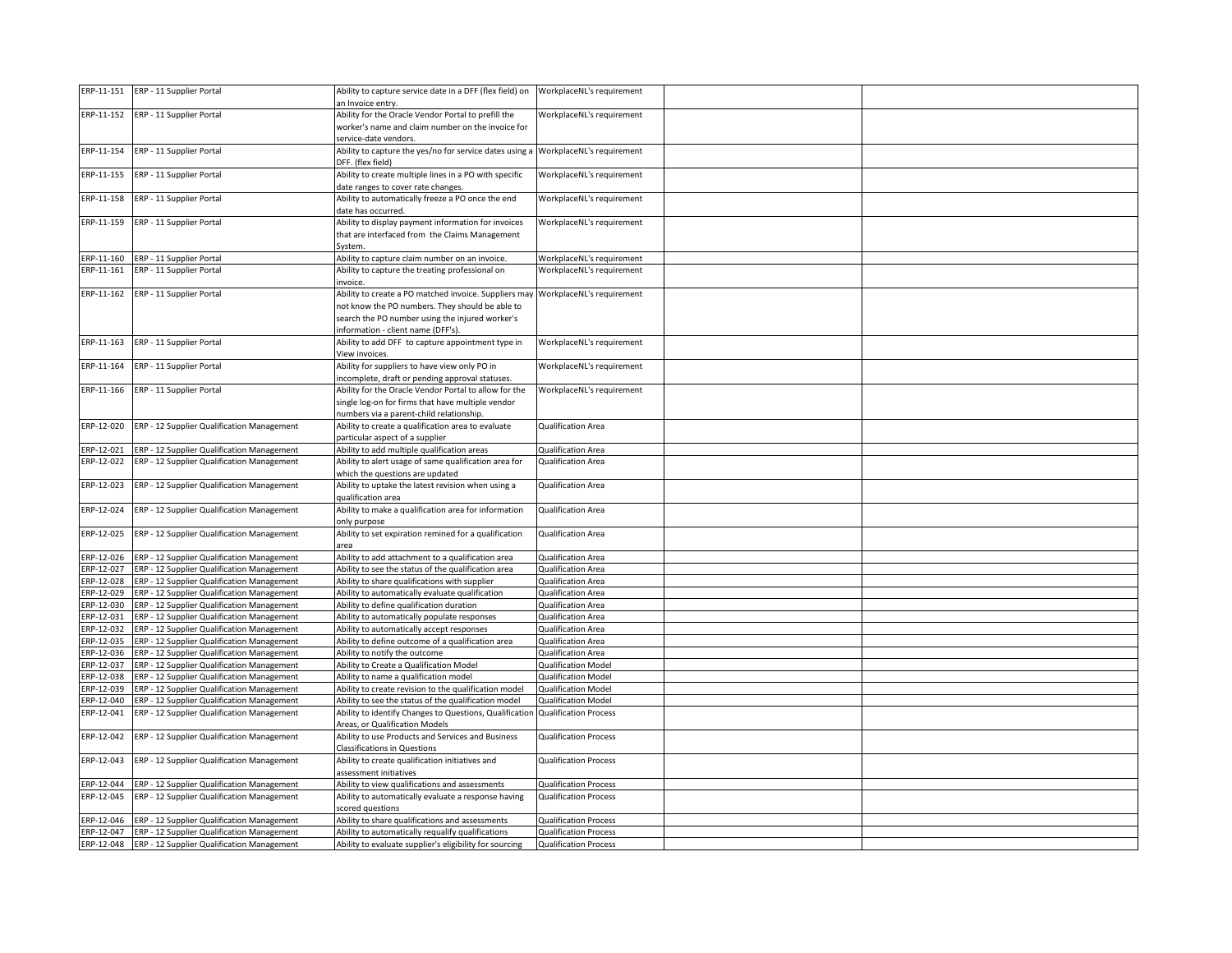| ERP-12-049 | ERP - 12 Supplier Qualification Management | Ability to automate the process of evaluating<br>supplier's response                                  | <b>Qualification Process</b> |  |
|------------|--------------------------------------------|-------------------------------------------------------------------------------------------------------|------------------------------|--|
| ERP-12-053 | ERP - 12 Supplier Qualification Management | Ability to View Oracle Transactional Business<br><b>Intelligence Reports</b>                          | Reports                      |  |
| ERP-12-052 | ERP - 12 Supplier Qualification Management | Ability to use pre-defined questions in sourcing<br>negotiations                                      | Sourcing Integration         |  |
| ERP-12-001 | ERP - 12 Supplier Qualification Management | Ability to evaluate suppliers for business                                                            | <b>Supplier Questions</b>    |  |
| ERP-12-002 | ERP - 12 Supplier Qualification Management | Ability to create evaluation questions                                                                | <b>Supplier Questions</b>    |  |
| ERP-12-003 | ERP - 12 Supplier Qualification Management | Ability to provide a title to the question created                                                    | <b>Supplier Questions</b>    |  |
| ERP-12-004 | ERP - 12 Supplier Qualification Management | Ability to define question text                                                                       | <b>Supplier Questions</b>    |  |
| ERP-12-005 | ERP - 12 Supplier Qualification Management | Ability to create question library                                                                    | <b>Supplier Questions</b>    |  |
| ERP-12-006 | ERP - 12 Supplier Qualification Management | Ability to initiate supplier selection using supplier<br>question selection                           | <b>Supplier Questions</b>    |  |
| ERP-12-007 | ERP - 12 Supplier Qualification Management | Ability to limit response of a question created for<br>supplier selection                             | <b>Supplier Questions</b>    |  |
| ERP-12-008 | ERP - 12 Supplier Qualification Management | Ability to create questions with restricted response                                                  | <b>Supplier Questions</b>    |  |
| ERP-12-009 | ERP - 12 Supplier Qualification Management | Ability to limit questions available for supplier<br>evaluation                                       | <b>Supplier Questions</b>    |  |
| ERP-12-010 | ERP - 12 Supplier Qualification Management | Ability to make a question critical for supplier<br>evaluation                                        | <b>Supplier Questions</b>    |  |
| ERP-12-011 | ERP - 12 Supplier Qualification Management | Ability to make a question mandatory for supplier<br>evaluation                                       | <b>Supplier Questions</b>    |  |
| ERP-12-012 | ERP - 12 Supplier Qualification Management | Ability to allow comments from supplier while<br>responding to a question                             | <b>Supplier Questions</b>    |  |
| ERP-12-013 | ERP - 12 Supplier Qualification Management | Ability to allow attachments from supplier while<br>responding to a question                          | <b>Supplier Questions</b>    |  |
| ERP-12-014 | ERP - 12 Supplier Qualification Management | Ability to score supplier responses on the questions<br>for selecting best supplier                   | <b>Supplier Questions</b>    |  |
| ERP-12-015 | ERP - 12 Supplier Qualification Management | Ability to use supplier profile attributes in a question Supplier Questions                           |                              |  |
| ERP-12-016 | ERP - 12 Supplier Qualification Management | Ability to allow the supplier's response to initiate<br>next question for qualification               | <b>Supplier Questions</b>    |  |
| ERP-12-017 | ERP - 12 Supplier Qualification Management | Ability to modify an existing questions                                                               | <b>Supplier Questions</b>    |  |
| ERP-12-018 | ERP - 12 Supplier Qualification Management | Ability to direct a question to supplier or supplier site Supplier Questions                          |                              |  |
| ERP-12-019 | ERP - 12 Supplier Qualification Management | Ability to make a question Scoring eligible                                                           | <b>Supplier Questions</b>    |  |
| ERP-12-050 | ERP - 12 Supplier Qualification Management | Ability to solicit information from your suppliers at<br>various points in the supplier's life cycle. | Supplier's Rule set          |  |
| ERP-12-051 | ERP - 12 Supplier Qualification Management | Ability to register a supplier based on qualification<br>area                                         | Supplier's Rule set          |  |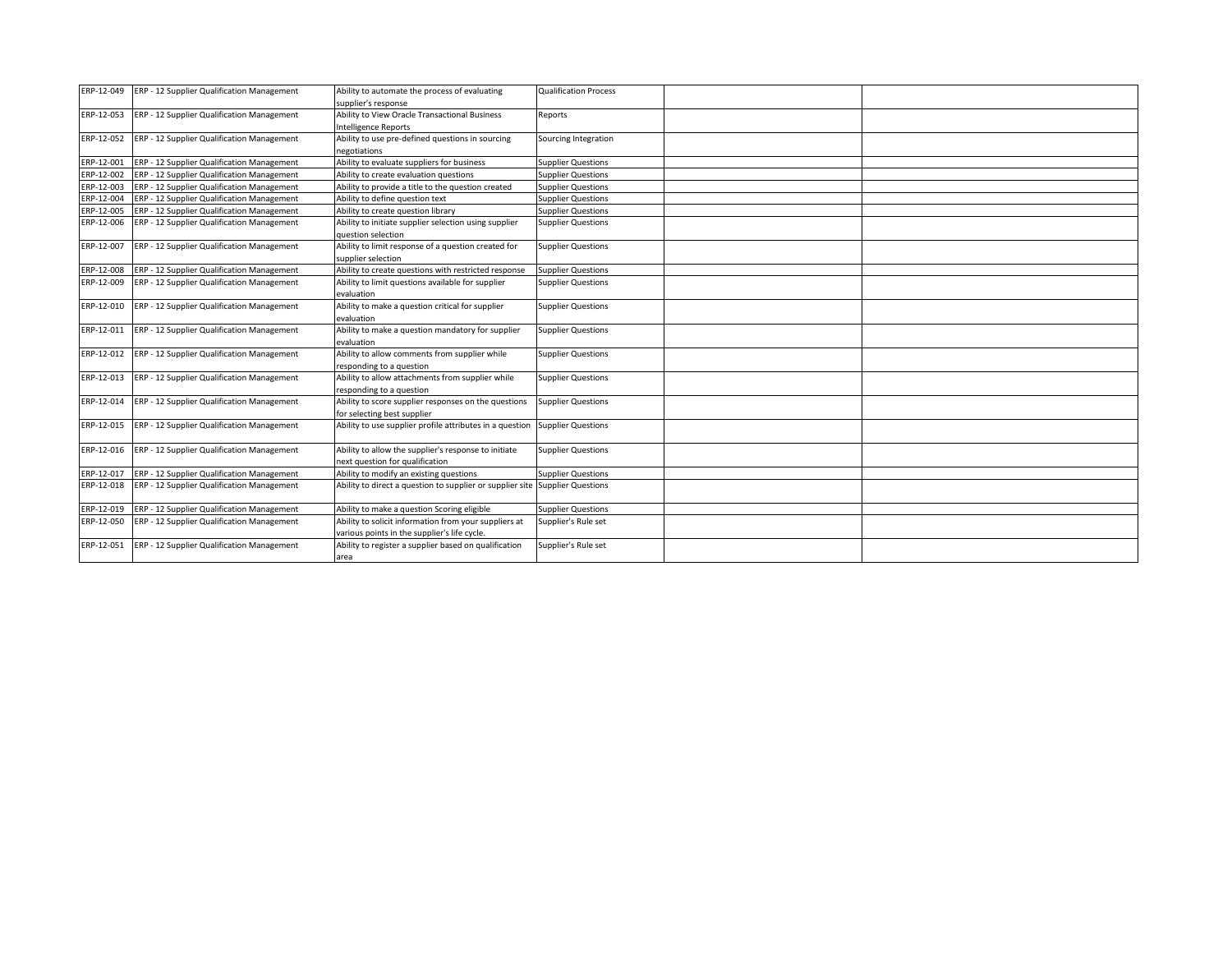| <b>Reg Num</b> | ure (Module)<br><b>Featur</b> | <b>Business Requirements Description</b> | <b>Process</b> | <b>Respondent Response</b> | Respondent Comments |
|----------------|-------------------------------|------------------------------------------|----------------|----------------------------|---------------------|
| EPM-01-01      | <b>EPM</b>                    | Integration with workforce HCM           | -Planning      |                            |                     |
| EPM-01-02      | <b>IEPN</b>                   | intregation with ERP for actuals         | Planning       |                            |                     |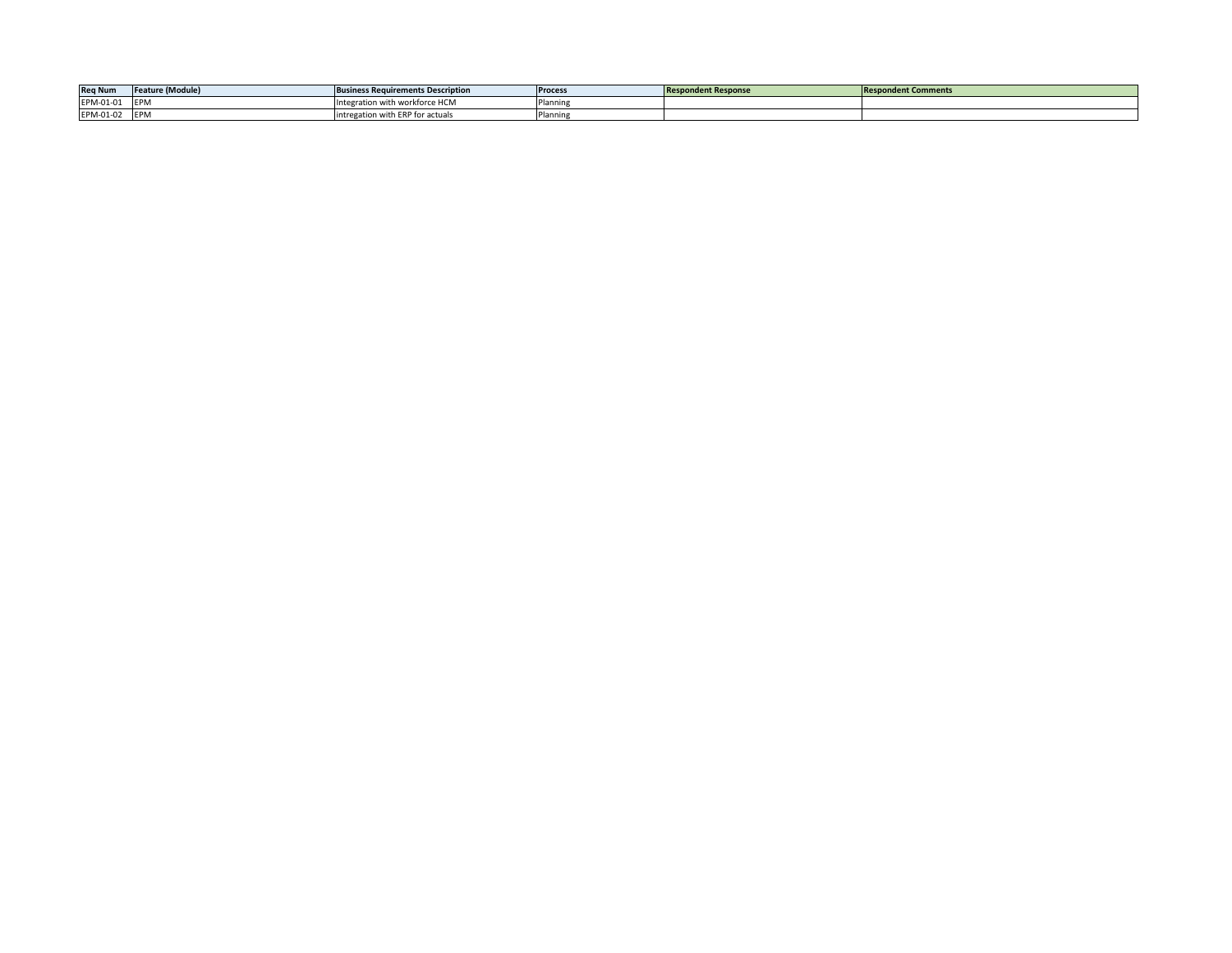### **ERP Proposal Evaluation CONTERPONDENTS AND RESPONDENTS MUST ENTER A VALUE FOR ALL FIELDS IN THE TABLES BELOW.**

**Pricing Sheet**

|                                       |                   |      |                    |                       | <b>Total Cost per</b>    |                                 |              |
|---------------------------------------|-------------------|------|--------------------|-----------------------|--------------------------|---------------------------------|--------------|
|                                       |                   |      |                    |                       | Module/Project           | <b>Comments/Clarifications:</b> |              |
|                                       | <b>Role Title</b> | Name | <b>Hourly Rate</b> | <b>Hours Required</b> | <b>Activity</b>          |                                 |              |
| Insert "Module/Project Activity" Here |                   |      |                    |                       |                          |                                 |              |
| Insert "Module/Project Activity" Here |                   |      |                    |                       | $\overline{\phantom{0}}$ |                                 |              |
| Insert "Module/Project Activity" Here |                   |      |                    |                       | $\overline{\phantom{0}}$ |                                 |              |
| Insert "Module/Project Activity" Here |                   |      |                    |                       | $\overline{\phantom{0}}$ |                                 |              |
| Insert "Module/Project Activity" Here |                   |      |                    |                       |                          |                                 |              |
| Insert "Module/Project Activity" Here |                   |      |                    |                       | $\overline{\phantom{0}}$ |                                 |              |
| Insert "Module/Project Activity" Here |                   |      |                    |                       | $\overline{\phantom{0}}$ |                                 |              |
| Insert "Module/Project Activity" Here |                   |      |                    |                       |                          |                                 |              |
| Add as required                       |                   |      |                    |                       |                          |                                 | <b>TOTAL</b> |
| <b>Total</b>                          |                   |      |                    |                       |                          |                                 |              |

| $\frac{1}{2}$ and the moment and him himself and her moment the integrative himself and moment $\frac{1}{2}$ |                 |        |                          |              |
|--------------------------------------------------------------------------------------------------------------|-----------------|--------|--------------------------|--------------|
|                                                                                                              | Cost per Course | Totall | Comments/Clarifications: |              |
| <b>Applicant Course Name</b>                                                                                 |                 |        |                          |              |
| <b>Applicant Course Name</b>                                                                                 |                 |        |                          |              |
| <b>Applicant Course Name</b>                                                                                 |                 |        |                          | <b>TOTAL</b> |
| <b>Total</b>                                                                                                 |                 |        |                          |              |

| <b>INTERFACES</b>                                                        |      |      |      |      |      |                          |
|--------------------------------------------------------------------------|------|------|------|------|------|--------------------------|
|                                                                          | 2022 | 2023 | 2024 | 2025 | 2026 | Comments/Clarifications: |
|                                                                          |      |      |      |      |      |                          |
| Identify number of interfaces and<br>integrations and cost per interface |      |      |      |      |      |                          |
| and/or integration                                                       |      |      |      |      |      |                          |
|                                                                          |      |      |      |      |      |                          |
|                                                                          |      |      |      |      |      |                          |
| <b>Total</b>                                                             |      |      |      |      |      |                          |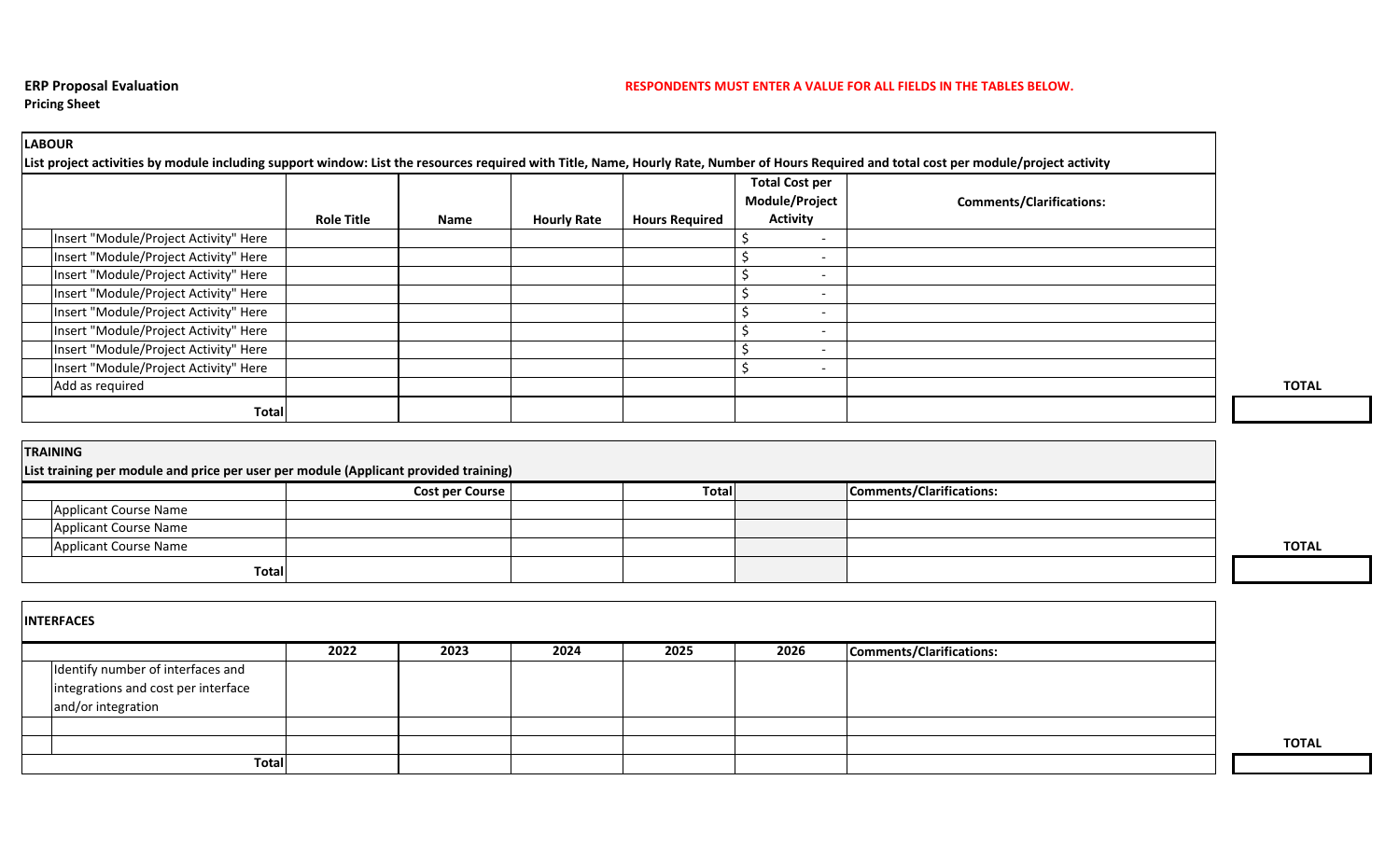#### **ERP Proposal Evaluation CONTERPONDENTS AND RESPONDENTS MUST ENTER A VALUE FOR ALL FIELDS IN THE TABLES BELOW.**

# **Pricing Sheet**

| <b>CONVERSIONS</b>                      |      |      |      |      |      |                          |  |
|-----------------------------------------|------|------|------|------|------|--------------------------|--|
|                                         | 2022 | 2023 | 2024 | 2025 | 2026 | Comments/Clarifications: |  |
| Identify number of conversions and cost |      |      |      |      |      |                          |  |
| per conversion                          |      |      |      |      |      |                          |  |
|                                         |      |      |      |      |      |                          |  |
|                                         |      |      |      |      |      |                          |  |
| <b>Total</b>                            |      |      |      |      |      |                          |  |

| <b>TRAVEL &amp; RELATED EXPENSES</b><br>List travel category and cost |                          |      |      |      |      |      |                          |
|-----------------------------------------------------------------------|--------------------------|------|------|------|------|------|--------------------------|
|                                                                       |                          | 2022 | 2023 | 2024 | 2025 | 2026 | Comments/Clarifications: |
|                                                                       | Flights                  |      |      |      |      |      |                          |
|                                                                       | Accommodations           |      |      |      |      |      |                          |
|                                                                       | Vehicle Rental / Mileage |      |      |      |      |      |                          |
|                                                                       | Other, please identify   |      |      |      |      |      |                          |
|                                                                       | <b>Total</b>             |      |      |      |      |      |                          |

| <b>OTHER COSTS and FEES IF APPLICABLE</b> |  |      |      |      |      |      |                          |  |
|-------------------------------------------|--|------|------|------|------|------|--------------------------|--|
| Please add to the list as required.       |  |      |      |      |      |      |                          |  |
|                                           |  | 2022 | 2023 | 2024 | 2025 | 2026 | Comments/Clarifications: |  |
| Other (Specify)                           |  |      |      |      |      |      |                          |  |
|                                           |  |      |      |      |      |      |                          |  |
|                                           |  |      |      |      |      |      |                          |  |
| <b>Total</b>                              |  |      |      |      |      |      |                          |  |

**TOTAL OVERALL COSTS**

**TOTAL**